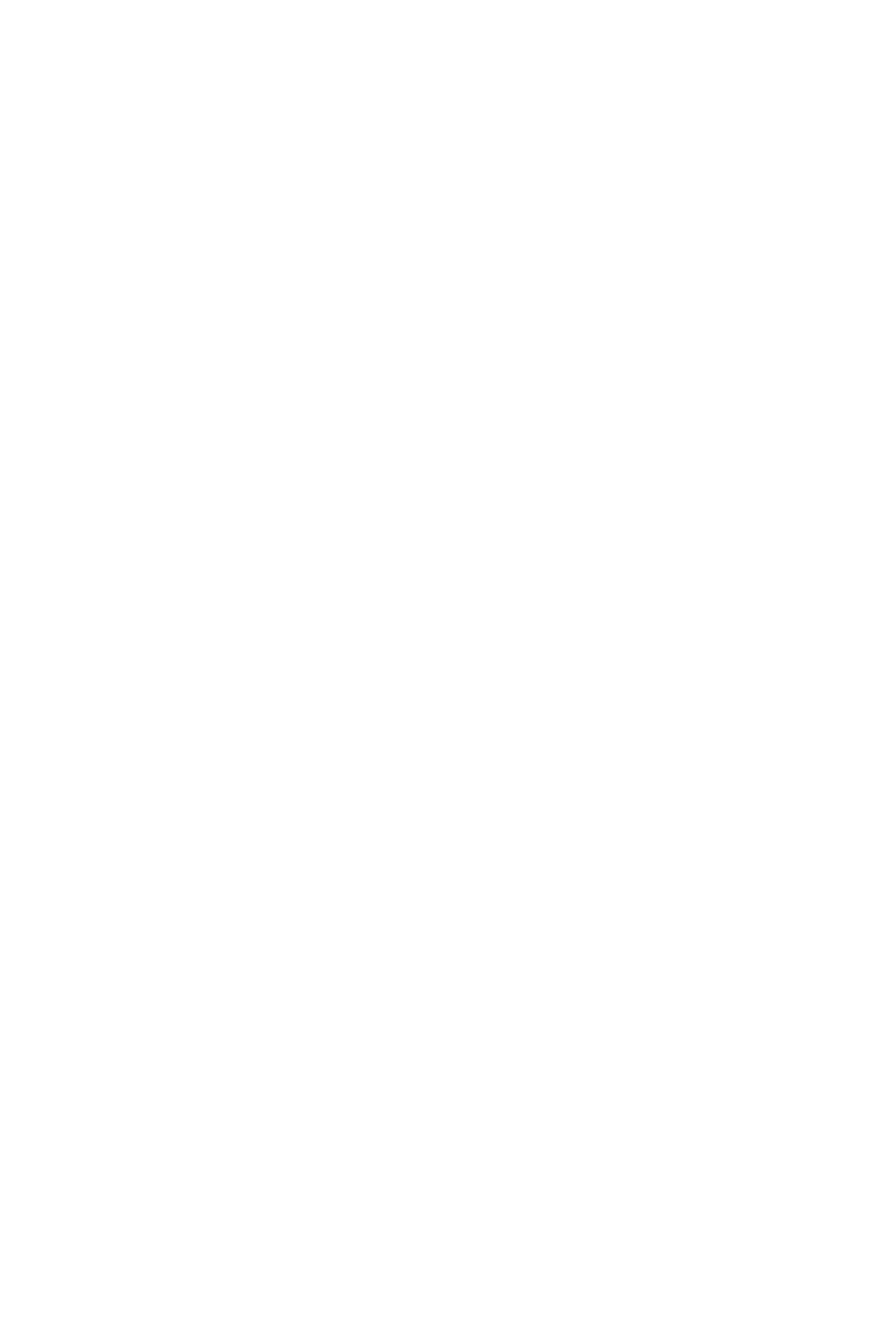## Foreword

The idea for *Assemblages* began in the Fall 2015 semester when Rio Hondo adjunct faculty members, Henry Leonor and Cyndi Donelan Martinez, were chatting about student conferences they had known in the past and participated in themselves as students. Remembering how those experiences had encouraged them to feel confident about their own academic careers and scholarly compositions, they thought: *Why not here at Rio Hondo?* Since they both also worked in the Rio Hondo College Writers' Resource Center, they shared their very nascent idea with WRC Coordinator, Michelle Bean, in the 2016 spring semester, who enthusiastically and generously offered the WRC as sponsor, suggesting that we make this project happen in the fall! So, here we are.

True to its original intent, *Assemblages* promotes the academic work of Rio Hondo undergraduate scholars with the aim of strengthening participants' confidence as members of a community of scholars. Academic conferences are unusual at community colleges, but we are committed to helping undergraduates envision themselves as scholars and develop academic professionalism while sustaining mentoring relationships between themselves and faculty.

Given the conference intent to balance individual academic achievement and personal development with cohort and mentor influence and dialogue, the term assemblages was selected as the conference title. A collective assemblage is explained by philosophers Gilles Deleuze and Felix Guattari as "[…] always like the murmur from which I take my proper name, the constellation of voices, concordant or not, from which I draw my voice" (84) from *A Thousand Plateaus: Capitalism and Schizophrenia.* 

#### Editors:

Alva Balthazar, Alonso Garcia, Henry Leonor, Amber Durfield, Michelle Bean, Steven Pokornowski, John Hsiao, Michelle Nava, Gina Bove, Michael Koger, Gloria Keawe, JoAnn Springer, and Christine Recendez

*November 2017*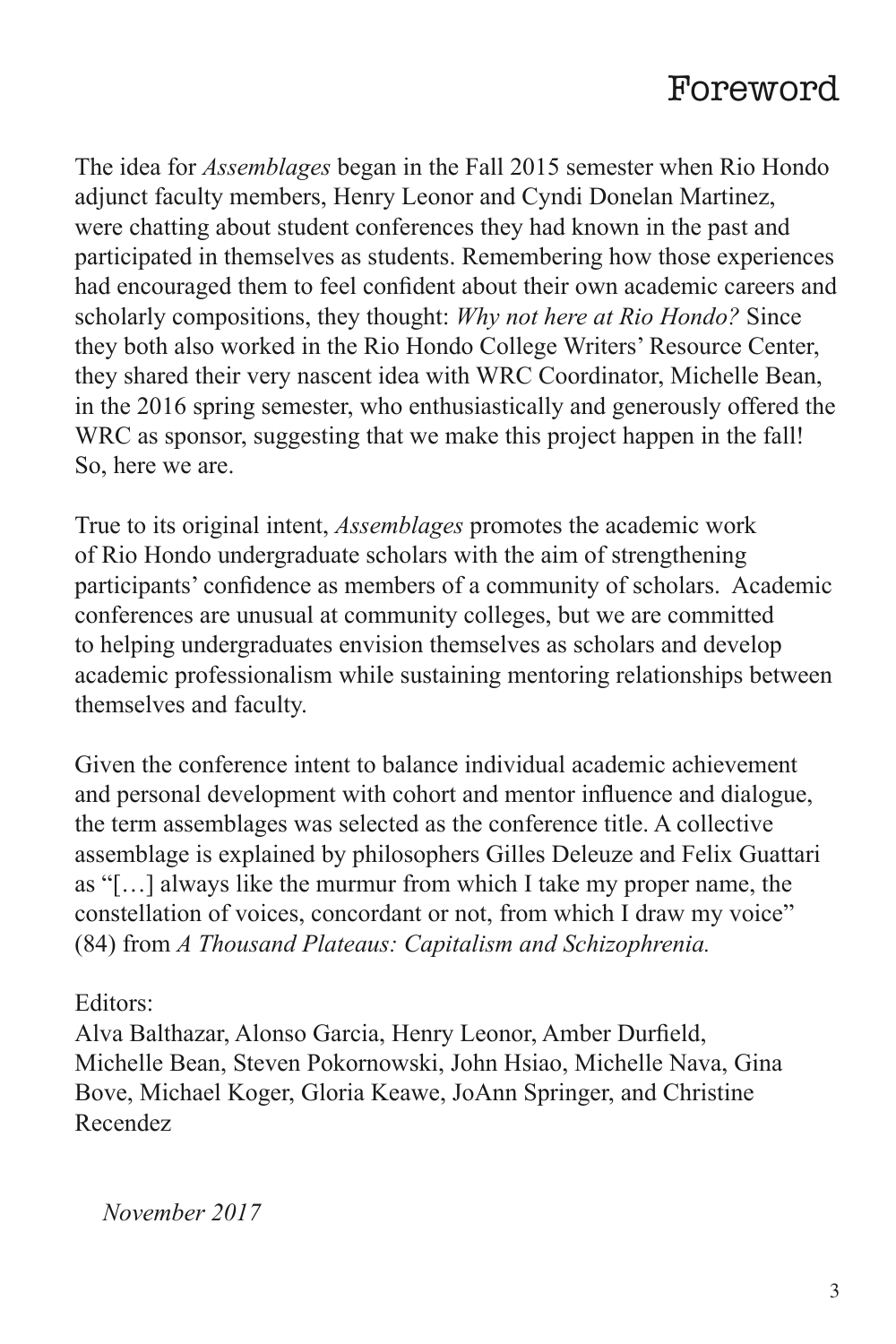# Acknowledgments

We would like to thank everyone who contributed to Assemblages, not just through submission of papers, but with time, funding, and support.

We especially thank the following supporters: President/Superintendent, Teresa Dreyfuss; Vice President of Academic Affairs, Dr. Laura Ramirez; Vice President of Student Services, Henry Gee; Executive Dean of Counseling and Student Success, Dr. Mike Muñoz; Grant Manager of Student Equity, Cecilia Rocha; Student Equity Committee; WRC Clerk, Christine Recendez; Dean of Communications and Languages, Dr. Alice Mecom; *And* 

Professors Kenneth Pierson, JoAnn Springer, Alonso Garcia, Theresa Freije, Juan Fernandez, Lorraine Jeffrey, Jessica Tapia, Ralph Velazquez, Michael Koger, Abbie Perry, Marina Markossian, Tyler Okamoto, John Hsiao, and Henry Leonor for encouraging their students to participate in *Assemblages*.

Printed by Sir Speedy, Whittier, California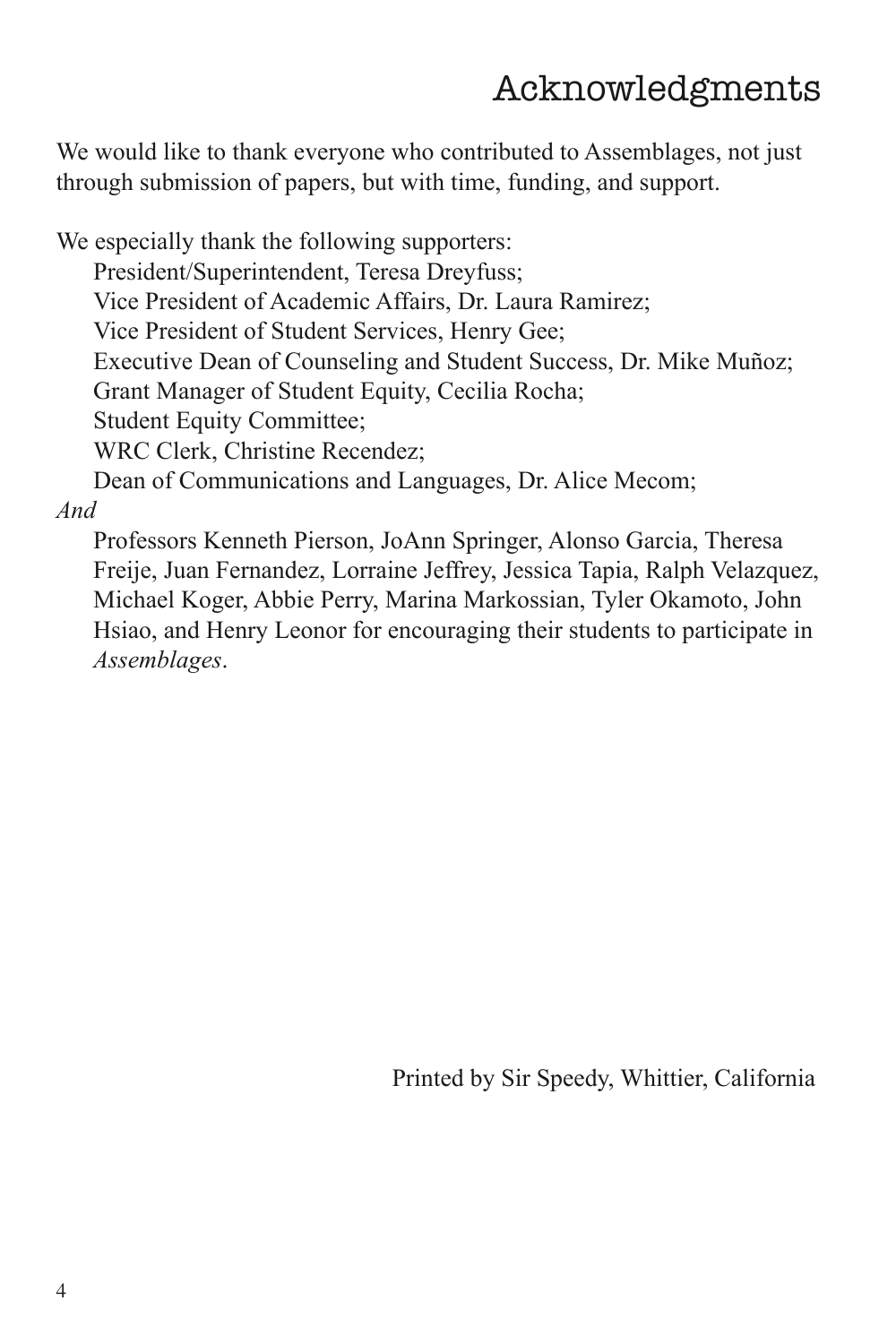# WRC Assemblages: An Academic Writing Conference 2017

### Table of Contents

| Foreword                            |                                                                                                                         | 3  |
|-------------------------------------|-------------------------------------------------------------------------------------------------------------------------|----|
| Acknowledgements                    |                                                                                                                         | 4  |
| <b>Margali</b><br><b>Barreras</b>   | "Where the Wild Things Are: Sailing into the<br>Mind to Seek the Self"<br>LIT 114 - Professor Lorraine Jeffrey          | 9  |
| <b>Alberto</b><br><b>Naranjo</b>    | "The Impact of Speech"<br>ENGL 201 - Professor Henry Leonor                                                             | 12 |
| <b>Cristal</b><br><b>Reyes</b>      | "Woman Hollering Creek and Mental Health: 17<br>An Underlying Issue in Chicanx Culture"<br>LIT 149 - Dr. JoAnn Springer |    |
| <b>Richard</b><br><b>Santoyo</b>    | "The Horror of Consumers"<br>ENGL 201 - Professor Alonso Garcia                                                         | 21 |
| <b>Melissa</b><br><b>Marquez</b>    | "Hypersexualization of Women of Color in<br>Pop Culture's Media"<br>ENGL 201 - Professor Michael Koger                  | 26 |
| <b>Samuel</b><br><b>Covarrubias</b> | "People for the Ethical Treatment of<br>Advertisements"<br>ENGL 201 - Professor Marina Markossian                       | 30 |
| <b>Jessica</b><br><b>Rosas</b>      | "Technology and the World of Tomorrow"<br>ENGL 101 - Professor Ralph Velazquez                                          | 34 |
| Emily<br><b>Menjivar</b>            | "Dolls, Laundry Sets, and Gender<br>Stereotypes"<br>ENGL 201 - Professor Marina Markossian                              | 40 |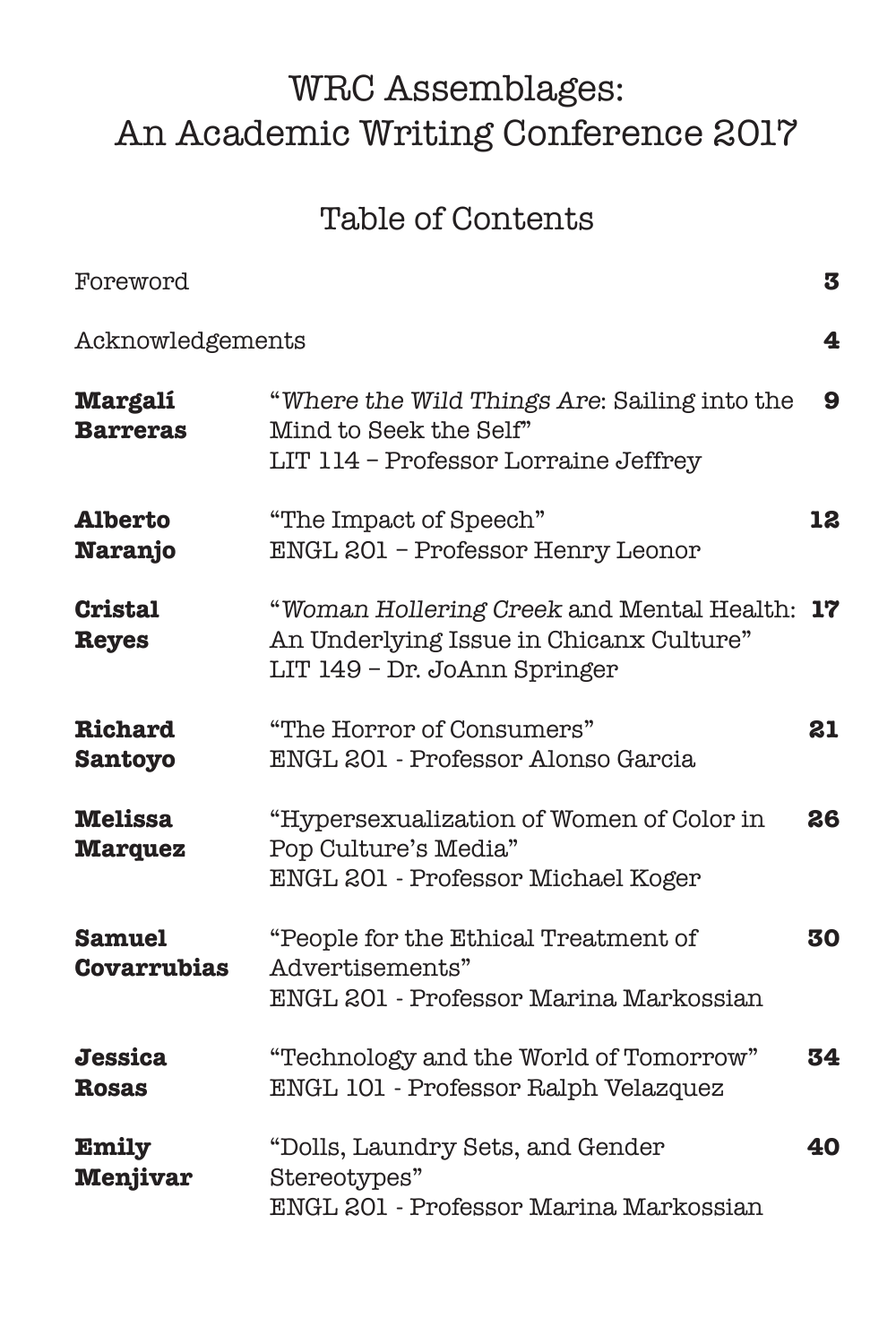| <b>Michael</b><br><b>Neely</b>       | "Persuasion through Wording: An<br>Examination of A Modell of Christian Charity"<br>LIT 112AH - Dr. Kenneth Pierson                                 | 43 |
|--------------------------------------|-----------------------------------------------------------------------------------------------------------------------------------------------------|----|
| <b>Manuel</b><br>Rodriguez           | "Amy Tan V. Maya Angelou"<br>ENGL 101 - Professor Juan Fernandez                                                                                    | 47 |
| Anthony<br><b>Chavez</b>             | "My Story: How Immigration Relates to Me<br>and My Family"<br>HIST 143H- Professor Abbie Perry                                                      | 50 |
| <b>Rebeca</b><br><b>Cardenas</b>     | "Free College"<br>ENGL 101- Professor Henry Leonor                                                                                                  | 53 |
| Lorissa<br><b>Tercero</b>            | "A Seat in the Classroom"<br>ENGL 201 - Professor Marina Markossian                                                                                 | 56 |
| Alex<br>Rodriguez                    | "Beauty in the Struggle"<br>LIT 149- Dr. JoAnn Springer                                                                                             | 61 |
| <b>Cesar</b><br>Arciniega            | "The Edible Elephant in the Room"<br>ENGL 101- Professor Theresa Freije                                                                             | 64 |
| <b>Emiliano M.</b><br><b>Miranda</b> | "Language of Love"<br>ENGL 101- Professor Tyler Okamoto                                                                                             | 69 |
| <b>Marvin</b><br><b>Contreras</b>    | "Memes, Rage and Culture: An Explosive<br>Splice"<br>ENGL 201- Dr. JoAnn Springer                                                                   | 73 |
| <b>Megan</b><br>Hernandez            | "Border and Margins and Rising Up as an<br>Activist, Author and Speaker: The Life and<br>Times of Luis Rodriguez"<br>ENGL 101- Professor John Hsiao | 78 |
| <b>Briana</b><br><b>Robles</b>       | "Woman Hollering Creek"<br>LIT 149- Dr. JoAnn Springer                                                                                              | 81 |
| Yanina<br><b>Mendoza</b>             | "Dawn of the Dead"<br>ENGL 201- Professor Alonso Garcia                                                                                             | 84 |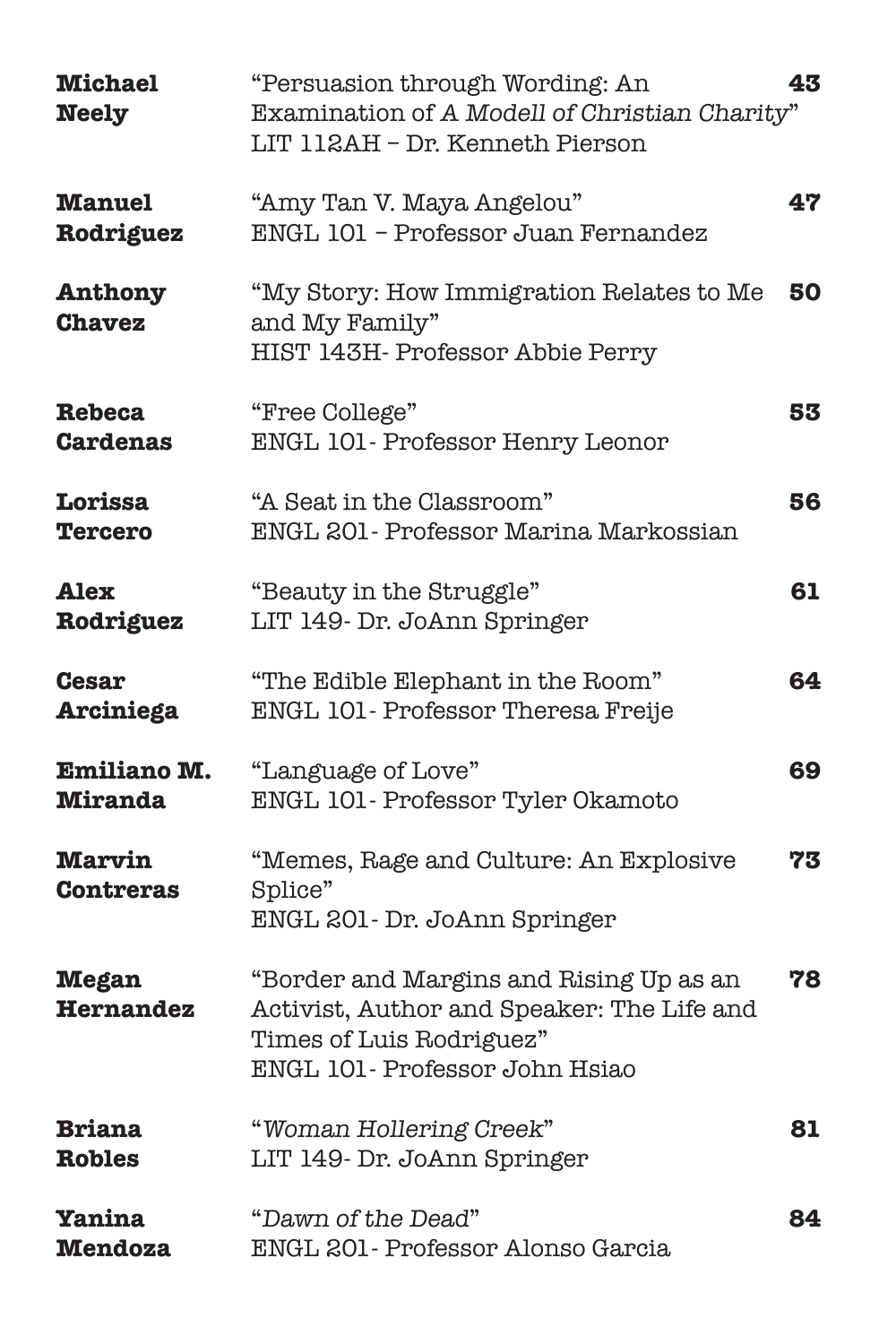| Imelda<br><b>Beltran</b>        | "A Wall of Solidarity"<br>ENLA 100- Professor Jessica Tapia                                                           | 88  |
|---------------------------------|-----------------------------------------------------------------------------------------------------------------------|-----|
| <b>Charles</b><br><b>Flores</b> | "Lights, Camera, Bullets"<br>ENGL 201 - Professor Henry Leonor                                                        | 92  |
| <b>Brian</b><br><b>Centeno</b>  | "Civic Engagement, Disobedience and<br>Lasting Democracy: Thoreau, Ghandi and MLK"<br>ENGL 101 - Professor John Hsiao | 97  |
| <b>Briceida</b><br><b>Reyes</b> | "Maurice Sendak's Where the Wild Things Are:<br>The Imaginative Journey"<br>LIT 114- Professor Lorraine Jeffrey       | 102 |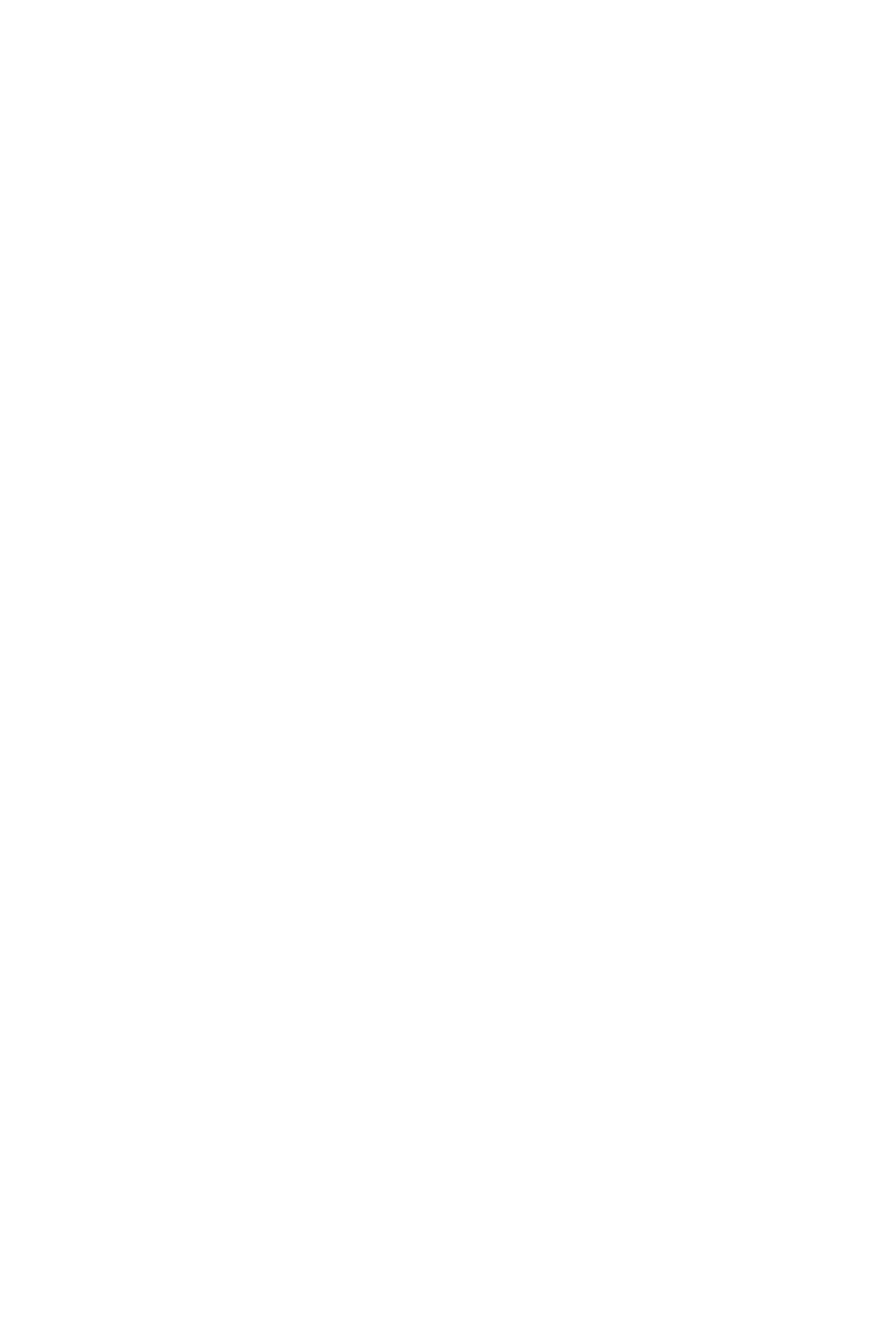#### *Where the Wild Things Are***: Sailing into the Mind to Seek the Self by Margalí Barreras**

Literature, more than to entertain, serves to teach. Childhood can be a tumultuous time. It is a time when one starts to differentiate between the self and the other, between one's desires and the other's needs. Through literature, children can learn to make sense of the world they inhabit by exploring the world that unfolds before them in a story. They can use literature to work through the conflicting feelings that arise from experiences and from the limitations of rules and norms. In *Where the Wild Things Are*, Maurice Sendak creates a safe space in which the protagonist and the reader alike can test the boundaries of the adult world. Through Max's wild journey into his own psyche, children can see that he is able to navigate through his emotions, ultimately managing to appease the psychological desires that had plagued him at the beginning of the story; by seeing this, children can find that they, too, can conquer the wild thing within.

Children are born not knowing that they are separate beings from those around them. At Max's stage of psychological development, he has become aware that he is a person independent of others and is now trying to negotiate the fulfilment of his needs within the boundaries set by his parents. Sendak deliberately adjusts use of negative space in order to illustrate the evolution of Max's psychological state. In the introduction to Max's bedroom, the boy is at his most frustrated point. He does not understand why his mother is stifling his fun and has relegated him to the isolation of his dreary bedroom. At this point, the illustration is centered on the page with a heavy white border surrounding it. In *Words About Pictures*, Perry Nodelman explains that "Sendak may be using white space around pictures to suggest a character's sense of being restricted" (53). As Max sees it, the rules of the adult world are not fair. The boy is doubly punished for his misbehavior. Not only has his mother closed the door to the world beyond the confines of his four walls, but the frame is used as a sort of a moat to lock Max in place. Even if he had managed to challenge his mother's punishment and had opened his bedroom door, there would be no *there* to escape to. He would just fall off the page. This sense of perceivably unfair confinement can develop a sense of sympathy from children toward the protagonist, having themselves, surely at one time or another, been punished for a seemingly innocuous infraction. Children can further identify with Max because they can feel as if they are participating in the unfolding of events. As William Moebius points out, "Framed, the illustration provides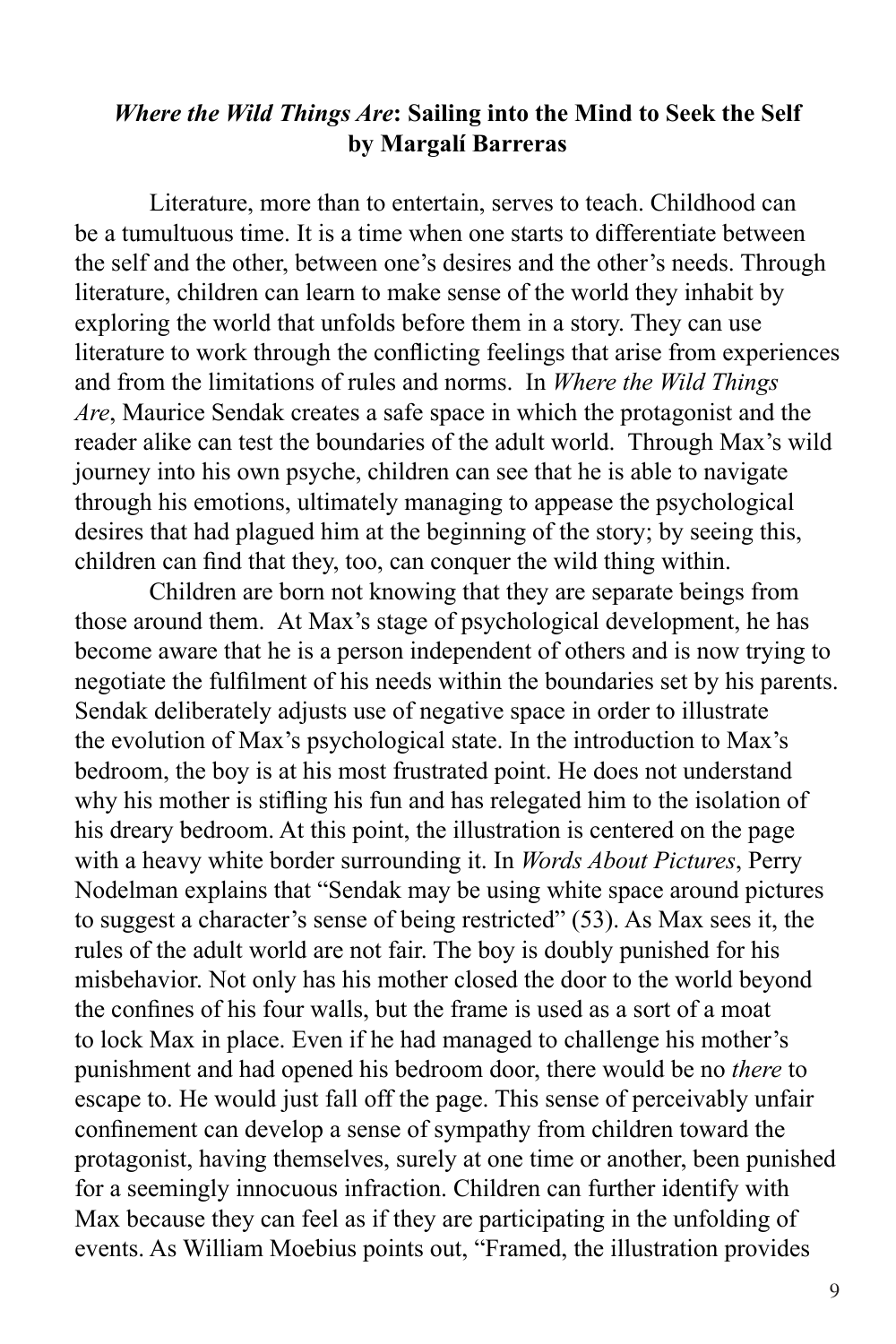a limited glimpse 'into' a world. Unframed, the illustration constitutes a total experience, the view from 'within'" (qtd. in Nodelman). As the story progresses, Sendak decreases the size of the frame until at the climax of Max's adventure there is no frame present. In fact, when Max is romping around in the jungle with the monsters, the illustrations take over all facing pages. Max is completely free to fulfill his deepest desire to freely express himself through play. And without any more boundaries, children can fully immerse themselves into the adventure.

The viewer gains further insight into Max's personality and state of mind through Sendak's rendering of the book's illustrations. Though pastels and earth tones are used throughout the story, the author uses color saturation and tone to develop meaning. On the third page of illustration, Max is depicted in his bedroom. At this point in the story, Max has just been sent to his room because he has been misbehaving. Here, earth tones dominate the scene. The contents of the room blend into each other in the background because there is not much differentiation between hues. At this point in his development, Max cannot yet clearly reconcile the clash that can happen when personal freedom conflicts with consideration of others. Like the colors in the room, Max's exuberant feeling of wanting to create mischief and have fun is muddled with the frustration of having to obey his mother's rules. Sendak further adds to this dark mood with his heavy use of cross-hatching in the background. The darker tone achieved by this technique mirrors Max's psychological state of mind. His foul mood is scratched onto every surface of that room. On the other hand, at the end of the book, this same room is depicted with brighter tones, and the cross hatching is light and symmetrical. After his adventure, all is right in Max's mind. There is no more conflict to wade through. This sense of peace radiates in the use of more saturated hues. Though Sendak is still using pastels and earth tones, he has raised the saturation. This creates a sense of warmth that is further emphasized by the hot meal that Max's mother has left in the room. Though Max is standing in the same room, the sharp contrast between the two depictions of the space illustrate the transformation that the boy has made because of his journey into his imagination.

The author's clearest reference to Max's wild side is through his depiction of character. Sendak uses the wolf suit to represent the untamed nature still alive in Max. Though any animal costume would have worked to communicate a sense of wildness, it is the deliberate choice of the wolf that offers Sendak an opportunity to examine the contrast between the untamed and the domesticated. Max is not a puppy ready to please its master. Max is a wolf who is ruled only by his wild instincts. The only voice he follows is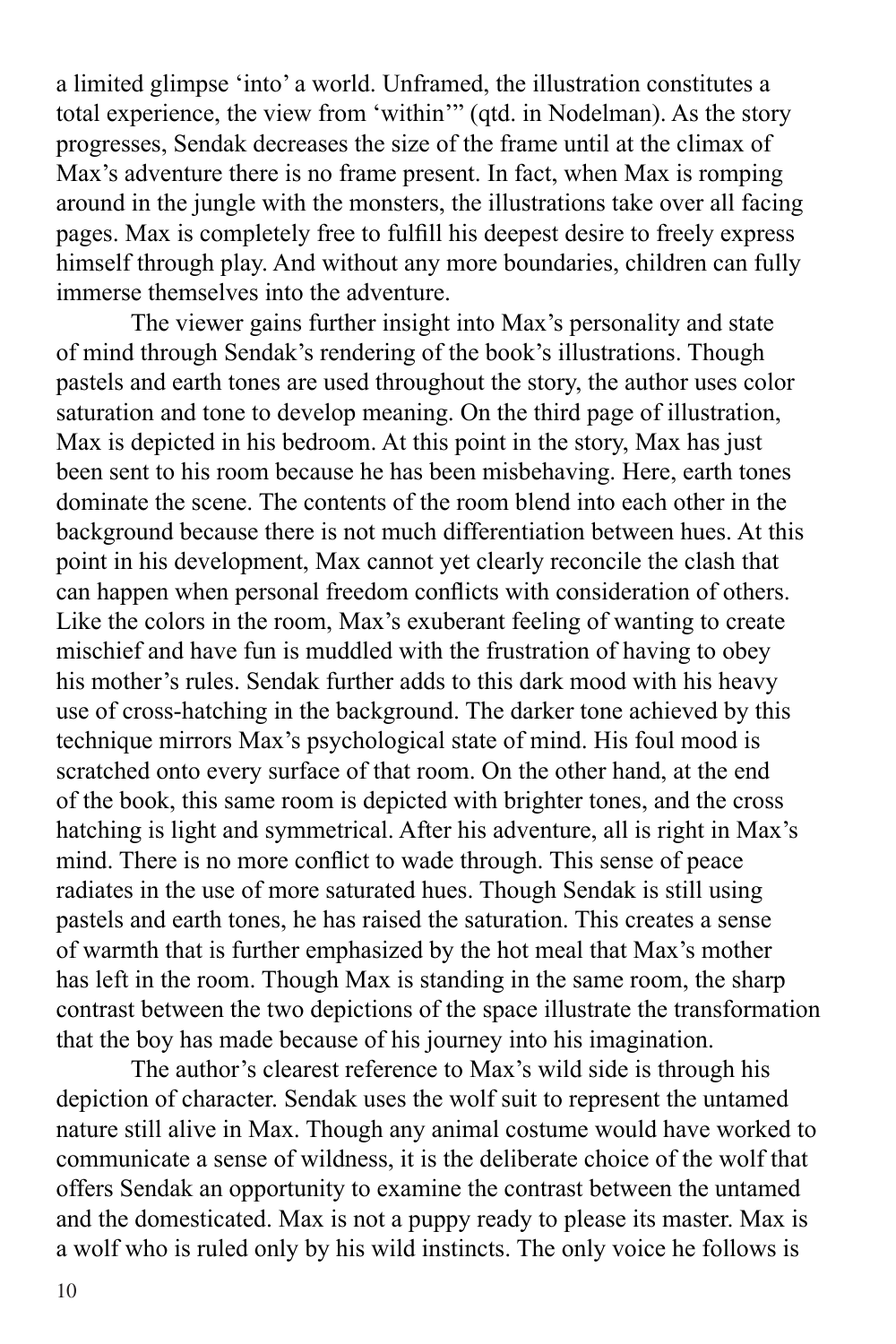that of the guiding moon. Though Sendak wants to communicate that Max is attune to his wild side, he still wants to convey that at his core Max still harbors the innocence of childhood. This is why he depicts Max in a white wolf suit instead of a gray or black suit. Though he has a wild streak, in truth Max is just a sweet boy in search of himself. In the book's final illustration, Sendak depicts Max once again in his bedroom, still in a wolf suit, but this time with the hood off. This is the only time that Max is not depicted in a full suit. This illustration is a final affirmation that Max has conquered the psychological desires that had plagued him. In lifting his hood, Max reveals his new self—a self-assured boy in control of his own emotions.

Childhood can at times feel like a rickety sailboat adrift at sea, but literature is the lighthouse beckoning for safer shores. Children need books; they need to read. Through literature, not only can children learn to understand a character, but they can learn to understand themselves and the world around them.

#### Works Cited

Nodleman, Perry. *Words About Pictures: The Narrative Art of Children's Picture Books*. The University of Georgia Press, 1988.

Sendak, Maurice. *Where the Wild Things Are*. Harper Collins Publishers, 1968.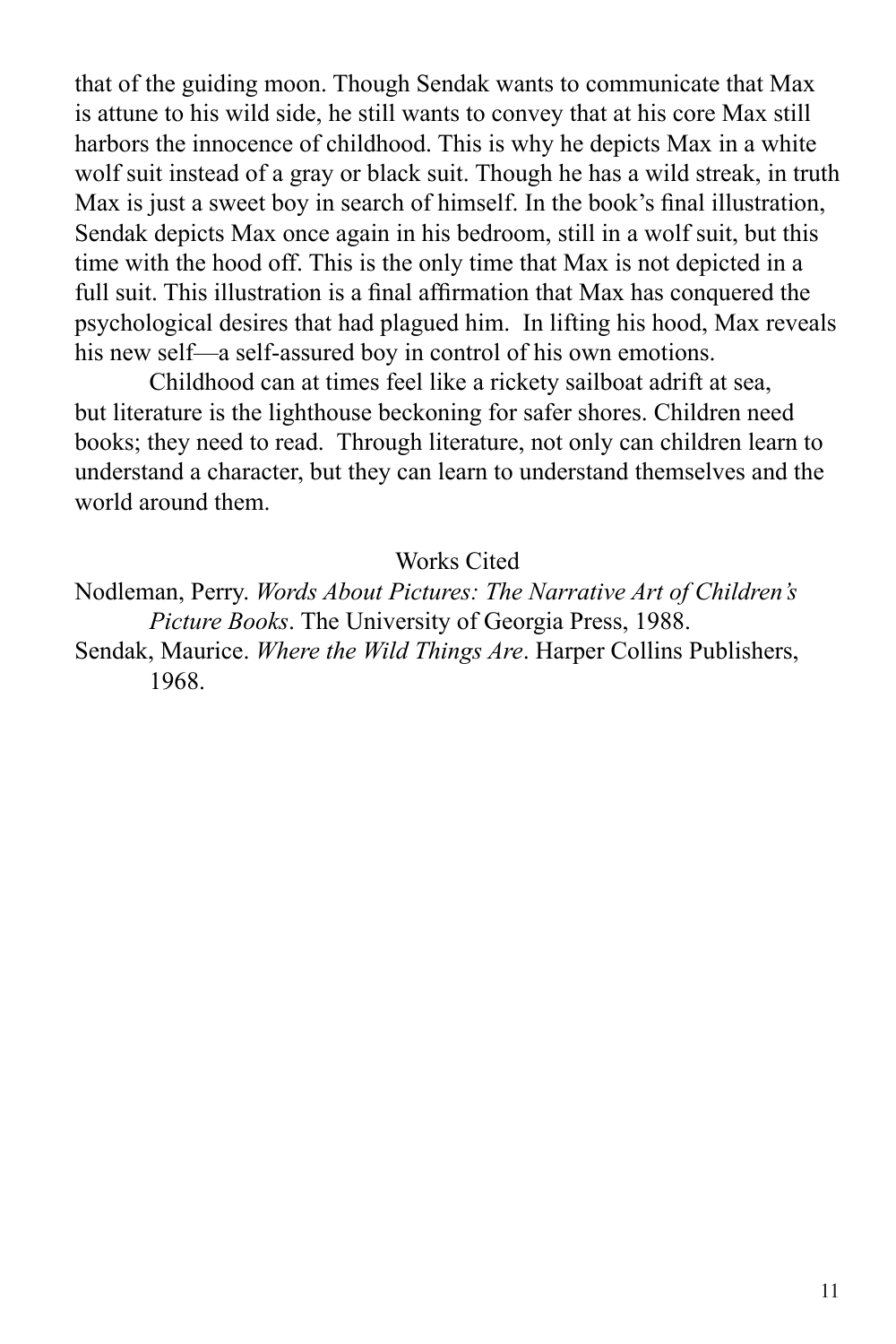#### **The Impact of Speech by Alberto Naranjo**

What does free speech, this sometimes-overlooked constitutional right, mean to you? To our founding fathers, this right was the cornerstone to what they believed a just society should embody. The very idea of being able to freely discuss your thoughts without fear of persecution and engage in political discourse has laid the foundation for our free society. Today, many college campuses have moved away from this principle and have begun to implement safe spaces where students can shun opposing speech instead of challenging it in civil debate. Safe spaces or zones are defined as a place, primarily on a college campus, that are intended to be free of bias, conflict, criticism, or potentially threatening actions, ideas, or conversations (Merriam-Webster). The very idea of shielding yourself from criticism or from conversations that you might find discomforting is counterproductive. College campuses, like Rio Hondo College, should not cave into this growing movement of safe spaces that lead students astray. Students should acknowledge criticism, and engage in provocative speech or symbolisms, like a Confederate flag, instead of being offended by its mere presence. As a result, students will become well-rounded critical thinkers and be overall better individuals as they look at the world through unbiased lenses.

Rio Hondo College and its faculty have a moral and professional duty to uphold academic integrity and challenge students intellectually across contrasting viewpoints, which will enable students to grasp opposing ideas and acknowledge them. By creating safe spaces that shield students from engaging with opposing opinions or triggers like the Confederate flag, we are creating a generation of students that lack the fundamental ability of distinguishing fact from fiction. As they hang on to their version of reality and perceived truths and shut out any opposing viewpoint that challenges their ideology, they create insurmountable division and harm to themselves without realizing it. In the article "The Coddling of the American Mind," authors Greg Lukianoff and Jonathan Haidt point out that "vindictive protectiveness teaches students to think in a very different way. It prepares them poorly for professional life, which often demands intellectual engagement with people and ideas one might find uncongenial or wrong" (45). As an educational institution, Rio Hondo College should take the necessary steps to prepare students for circumstances that might require them to leave their comfort zone.

This new college culture, as noted by Conor Friedersdorf in his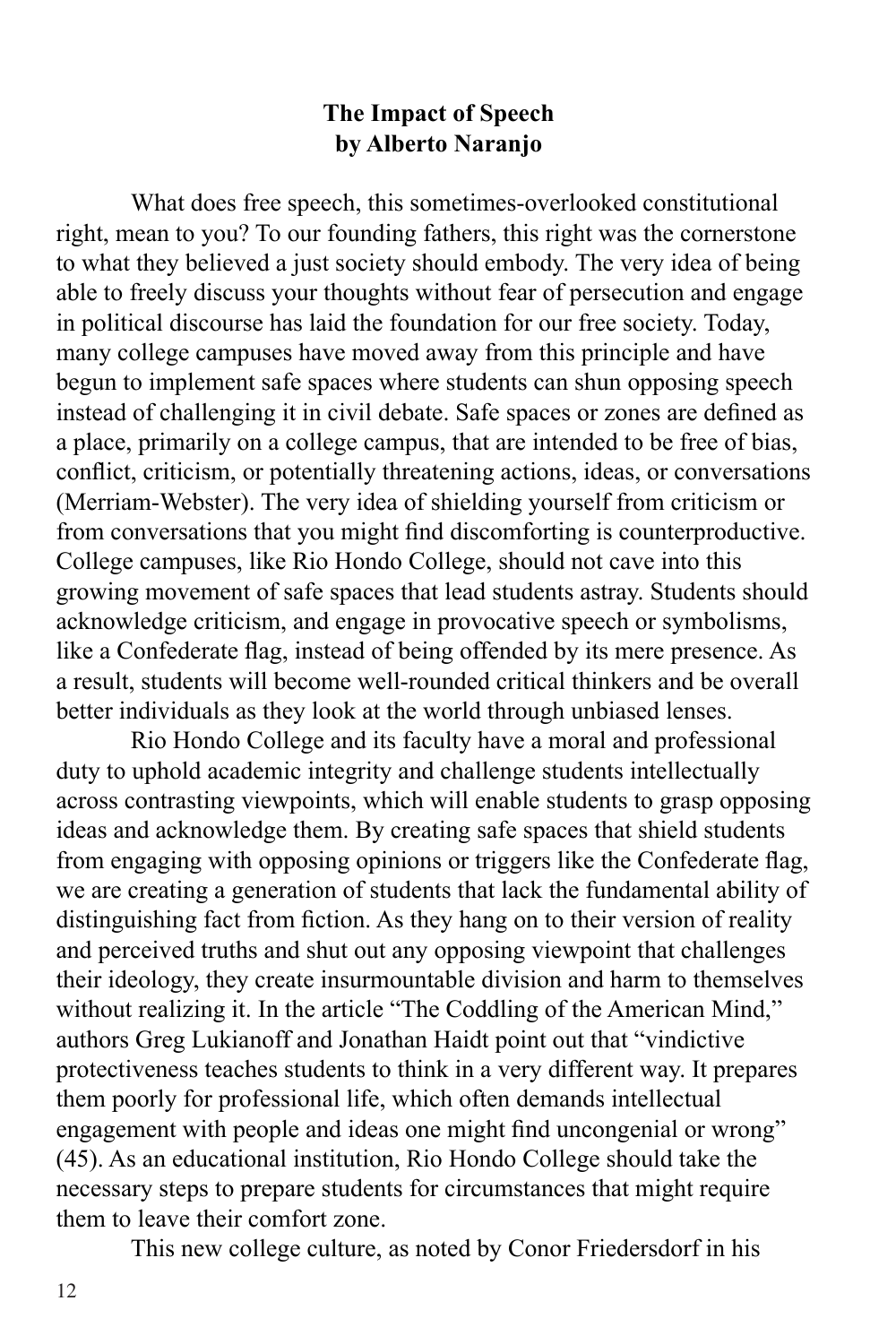article "The Rise of Victimhood Culture", has enabled students to claim any type of offense and feel justified by taking whatever course of action necessary to deal with it. This has led to incidents of violence on college campuses as students now view speech they disagree with to be violence. Jonathan Haidt and Greg Lukianoff go in depth on this new wave of violent speech in their article "Why It's a Bad Idea to Tell Students Words Are Violence":

Of all the ideas percolating on college campuses these days, the most dangerous one might be that speech is sometimes violence. We're not talking about verbal threats of violence, which are used to coerce and intimidate, and which are illegal and not protected by the First Amendment. We're talking about speech that is deemed by members of an identity group to be critical of the group, or speech that is otherwise upsetting to members of the group. This is the kind of speech that many students today refer to as a form of violence. If Milo Yiannopoulos speaks on the University of California, Berkeley, campus, is that an act of violence? (Lukianoff-Haidt)

The use of language has now become ambiguous, as anyone can take offense to just about anything they deemed a violent speech. This new phenomenon is just creating more violence and more division in an already polarized American political and social climate because some students now feel justified in silencing opposing ideas through physical altercations. This primitive and backwards reasoning of "I'm right and whatever you have to say is wrong and hateful" is just creating more division across college campuses. Finding common ground between two opposing groups is now becoming nonexistent, as opposing groups now view each other as the enemy that can't be reasoned with.

College campuses should teach students to use behavioral therapies to evaluate situations or topics students might take offense to, which in turn will help students manage their feelings and emotions better. Greg Lukianoff and Jonathan Haidt further elaborate on this when they say "according to the most-basic tenets of psychology, the very idea of helping people with anxiety disorders avoid the things they fear is misguided" (Lukianoff-Haid 48). Studies cited by the BBC in the article "Can Cognitive Behavioural Therapy Really Change our Brains?" make a legitimate case for behavioral therapies when they show that "of all the talking therapies, CBT has the most clinical evidence to show that it works" (BBC). Avoiding an opposing viewpoint does absolutely no good to students. Instead, college campuses should place emphasis on guiding students to psychologists on campus that can begin short term, goal oriented exposure therapies that can help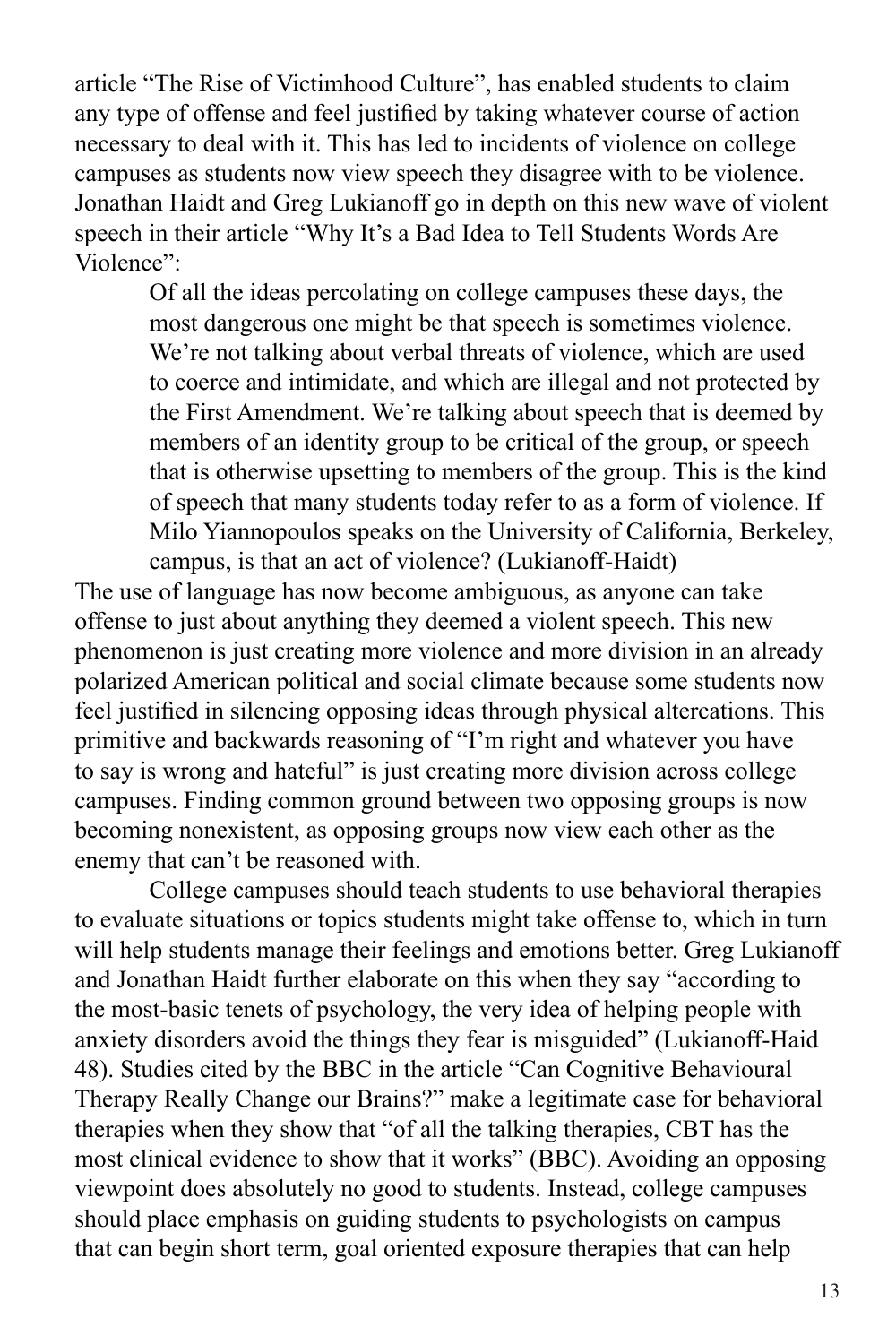treat students who truly do suffer from anxiety or PTSD. College campuses should not facilitate or appease students who do not fall under this category; by doing so they are doing a disservice to them by not challenging them with opposing viewpoints or criticisms.

Though safe spaces shouldn't be a student's first course of action when faced with an emotional situation, occasions may arise when a safe space can have a positive impact on a student's life. For example, there is a legitimate threat to DACA students in our country. These students have a life changing threat looming over them, and a safe space where they can be informed and comforted by peers should be welcomed. Safe spaces that deal with real physical violence and threats that students legitimately face should be created, but when students demand a safe space for triggering symbolisms on campus, or ideas or viewpoints they disagree with, then it becomes a problem. In the article "Safe Spaces on College Campuses Are Creating Intolerant Students," author Flemming Rose pointed out how well Van Jones, an American political and civil rights activist, makes the suggestion that safe spaces shielding students from certain ideas fully "contradicts the purpose of a university" (Rose). Van Jones also had this to say when referring to safe spaces:

> "There are two ideas about safe spaces," he explained, referring to some college students' request for "safe spaces," where they can get together without being exposed to ideas and speech that make them feel uncomfortable. "One is a very good idea, and one is a terrible idea." The good idea, he said, is "being physically safe on campus, not being subjected to sexual harassment and physical abuse." Jones continued, "But there is another view that is now ascendant .… It's a horrible view, which is that 'I need to be safe ideologically, I need to be safe emotionally, I just need to feel good all the time. And if someone else says something that I don't like, that is a problem for

everyone else, including the administration." (qtd. in Rose) It is more than clear that safe spaces are not the problem; it is students crying wolf for just about anything that is. This over exaggeration has diminished the real purpose for safe spaces, and it must end.

Engaging in provocative speech and upsetting symbolisms, as opposed to silencing it, have now become a thing of the past. Take, for instance, the Confederate flag that I alluded to earlier. As hated as it is, it still conveys a message; therefore, it is free speech. By overreacting to its mere presence we are giving the flag what its supporters want, which is notoriety and power. Free speech is being able to freely express your thoughts and opinions, as unpopular or wrong that they may be, without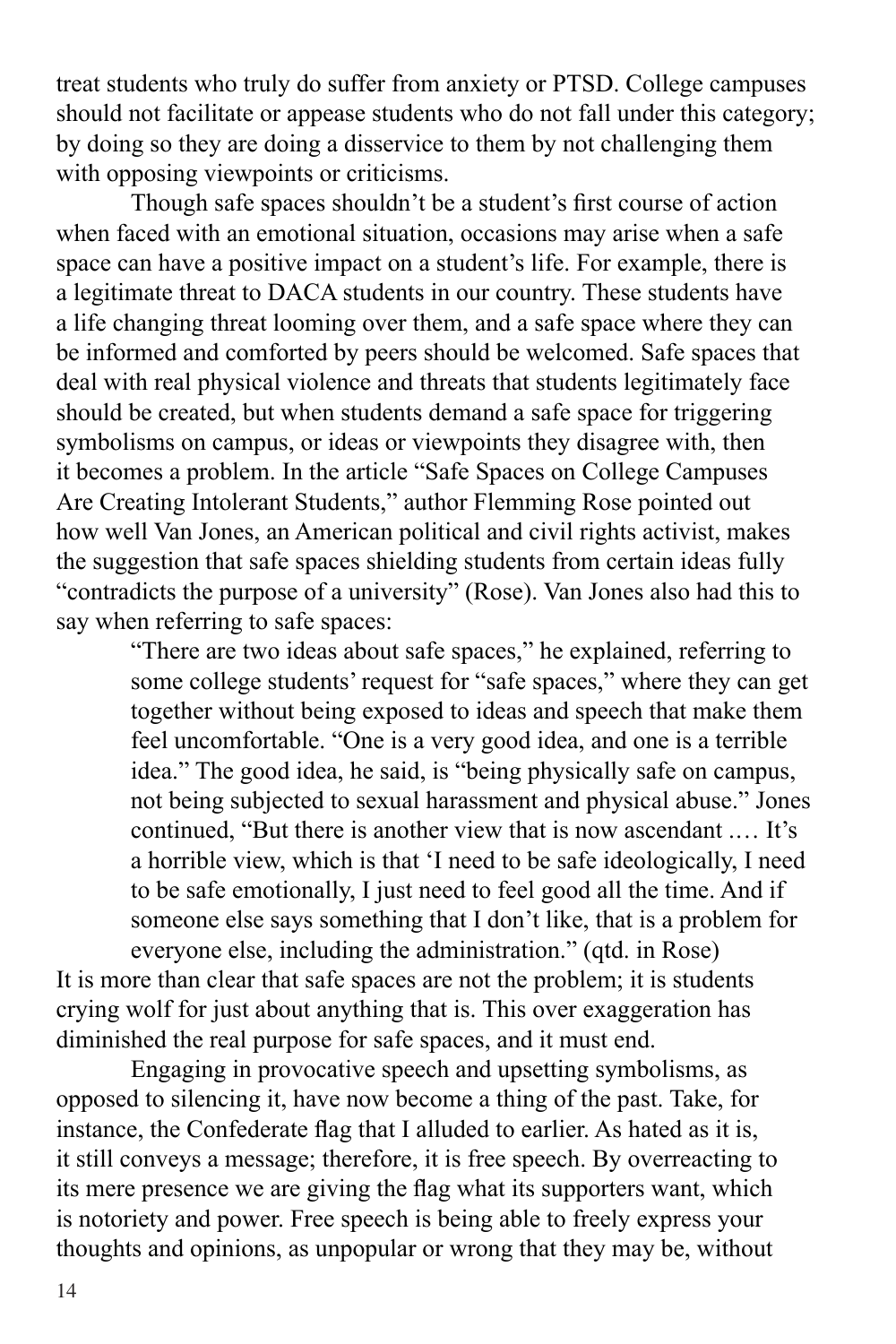being censored. The once classical liberal philosophy of "I disapprove of what you say, but will defend to the death your right to say it" (Voltaire), has now been long forgotten as multiple political speakers, across the country, have been banned from speaking at various college campuses. Students who take offense at opposing speech or object to having the history of the Confederacy taught in classrooms on the assertion that it represents slavery and racism need to look at the bigger picture. Yes, the Confederate flag and its history is beyond disgraceful, but restricting it only creates a mysterious allure to it.

By the way, the flag we pledge allegiance to and feel a patriotic connection towards also shares a dark and grim history. The United States, just like the Confederacy, profited from slave labor from the very beginning. The stars and stripes was flown during the infamous Trail of Tears and was waved at the horrendous and unjustified massacre at Wounded Knee. It was on the sleeves of some U.S. soldiers that burned and raped Vietnamese villages during the Vietnam War. Should we also ban or restrict our own U.S. flag because people might take offense to it? Of course not. Every country has its dark past, and colleges should teach students these dark chapters of our history, not skip them or ban them. If we don't learn from our past mistakes, we are doomed to repeat them.

Limiting free speech should never be the answer, and Rio Hondo College should never change this philosophy. Instead, Rio Hondo College should adopt exposure therapies to help students overcome opposing views that they find stressful. As a result, Rio Hondo College will leave behind a legacy of assertive students that are ready for whatever academic challenges they'll face outside of Rio Hondo.

#### Works Cited

- "Can Cognitive Behavioural Therapy Really Change our Brains?" BBC News, BBC, 6 Aug. 2013, www.bbc.co.uk/science/0/23590545. Accessed 18 Sept. 2017.
- "The Best Voltaire Quotes." Ranker, www.ranker.com/list/a-list-of-famousvoltairequotes/reference. Accessed 19 Sept. 2017.
- Friedersdorf, Conor. "The Rise of Victimhood Culture." The Atlantic, Atlantic Media Company, 11 Sept. 2015, www.theatlantic.com/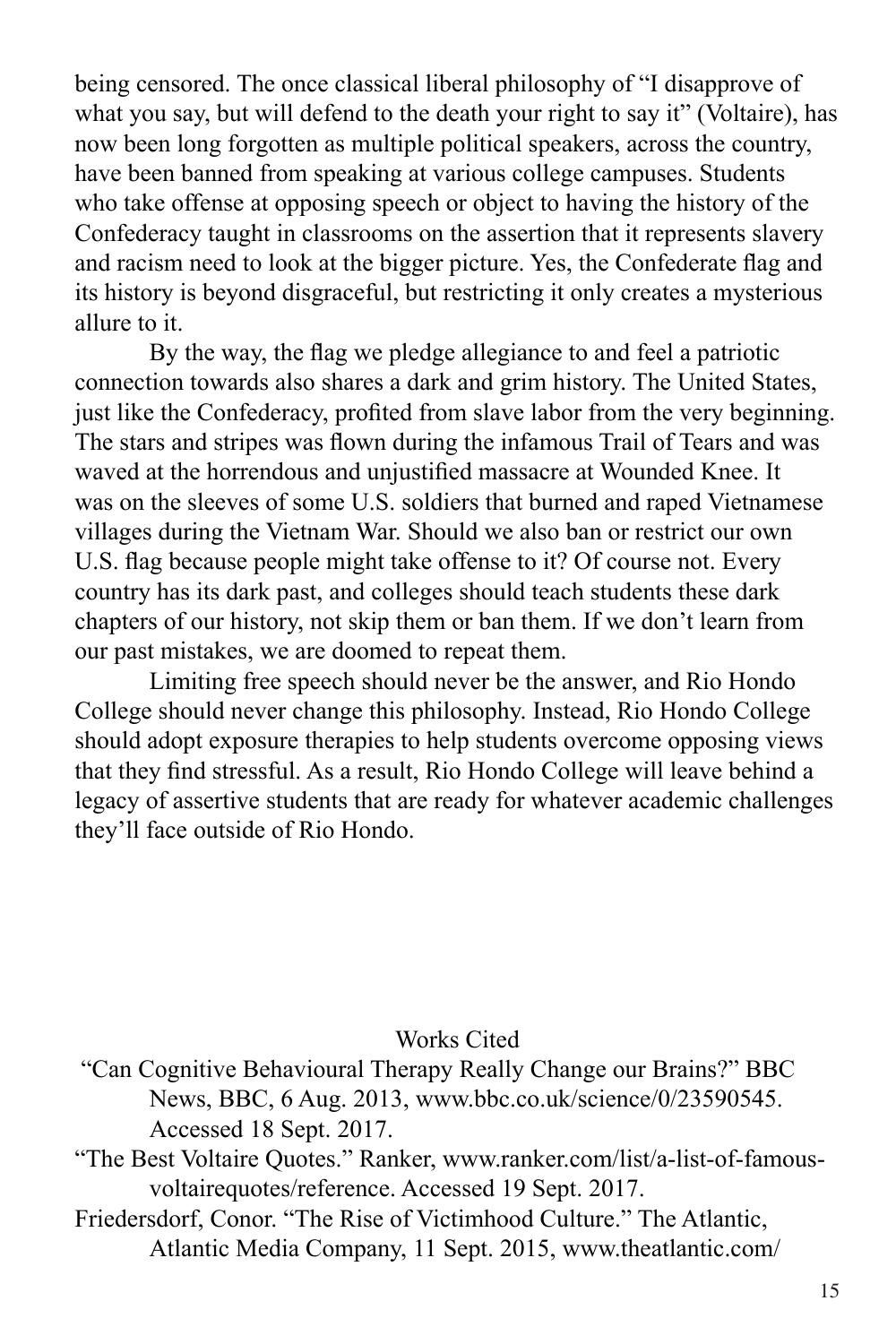politics/archive/2015/09/the-rise-of-victimhoodculture/404794/. Accessed 12 Sept. 2017

- Lukianoff, Greg and Jonathan Haidt. "The Coddling of the American Mind." The Atlantic, Atlantic Media Company, 31 July 2017, www. theatlantic.com/magazine/archive/2015/09/the-coddling-of-theamericanmind/399356/. Accessed 10 Sept. 2017
- ---. "Why It's a Bad Idea to Tell Students Words Are Violence." The Atlantic, Atlantic Media Company, 18 July 2017, www.theatlantic.com/education/archive/2017/07/why-its-a-bad-ideato-tell-studentswords-are-violence/533970/. Accessed 18 Sept. 2017
- Rose, Flemming. "Safe Spaces On College Campuses Are Creating Intolerant Students." The Huffington Post, TheHuffingtonPost.com, 12 June 2017,

www.huffingtonpost.com/entry/safe-spaces-college-intolerant\_ us\_58d957a6e4b02a2eaab66ccf.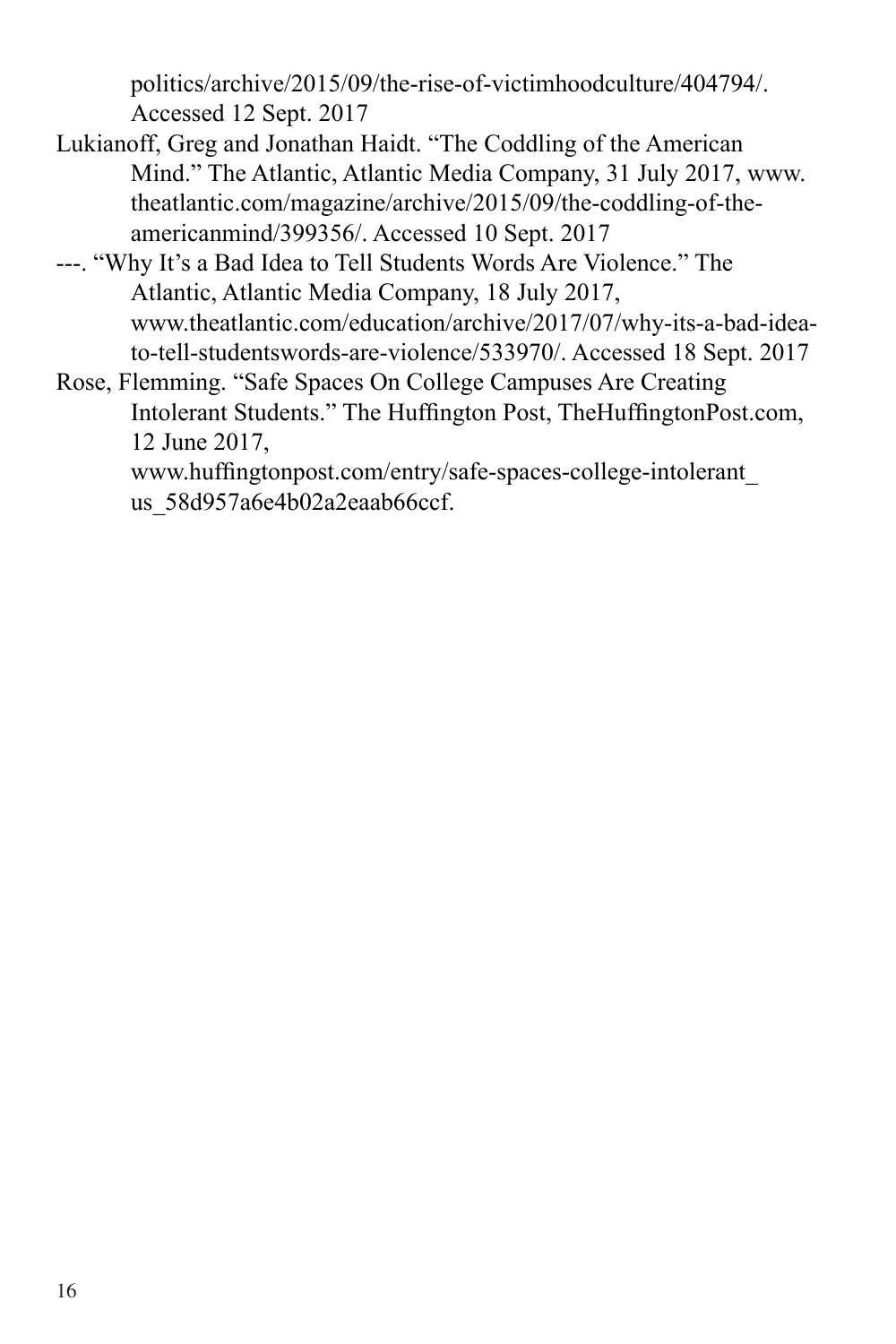#### *Woman Hollering Creek* **and Mental Health: An Underlying Issue in Chicanx Culture by Cristal Reyes**

*Woman Hollering Creek* by Sandra Cisneros introduces the reader to a story cycle that has missing pieces, providing the opportunity to gather the missing parts together. This kind of literature promotes an open mind, allowing readers to input their own interpretation of what each story has to say. These stories in the cycle share a common theme: underneath all the pain we inflict on each other is the insecurity of not being good enough. In the stories "Bread," "Never Marry a Mexican," and "Bien Pretty" the narrator pours out the depth of her love for the men in her life. She is at times manipulative, scarring the men *and* herself. Reading this collection, a Chicanx can see people so busy trying to keep the cookie-cutter version of ourselves in the public eye while we are rotting inside.

Knowing your mother loves you and would choose you over anything in this world is a privilege not everyone has. In Mexico, women often marry young and start popping out babies, even if they are not mentally or physically ready. In "Never Marry a Mexican" the narrator struggles with mommy issues: "Ma always sick and too busy worrying about her own life, she would've sold us to the Devil if she could" (73). The narrator is so sure her mother would do anything to be rid of the burden in her life--her siblings and herself. Soon after her father dies, her mother marries a white man, displacing herself from the lives of her children. The mother learns her lesson: she never married a Mexican again. On the other hand, the narrator absorbs learning: once a selfless little girl who shared her Barbies, even grateful for her ugly ones, she becomes someone who needs to have it all. She takes and takes and takes. This narrative moment marks the childhood trauma that forces her to become a woman, one who has no shame for sleeping with married men.

Gender plays a crucial role in Chicanx culture: men do this, and women do that. The narrator's mother had to rely on a man for her survival, resulting in the narrator relying on men to fill the void inside her. Her selflove and mental health deteriorates because these securities do not come from within her, but from the person she shares her sheets with. The narrator of "Bien Pretty" expresses that "when I made you over, you were no longer a part of her, you were all mine. The landscape of your body taut as a drum. The heart beneath that hide thrumming and thrumming. Not an inch did I give back" (75). Her diction shows how she wants every single ounce of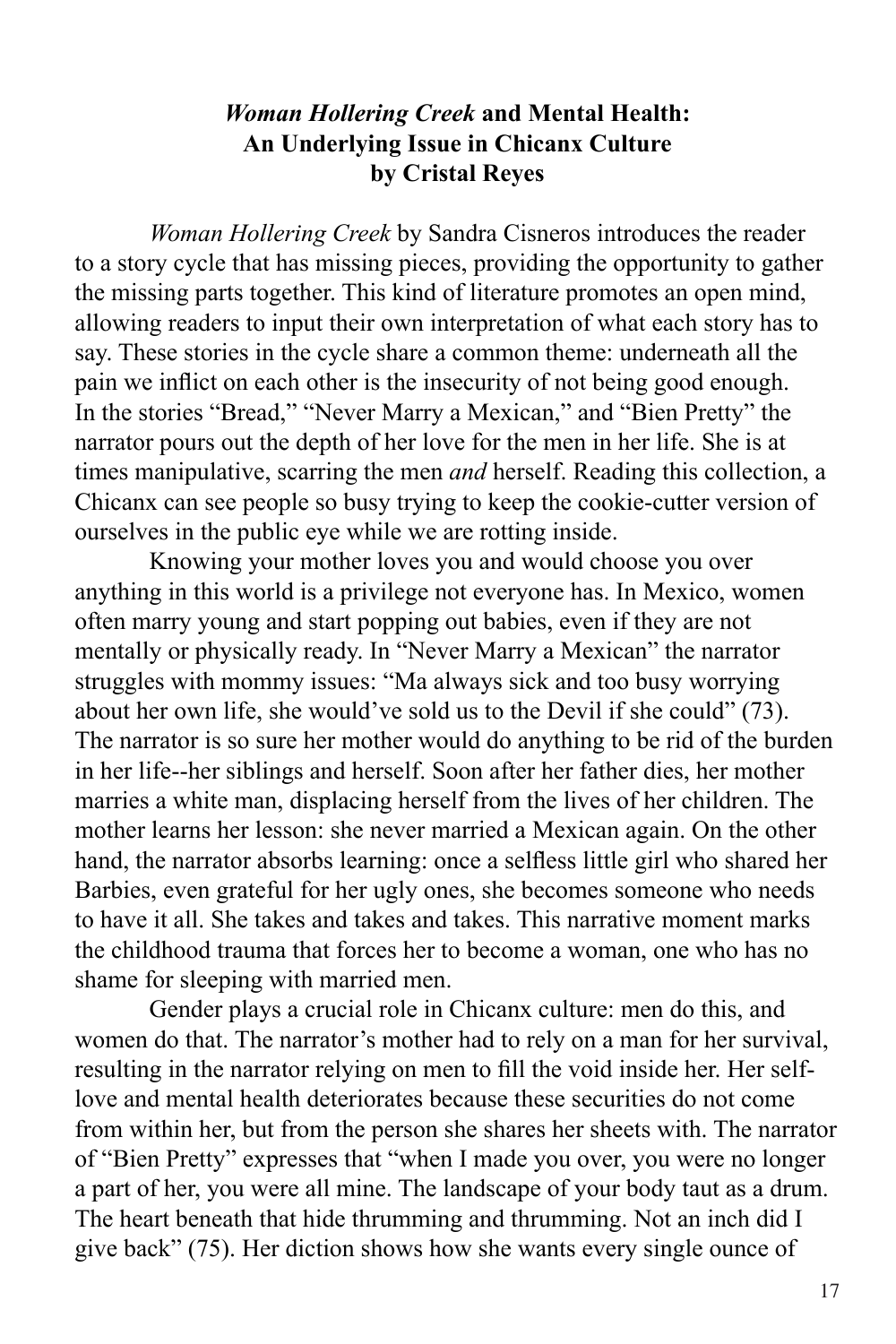her lover even though he is married and not hers. With this kind of attitude, perhaps she knows that she is in control of her life again. She knows that someone actually chooses her and is not abandoning her again, so she is selfish and keeps it all. No one wants to feel like the second choice. Although she brags about how she gave nothing back, she still tries to fill the wife's shoes. "I looked down at my shoes and felt ashamed of how old they looked" (79). Embarrassed by her old clothes, she feels like a lesser woman than Megan, her lover's wife. He introduces the two women in a suave moment because he is not ashamed of his filth, only cautious of their reactions. She tells herself that she is no longer going to sleep with him, but she ends up at his house hating his wife's Estee Lauder and *calidad* clothing. She wants to feel good enough for this man, but this seems impossible when he is married to a white woman. All she is, is a Mexican. "Never marry a Mexican": her mother's words taunt her. Her mother was not happy with the life a Mexican gave her, so of course her lover would not be either.

"Bread" reminds the reader of the passion with which Chicanx love infects our veins. This type of love makes a person feel at home, but home is on a cliff; the type of love that we know is wrong and we shouldn't be lying to ourselves about, but still we lay next to this person. The lovemaking is passionate and raw and not always sincere, but it fills the void, if only for a little while. Even if it is just for a little while that is good enough for us. Chicanx want to feel that we are doing it right, that our parents did it wrong, and we are right. We love so hard that there is no way this is wrong, even if he has a wife and kids at home. Even if he cannot chew his bread with his mouth closed, the bread is too much; he is chewing more than he can swallow. He needs to spit something out-- but please don't let it be me. If he spits out his wife and kids, then there is more than enough space for others. "Smell of warm bread, bread in both fists, a tape on the tape player loud, loud, loud, because me and him, we're the only ones who can stand it like that, like if the bandoneon violin, piano, guitar, bass were inside us, like when he wasn't married, like before his kids, like if all the pain hadn't passed between us" (84). The narrator tells herself that only they can handle the music so loud. She is special compared to his wife because she is different. In contrast to "Never Marry a Mexican," this narrator compares herself to her lover's wife. She believes that the man would choose her over his own family. This idea stems from her mother abandoning her poor family for a *calidad* family. She remembers what life was like for them before she knew of all the pain this man would inflict on her. Even through it all she still loves him. She continues to talk about how they have different points of view on the city. Hers is of her cousin's baby dead from rat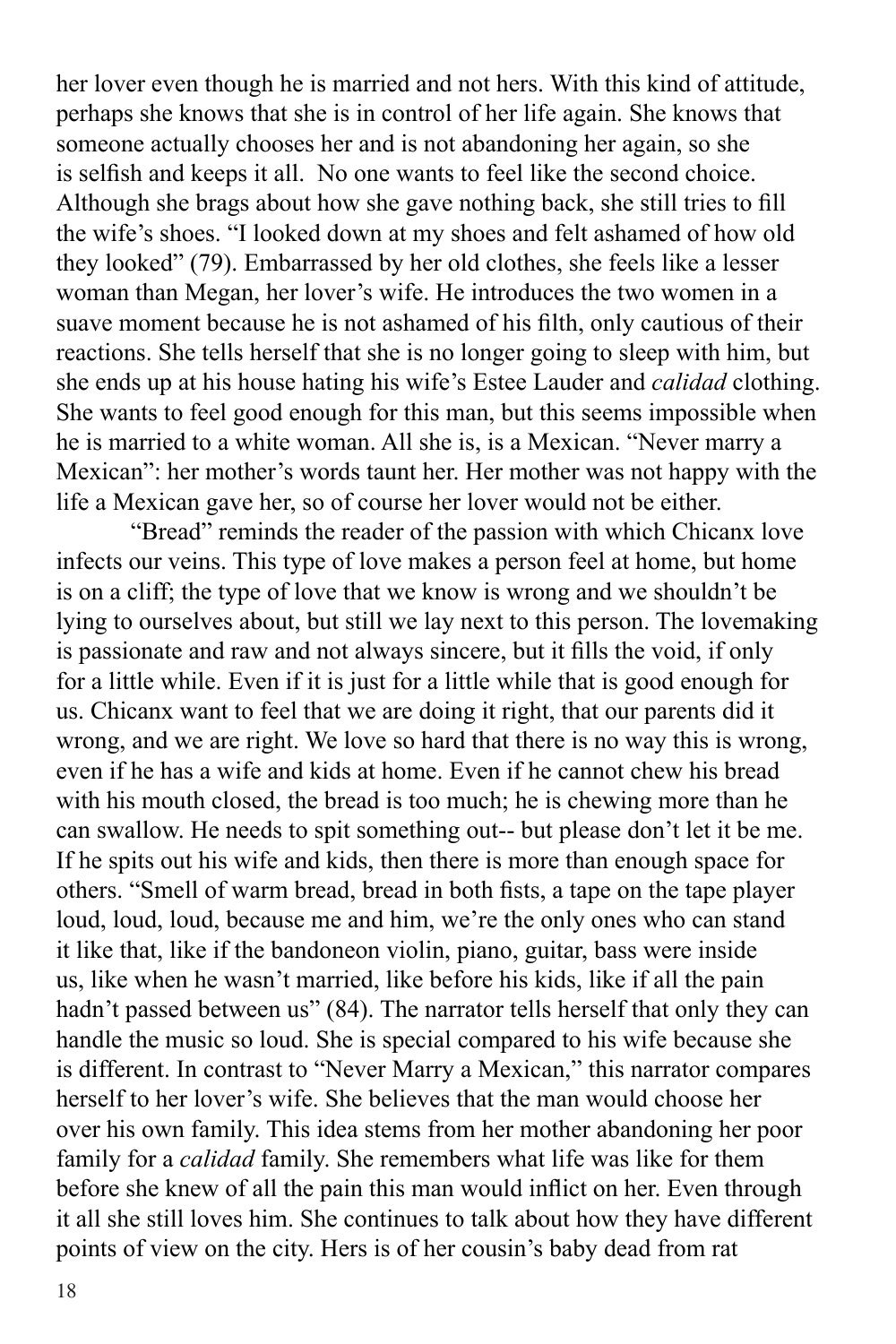poison and his of the same city is charming. Their interpretations of the city symbolize how their relationships differ. He killed her, and she gave him light.

Falling in love with someone is the most beautiful experience in the world. It takes your breath away and puts you at peace in the same note. Nothing can take the experience away-- except the person who gave you the experience. This is the narrator's last step to becoming her own person and not relying on a man to fill the void her mother planted within her in "Never Marry a Mexican." "Bien Pretty" captures the Chicanx strength of overcoming the pain that is dealt us and still prospering although we are killed in silence. Her lover leaves her to return to his wife and kids. He tells her so nonchalantly as if they were not words that stabbed her in the *corazon*. "What kills me is your silence. So certain, so solid. Not a note, nor postcard. Not a phone call, no number I could reach you at. Just the void. The days raw and wide as this drought-blue sky. Just this nothingness. That's what hurts" (157). Stripped from everything she has left, he is gone like nothing. Not a reassurance that what they experienced was real, just the last letter he wrote to her in Spanish. It took her five days to burn all his things: five days of letting her throat burn while she gave it all to flames. "One way or another. Even if it's only the lyrics to a stupid pop hit. We're going to right the world and live. I mean live our lives the way those lives were meant to be lived. With the throat and wrists. With rage and desire, and joy and grief, and love till it hurts, maybe. But goddamn, girl. Live!" (163). The narrator's final thoughts on life show her unapologetic way of living for herself now. She will no longer live by using men to fill the void of mommy issues from which she has been suffering. She now knows that to live is to enjoy the little moments that are everything: because she is enough.

These three stories capture an underlying truth of Chicanx: not taking care of our mental health. We are so caught up on trying to be good enough for this country, that we have forgotten about what our ancestors were about. Our ancestors took care of each other; we were united. We do not want to fit the stereotype, but we want to blossom. We are stuck in a racist agenda, but that does not mean we do not flip the script. Take care of yourself and of your loved ones. We must talk about our parents' unhealthy coping mechanisms that have passed down to us. We must remember that they also have dealt with things they did not wish for: we need to try to understand where they are coming from. Stop ignoring the warning signs, dismissing them as "life is hard for everyone," because this is a stronger reason to listen and help. Not everyone can look at the brighter aspect of life like the narrator was able to; some people never feel good enough. Some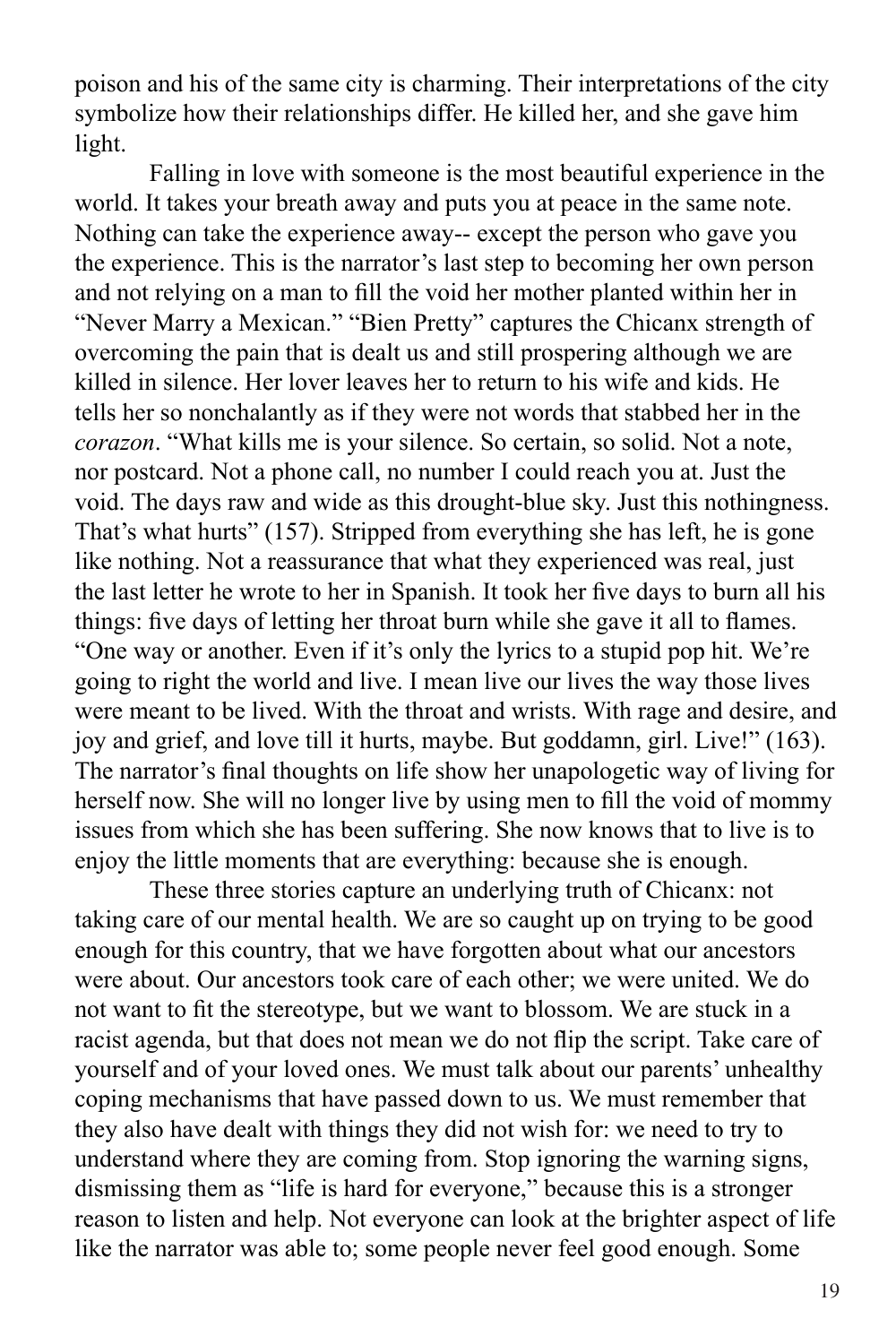people do not start dancing to a "stupid" pop song. That is why as Chicanas, Chicanos, and Chicanx we need to start caring about our mental health and the wellbeing of those around us.

Work Cited

Cisneros, Sandra. *Woman Hollering Creek*. Shapiro, 1992.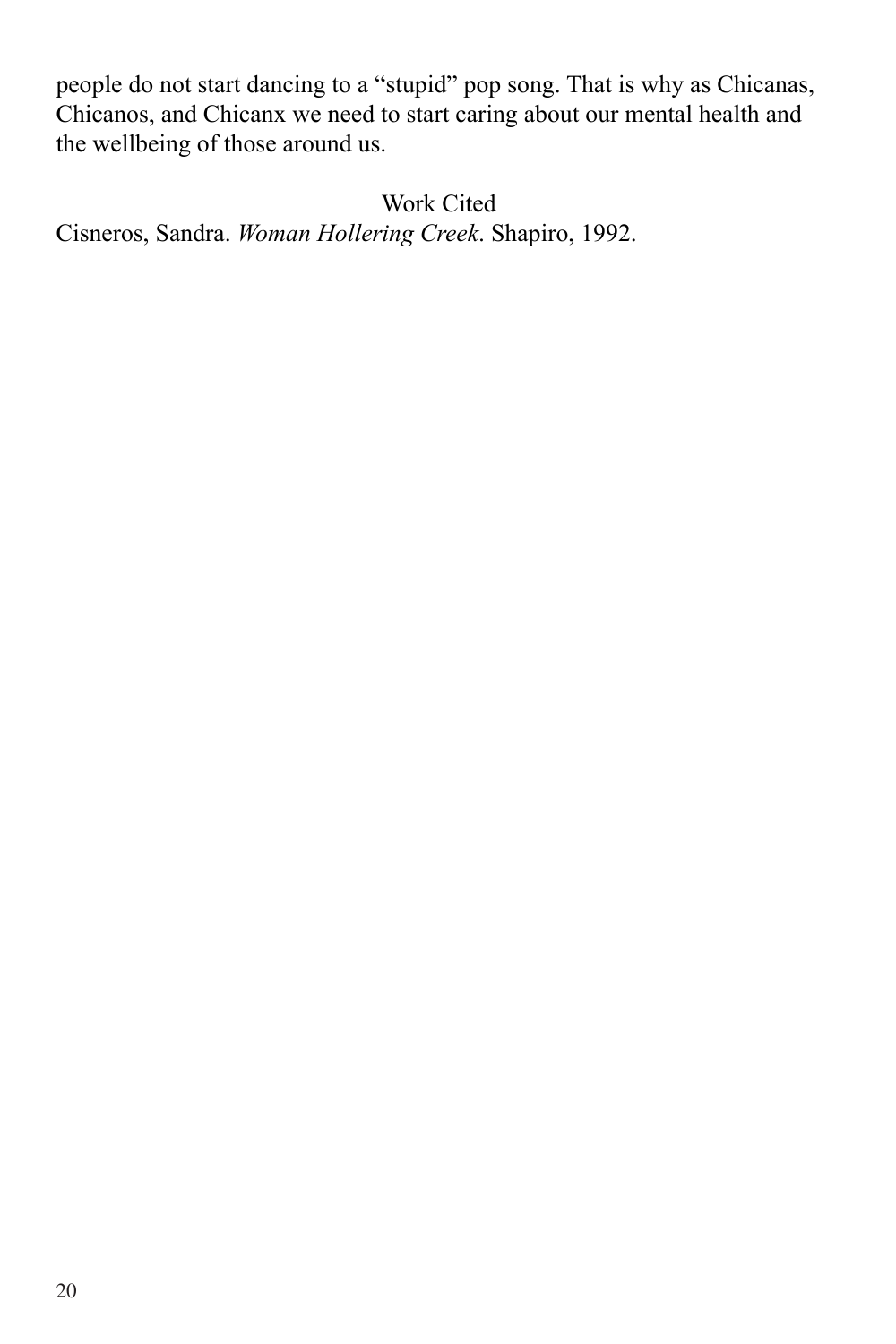#### **The Horror of Consumers by Richard Santoyo**

Horror films have been very popular in the United States for many years. Horror movies are known to be films made primarily to scare audiences, yet people do not realize that these films have been used to critique American society. George Romero uses the film *Dawn of the Dead*  to critique how American consumers have prioritized mass consumption of goods over more important things, such as survival.

The movie *Dawn of the Dead* is a story with four characters that find a mall to seek refuge because of a zombie apocalypse. While they are in the mall, they find stores to go into and zombies chase after them. They board up stores so they feel protected, but while they are in the stores, the characters start losing their original goal of surviving. They start to wear expensive clothing, jewelry, and things that they cannot afford. While they are in the mall enjoying themselves, a biker gang barges into the mall. When they come into the mall, they destroy everything. The biker gang shoots at the four characters in the mall because the four characters were taking refuge in a place that maybe the biker gang wishes they had found first. While the incident is happening, the zombies begin to realize that they could take down the humans, so the zombies get smart and grab one of the biker characters, whom they rip apart and eat. Then, two of the four characters are bitten and turn into zombies, while the other two survivors escape in a helicopter.

In the movie *Dawn of the Dead*, items in the mall distract the four characters, while they were taking refuge in a store. While the four survivors take refuge in JC Penney's, they start looking around and find expensive clothing. They find jewelry, clothing, and other things that they cannot afford, and they forget that they are trying to take refuge and trying to survive in the mall. In Stephen Harper's article "Zombies, Malls, and the Consumerism Debate," he states, "Romero certainly recognized the dramatic potential of the mall, which may be regarded as both epitome of corporate capitalism and--for the same reason--a potential site of resistance to the forces that regulate consumerism." Romero explains about how corporations control sales, which in turn control the people to buy their products. Corporations use commercials to show off their product by using models to show how great the product works on a person, and corporations also use newspapers to show the deals they offer in stores. In the same article, Harper says, "This function is derived in part from their origins in the literature and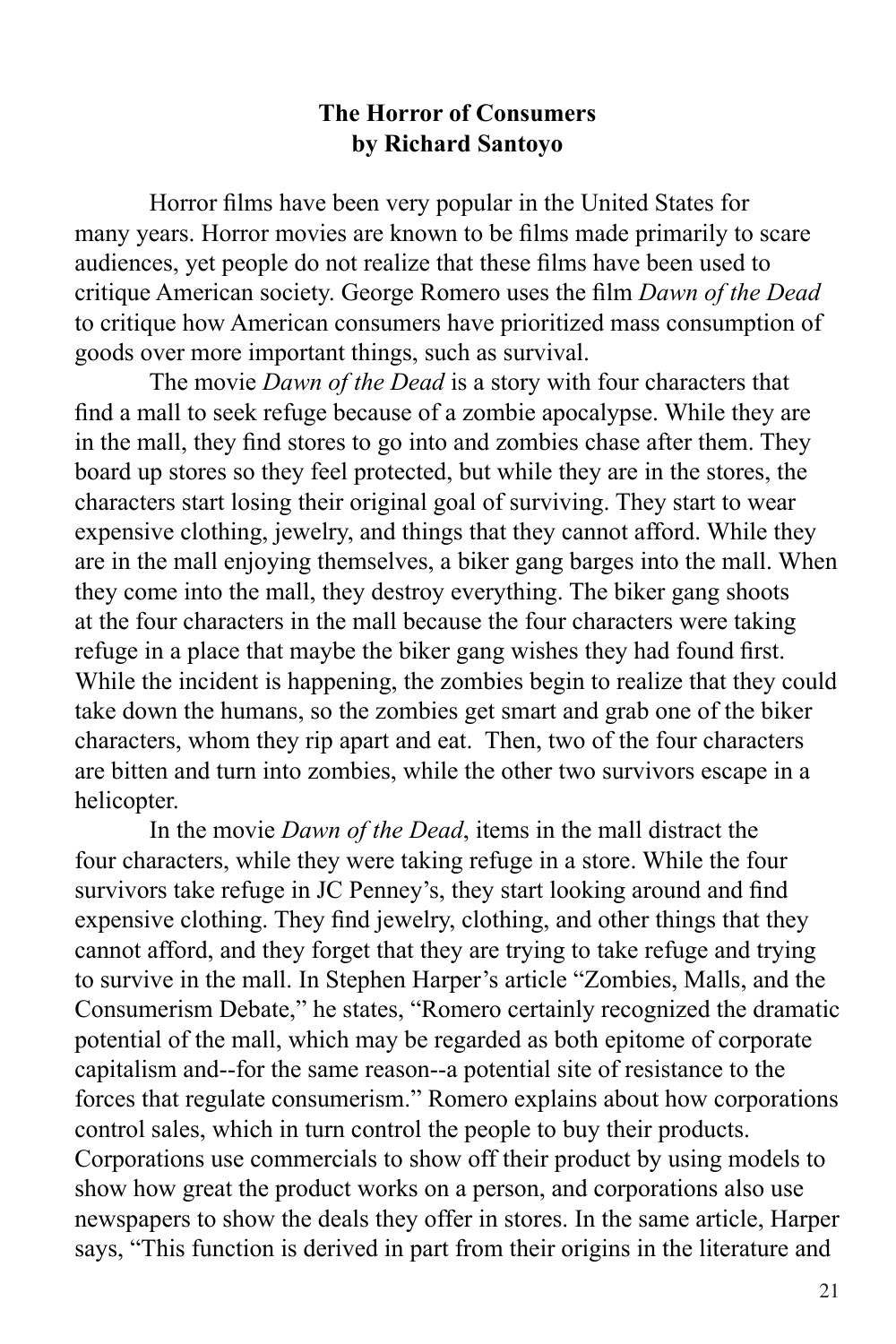cinema of the twentieth century, in which zombies are synonymous with oppression and slavery." He means that consumers are the people who are the slave workers. Companies use money to pay either men or women to use their bodies to show off products or clothing. The reason why corporations put out new products and advertise them is so they can catch some people's eye to buy the product. When people buy products, companies do not care about people. They keep buying and giving their money to stores and the companies happily take the money. This is a modern version of slavery.

This pattern enslaves people to their debt. Companies manipulate people, via advertisement, to believe that they need the item advertised. For example, companies such as Wal-Mart, Target, BestBuy and others sell their products early for Black Friday. They sell the day of Thanksgiving and people camp out the night before, so they can get the best deals. Usually, people would be home with their families enjoying food, but some people care more about getting the most expensive item on sale than being with family, which in the movie, the four survivors illustrate that they cannot afford expensive clothing. There is a scene in the film where the survivors go inside JC Penney's, and they start to shop for clothes and jewelry. One of the survivors finds a coat, puts it on, and says look at this coat: "It's so nice, I could never afford this." Romero uses the four survivors as symbols to show how some people can't afford a product, so they go in debt by using credit cards for important things, such as rent or groceries. Another article entitled "The More Factor" states, "To get consumers to keep buying all the new stuff you have to convince them that they already have a passé" (Maasik et al. 86). When people go into stores to buy clothing on sale, they are buying it for a bargain, so companies use actors as advertisers to show that the clothing they buy is old and used, while the new, up to date fashionable clothing is the popular trend right now. Another article in *The Signs of Life; The Culture of American Consumption* states, "Mass production, that is, promotes stylistic change because with so many products being produced, a market must be created to consume all of them, and this means constantly consuming more" (Maasik et al. 86). This ties in with "The More Factor" article because the companies have to make new products, so the consumers can buy more of the new things that are out in the stores.

While the survivors are in the mall, they look around and start to try on the clothing and jewelry. A different scene shows the survivors are staying in another clothing store and taking clothes off the racks and other items off the shelves and forget that they are trying to survive. They forget that there are zombies around, so when they are shopping in the store, a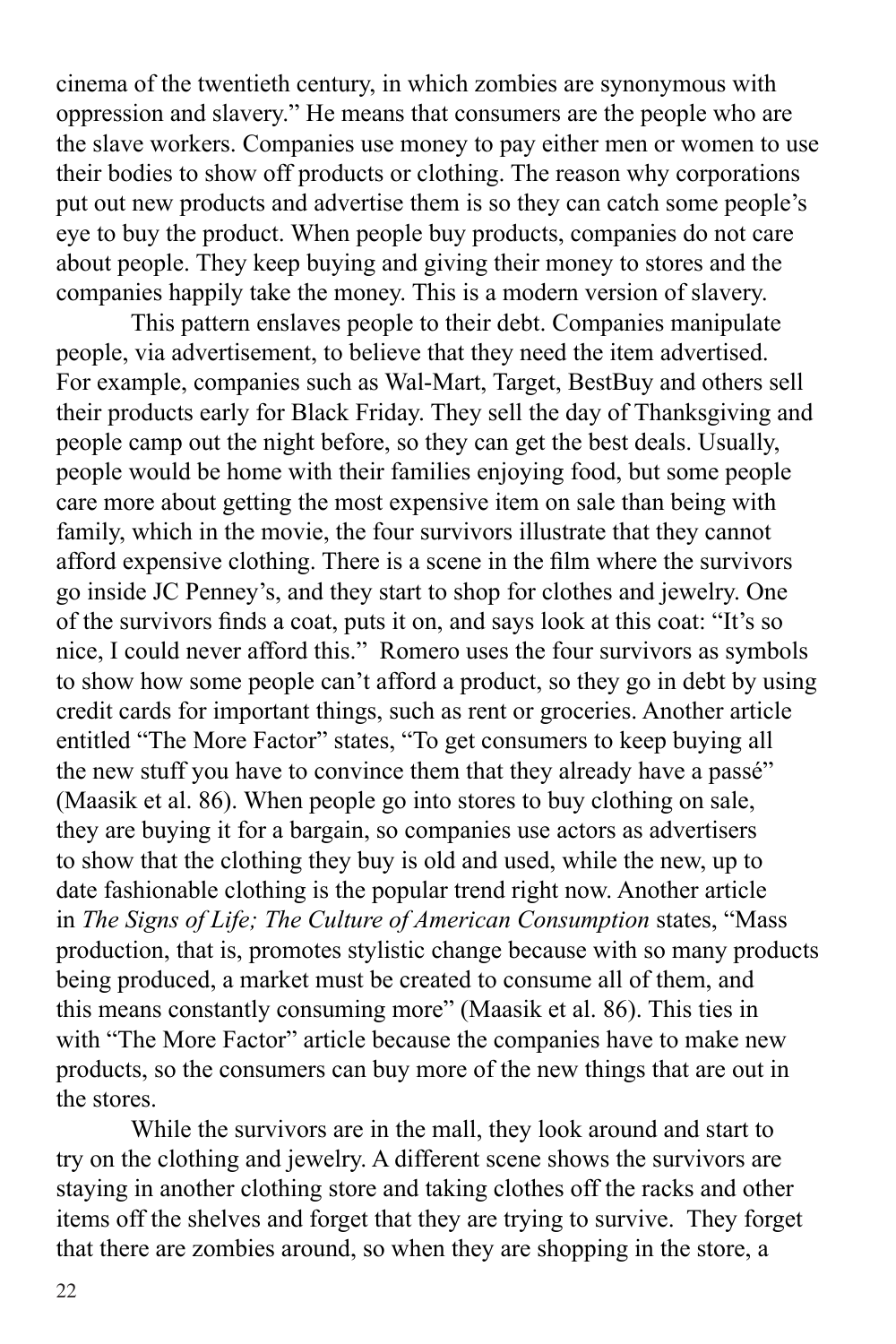zombie jumps on one of the characters and that zombie keeps crawling on top of him and trying to eat him. The zombie eventually bites his neck. This zombie forces the character to stay in the store, symbolizing how companies want shoppers to stay in their establishments. The zombie that was crawling on top of him is a metaphor of how companies whip us to stay in the store. However, there is also another way the companies use consumers to go shop: they use statues, billboards, buses, almost anything to advertise, and they show models dressing sexy or guys looking handsome in tuxedos, but companies do edit people's faces to look even better. When people are in the mall, some tend to look around in the stores and then go home, but others get distracted by the sales, clothing, jewelry and items that look nice. They forget about going home because of everything that they want to buy at the stores.

When the survivors were inside a store, they were trying to protect the mall and lose touch with the fact that they are protecting each other. When the survivors closed the doors, they noticed zombies were trying to get in the mall and stores. While the survivors were inside, they were fighting off zombies and bikers, so they can protect their stores. The bikers were trying to kill the survivors because the survivors own the mall. Stephen died trying to protect a store after being bitten by a zombie. He doesn't even care about his family because he has a girlfriend, Fran, and she is pregnant with his child. In *The Signs of Life*, Maasik states, "But when, one attempts to satisfy these higher needs through the simple acquisition of goods and services, consumption turns into consumerism and consumers become a social disease. Also [m]ass production, then creates consumer societies based on the constant production of new products that are intended to be disposed of with the next product year" (86). In Kim Paffenroth's book *Gospel of the Living Dead*, "Zombies do not just look like humans, thereby making it more uncomfortable to shoot them in the forehead: the point in the movies is that zombies are humans and humans are zombies like as one character exclaims explicitly in *Dawn of the Dead* (1978), 'They are us'" (10). Zombies are a representation of how some people are in the mall. There is a scene in *Dawn of the Dead* where the camera shows us the whole mall filled with zombies walking around and lying down on the escalators. There is another scene where the survivors see the zombies on the window trying to get them in the store. Romero is showing us we are those zombies walking around the mall. By using those zombies, they show how some people want to sleep on the escalators, there are kids that want to jump in the water and some of those scenes give us a picture of how some people or kids want to act in a mall. The other scene is where the survivors are trying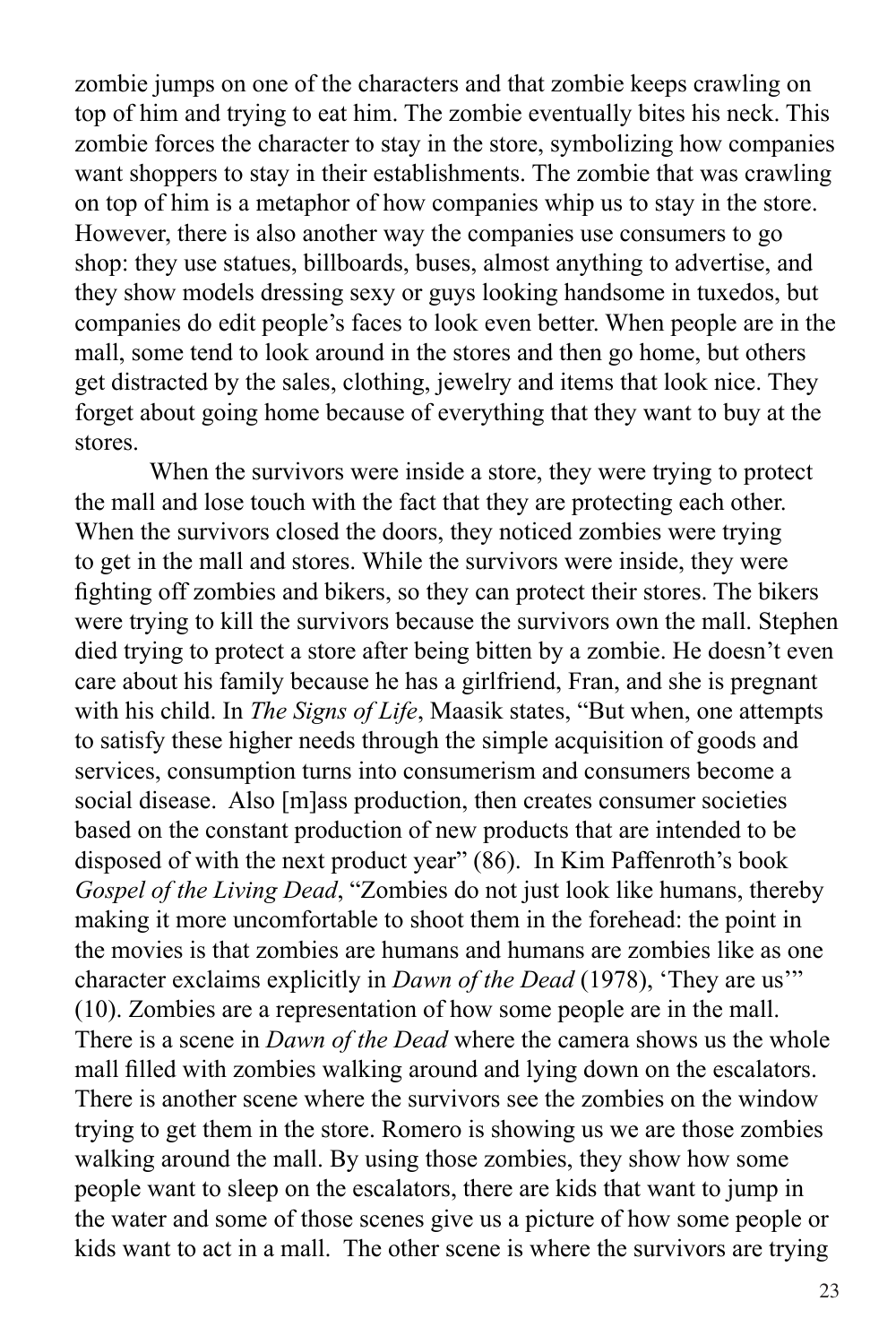to escape from the zombies. However, the zombies were trying to get inside the store, and the survivors close the doors. When they see the zombies trying to get inside, it symbolizes how people act when they want to rush to get into the store for Black Friday and people forget that the workers are blocking them off to calm them down. The zombies and survivors are almost a representation of some people that shop in stores. Some want to sleep in a store and some want to protect the item. Some people that shop on Black Friday will hurt a person just to get an item they want to buy in the store.

In the movie, Romero is showing us that a virus can spread. When companies satisfy the consumers, they go and buy. When a person tells a friend about a good sale on a product, the friend goes to buy it and if both the friends go to the store they might fight for that product and forget that they are friends. This is a symbolism of the meaning of how consumers become a social disease. In Stephen Harper's article "Zombies, Malls, and the Consumerism Debate," the author says, "They 'steal' money from the mall bank, cheekily posing for the security cameras; they take all the clothes and consumer goods they desire; they play video games: and in a marvelously frenetic scene, Stephen and Pete 'tool up' in the mall's weapon mall shop with a vast array of guns." This is a symbolism of when the companies satisfy the consumers, meaning that they will go and buy their products. Another symbolism is people going to Black Friday. At Black Friday, the sales go out on the newspapers or just sales papers. People also post it on Instagram, Facebook, and other websites, so when people see it, they go to the store for the Black Friday sale. Now when the stores open, people forget about their kids being with them or the other people that are around them. Some people just storm in and kill other humans and people don't realize that they have a family and other people that want other products. There are scenes in the movie where the zombies bite some of the humans and some of the humans turn into zombies. We tell people through word of mouth. There is another scene in the movie where zombies bite a human and the human turns into a zombie and the cycle repeats. When people tell other people about sales from a store, it will spread like a virus going from person to person. Romero makes fun of the virus spreading because of some people watching commercials and wanting the product in their hands or on the body because of seeing a trend in society.

In the movie *Dawn of the Dead*, Romero makes fun of consumers in America and uses the four survivors to show how some people act when they go shopping at a store. When people are in the mall, they are in their own little world. Some people like to walk around the mall or shop for sales. The sales are what catches a consumer's eyes when they shop. Some might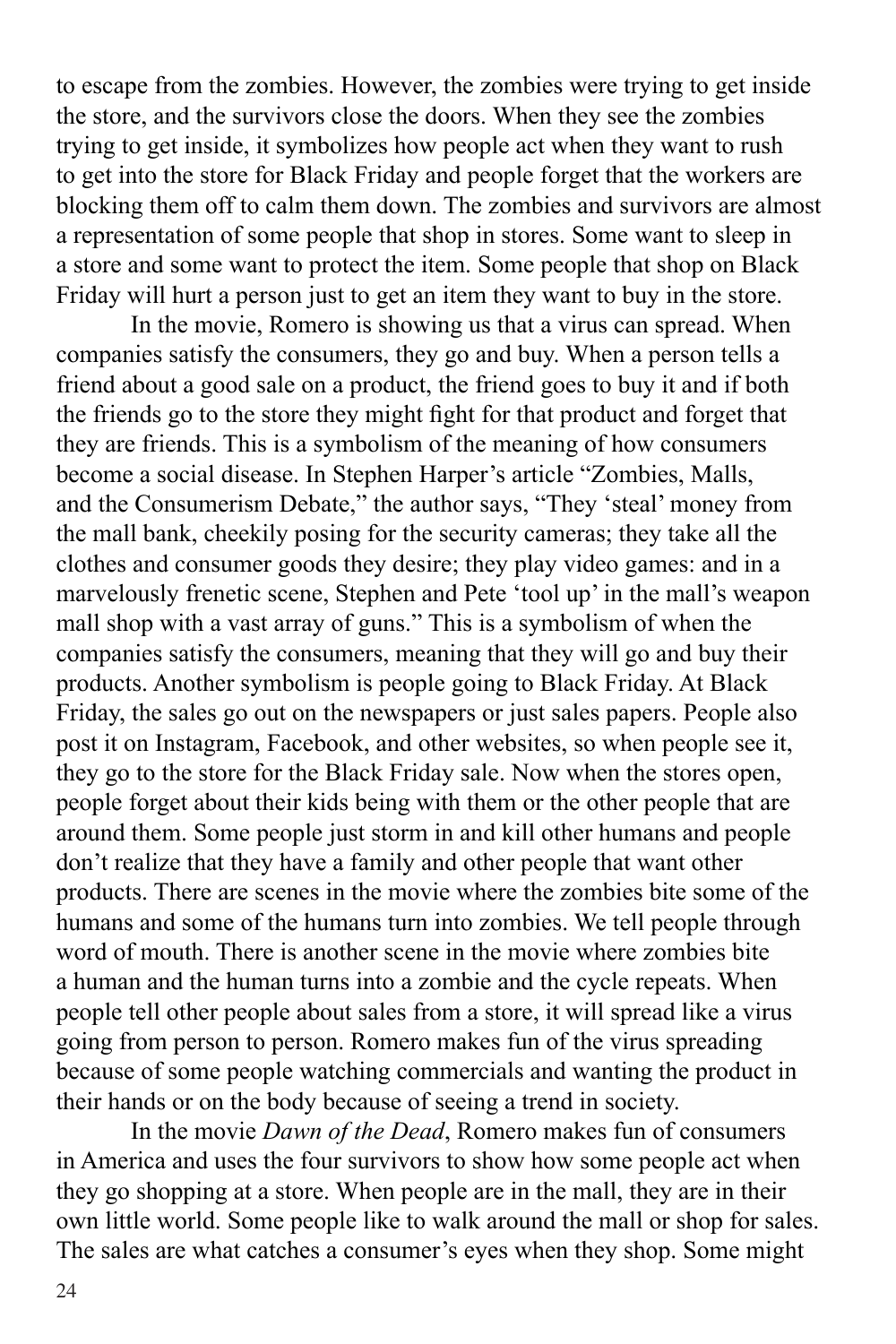get violent and not care for the people around them, so the person will get hurt or die. Romero also uses the movie to show us the possible future of our society because of companies advertising their products on billboards, buses, and almost anywhere they can advertise, and people become violent at Black Friday. I believe Romero made this movie to show us what consumers will be like when they shop, and what companies will do to the consumers so they can get richer. Romero uses the movie also to warn us, so we can avoid becoming like the zombies in the movie.

#### Works Cited

- Etzioni, Amitai. "The Crisis of American Consumerism." Huffington Post. https://www.huffingtonpost.com/amitai-etzioni/the-crisis-ofamerican-co\_b\_1855390.html. Accessed 4 Mar. 2016.
- Harper, Stephen. "Zombies, Malls, and the Consumerism Debate: George Romero's Dawn of the Dead." American Popular Culture.http:// www.americanpopularculture.com/journal/articles/fall\_2002/harper. html. Accessed 4 Mar. 2016.
- Maasik, Sonia, et al. Signs of Life in the U.S.A.: Readings on Popular Culture for Writers Consuming Passions: The Culture of American Consumption. 7th ed. Bedford/St. Martin's, 2011. pp. 81 – 89
- Paffenroth, Kim. The Gospel of the Living Dead: George Romero's Visions of Hell on Earth. Baylor University Press, 2006.
- Shames, Laurence, et al. Signs of Life in the U.S.A.: Readings on Popular Culture for Writers The More Factor. 7th ed. Bedford/St. Martin's, 2011. pp.  $90 - 96$ .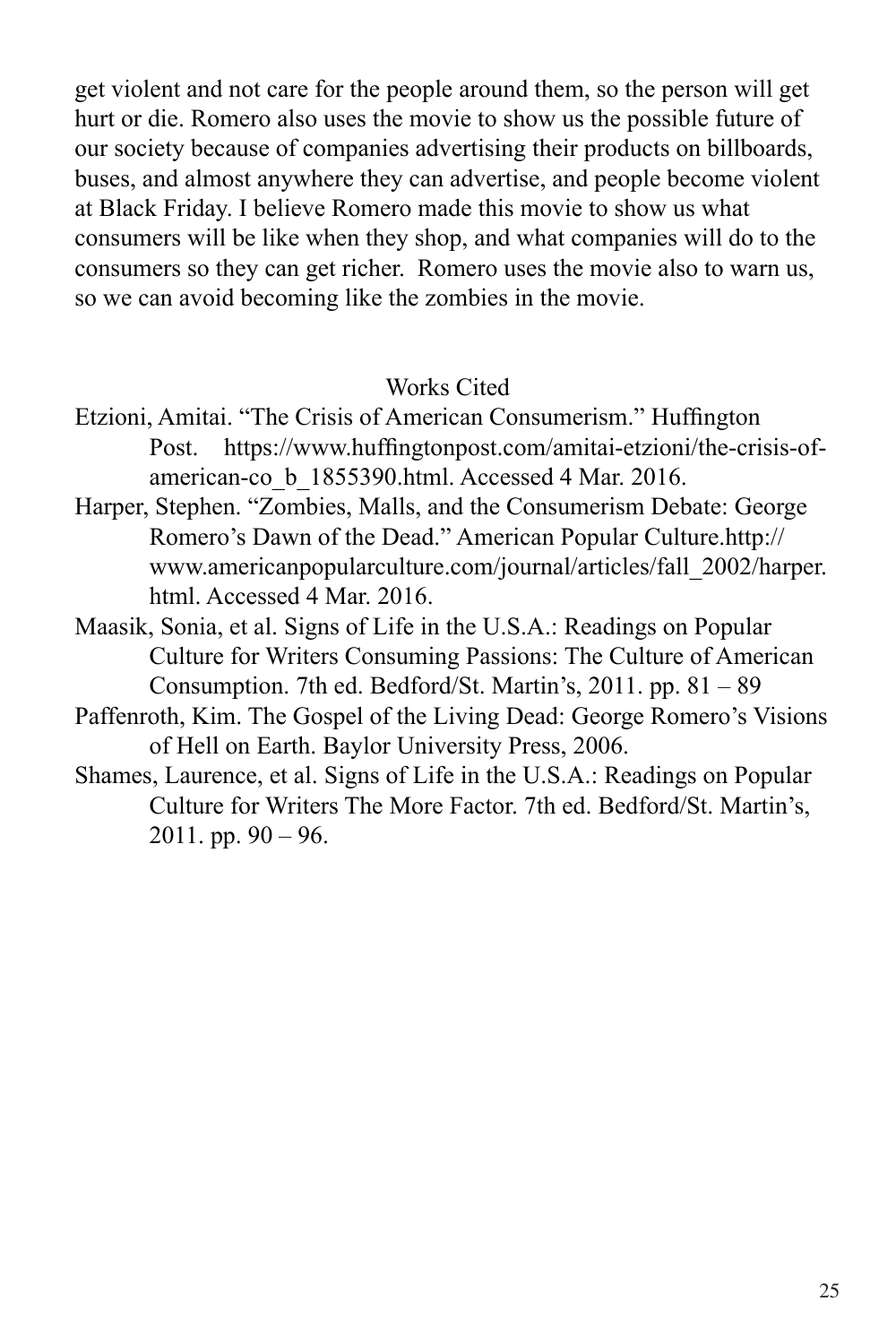#### **Hypersexualization of Women of Color in Pop Culture's Media by Melissa Marquez**

Women live in a world that is constantly constraining them with certain borders, forcing them to conform to one thing and, at the same time, be shamed for it. A big influencer in this constant cycle is pop culture, specifically the media, which creates the current hypersexualized society we live in. Various forms of media portray women, especially women of color, in a provocative manner that can, on a macro level, put them in dangerous environments and make them potential victims of violence. On a micro level, these media can affect the way women think about themselves: it can affect self-esteem; contribute to the development of body image disorders such as body dysmorphia; and make women feel they must appeal to how others, especially men, want them to appear. Hypersexualization has other issues embedded into it, such as internalized racism and internalized sexism. Internalized racism enforces stereotypes and can make one hate their race and dominant features belonging to that race. Internalized sexism targets, objectifies, and fetishizes women of color and creates an industry that profits from putting women down and creating a fear that they will never be good enough. Media is the culprit of hypersexualization of women of color because representation of these women in the media is so lacking; that when there are popular television shows, music videos, and movies that feature women of color, they end up being sexualized. This weighs very heavily and negatively on these women and the communities to which they belong. On one hand, the representation itself lures them to watch said media, while doing so essentially enforces these stereotypes and reinforces negative behaviors and ideologies. Furthermore, when women of color are empowered to be themselves in a world that favors Eurocentric features and submissive behavior, they are shamed for being "too much," "too sexual," "too loud," "too emotional," too themselves. This portrayal of women of color in the media is unhealthy and, although it is slowly but surely improving, it needs immediate and drastic changes.

For starters, on a micro level, hypersexualization consciously and subconsciously affects women of color through self-image and selfprojection. The documentary *Miss Representation* goes into depth on the influence of media on what women of color think, value, and consume. As far as self-image goes, the media puts importance on values that women feel a huge need to partake in. These values often dehumanize women of color because they only favor one's image rather than their intelligence or their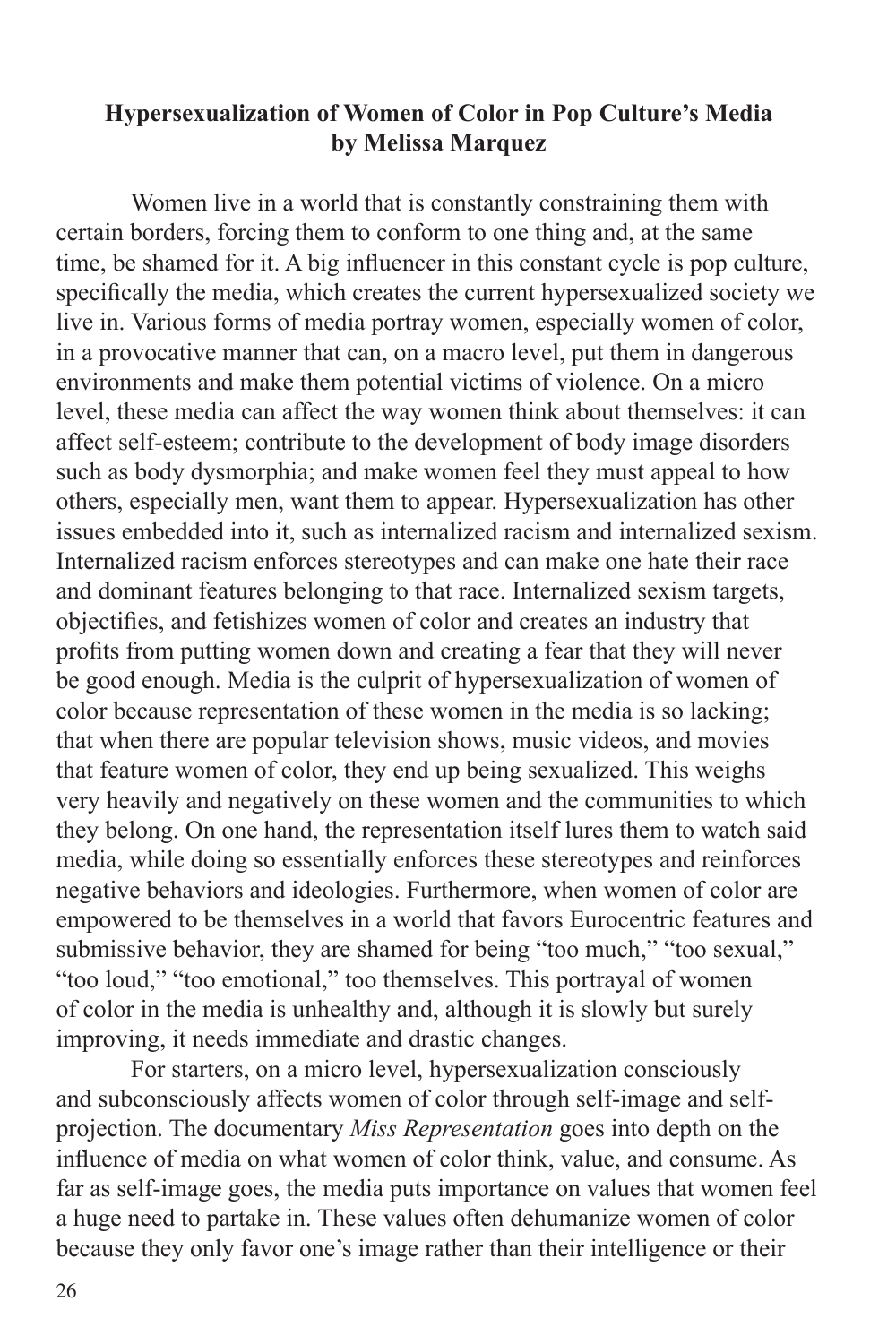capabilities, thus reducing women of color to mundane categories and types. These values and categories usually, but not only, fall into ideas related to youth, beauty, and sexuality (*Miss Representation*, 2017). For example, we have magazines that display women who, more often than not, meet Eurocentric standards of beauty, are young, or are edited to erase signs of aging, and are stylized in a sexual manner. This pressures young women to look like that and shames older women simply for aging, essentially erasing them from representation and making them feel diminished.

As a result, these ideologies encourage women to consume beauty products in order to feel valued or represented. Not only does it make them consume objects, but it can also make them have plastic surgery to quiet feelings of never being good enough. Since these images favor a certain body type and certain body parts that are sexualized, society profits off this by promoting plastic surgery and the ideal that if you are unhappy with your body, you can walk into a hospital and get a quick fix. However, the problem is deeper than this "quick fix". Rather, this stems from an internalized way of thinking instilled by media.

Because bodies are sexualized and reduced to certain standards of beauty, this can produce an abundance of mental and physical health issues, like body dysmorphia and eating disorders. Body dysmorphia creates concerns about one's skin in 73% of cases, hair in 56%, and noses in 37% (Bjornsson, 2010). Many of the physical features portrayed in the media are the opposite of traits common to women of color. Eating disorders often affect black and brown bodies more than white bodies by a large margin (Sala, 2014). As far as self-projection, women feel the need to behave like the women they see in media, in a sexualized manner, to attain value and attention. For example, we have music videos, where certain music genres target groups racially and sexually. While man-centered videos sexualize women of color and use them as objects, female creators of womancentered videos still feel the need to sexualize themselves, because they have been taught that sexuality sells. This essentially puts men in power of representation for both genders. At the same time, representation asserts that men are dominant and aggressive, which reinforces sexual inequality and values the male perspective and masculine attention.

This sexist outlook on already sexualized women of color can put them in environments where men objectify women and see them as objects for their entertainment and gain, whether it be sexual or in other forms. Since these stereotypes encourage men to be aggressive, they also contribute to violence against women who resist male dominance, because cultural expectations dictate that women must be submissive. Women who do not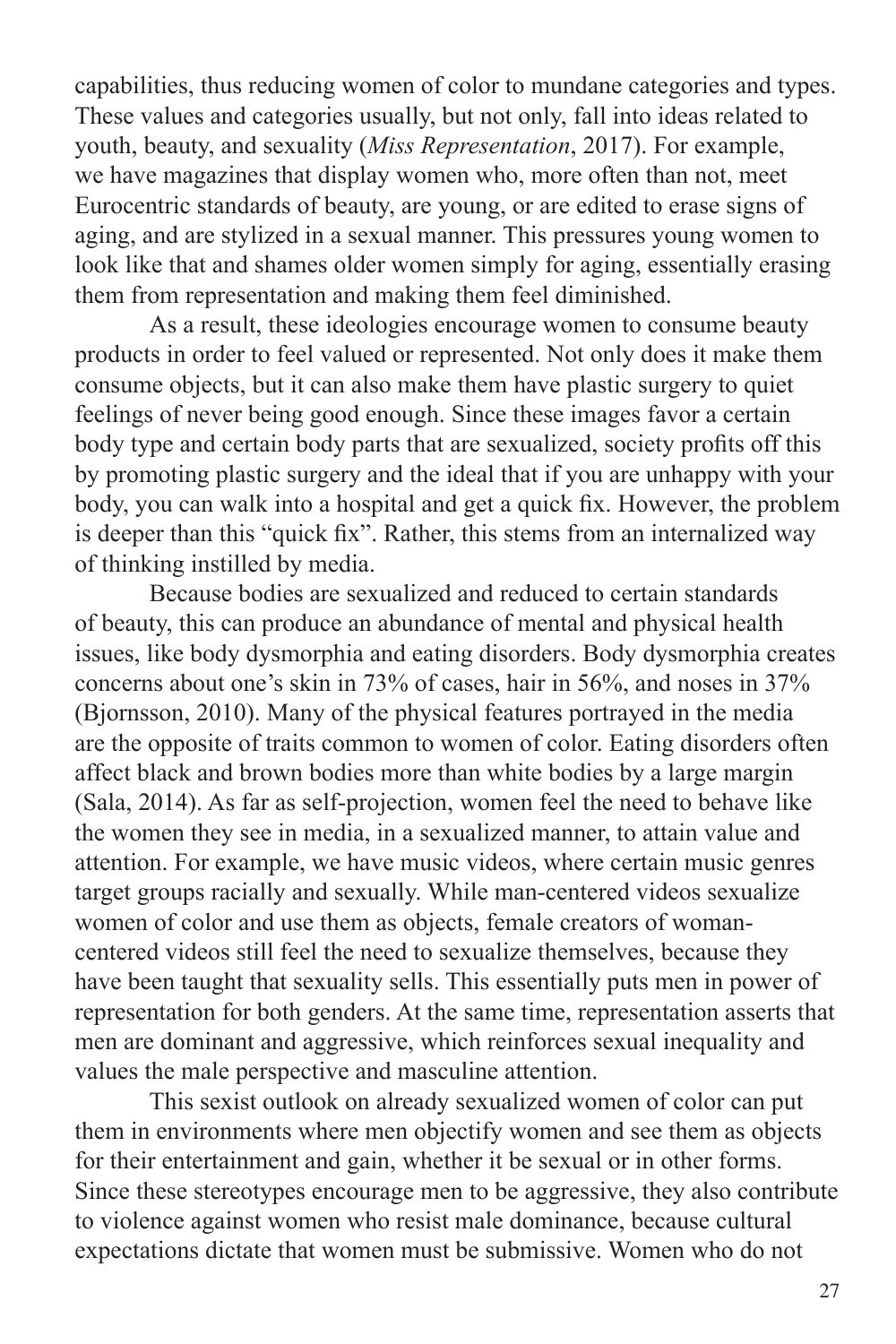live up to these sexist expectations risk being seen as overly-strong or overly-opinionated and, therefore, in need of being controlled. As a result, violence against women comes in physical forms, like rape, and nonphysical or emotional forms, like gaslighting. Considered together, this violence affects women of color at disproportionately higher rates than white women. According to the Oregon Department of Justice, Black women suffer violence 35% more often than White women, Asian women suffer violence at 41% more often than White women, and Brown women suffer violence at 23% more than White women (Oregon Department of Justice, 2016).

When it comes to reporting these types of crimes, we live in a society that shames women as victims of violence by protecting men and assuming women are lying. This promotes what is known as "slut shaming," where a woman can't say she was raped because she was dressed in a sexualized way and, therefore, she must have been "asking for it." Women of color are put in a sort of limbo where they must appear sexual to be accepted, yet when they do so they are shamed. Due to this ideology, and the intersectionality of women of color, (such as the confluence of their socioeconomic status, education, lack of resources, and spoken language, among other things), they are often prevented from seeking help to combat the violence directed against them (ODOJ, 2016). The underlying hints of internalized racism and misogyny within hypersexuality provoke self-hatred, for being both a woman and one of color. This can make one hate women of color who speak out against cultural norms within one's racial group, because society only values a particular kind of woman. This is because living in a patriarchal society creates ideals that shape men and how they think, which affects how they see women, which shapes the status quo.

Whoever controls the media controls the minds and thoughts of millions of people, and the people that control the media are men. Pop culture is a big reason behind the hypersexualization of women of color because it instills and reproduces these ideologies through the media. Men need to be accountable for contributing to hypersexuality, whether they are in positions of power, or simply benefitting from the unequal distribution of it. This is not to say that there aren't women, let alone women of color, that contribute to the media, but they are comparatively very scarce. One step in the right direction would be to allow more women of color into the media industry, to let them be main characters with substance, and to let them write movies and TV shows and music that empower, rather than sexualize, women who are victims of hypersexualization. This is part of a larger issue: there needs to be equal representation in every industry, displaying every kind of gender, sex, and race just as much as they display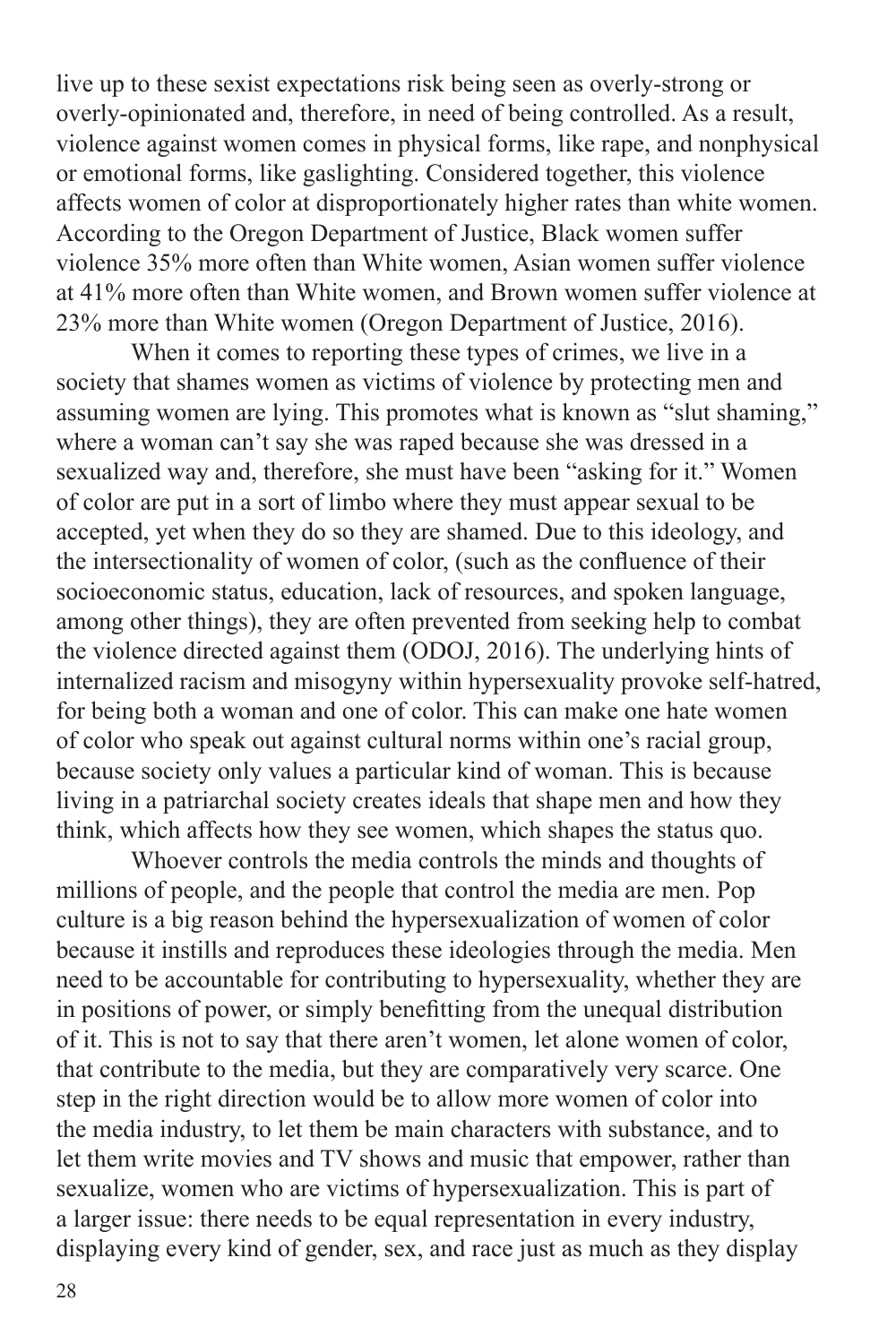white, heterosexual men and women. Lack of representation means lack of input from a particular marginalized group, which silences their voices, reinforces stereotypes, essentially erases these groups, and puts borders around what they think they can achieve and what they are actually capable of achieving. According to *Miss Representation,* 4.6% of CEO's are women and 17% of those holding high positions in the media industry are women. It is no coincidence these numbers are so low: they are due to the system that makes moving up or holding high positions in industry almost impossible for women, let alone women of color. All in all, representation and the empowerment of women of color are steps in the right direction. Women and men, as a collective, must break down these gendered borders that pop culture wants to keep and reclaim sexuality by not exploiting women, but rather allowing them to define and own their own sexuality. We need to support the expression of women of color and let them occupy spaces that need new perspectives to reverse their constant hypersexuality and portray them positively. We need to rewrite and reboot the current narratives pop culture and the media put on sexuality and women of color.

#### Works Cited

- "The Issue The Representation Project." The Representation Project, 2017, http://therepresentationproject.org/film/miss-representation/theissue/.
- Phillips, Katharine A. et al. "Body Dysmorphic Disorder." Pubmed Central (PMC), 2017, https://www.ncbi.nlm.nih.gov/pmc/articles/ PMC3181960/.
- "Women Of Color Network Facts, Domestic Violence." Oregon Department Of Justice, 2017, http://www.doj.state.or.us/wp-content/ uploads/2017/08/women\_of\_color\_network\_facts\_domestic violence\_2006.pdf.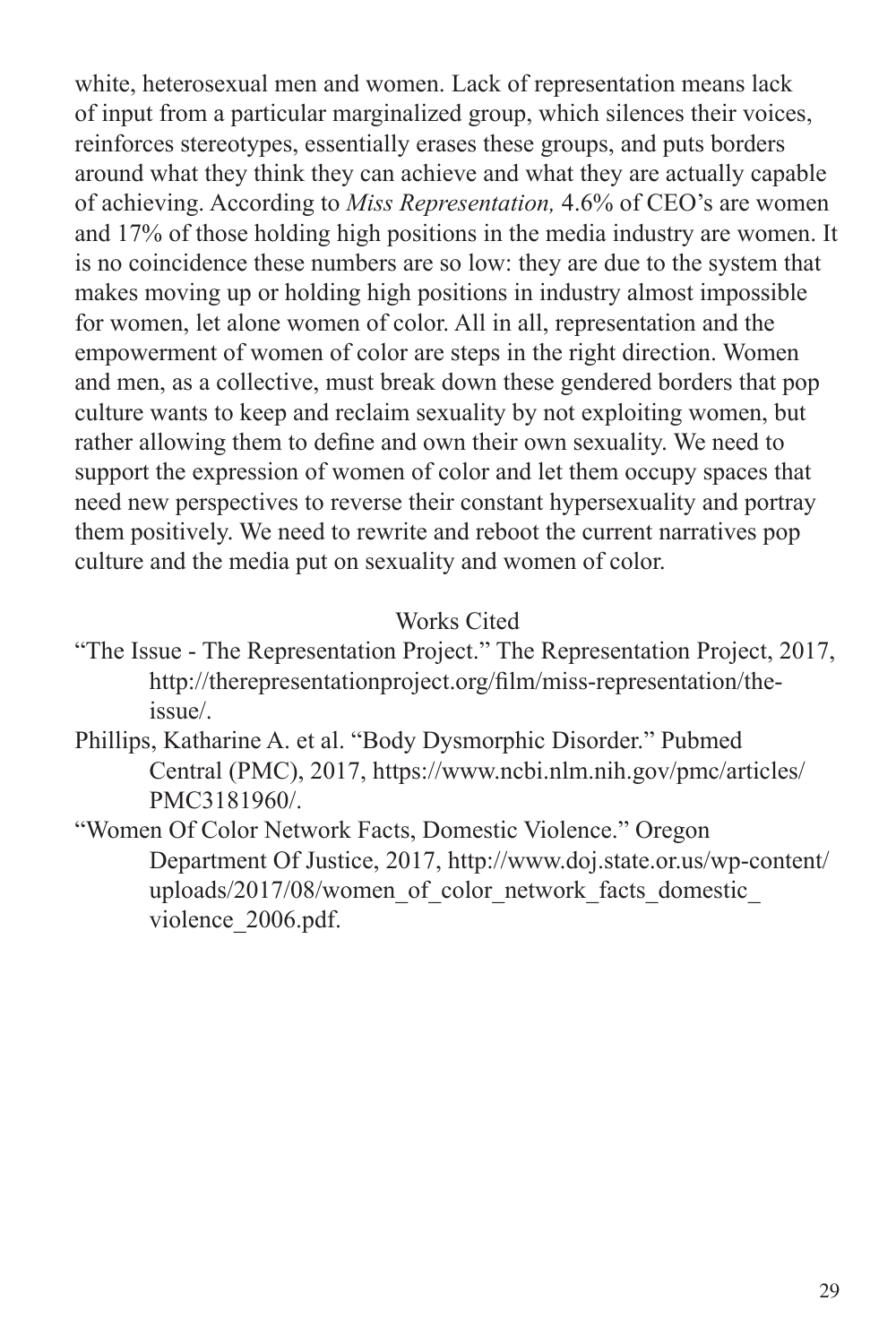#### **People for the Ethical Treatment of Advertisements by Samuel Covarrubias**

If an advertiser wants to capture the attention of a large group of people with as little effort as possible, there is a simple trick all advertisers use: sex. Using sex to sell a product has proven so successful that advertising agencies around the world use it for nearly every kind of product they bring to the market; cars, perfumes, and even cheeseburgers have all been successfully marketed and sold using sex to make the products seem more desirable. In these advertisements, there are a few common visuals: either a muscular, shirtless male is surrounded and adored by a harem of under-clothed women, or there is a bikini-clad female struggling to resist performing fellatio on a food product. While the use of sex, and its accompanying visuals, is simple enough for consumers to understand, the use of these visuals is problematic in that they perpetuate a stereotypical version of what the ideal male and female should look and behave like. If the visuals weren't enough of a problem, many of these advertisements use logical fallacies to mislead their audience. Depending on how they are used, ads and their fallacies can be relatively harmless, usually nothing more than a little white lie; however, when the ads use fallacies to prolong the existence of harmful stereotypes, they become problematic, downright unethical. This is where the People for the Ethical Treatment of Animals (P.E.T.A.) comes in.

In an ad campaign to promote vegetarianism, P.E.T.A. uses sex to sell their idea to the masses; however, while other advertisers only use sex in their ads (that are still problematic) to make their product seem desirable, P.E.T.A. maintains a similar sexual visual style but uses fallacies to plainly insult and shame those who do not belong to the vegetarian lifestyle. The fallacies used in P.E.T.A.'s ads are false authority, false analogy, and equivocation; each fallacy is used in different ads to insult men, women, and people of a larger body size. It is truly a shame that P.E.T.A. feels it needs to resort to insults in their advertising since many people might agree with the message P.E.T.A. is trying to convey, but feel attacked by their ads. By using sex in their ads to get attention and by using fallacies to insult the people they are trying to persuade, P.ET.A. immediately loses any merits their arguments may have, and the message the ad is trying to spread gets lost.

In one of P.E.T.A.'s ads, reality television star Chantelle Houghton faces the camera with a disappointed look on her face while wearing a polka dot bustier; in her hand, she holds a foot-long hot dog that has one of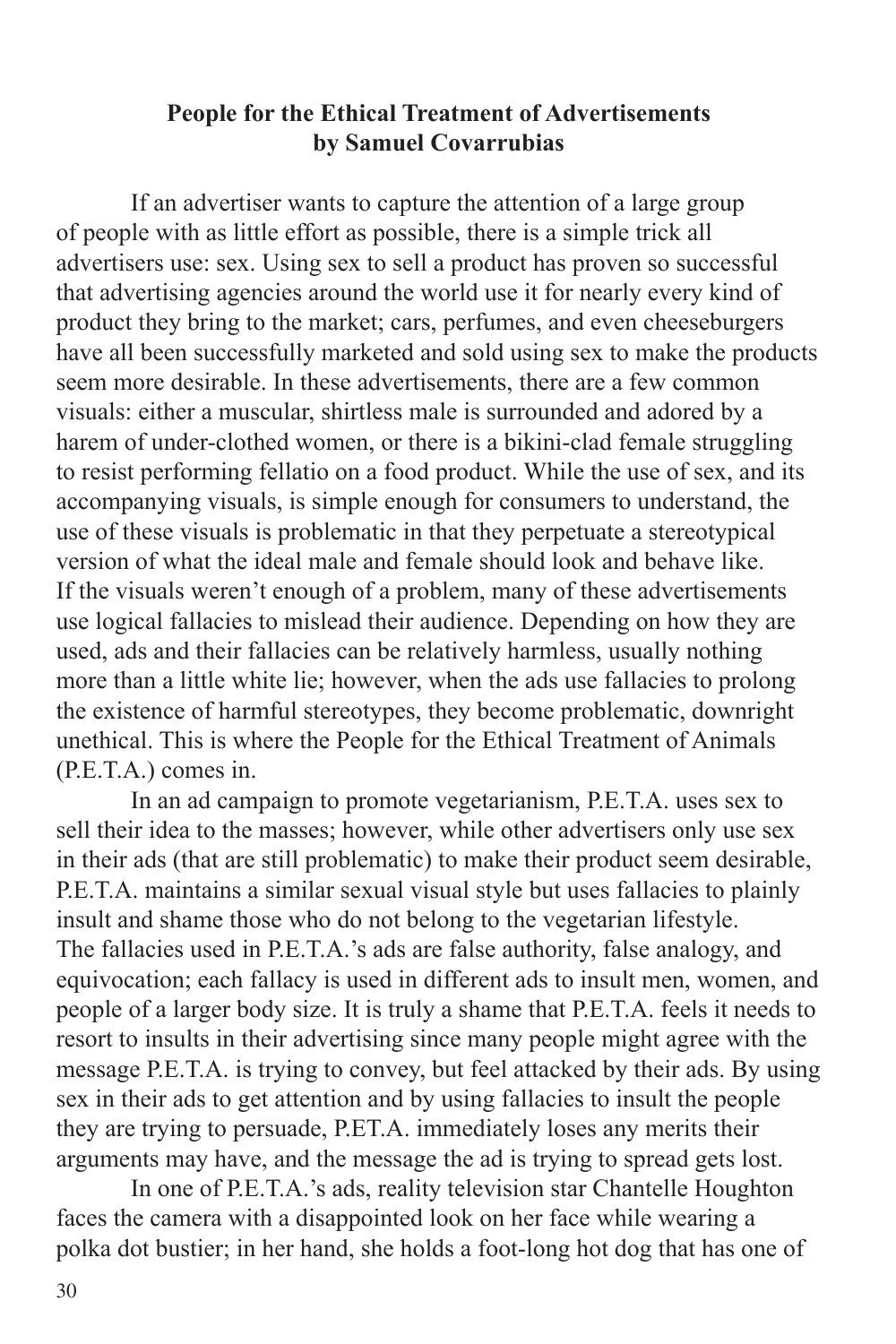its ends drooping. In big, bold letters, the ad claims that going vegetarian is a way to fight impotence. The fallacy used in this ad is false authority; Houghton is mostly known as a television personality, model, and for winning *Celebrity Big Brother*; she has no degree in any medical field and therefore is not in any position of authority to appear in an ad that claims a vegetarian lifestyle and help with impotence. The harm of this ad comes from P.E.T.A. implying that men suffering from impotence are sexually disappointing or not "man enough" to please women like Houghton. In an interview with *Popular Science*, Y. Joel Wong of Indiana University states that "being a man is not some sort of essential quality, and that ideas about what it means to be a man have changed throughout history. Masculine identity can even evolve for an individual over the course of his lifetime" (Hess). The reinforcement of masculine stereotypes by P.E.T.A. is "harmful not only to women, but also to men and the fabric of society," since aspects of toxic masculinity include misogyny, homophobia, and violence (Hess).

In another ad, P.E.T.A. shows a side view of Pamela Anderson sitting seductively in a bikini with markings all over her body the divide her into different meat cuts, like a butcher's diagram of a cow. This ad claims that all animals have the same parts and appeals to the viewer's emotions, asking them to embrace vegetarianism. While the treatment of slaughterhouse cows is disturbing and unfortunate, P.E.T.A. uses the false analogy fallacy to mislead the ad's audience: animals, such as cows are raised and bred as a food source, humans are not. The harm from this ad is the objectification of women. In their research paper, Terrence G. Horgan and colleagues state that "[w]omen's actual and perceived competence can suffer when they are induced to objectify either themselves or other women" so when women see Anderson advertised as an animal ready to slaughter, women begin to question if that's what others see them as. If having to objectify themselves isn't bad enough, women must also deal with being objectified by men. Ads that objectify women only perpetuate the stereotype that women are subservient to men and exist only for their pleasure. While P.E.T.A. and Anderson's point may have been to show how animals and humans are similar and deserve similar treatment, Anderson reduced herself to something less than human: she became nothing more than a piece of meat.

In their final ad, P.E.T.A. rented a billboard to showcase another of their arguments for a vegetarian lifestyle. This ad features a beach in the background with a backside shoulder view of a female of a larger body size on the far-right side of the billboard. In large, bold text the ad asks the viewer to "save the whales" while underneath, in smaller text, the ad also asks viewers to "lose the blubber: go vegetarian." This ad uses the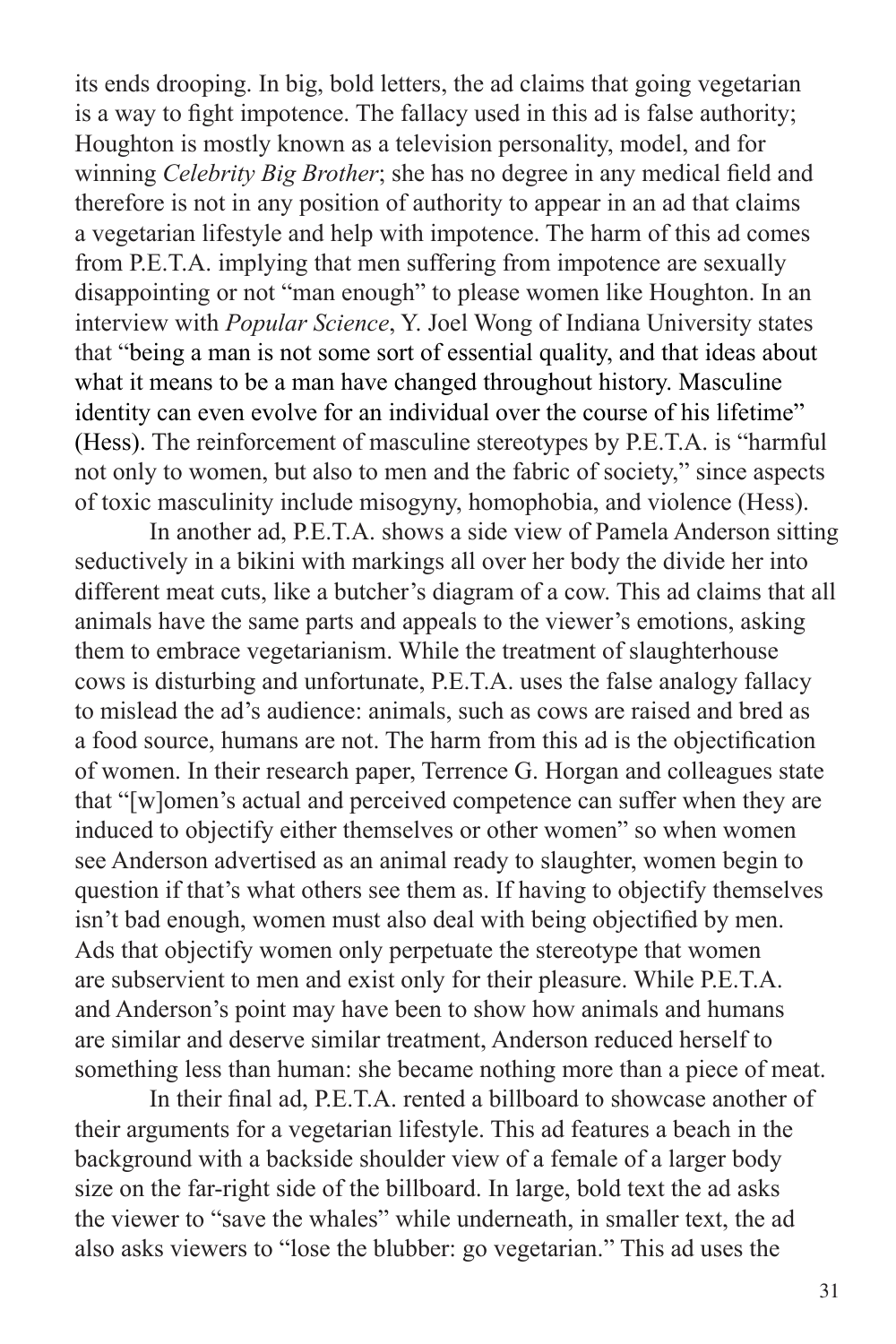equivocation fallacy to give the word "whale" a double meaning: it stands in for both the animal and the derogatory term for overweight people. With this fallacy, P.E.T.A. can claim the organization was only referring to the animal since whale hunting is an activity that P.E.T.A. has been vocally against; however, because of the inclusion of the female figure and P.E.T.A.'s track record of questionable advertising, one has to assume that this is just another in a long line of ads that are meant to insult and shame non-vegetarians. Also, P.E.T.A. seems to suggest that choosing to be a vegetarian is the only alternative to "lose the blubber" which isn't true at all. In fact, if done incorrectly, a vegetarian diet can be unhealthy. Because of ads that insult larger sized people, there is a growing movement "of informed fat people… starting to realize that the shame and stigma directed toward them isn't justified, and they don't need to remain silent in the face of disrespect" (Averill).

In conclusion, advertisements are a form of communication, and P.E.T.A.'s ads do them no favors in spreading their message to the world. In "Communication: Its Blocking and Its Facilitation" by Carl R. Rogers, the author states that the "solution [to miscommunication] is provided by creating a situation in which each of the different parties comes to understand the other from the *other's* point of view" (379) which is exactly the problem P.E.T.A. has: the organization prefers to communicate its point of view in an unethical manner. P.E.T.A. chooses to take a holier-thanthou approach with their insults and shaming in their ads, and, because of this, no one is going to pay attention to P.E.T.A.'s underlying cause: the ethical treatment of animals. If P.E.T.A. were to use Rogers's solution, perhaps they'd find more success in changing the minds and attitudes of others. Unfortunately, P.E.T.A. is unlikely to change their methods, as their current strategy gets them enough attention, albeit largely negative. For an organization that strives for the ethical treatment of all animals, no matter how big or small, they consistently treat a single species unethically: humans.

#### Works Cited

- Averill, Lindsey. *New voices are striking a blow against fatshaming*. Atlanta, 6 July 2017. News. 9 July 2017. <https:// riohondo.idm.oclc.org/login?url=http://search.proquest.com/ docview/1916665608?accountid=28502>.
- Hess, Peter. *Popular Science*. 21 November 2016. 8 July 2017. <http://www. popsci.com/research-shows-that-toxic-masculinity-is-harmful-tomens-mental-health>.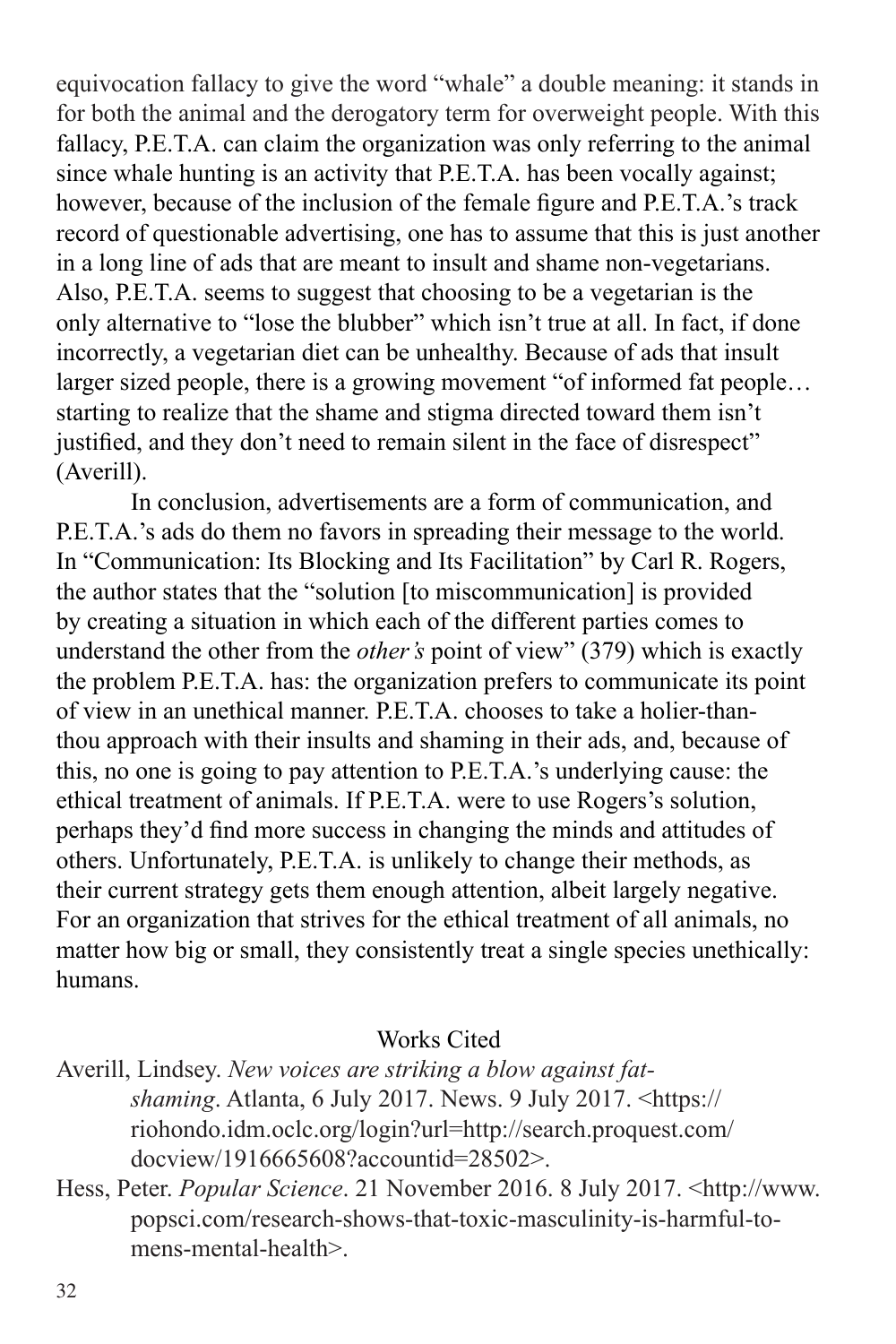- Rogers, Carl R. "Communication: Its Blocking and Its Facillitation." *Current Issues and Enduring Questions,* Edited by Sylvan Barnet, Hugo Bedau, John O'Hara. *s*. Bedford St. Martin's, 2017. pp.375- 380.
- Terrence G. Horgan, Noelle K. Herzog, Melissa J. Grey, Tiffany A. Latreille, and James R. Lindemulder. "Sex Doesn't Always Sell: The Effects of Objectifying Images on the Perceived Competence of a Spokeswoman." *Psychology of Popular Media Culture*. 18 May 2017. PDF.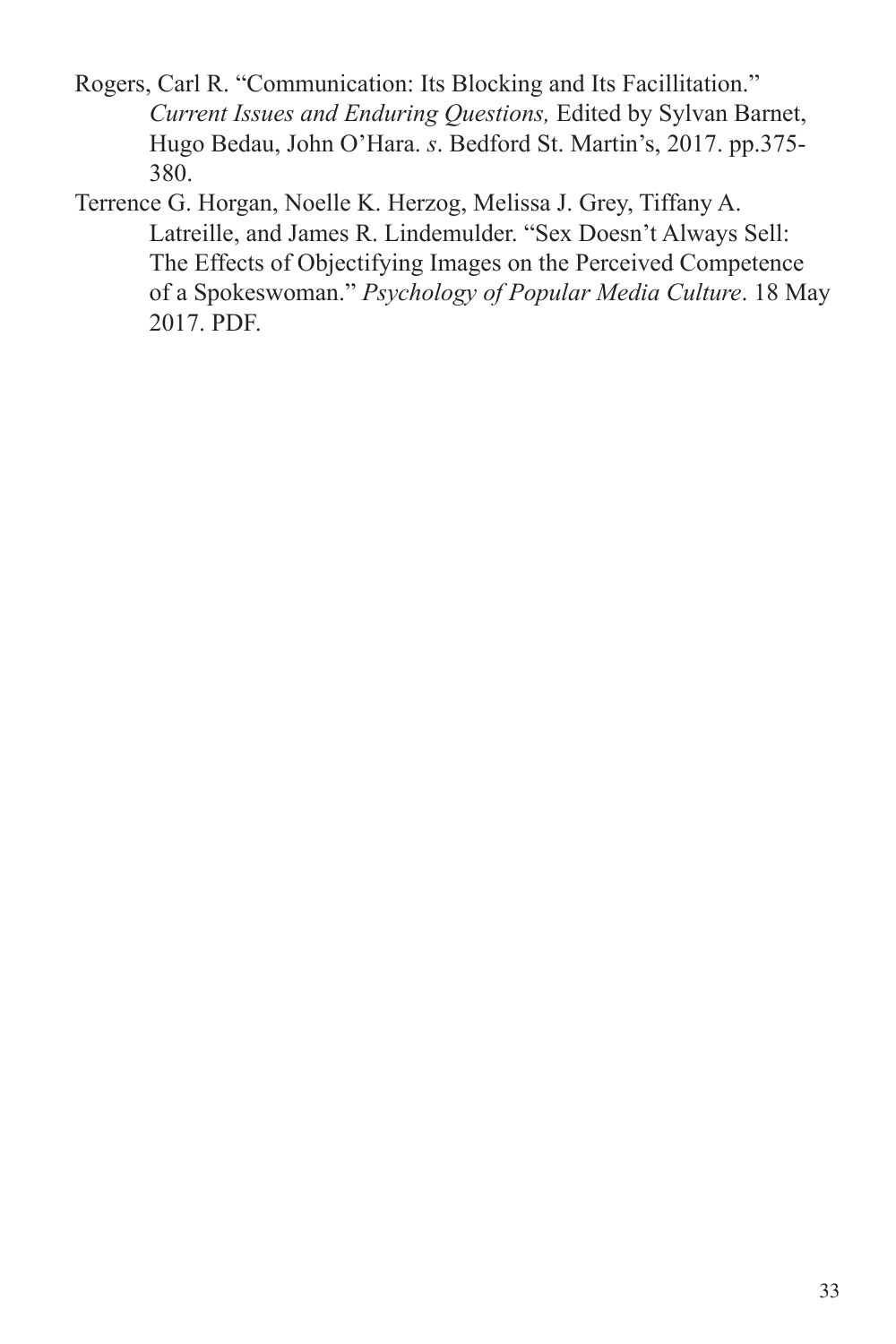#### **Technology and the World of Tomorrow by Jessica Rosas**

Technology is machinery and equipment developed from the application of scientific knowledge. Technology has been advancing at a fast pace. It has made it easier to acquire information as well as store it. It has become the main structure of many industries, as well as the basis for major databases used by hospitals and police departments. Technology has advanced so far that we have created cars that do not require drivers, and made life and communication easier for people with disabilities, including blindness. However, what does this mean for the employment industry? With the advancement of technology more jobs are being created, thus helping the economy grow and slowly closing the income inequality gap.

Technology has been around for thousands of years and has made the lives of people a little less complicated. The first piece of recorded technology is the abacus. It is the first known calculator and was invented in Babylonia in 2400BC. In 300BC the binary number system was invented by Pingala, and in 724AD the first mechanical clock was invented by Liang Ling-Can. Although compared to today's technology this may not seem like much, they were the first milestones in the history of technology (Alchin). In 1041AD, the first movable type printing press was created by Bi Sheng, and in 1450AD the alphabetic, movable type printing press was invented by Johann Gutenberg. In the late 1400s – early 1500s the ball bearing was invented by Leonardo Da Vinci together with flying machines, including a helicopter, the first-mechanical calculator, and one of the first programmable robots which became the original blueprints to today's technology (Alchin). In the late 1500s and early 1600s Galileo Galilei created the pendulum (1581), the thermometer (1593), and the microscope (1601), earning him the title as the father of modern science (Alchin). Three-hundred and sixtysix years later, in 1967 the first ATM was created by John Shepherd-Barron (Alchin). The years 1963-1990 became crucial to the world of technology with the invention of video games, the Ethernet, the World Wide Web, floppy disks, and personal computers. This advancement of technology over the centuries has become so remarkable that some people have become afraid of being replaced by such technology (Alchin).

Many people believe that the advancement of technology will lead to a large amount of unemployment; however, the Cloud system shows that more jobs are being created. The Cloud is a network of remote servers hosted on the Internet and used to store, manage, and process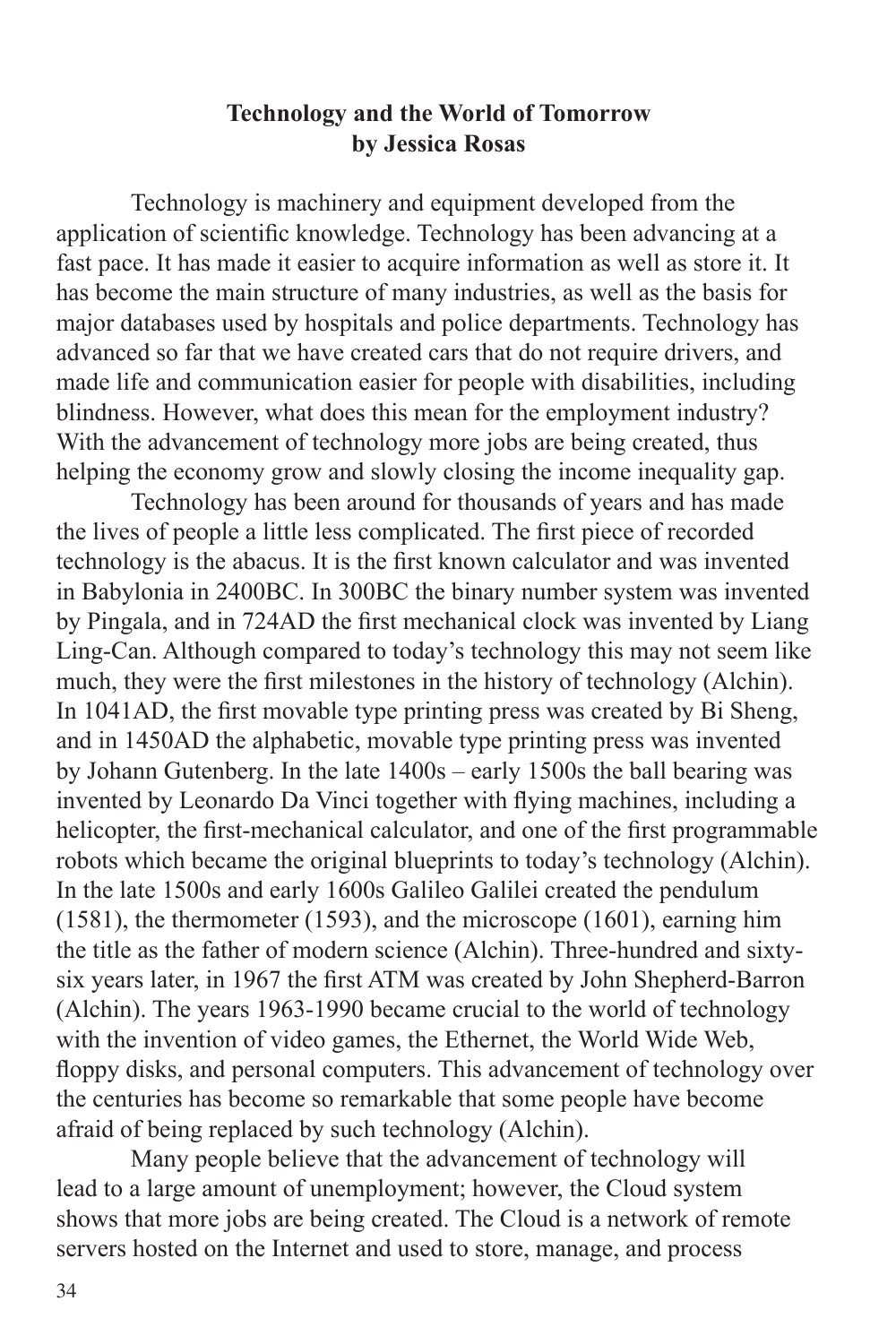data in place of local servers or personal computers. An article from Opposing Viewpoints titled "Cloud Technology Will Create Jobs" states, "Recruiting firm Robert Half Technology found that, in 2009, 43 percent of chief information officers said that their departments are either 'very' or 'somewhat' understaffed. Unemployment for IT professions was just 5 percent in September, far less than the national average, and in a Microsoft study, 54 percent of IT decision makers said they are 'hiring as a result of the cloud'" (Jerome). The Cloud, therefore, is helping create more jobs rather than taking them away. This means by changing storage systems it is also helping many companies including the government to save money. As the author, Sara Jerome, goes on to say, "The Office of Management and Budget said that if each department and agency moved just three projects to the Cloud, the government would save \$5 billion." Google has created many jobs by switching to the Cloud along with RackSpace and Saleforces.com. In fact, "the cloud is already putting Americans to work. Google's team has more than 1,000 employees, Texas cloud company RackSpace employs 3,700 people, and California-based provider Saleforces.com has 235 open positions" (Jerome). Technology, therefore, helps create more jobs. But, it also does more by helping with the environment.

In recent years, environmental problems have become a big issue that most people seem to simply ignore. However, technology can help with environmental problems by creating more jobs in the science fields. In "Six Ways Tech Is Helping the Environment" by Blue and Green Tomorrow, it shows six different ways technology can help save our environment. Renewable energy is energy from a source that is not depleted when used, such as wind or solar power. This organization explains how "products like Tesla's solar panels, which look just like regular roofing tiles, have made them more accessible and appealing to consumers." Switching to renewable energy helps our climate, health, and economy. It costs less than electrical power, and it is environmentally friendly.

Environmental monitoring is the systematic sampling of air, water, soil, and biota to observe and study the environment, as well as to derive knowledge from this process. Technology helps protect not just the environment but also its inhabitants, like animals that have the risk of becoming endangered species. In fact, "in areas where poachers frequently hunt endangered animals, conservationists have begun using drones to keep an eye on the area. The drones act as security cameras that can cover vast distances, making it more difficult for those hunting illegally to get away with breaking the law" (Blue & Green Tomorrow). It also helps to make sure that companies are following environmental regulations by checking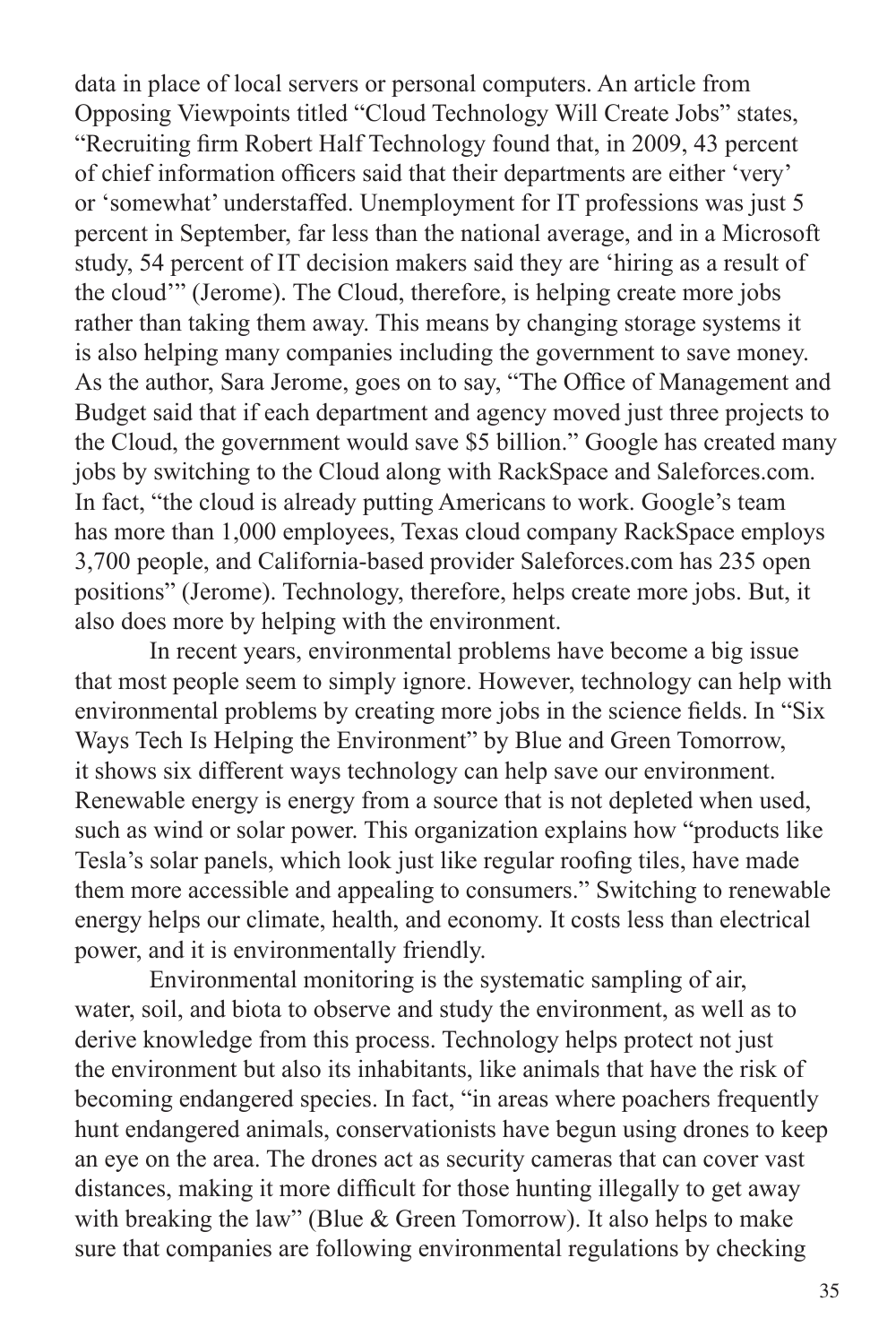the air around them for pollution.

The sharing economy is a recent development that reduces our environmental impact by enabling individuals to purchase less and use fewer materials. Uber and Netflix are part of the sharing economy. Uber makes it easier for people who do not own a car by transporting them without having to take a bus. It is also much cheaper for passengers than taking a taxi, while allowing the drivers to create their own schedules and make money. Netflix has reduced the amount of DVD rentals through online streaming, reducing the use of postage, transportation, and the amount of physical copies made. Technology helps keep track of how many people have been transported with Uber as well as making it safer for passengers by providing the information of the driver. This sharing economy and environmental awareness has led to two improvements: the first being the protection of the environment and the second being the creation of new science and service jobs.

Technology, therefore, is not only good for the environment and job creation, but it also helps people save money. An electric car is an automobile that is propelled by one or more electric motors, using electrical energy stored in rechargeable batteries or another energy storage device. Since electric cars run only on electricity, they produce less pollution than regular cars tend to create. "The price of electric cars is dropping as well, due to technical improvements in the costs of the batteries needed to run them. In fact, experts predict they'll be cheaper to own than traditional vehicles by 2022" (Blue & Green Tomorrow). Homes tend to use the most amount of energy, making people pay large amounts for electricity within each bill. Switching to "smart homes" helps people use the right amount of energy which also saves people money. A smart home is a home equipped with lighting, heating, and electronic devices that can be controlled remotely by phone or computer. This way the owner can keep track of things that are overusing energy.

Finally, by going digital it can help lessen the amount of paper we use. Digital transformation is the change associated with the application of digital technology in all aspects of human society. People these days tend to pay bills online. As well as making transactions, it reduces the amount of paper being used therefore saving trees and reducing deforestation for the use of paper. These six steps show how the advancement of technology helps the environment, helps create jobs in different fields such as environmental science, environmental technology, as well as jobs working with solar panels, and helps people save money.

There are additional benefits to the advancement of technology. Technology can also help people come together. Social media such as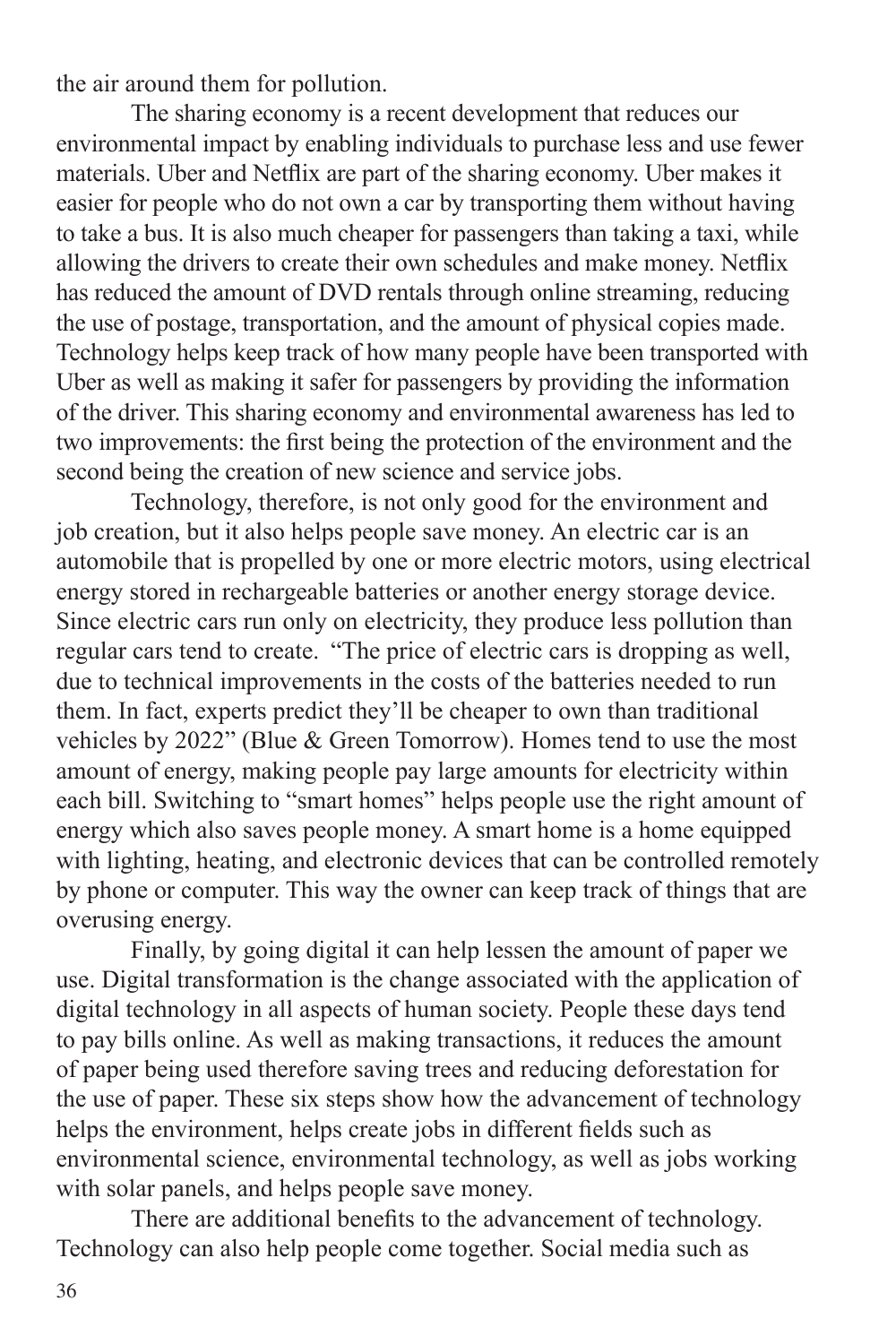Facebook, Twitter, Instagram, and Google's Hangout help people who live far from each other stay in contact. My mother, Antonia, is of Mexican descent, and she has no way of visiting her family in Tijuana. The last time she saw her siblings and cousins was seventeen years ago. However, due to the advancement of social media, she can talk to them every day and even see them through video chat. This technology made it possible for her to say goodbye to her mother before she died. It also makes it easier for people to communicate even when they are close, simply by calling or texting them. Now, we can conveniently and quickly communicate from person-to-person without people having to be next to each other.

Technology also helps to save lives, simply by being able to use it to call for help when we need to for emergencies, such as calls to 911. It helps the operator stay in contact with both the dispatcher as well as the person who needs help. Now you can text 911 which makes it more convenient when someone is in a situation where making a noise determines if they live or die. Technology has grown so much that even paramedics can use defibrillators to help people whose hearts have stopped beating, giving them a higher chance of survival before reaching the hospital. The advancement of technology has become so great that many people rely on it in their workplace. Computers are used in every job. They contain the information of the employees as well as keep track of finances. Unfortunately, though, the ability of technology to keep people together and to save time, lives, and information is so great and so widespread that many people fear they will be replaced by technology.

Technology can help create jobs, but there are people who think otherwise. An article from Opposing Viewpoints titled "Many Jobs Will Be Replaced by Technological Innovation" makes some interesting points about people losing jobs due to technology. The article states that "for more than three decades, technology has reduced the number of jobs in manufacturing. Robots and other machines controlled by computer programs work faster and make fewer mistakes than humans" (Condon & Wiseman). Machines make less mistakes than workers as well as increase production making it more appealing for industries who would only have to invest on maintenance rather than paying workers every 7-15 days. "It's replacing workers in large corporations and small businesses, established companies and start-ups" argue Condon and Wiseman. Machines are also replacing workers in stores such as Walmart and CVS which have self-checkout, making it faster for people to do their shopping. In addition, "technology is replacing workers in developed countries regardless of their politics, policies and laws. Union rules and labor laws may slow the dismissal of employees,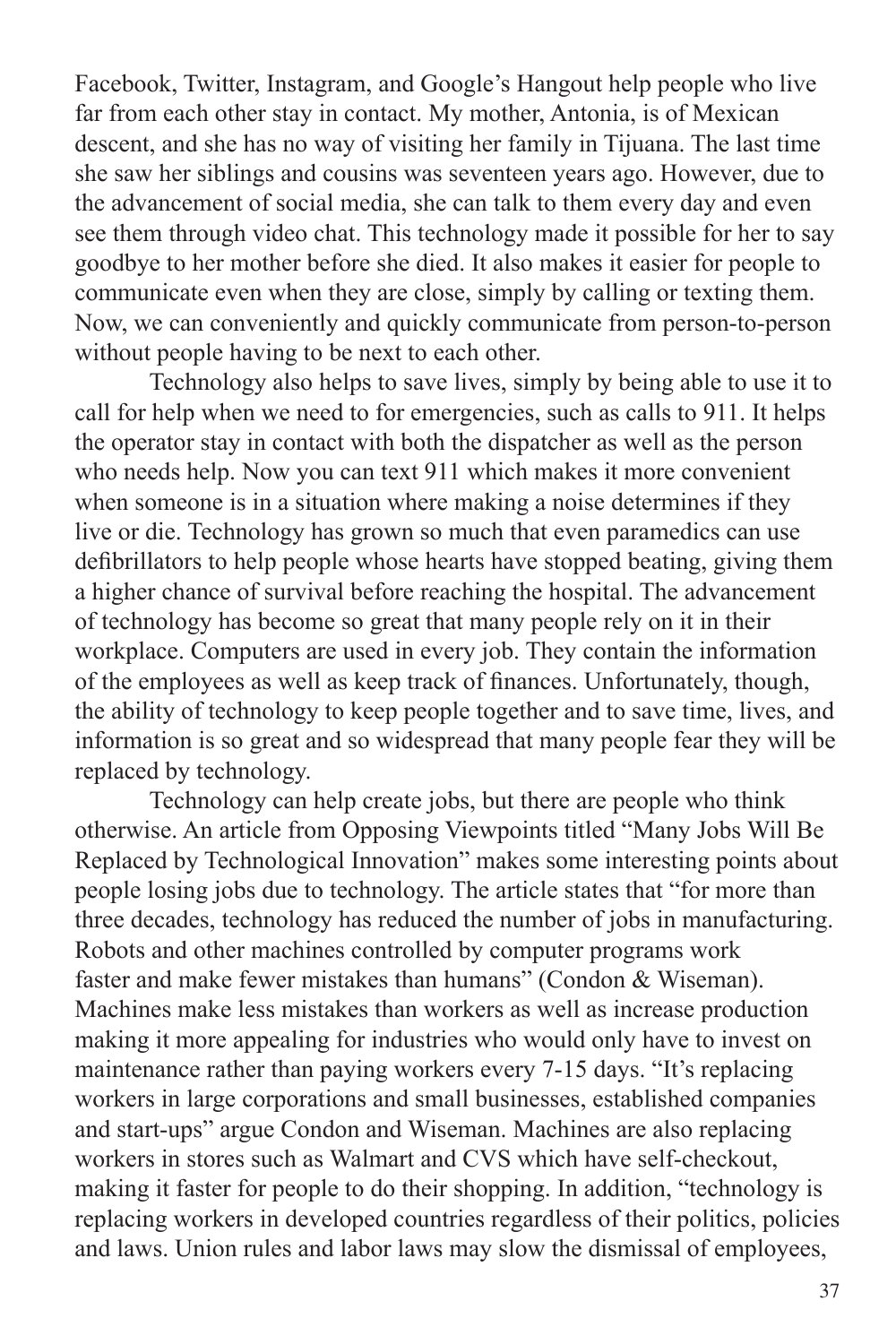but no country is attempting to prohibit organizations from using technology that allows them to operate more efficiently—and with fewer employees" (Condon & Wiseman). Unions protect workers. Unfortunately, they can only make the process of technological integration slower, in order to protect these workers from being replaced by machines. Many companies like Walmart, Macys, Target, and many others use technology for people to do online shopping. This makes it easier for people to do their shopping when they have no time to do it in person. This means by reducing the amount of face to face time people spend when dealing with companies, technology makes things easier and more efficient for people.

Technology provides less mistakes, and it's faster as well as cheaper than employees. While dealing with a person when out shopping can provide a positive experience, there is also the chance of it being a negative one. For example, there are certain stores where the employees judge the customers simply by the way they are dressed. They can be rude and create a negative experience, making it less likely for someone to return. With technology, people can use cameras to keep an eye out and make sure no one steals anything without having to be behind someone the whole time they are in a store. It can help with the safety of the customers, ensure that employees are not rude, and that employees and customers both have positive experiences

 This argument reveals that while some statistics and studies prove that technology is helping increase job creation in some fields, there are others that might be negatively impacted by technology's efficiency and lower costs. Technology has both good and bad aspects. Nevertheless, it will become the backbone of society in every aspect. It is what brings us together as well as what can tear us apart. People have become so dependent on technology that they rely on it for everything. When someone goes out somewhere they use a GPS for directions; they no longer stop to ask for directions or know how to use a paper map. However, using a GPS helps people save time by letting them know which is the fastest route to take, as well as how long it will take them to get there. It can help employers hire new employees by posting ads on various websites, like Indeed.com. It also provides websites where people can look up videos about pretty much anything like how to build a chair or even a house. Unfortunately, it is making people interact with each other less and less every year. However, it is helping clean the environment, provide faster and more efficient services, save lives, and keep us connected. So, just like everything has its pros and cons, so does technology.

Technology is machinery and equipment developed from the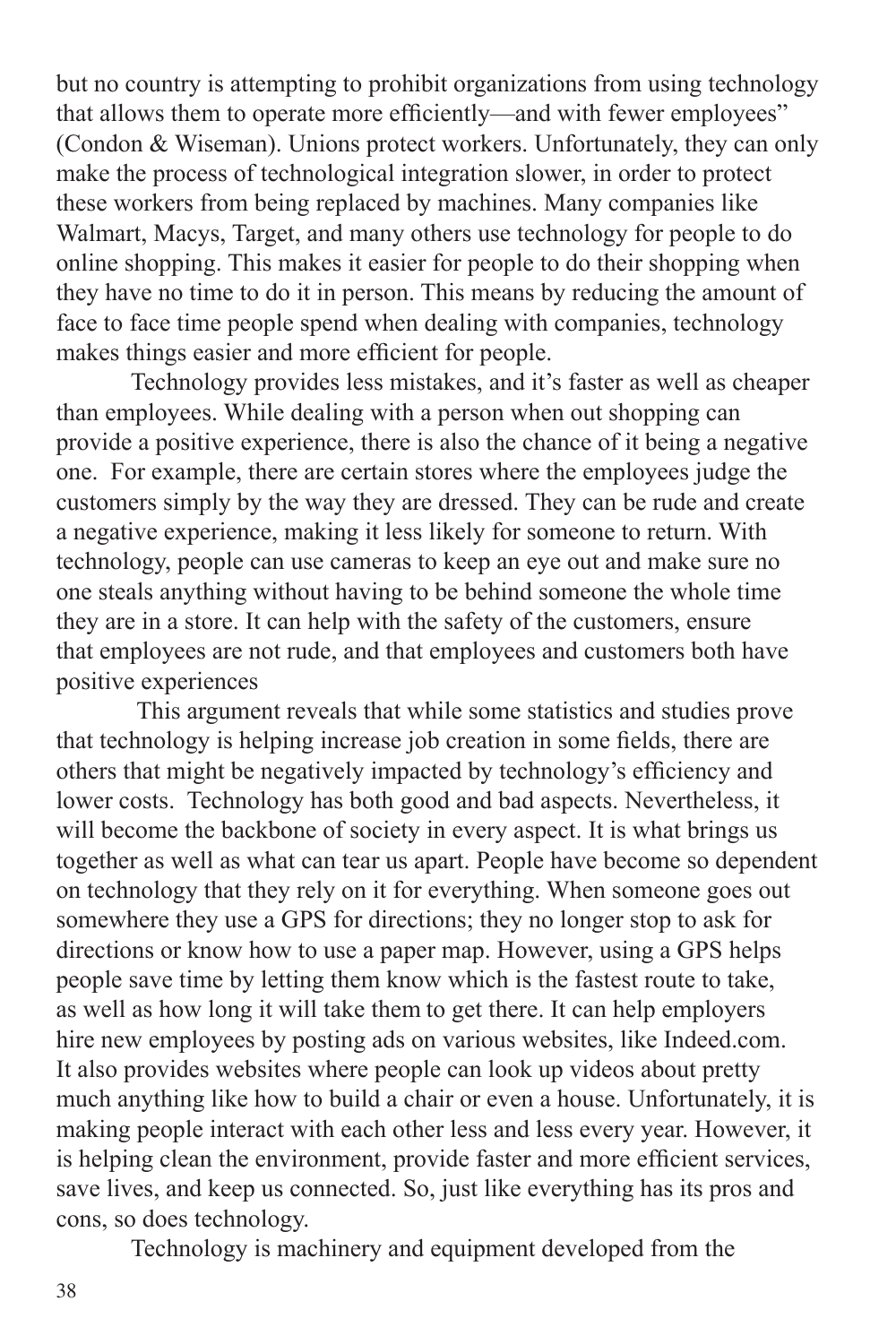application of scientific knowledge. It is what people make of it, how it is used, and how it is refined. Technology can provide many jobs, especially in new fields, it can help the environment, and it can help keep people connected. Technology is the advancement of what people can create. It is what can help us keep moving forward and advancing as well as help people gain more knowledge. With the help of companies and different programs like Cloud technology it can help the job makers create more jobs. By creating these new jobs, the economy grows and the working class can slowly close the income gap.

#### Works Cited

- Alchin, Linda. "Technology Timeline." *Technology Timeline*, Siteseen Ltd, Feb. 2017, www.datesandevents.org/events-timelines/12-technologytimeline.htm.
- Blue & Green Tomorrow. "Six Ways Tech Is Helping the Environment." *Blue and Green Tomorrow*, 3 Nov. 2017, blueandgreentomorrow. com/features/six-ways-tech-helping-environment/.
- Condon, Bernard, and Paul Wiseman. "Many Jobs Will Be Replaced by Technological Innovation." What Are the Jobs of the Future?, edited by Roman Espejo, Greenhaven Press, 2015. At Issue. Opposing Viewpoints in Context, riohondo.idm.oclc.org/login?url=http:// link.galegroup.com/apps/doc/EJ3010950202/OVIC?u=cclc\_ rio&xid=3a91d58b. Accessed 3 Nov. 2017. Originally published as "AP Impact: Recession, Tech Kill Middle-Class Jobs,", 23 Jan. 2013.
- Hangoutlife. "3 Reasons Why Technology is Good For Society." *HangoutLife*, HangoutLife, 29 Mar. 2016, hangoutlife.com/3 reasons-why-technology-is-good-for-society/.
- Jerome, Sara. "Cloud Technology Will Create Jobs." Technology and the Cloud, edited by David Haugen and Susan Musser, Greenhaven Press, 2013. At Issue. Opposing Viewpoints in Context, riohondo. idm.oclc.org/login?url=http://link.galegroup.com/apps/doc/ EJ3010846208/OVIC?u=cclc\_rio&xid=6a34abbb. Accessed 18 May 2017. Originally published as "Cloud Computing's Silver Lining: Jobs," National Journal, vol. 18, 29 Oct. 2011.
- Kendal, Daniel. "The Effects of Technology in Jobs." *HuffPost UK*, HuffPost, 18 May 2014, www.huffingtonpost.co.uk/daniel-kendal/ the-effects-of-technology\_b\_4984092.html.
- Rogoff, Kenneth. "The Impact of Technology on Employment." *World Economic Forum*, World Economic Forum, 2 Oct. 2012, www. weforum.org/agenda/2012/10/king-ludd-is-still-dead/.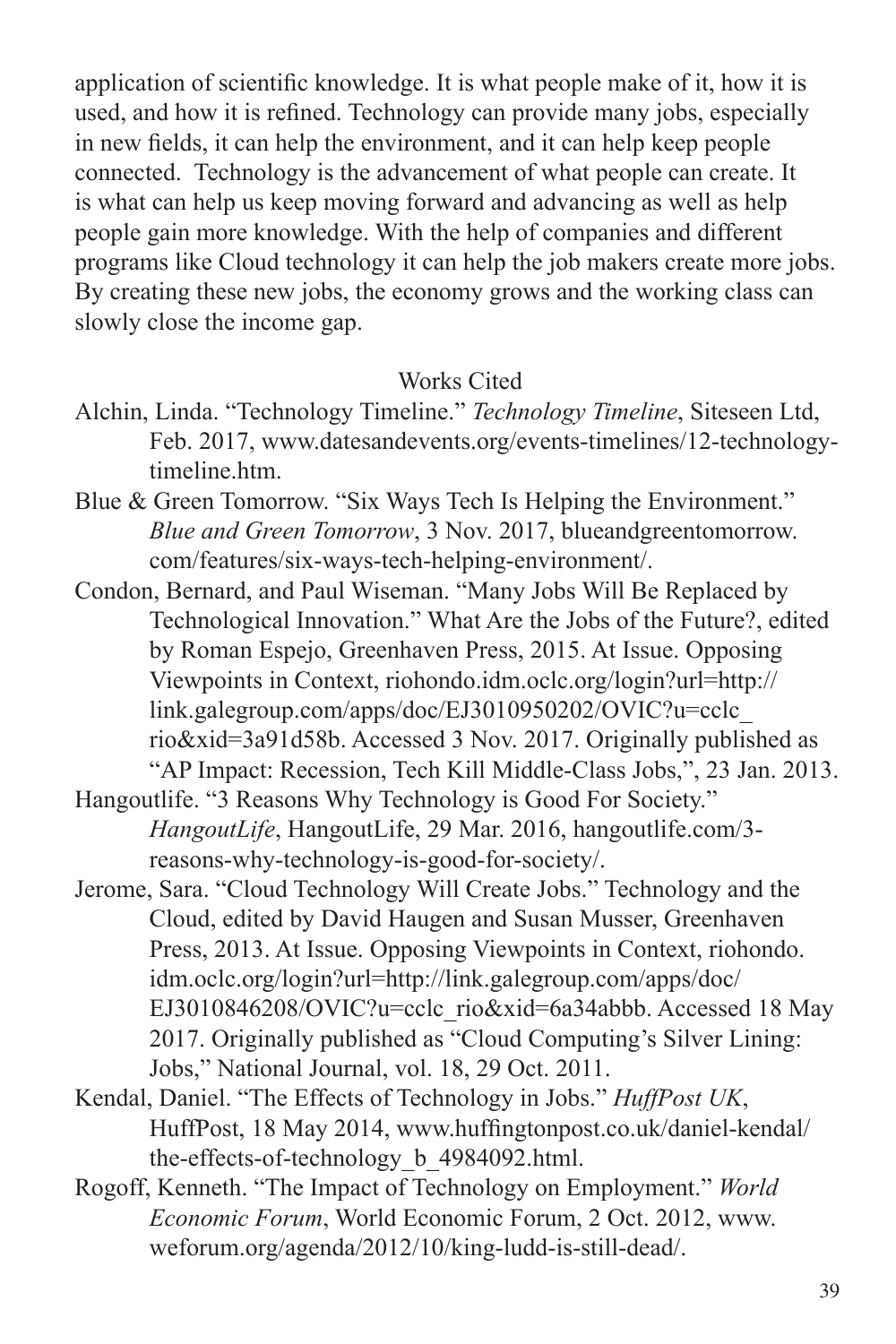## **Dolls, Laundry Sets, and Gender Stereotypes by Emily Menjivar**

Imagine being a parent walking through a toy aisle in Target. You spot hot pink boxes filled with yellow and pink hearts along their sides. Inside each box there are dolls with various shades of brown and white skin. Some dolls have pink ruffled dresses with matching leggings and shoes. One has black hair in pigtails wearing jeans with white heart designs. You find one that catches your eye. She has dark brown wavy hair, large deep brown eyes, and tanned skin. She seems almost lifelike with her teal and gray plaid skirt, mint colored sweater with long white sleeves, and mauve boots over cream-colored knee-high socks. She looks just like your daughter. Same skin tone, same hair, and the same eyes. You think that, finally, there's a doll that your daughter can relate to. This is the experience the toy brand Our Generation (OG) wants parents to have when considering purchasing their products. The company wants parents to feel as though they are making a wise purchase by buying a doll that their daughter can relate to and be empowered by. While this is a great message for a company to have, sometimes profits can skew company goals. When companies like Our Generation claim to empower girls while also being cost effective, their end product contributes to the same gender stereotypes they claim to oppose.

Our Generation dolls have largely been marketed on social media platforms, specifically on YouTube. While the brand has its own YouTube channel with ads for their products, the bulk of its advertisement is through reviews on major "toy channels." The success of toy channels has grown considerably over the past few years among children and parents. Children watch these videos to yearn for the latest toys. Parents watch to be in the loop on which toys are essential for their child's upcoming birthday. OG dolls have become very popular over the past year due to glowing reviews from these channels. Their reviews are often in line with the overall message of the company: these dolls are good for your daughters because they look like them. The dolls are meant to be more than inanimate objects. They are meant to be "role models" to girls in a world where role models are hard to come by. They are supposed to allow girls to express their individuality through play with these dolls. This message suggests that the consumer lives in a society where individuality and ethnic and racial diversity is repressed. They live in a world where gender-stereotypes are reinforced through other toys like Barbie. As Juliet B. Schor points out in "Selling to Children: The Marketing of Cool," companies like OG "position [themselves] as kid's best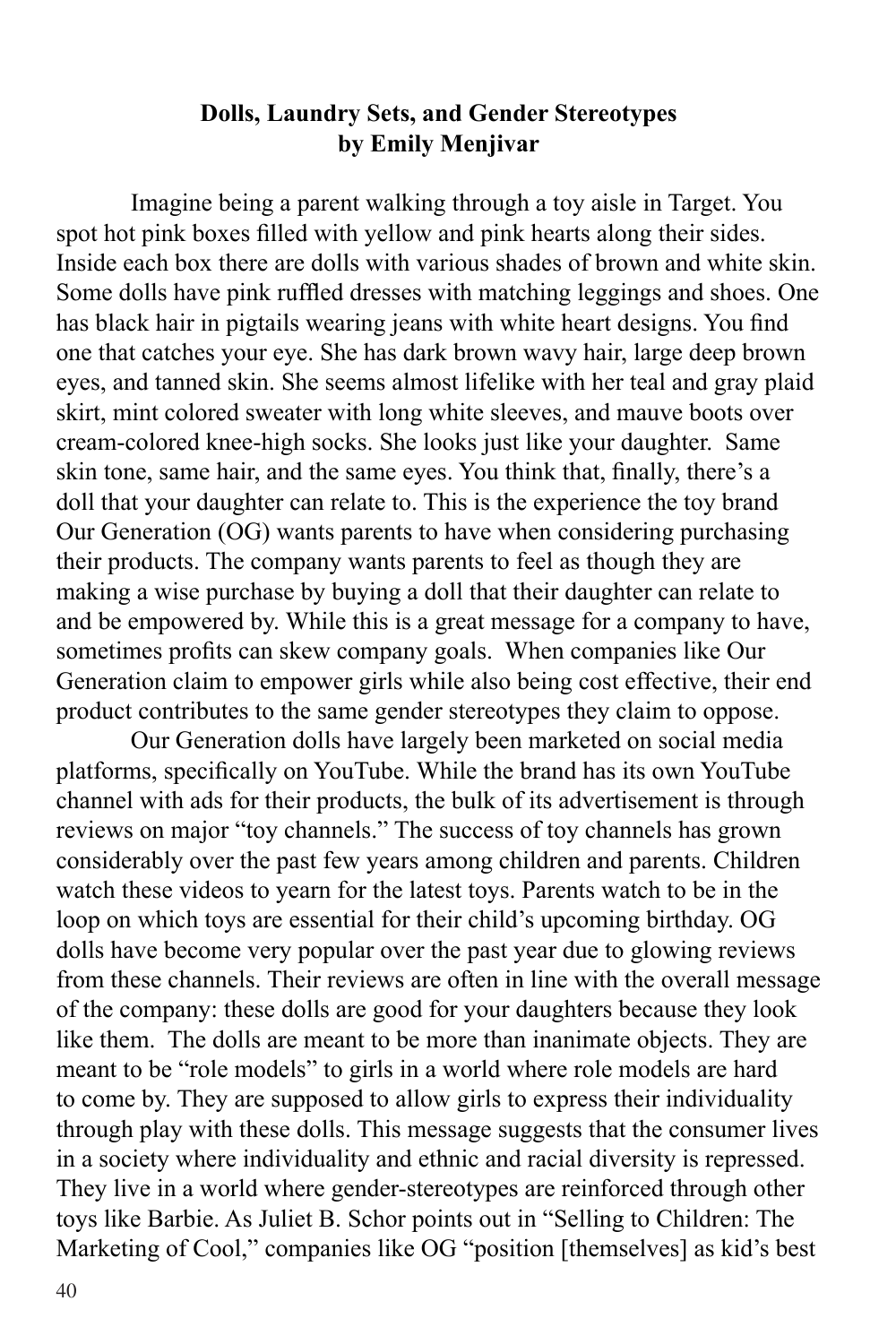friend, on their side in an often-hostile environment" (223). Toys such as those sold by OG are purposefully marketed as a "girl's best friend" in the face of a repressive society.

Indeed, the brand largely reflects on gender stereotypes and the repression of individuality consistently in their advertisements to adults. It places an emphasis on allowing girls to create their own narrative for their generation instead of being handed a narrative about their lives through social norms, thus the name Our Generation. In this case, society values those who diminish their differences in order to fit into societal expectations of what is acceptable and normal. It is through this context that the brand targets well-meaning parents by promising that their daughters will be empowered through dolls that look like themselves. These dolls break away from norms in which dolls are normally light skin toned with blonde hair and green colored eyes. There is variety in OG dolls as there is variety amongst everyday girls. OG does this while also emphasizing that their brand is more affordable than other similar brands, like American Girl dolls. By appealing to a parent's desire to empower their daughters, the brand is manipulative. Schor asserts this same idea by claiming, "Children are a major influence market for parental purchases" (223).

While OG denounces gender stereotypes, many of their doll accessories promote these same stereotypes. One accessory that comes to mind is the "Tumble and Spin Laundry Set," which include a miniature washer and dryer, a dirty laundry basket, an iron and ironing board, and detergent. If the brand is supposed to empower girls through imaginative play, why does a girl need to play with an object that represents the epitome of gender stereotypes for many women? This seems rather problematic. While many other doll companies sell accessories that are what French philosopher Roland Barthes states as "microcosm[s] of the adult world" in "Toys," it is the significance of these items in the adult world that leads to problematic implications (38). Take for example, one of OG's competitors, American Girl. The dolls themselves are stylistically similar to OG dolls. They also offer a variety of ethnic as well as "historical" dolls. Each doll comes with a book about the "backstory" of the doll. OG only offers a few dolls with a corresponding book but at an increased price than their regular dolls. American Girl also offers many books with fictional history, mystery, advice, and educational themes. One particular book that stands out is *School Rules!: Math* that offers math advice and exercises. Where OG delivers "It Seams Perfect!" sewing machine accessories, American Girl accessories include a science fair set with a miniature telescope and presentation board and a sport storage bench that includes a jump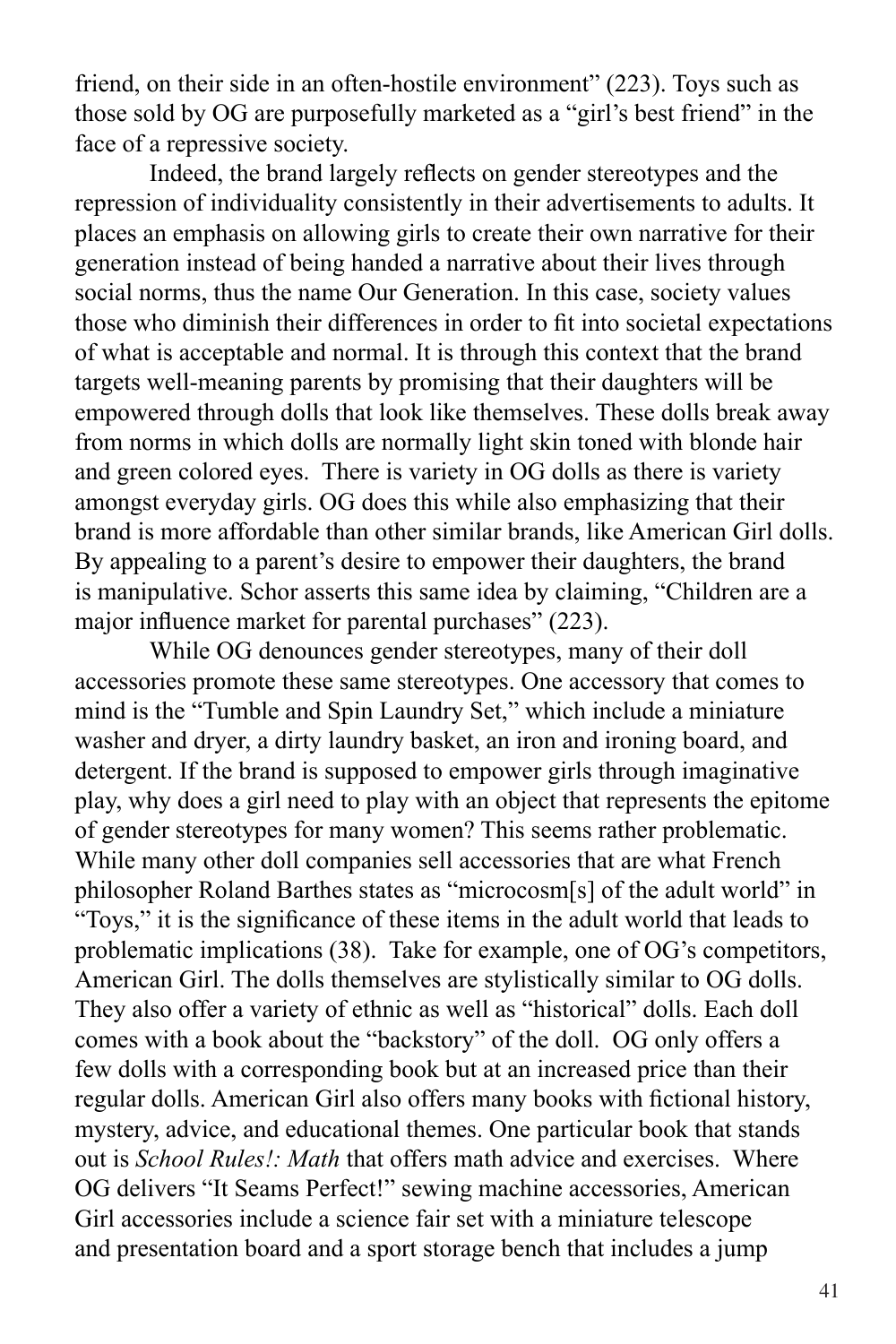rope, football, and baseball bat. American Girl actively seeks to combat stereotypes in their products, and it shows in their choice of accessories. Their accessories illustrate that girls and their dolls can be involved in sports, math, and science. Why is it that the more expensive American Girl dolls, at a price point in the triple digits, offers better and more empowering accessories than OG? Why do the girls who can only afford the OG dolls have less educationally geared options? While trying to reduce prices for their products, OG is sending the message that parents who can't afford expensive products for their children don't deserve for their daughters to be exposed to items that repress gender stereotypes. Educational materials and truly empowering toys that can enrich a girl's life are meant for those who can afford it.

In this context, we can see that when important messages about girl empowerment and diversity meet price reduction, the former can often become negatively impacted. On the surface, OG is a great idea. Who wouldn't support a company that tells girls of every nationality that it is okay to be different, it is okay to be you? OG is not perfect, and it falters when it comes to gender stereotypes. Companies such as OG fail to understand that a girl cannot create her own narrative simply by accepting herself. She must also forge her own path against stereotypes that claim she belongs in the kitchen. She must use education to fight back those who claim her place is not in the laboratory but in the laundry room. She cannot only learn that her physical appearance is acceptable but that her physical presence in education and the work place is acceptable as well.

Works Cited

Barthes, Roland. "Toys." *Reading Pop Culture: A Portable Anthology*. Ed. Jeff Ousborne, Bedford St. Martin's, 2016, pp. 36-39.

Schor, Juliet B. "Selling to Children: The Marketing of Cool." *Brought to You B(u)y*. pp. 218-227.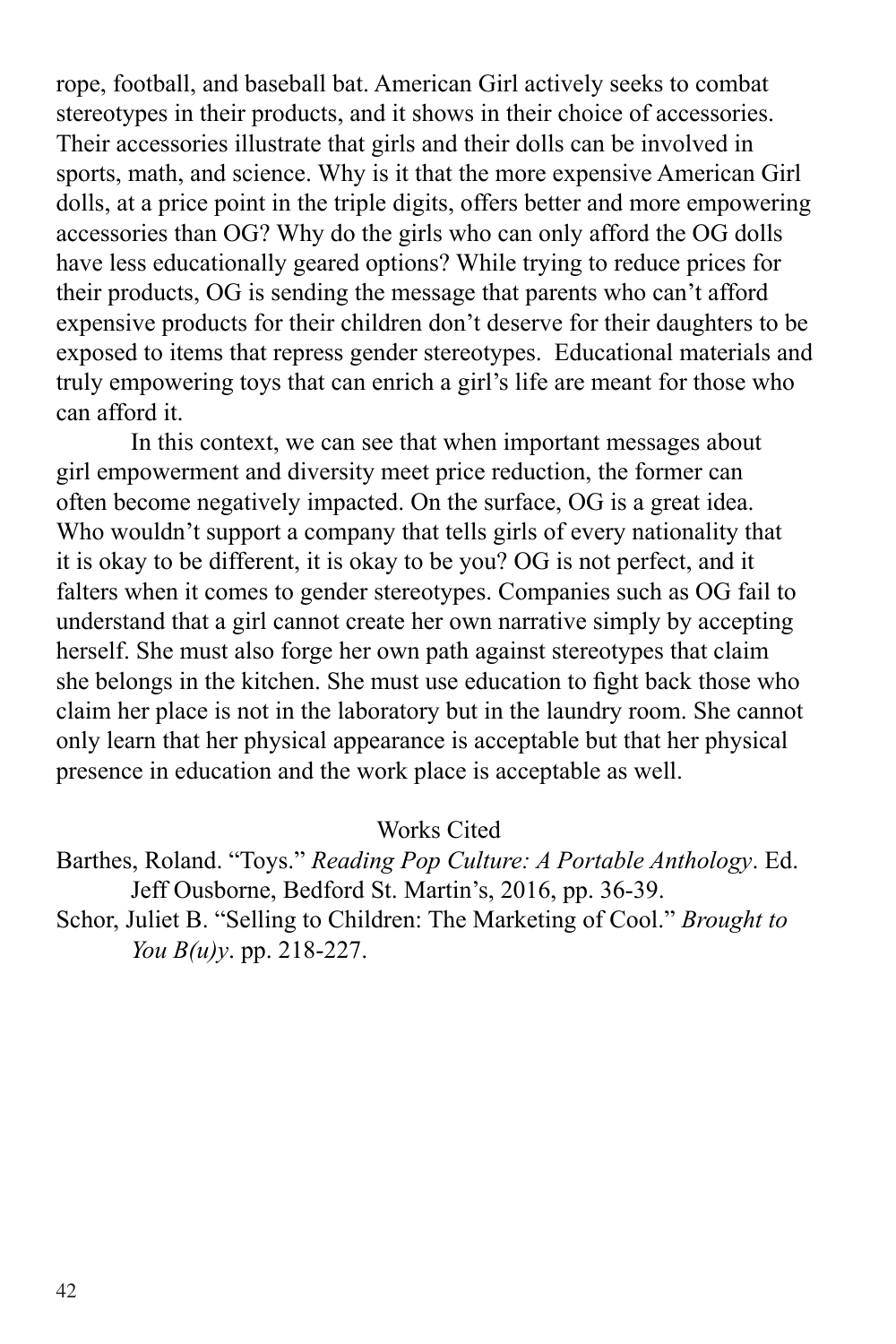# **Persuasion through Wording: An Examination of** *A Modell of Christian Charity* **by Michael Neely**

Which is more critical: individuality or communal success? This is not a question that merits a simple answer. Indeed, as far back as humans began to stray from individual pursuits and group together, we have observed countless examples of the war between people asserting their individuality and those who take a step back in order for their society to flourish. However, there is one particular battle that warrants a single focus, which is John Winthrop's sermon *A Modell of Christian Charity*. Legend has it that Winthrop publicly delivered the sermon in 1630 upon the Puritans' arrival in Massachusetts Bay Colony. Although the exact location is uncertain, Winthrop's impact on American Literature remains undisputed, as his text was intended to unite his then-disorganized people and transform their anxiety and distress into something much more proactive, productive, and prolific. But how did he achieve such a phenomenon? Most importantly, Winthrop's diversified and synergistic diction serves to coalesce his people, while it also stands out as a plea for them to choose a side in this war, the side of mutual success. Indeed, as Winthrop claims through his particular word choice and phrasing, for society to function, we must all be willing to conform by making the necessary sacrifices and sharing similar beliefs and goals—all for the greater good.

To convince a multitude of people to agree with a single individual sounds easier said than done, and that is why Winthrop uses his speech to accomplish something pivotal: to center on God instead of himself. In essence, he proclaims that God is imperative to society because, without his influence, society would begin to erode. To instill God's almighty power into his listeners, he first chooses to invoke fear through language. Winthrop claims that he and his people are the "chosen ones" (given that they are Puritans/believers of faith), so God expects more of them as opposed to nonbelievers. He argues that God would be extremely upset with his followers if they betrayed their relationship, iterating that "the Lord will surely breake out in wrathe against us, be revenged of such a perjured people, and make us knowe the price of the breache of such a Covenant" (388). Focusing on the element of disapproval in this passage, Winthrop is not merely saying God will be angry. Instead, he utilizes powerful words to describe the anger of an omnipotent figure, such as "wrathe," "revenged," and "perjured." In choosing to use words that signify vendetta, anger, and blasphemy, Winthrop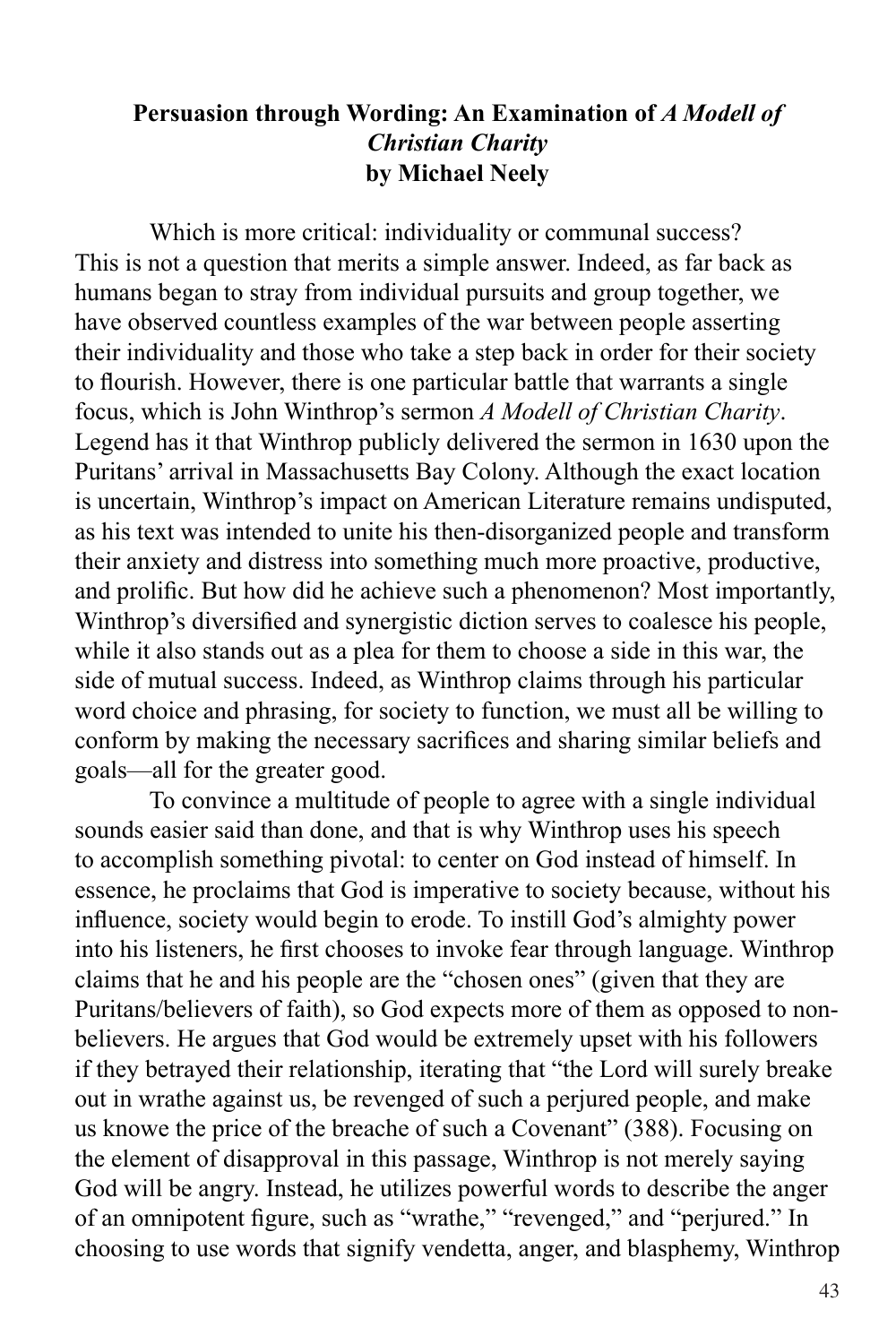has reminded those who are listening of the potential consequences that betraying God could entail and, in doing so, permits his followers to display their vulnerability, which he will soon manipulate. Now, many leaders would stop their speech there—fear is usually enough to get people to obey commands. Still, Winthrop knows that people fearing him is not enough. He still needs them to be productive and work for their cumulative survival. So, Winthrop needs to calm them down after terrifying them over God's power—he must also remind them of God's love and affection toward them. Winthrop assures his followers that as long as they obey God and adhere to his influence and will, they will surely "walke humbly with God . . . the Lord will be our God and delight to dwell among the bond of peace" (388). The differences between his diction in the first passage and this one are revealing. Here, he appears much more optimistic and kindhearted, given his usage of the words "delight" and "peace" when compared to "wrathe" and "revenged." He is allowing his people to smile and experience relief after their previous confinement to terror. He has committed two crucial actions in a matter of minutes: assured his people's adherence to himself and furthered the doctrine of Christianity. Now, he needs only to convince them to unite in a common goal.

Winthrop then accomplishes that goal, as well. At the outset, Winthrop's next argument evokes utilitarianism, defined by *Merriam-Webster* as "a theory that the aim of action should be the largest possible balance of pleasure over pain or the greatest happiness of the greatest number." In other words, it is the principle that the good of the collective supersedes the benefit of one person. Thus, Winthrop argues that if the colonists' interests vary or differentiate in any regard, they will have no common goal; nothing will ever be accomplished. Indeed, the first "reason hereof" that he brings up is their need "to hold conformity with the rest of God's works"," and later to work together as "every man might have need of each other, and from hence they might be all knitt more nearly together in the Bond of brotherly affection" (380-381). Winthrop uses phrases that appeal to any readers' or, in this case, listeners' pathos. His pairing of "brotherly affection" and "need of each other" work in conjunction to paint an image of a loving society that works together to bypass hardships and create a better life for everyone. For if they do not share common interests, then they could not possibly survive for years to come. These phrases also contain Christian metaphors, as Christ is the son of God and in his life advocated that we are all his children; hence, we are all brothers. If we are family, it becomes easier for us to want to help each other out. If Winthrop had not used the language of Christianity for guidance, his people might feel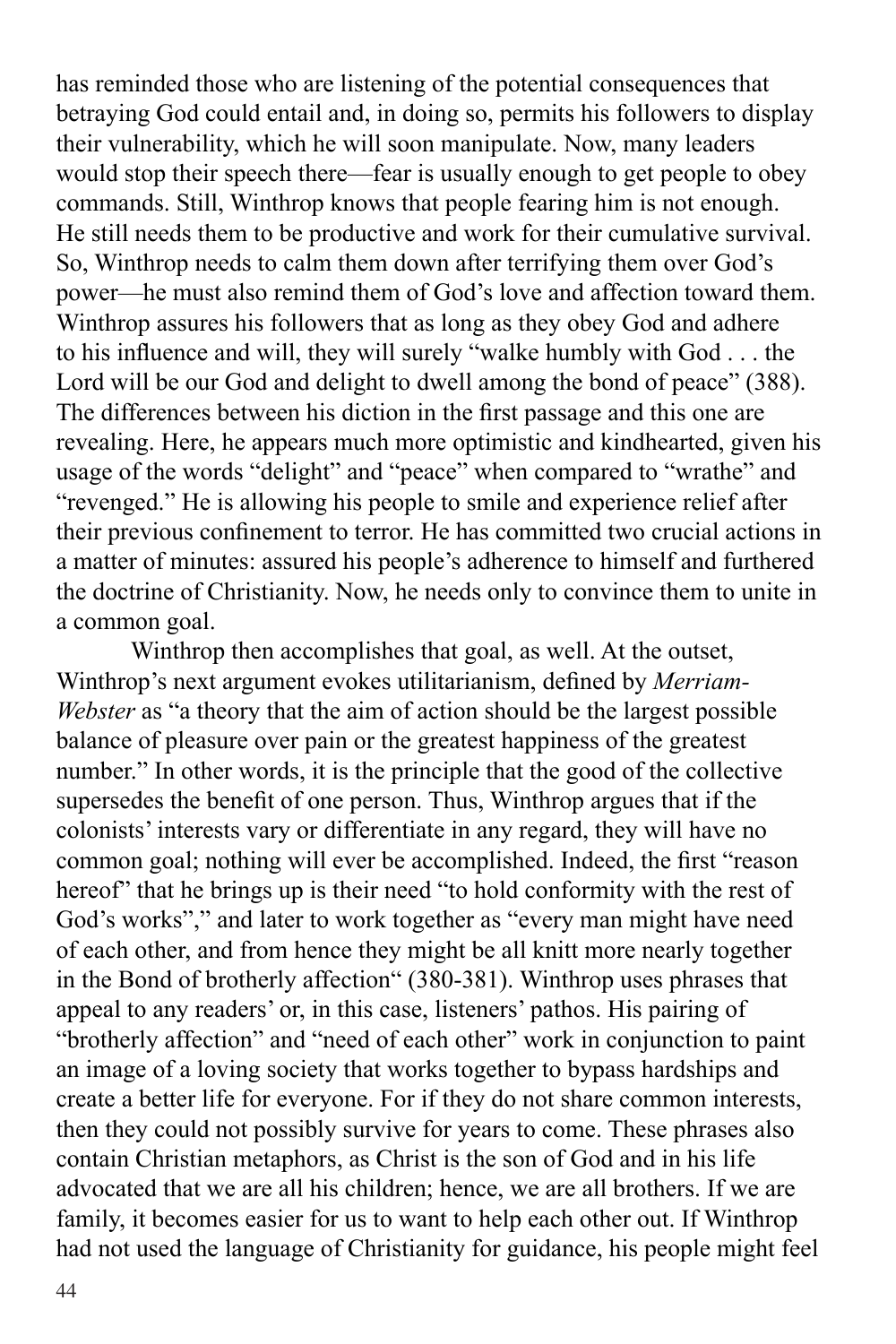more inclined to stick to themselves. Instead, he reassures his people that not only are they all family; they are tied by a connection much more potent than one could possibly imagine—the connection they universally share with God. He and his people are bound through religion, but they also have a task to perform for future settlers.

That task, which is Winthrop's final proclamation, revolves around the Puritans being an example for future societies to follow. According to him, if Massachusetts can succeed as a colony, other communities and nations will uphold the teachings they have collectively instilled and endlessly celebrate their legacy. As Winthrop famously declares, "Consider that wee shall be as a City upon a Hill, the eyes of all people are uppon us" (389). Through his celebration of American allegiance and uniqueness, he instills the fear of God into his followers and convinces them to conform and work together toward a common goal. For if they are successful, then they are to be envied and commended for their accomplishment. Winthrop is very subtle here; he combines both fear and celebration simultaneously. When he speaks of how "the eyes of all people are uppon us," this phrase alone invites an optimistic anxiety—the thought that his listeners will be observed and judged by others—but if they do well and listen to him, those same observers and critics will want to be like his audience. Winthrop warns his listeners of the danger, but they want to take that risk because of how confidently he delivers this sermon—how much he wants to try to succeed in turn makes them want to do the same. Speaking of the model society that Winthrop proposes, he also provides an example of how the colonists' society will be envied. He claims that above everything else, the laws and ordinances of the land will treat everyone without bias or prejudice, in contrast to many other societies that "[shew] mercy to a rich man, in some sudden danger or distresse, and allsoe doing of meere Justice to a poor man in regard of some perticular contract etc" (381). It is imperative to take into account Winthrop's sentence structure and argumentative tools. His choice of "mercy" and "meere Justice" bring up an unfortunate trend we have observed throughout history—the idea that governments treat the rich well and the poor poorly. He utilizes the compare and contrast technique to illustrate the differences between what is a just society, and what is not. To put it another way, he uses unjust and flawed forms of government to supplement how the Puritans' future government will surely correct those wrongdoings. In this case, they are to treat everyone rightfully, regardless of their wealth. Winthrop definitely is an excellent multitasker, as his one sermon alone accomplishes three goals—invoking fear, love, and celebration for all who may have reservations about the colony they will soon establish.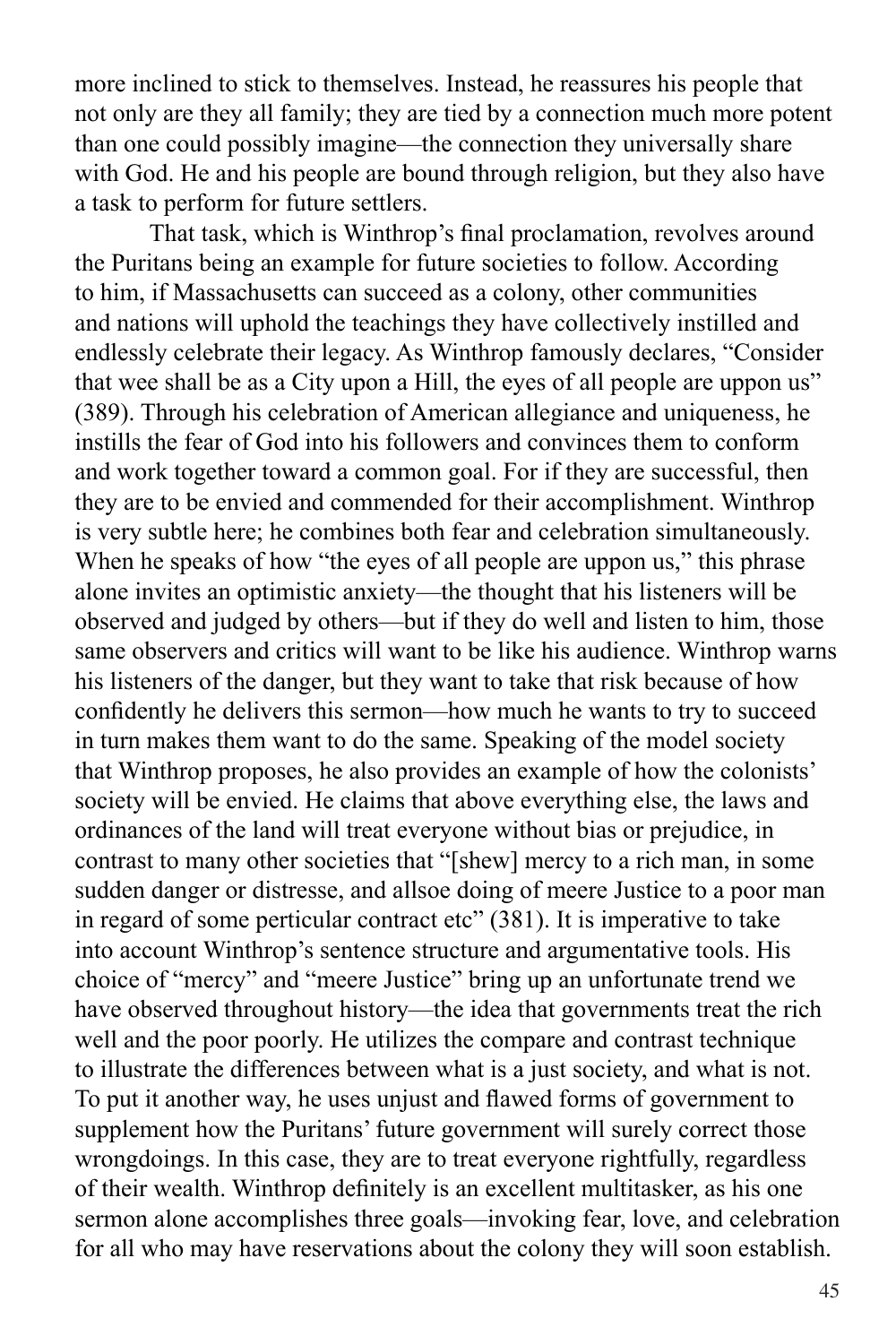Some leaders have tremendous difficulty appealing to the public and uniting them together in times of anxiety and distress. For one reason or another, they are unable to produce speech that permits their audience to understand the world through their perspectives and agree with them. Winthrop proves to be the opposite. His clever word manipulation exemplifies a strategic and intelligent leader. He knows exactly what to say and how to say it. It remains evident how contemporary American society looks to him for inspiration. From Winthrop's famous phrase, "A city upon a hill"—the idea that America is a land in which others around the world seek to live—to the image of a society that remains unstoppable due to its belief in mutual success, his influence is long-lasting. From invoking fear, (such as President George W. Bush and his invitation to stand with America or to side with the Islamic terrorists), to inspiring others, (as with Martin Luther King Jr. in his many speeches), Winthrop provides suitable tactics for effective leaders. These tactics might just add to their benefit. They might just become more versatile leaders. Because despite the challenges of being placed in the center spotlight, forming a brotherly love among people and projecting one's philosophies commiseratively, Winthrop illustrates that these qualities are, in fact, not impossible to attain.

#### Works Cited

- "Utilitarianism." *Merriam-Webster*, www.merriam-webster.com/dictionary/ utilitarianism. Accessed 30 Sep. 2017.
- Winthrop, John. "from *A Modell of Christian Charity." The Heath Anthology of American Literature: Volume A: Beginnings to 1800*. Edited by Paul Lauter, 3rd ed., Wadsworth Cengage Learning, 2014, pp.380-89.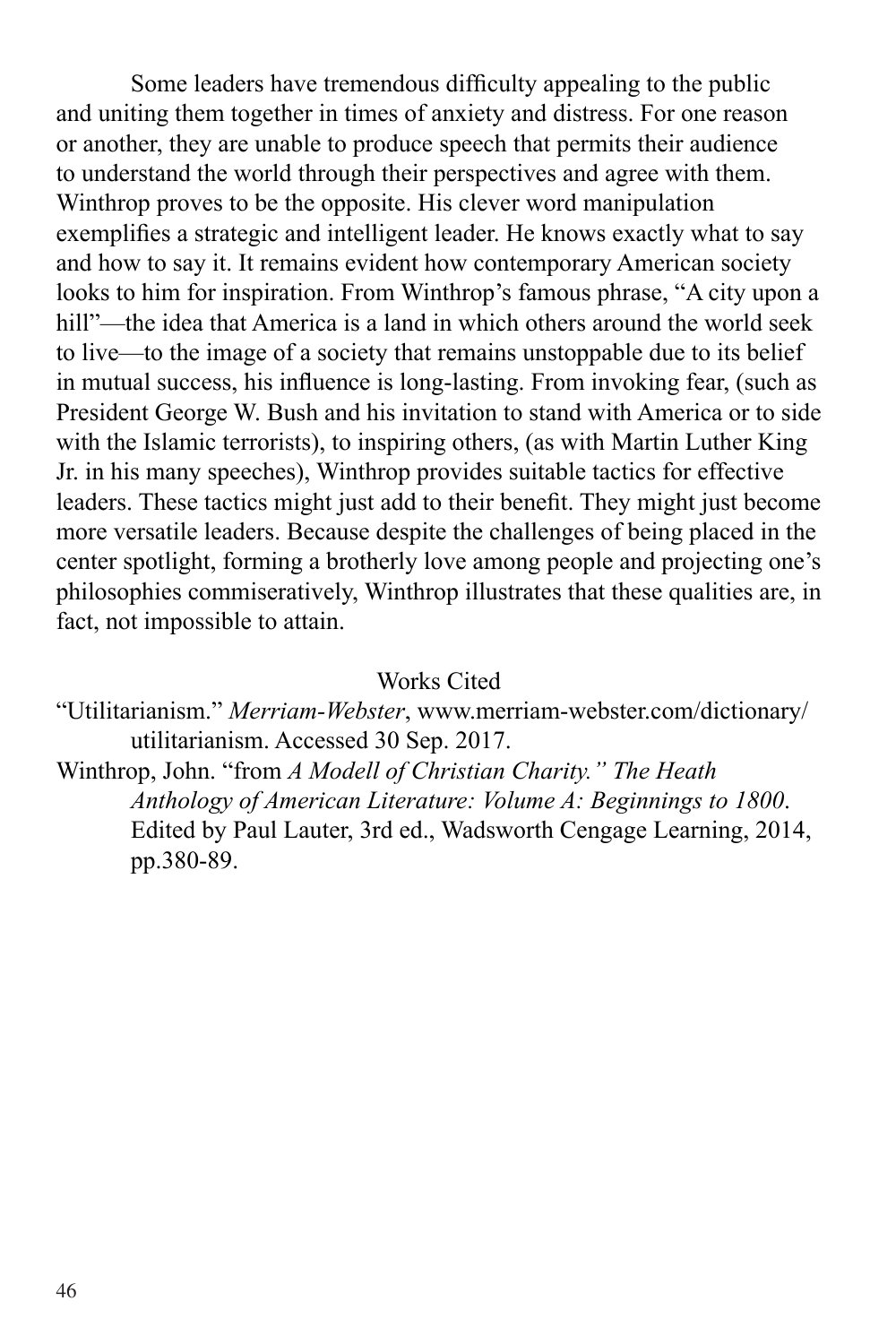## **Amy Tan V. Maya Angelou by Manuel Rodriguez**

 It takes a bit of courage and strong will to be a rebel in mainstream culture, antithetical to one's own predilections. A rebel is someone who, by definition, rises in opposition, a countercultural figure, if you will. They stand for what they believe in, even if they are afraid. In Amy Tan's "Fish Cheeks" and Maya Angelou's "Champion of the World," both protagonists show these countercultural traits of rebellion against the prevailing norms and mores of the day. Tan and Angelou both stand up for what they believe in and, although they both dealt with everyday opposition, Angelou is more of a rebel than Tan. First, Angelou is more mature because of her diverse background, which forced her to rebel even at an early age, while Tan looks to absorb what culture is around her. Secondly, Tan views America as the ideal beauty that she admires, a culture she enjoys inhabiting. Angelou views American society as violent, counter to established norms. Angelou's portrayal of America shows her rebellious traits. Subsequently, Tan and Angelou were oppressed minorities in America at a young age, but Angelou seems to be more of a rebel for not letting it affect her. Both Amy Tan and Maya Angelou struggle to achieve their countercultural qualities; however, Angelou is a stronger counterculturalist because she demonstrates the characteristics of a rebel more than Tan by being true to who she is.

 Angelou's background, as an African American growing up in the South, causes her to have certain cultural viewpoints upon her own race that make her the stronger counterculturalist to mainstream society. On the other hand, Tan grows up in a more modern America with less discrimination than Angelou, thus causing Tan to be less against the prevailing norms. Being the weaker rebel, Tan is so socially conditioned by mainstream America that she has no sense of pride for her own culture. It is something as simple as a crush on an American boy that causes her to change her views, proving her fickle. Her likes and interests even suddenly change then. Amy Tan denies her favorite cultural Chinese dish while at the table with this boy's American family. An American family causes her to absorb negative energy and feel awful all night. Tan has hopes and dreams of being the Ideal American beauty which shows her negative views toward her own cultural heritage. Being a 14-year- old oppressed minority causes her to lose all the countercultural traits she might have had.

 On the contrary, Angelou has a much more complex discriminating cultural background, being an African American child in the late 1930s,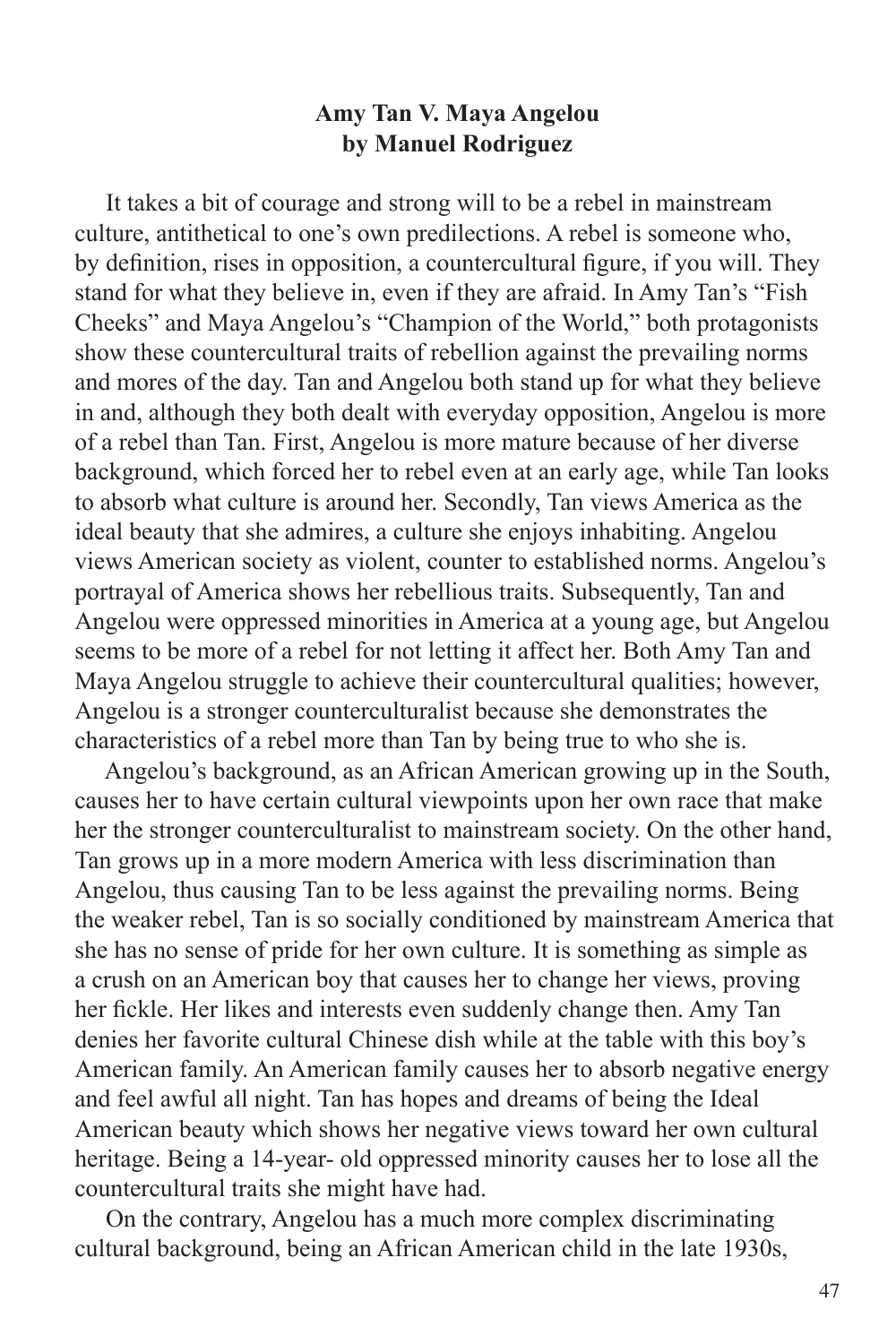which allows her to demonstrate countercultural traits. She does not allow mainstream American white people to affect her African-American background, who she is, or where she comes from. Angelou views America as violent and awful, making her a counterculturalist for not agreeing with the white America she is living in. Angelou has pride in her race. Since she is an African American in the same moment Joe Louis is, he serves for her as a pop culture hero who transmits to her a sense of cultural pride. Angelou champions this African American boxer as one of her very own, "A Black boy" she continues, "A Black mother's son" wins a boxing match and becomes the champion of the world. These pop culture references of "champion" and "mother's son" directly demonstrate how much more of a counterculturalist Maya Angelou was more than Amy Tan because she stood true to her culture and remained who she was no matter how harsh the conditions were for her culture in mainstream America in the 1930s.

 Angelou's negative views on the mainstream America she lives in also causes her to be more of the counterculturalist. Conversely, Tan has positive views on the mainstream America she lives in which is why she is not so much of a rebel. She questions, "what would he think of our noisy Chinese relatives who lacked proper American manners? What terrible disappointment would he feel upon seeing not a roasted turkey and sweet potatoes but Chinese food" (Tan 74). In these words, she is directly discriminating against her own cultural heritage and is ashamed of her family and the delicacies they have every night for dinner. Tan is also praising the Americans for the manners they acquire, which indicates the positive views she has on America. This is why she is not a counterculturalist, but a fan of the mainstream culture.

 Angelou views America in a brutal way. In the late 1930s, her race was being treated inhumanely. "It was our people falling. It was another lynching, yet another Black man hanging on a tree", she rebelliously states, "One more woman ambushed and raped" (Angelou 95). Maya Angelou addresses all of the wrong, brutal ways white mainstream America treated her race at time when speaking out about it was taboo. Her honest and defensive truth about the pop culture that was counterculturally going on against her race make her a rebellious heroine. During the 1930s, African-Americans were dramatically oppressed minorities and Maya Angelou played a role as opening a hand of acceptance and inclusion for her very own culture, one of them which shaped her background, driving her to be a counterculturalist.

 Whereas Amy Tan lived in a more modern America where her Chinese family was considered oppressed minorities, but it was not enough to shape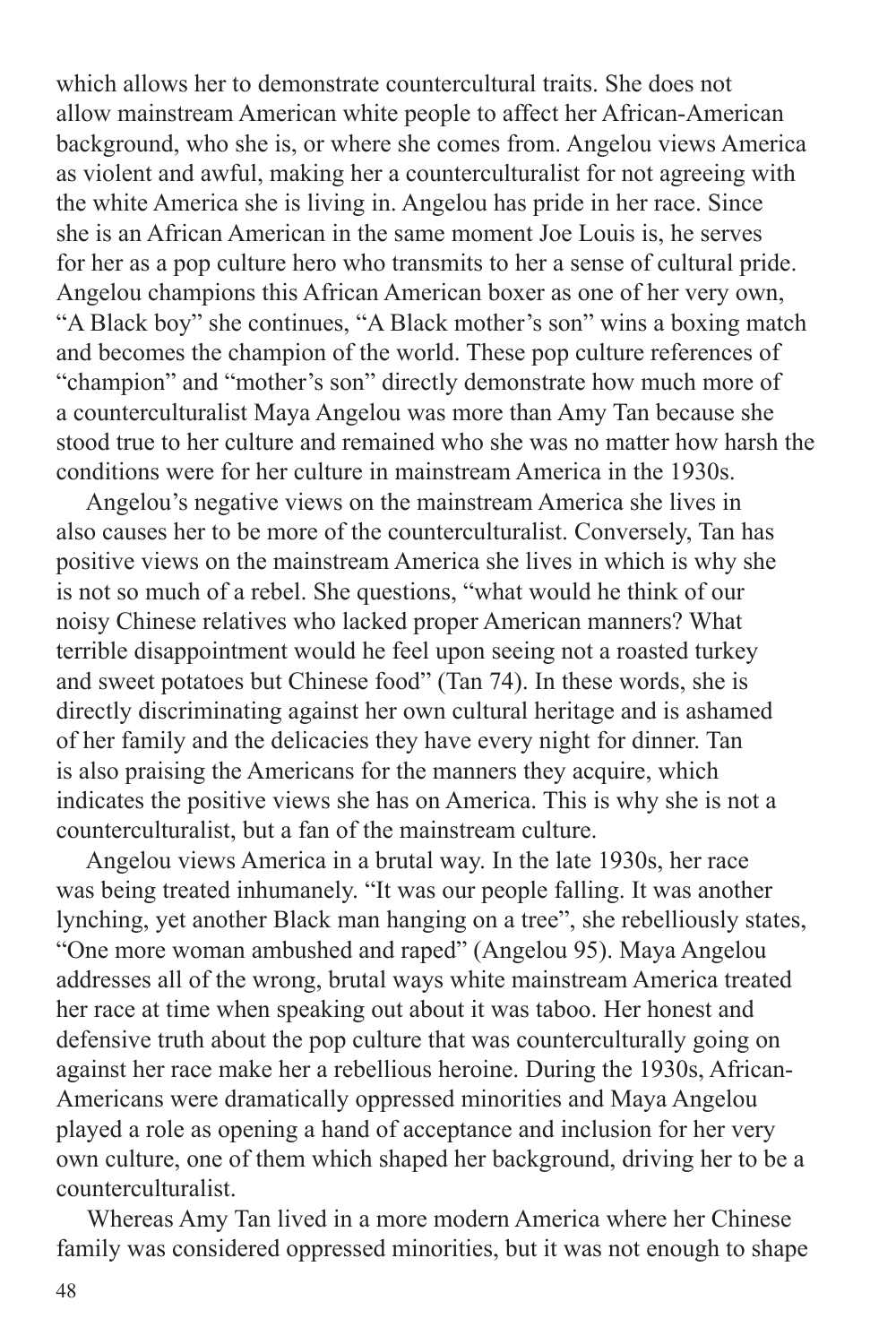her cultural background or cause her to rebel similarly to Angelou. "I found out that my parents had invited the minister's family over for dinner," Tan cried (Tan 74). Tan rationalizes her mainstream culture as the culture she accepts. This shows how Tan's family background was not as oppressed, because two different races in Amy Tan's modern America could sit together and eat at a table together. "It's a polite Chinese custom to show you are satisfied," her father explains (Tan 75). Tan's father's ability to explain and share a Chinese custom with the Americans and have a voice demonstrates how easy times were for the Tans, thus disqualifying her from being a counterculturalist.

 On the other hand, Maya Angelou as stated before lived in harsher times, which defined her cultural heritage as one of more oppressed minorities. While watching the boxing match, Angelou says, "We didn't breathe. We didn't hope. We waited" (Angelou 96). With these words, she expresses the reality of her race having no voice, not even to simply cheer for a boxing match they were excited for. Angelou states, "Some bitter comedian on the porch said," "That white man don't mind hugging that nigga now, I betcha" (Angelou 95). Here, the comedian's joke addresses the fact that a white man would not even touch a Black man showing the issues of Angelou's background that drove her be a counterculturalist. Maya Angelou is more of a rebel because she witnessed and lived through times antithetical to her culture where her race was the incomparably oppressed minority.

 To conclude, Maya Angelou demonstrates rebellious traits by being true to her cultural heritage and herself, which makes her more of a counterculturalist against mainstream America than Amy Tan. Angelou was the greater rebel for taking pride in who she was. Mainstream America could not shape Angelou's views like it did Tan's. Both characters have a cultural background, Angelou's being harsher, which causes them to think certain ways, but Maya Angelou was the one who carried those ways and stuck with them. Not letting mainstream America affect her, Maya Angelou was more of a counterculturalist than Amy Tan ever was.

Works Cited

Angelou, Maya. "Champion of The World." The Bedford Reader. Eds. X.L. Kennedy and Dorothy M. Kennedy. 6th edition, Boston: Bedford/St. Martin's, 1997. pp. 49-51 Print. Tan, Amy. "Fish Cheeks." The Bedford Reader. Eds. X.J. Kennedy, Dorothy M. Kennedy, Jane E. Aaron, and Ellen Kuhl Repetto. 13th edition, Bedford, 2016, pp. 96-98. Print.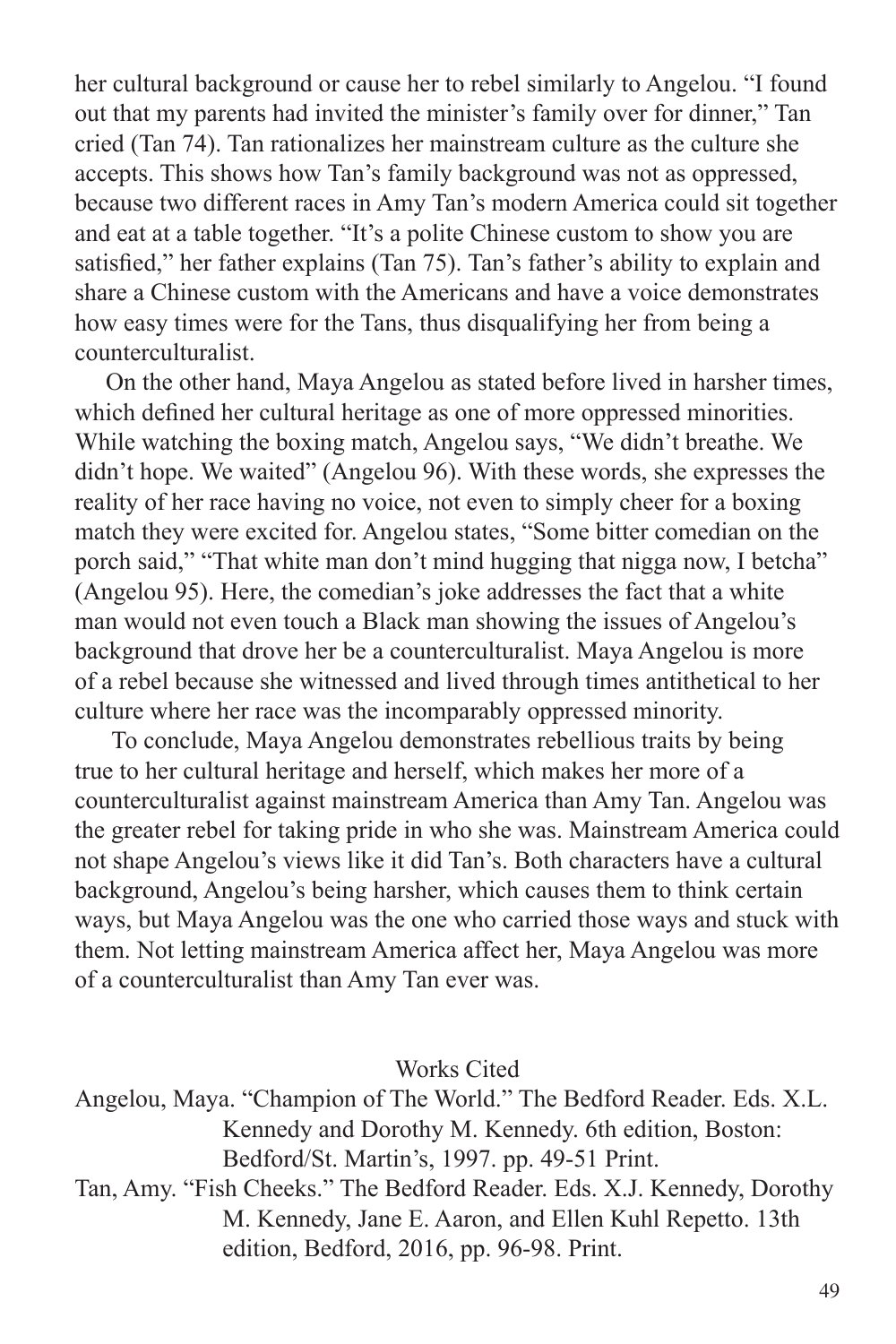## **My Story: How Immigration Relates to Me and My Family by Anthony Chavez**

Immigration is a highly interesting topic to analyze, and it is a life-changing event for those who embark on the journey to settle in a new environment. Studying the stories of immigrants moving into the United States in search of a better life and enduring the endless obstacles, while transitioning to their new environment, is extremely inspiring for me. My family is connected to these thousands of stories of individuals immigrating to the United States. My mother is one of those individuals who immigrated to this country in search of a better life. Immigration is a significant factor in the history of this nation that contributed to shaping the nation into its form today, with my mother and early British colonists in New England possessing many similarities, despite living centuries apart.

My mother immigrated to the country from her home in La Paz, Bolivia, in South America in the early 1990s. Despite the significant gap between the 1990s and the 1600s, her story shares similarities with those people who immigrated to the colonies in the 1600s-1700s. Although in different time periods, the challenges faced are enormous and lifechanging. From the Bolivian immigrants' perspective, they landed in a country completely different from their homeland, a country with different people, different cultures, and a different landscape. Experiencing this new environment was an overwhelming feeling that my mother described to me; additionally, it was important to constantly remind oneself to continuously move forward each day, no matter how hard it becomes.

Similarly, the English, who moved over to the colonies beginning in the 1600s, had motivations of their own. For example, one group of English people, the Pilgrims, were individuals who immigrated to the colonies to practice their own beliefs that the Church of England condemned. The *Gale Encyclopedia of U.S. Economic History*, edited by Thomas Riggs, explains that the Pilgrims suffered a "disastrous first winter in which almost half the group died, [but] the Pilgrims' settlement at Plymouth grew steadily and by 1660 included nearly of all of southeastern Massachusetts" (1010). The Pilgrims, along with other groups, endured hardships in their new environment. Far away from home, the colonists were on their own to learn to survive in the new environment and establish themselves as permanent settlers. Likewise, my mother had to learn to survive alone in the urban jungle to establish herself, while overcoming obstacles such as the language barrier. However, once established, she was able to prosper and conform to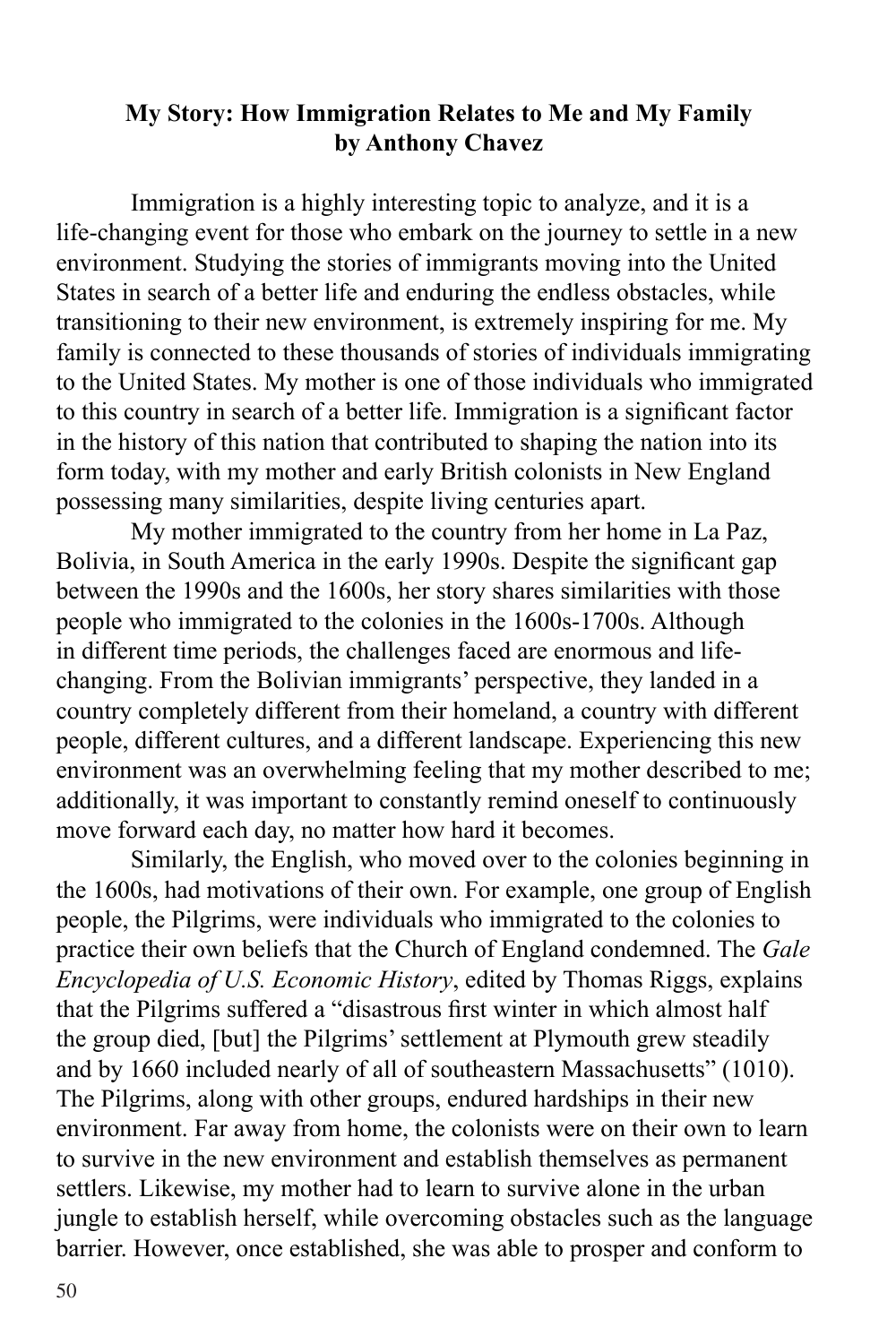the new culture in the country. Similarly, more of the English immigrated to the colonies upon learning that colonists already in the New World were able to prosper and live off of the land.

My mother immigrated to California and settled in Los Angeles, where she found several jobs and sent money and letters to her family in La Paz to let them know how she was doing. In one of the documents in the book *Major Problems in American History* by Elizabeth Hoffman-Cobbs, "Indentured Servant Richard Frethorne Laments His Condition in Virginia, 1623," Richard Frethorne writes, "…I myself am at the making hereof, this is to let you understand that I your Child am in a most heavy case by reason of the nature of the country is such that is Causeth much sickness…" (37). Although my mother was in no danger of the environment or other people, she did discuss the numerous hardships she endured in Los Angeles. Richard Frethorne and my mother struggled in an environment that was foreign to them. Both experienced dangers in different ways, yet both experienced the same difficulty in transitioning to the environment. Another article in the Hoffman-Cobbs book displays the similarities between my family history and those of historical figures. The article, "The Indians' Old World," by Neal Salisbury, describes the shift in analyzing the migration of peoples into America: "Yet a growing body of scholarship by archaeologists, and students of Native American expressive traditions recognizes 1492 not as a beginning, but as a single moment in a long history utterly detached from that of Europe…" (25). This statement displays the beginning of European immigrants, such as the English, Irish, and Germans, arriving to the colonies as just one moment in a longer history of migration. Eventually, other groups in other parts of the world, such as Central and South America, would migrate to America in waves, just like the Europeans immigrated here in the sixteenth through nineteenth centuries.

My family story of my mom immigrating to the United States is very similar to the stories of those who settled in the colonies over four hundred years ago. Immigrants from all over the world settled in various regions of the colonies where they endured the pain and hardship that is included with immigrating to a new location. My mother was able to prosper and eventually received an education in the early 2000s, when she attended Rio Hondo College and transferred to Cal State LA, where she received a BA in Child Development. Her story inspires me greatly; she moved to a country with nothing, yet was able to earn a degree in higher education. My mother is one of the millions of immigrants who moved to America from another country; her story connects with the immigrants who first came to the colonies in search of better lives, and it also connects with the millions of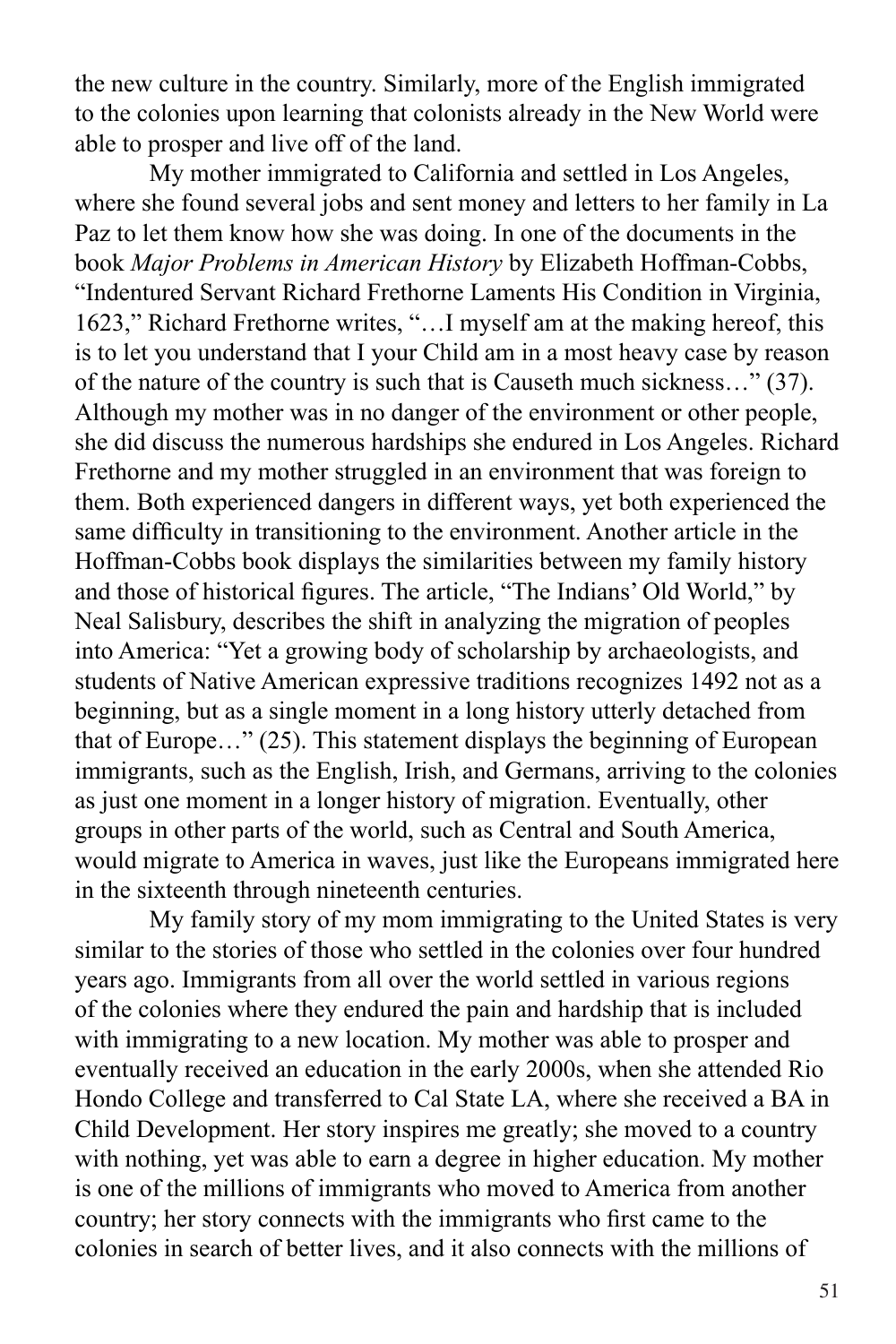immigrants who have continued to move America throughout the centuries.

Works Cited

- Cobbs-Hoffman, Elizabeth et. al. "Indentured Servant Richard Frethorne Laments His Condition in Virginia, 1623," (36-37), and "The Indians' Old World" (24-32), Major Problems in American History, Volume I copy.pdf, 2010
- "Pilgrims." Gale Encyclopedia of U.S. Economic History, edited by Thomas Riggs, 2nd ed., vol. 2, Gale, 2015, pp. 1010-1012. Gale Virtual Reference Library, riohondo.idm.oclc.org/login?url=http:// go.galegroup.com/ps/i.do?p=GVRL&sw=w&u=cclc\_ rio&v=2.1&id=GALE%7CCX3611000692&it=r. Accessed 1 Oct. 2017.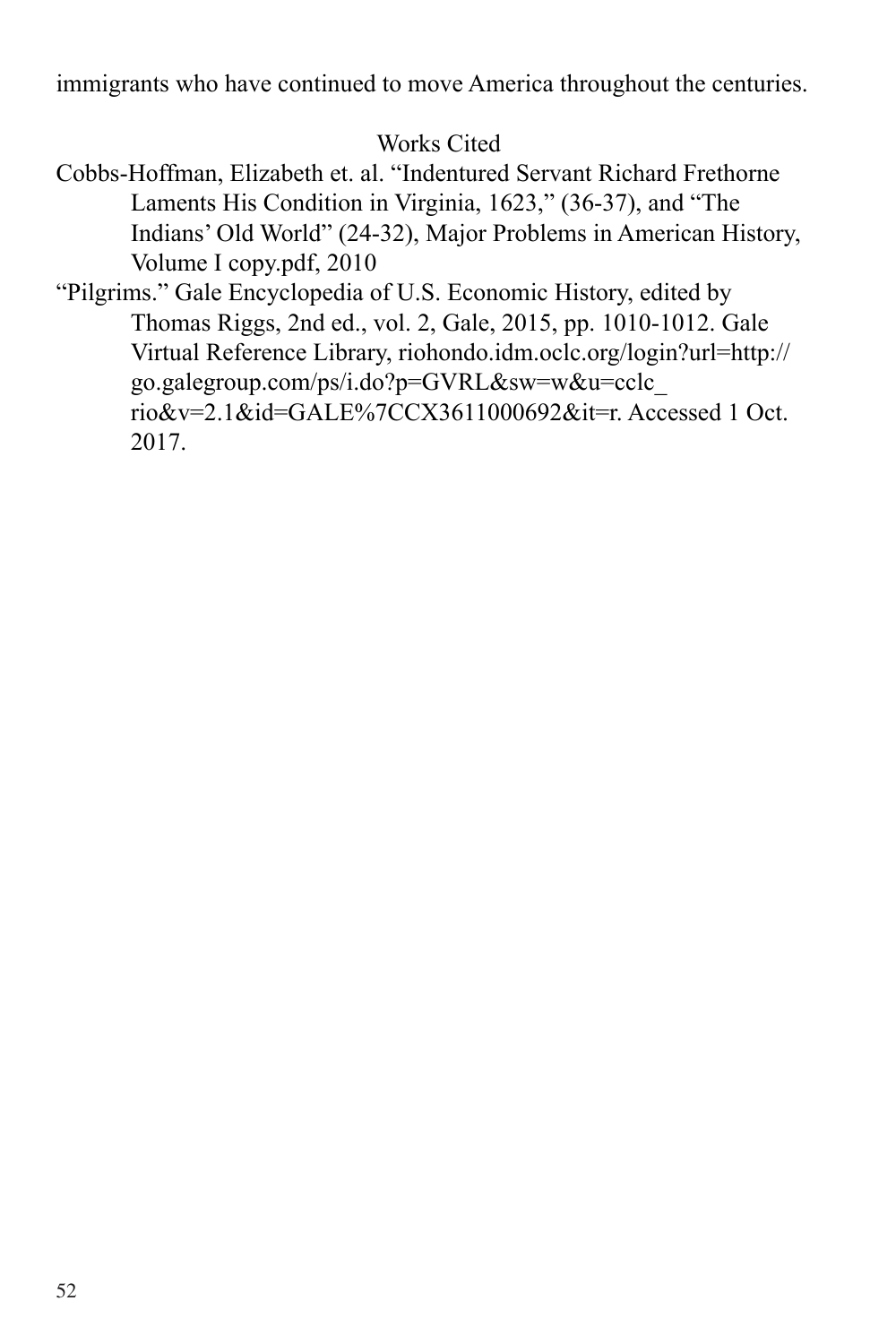# **Free College by Rebeca Cardenas**

A college education is essential in our society in order to be successful and those without one are often limited to what they can accomplish in the workforce. A college degree attracts more opportunities, which means that a good job that pays well is more likely to be given to someone with a degree. Although many would like to get a college education, they are unable to do so because it has become expensive to attend college institutions. Many would say that the state provides help for those who struggle to pay for college through financial aid, but not everyone meets the extensive requirements and are often denied federal aid. Free college would result in more students attending school instead of working extensive hours, more students completing their studies and graduating, and more financially stable people; as a result, our society would have an abundance of skilled workers, leading to economic growth.

 It has become increasingly costly to attend a college institution and many students find themselves working to pay for their academic expenses, but there is often a repercussion. If one takes into account the cost of tuition, student fees, parking fees, books, other supplies, and their cost of living, one can comprehend why students need to work; however, the necessity of working long hours can force students to risk putting their education on hold. In the article "The Struggle of Work-School Balance" by Gillian B. White, we are informed that about 14 million Americans work and take courses at college institutions, but "students…wind up leaving school because of difficulty managing work and class are likely to find themselves stuck in some of the same jobs they might've gotten if they hadn't gone at all" (White). Extensive hours of work are necessary to cover the cost of college and of living, but they also result in overwhelmed students who drop out of school in order to avoid working those long hours to pay for college expenses. Students are at a disadvantage as they are working full-time to fund their education, but they struggle to balance both roles. A full time job takes away valuable time that could be spent studying for classes. Of course, many would encourage working while attending school because it teaches time management skills, which is valued even after college; however, students are already learning how to manage their time as many are enrolled as full time students and have to manage the rigorous work load that accompanies college courses. Working extensive hours and going to school results in overwhelmed and over-worked students. Free college would allow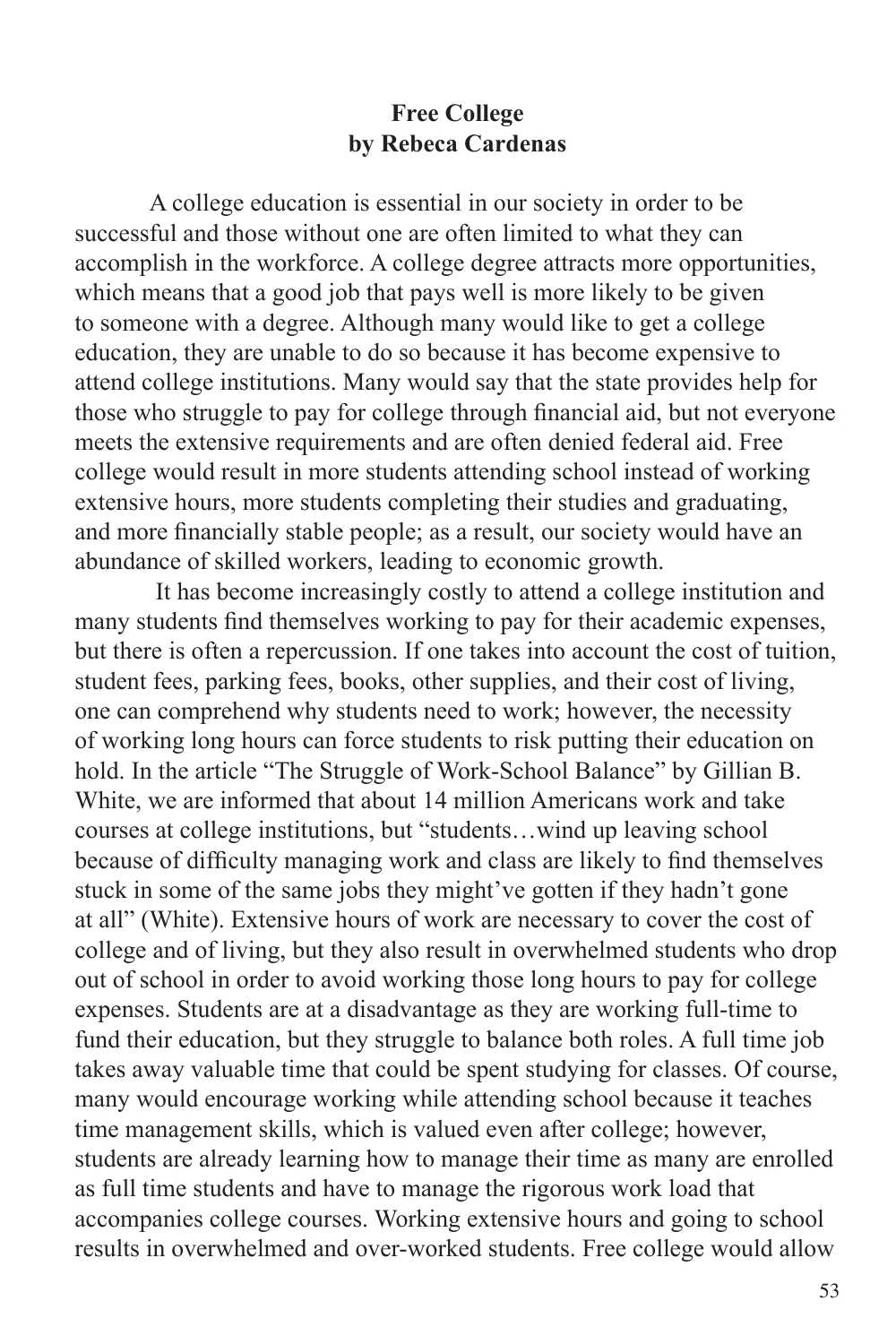students to spend more time focusing on achieving good grades in their classes, which would lead to more college graduates and more employees in professional fields.

College graduates are needed in order for there to be a growth of employees in specialized fields, but there is decline of enrollment that keeps our employment rates stagnant. In "Are College Cost Cutting Enrollment?" the author, Tibbet Speer, reveals, "fewer people seem to be signing up for college these days, and the biggest reason is money… Fees have doubled since 1988-89 in the University of California and California State University systems. Community colleges have seen similar fee increases" (Speer). The cost of college tuition has increased to the point where students do not enroll in school at the collegiate level because it is out of their price range, but in order for our society to prevail we need more graduates to work in their professional field. The opportunity to attend a free college institution would result in an increase of enrollment and college graduation. Postgraduation, students will begin looking for jobs in their professional fields, which will allow for the economic growth of our nation and will fill jobs that our society needs. Some would argue that we would then have too many graduates and not enough jobs; however, Hans P. Johnson and Deborah Reed estimate in "Can California Import Enough College Graduates to Meet Workforce Needs," that by 2020 thirty-nine percent of jobs will require a college graduate worker, but only thirty-three percent of the population will be college graduates. Therefore, at this rate, we will have more jobs than graduates, and we could close the gap of the thirty-three and thirty-nine by providing a free college education so graduates can work the jobs they are well educated on. These graduates will be able to work in their professional environment while making a favorable income and building our economy.

As more students graduate from college institutions and acquire jobs, it is important to notice that they will be making significant amounts of money that will help our economy. Graduates who make good money are likely to indulge in more spending because they have the finances to do so. According to "The Economics of Higher Education," a report by the Department of the Treasury and Department of Education, "Crosscountry comparisons have found that countries with higher educational attainment have higher GDP growth rates" (US, Dep. Treasury). GDP, or gross domestic product, measures how fast our economy is growing and our economic growth can be connected to consumer spending. Consumer spending measures how much money one spends on different goods and services, so the more one spends on these goods and services the more one is supporting our economy leading to a growth in businesses, jobs, and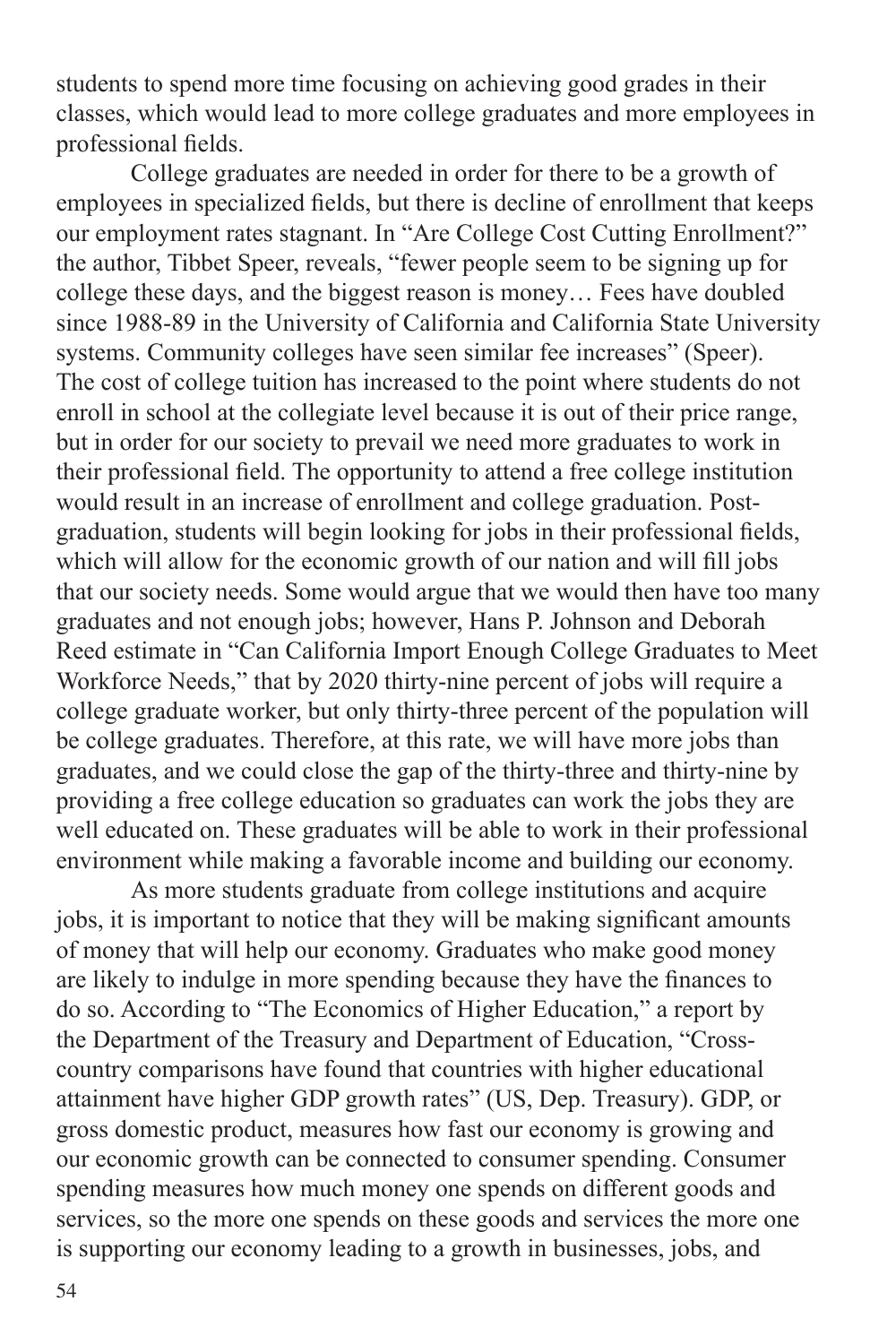personal income. In "Just How Much Better off are College Grads Anyway," authors, Tami Luhby, Tal Yellin, and Caroline Matthews reveal that a person who has only completed high school will have a weekly wage of \$678 compared to a college graduate who will be making \$1,227. A person who is financially stable has more flexibility to spend money, which is why college graduates working in professional fields help our economic growth. Many would say that regardless of college, people will still be spending money, which would continue to help our economy, but those who make more money are likely to indulge in spending more often. This economic growth through consumer spending would be more prosperous for our economy if more people were financially able to spend more often. If people had access to a free college education, more people would have a college degree and be eligible to apply to attractive jobs that pay well; therefore, consumer spending would increase improving our economy.

Free college would allow potential students to attend college institutions and our society would in return benefit. Students right now struggle to afford the cost of attending college and at times choose to work in order to avoid the expenses. Enrollment rates are decreasing because students have the predisposed idea that college is expensive. Our society has more jobs than we have graduates when we could have just as many graduates as there are jobs. Our society needs to provide free college education for willing students in order for them to continue an educational journey that will prove to be not only prosperous for them, but for everyone else, as well.

#### Works Cited

- Corporation, XAP. ""California Colleges What will College Cost my Family?" californiacolleges.edu. Web. 01 May 2017.
- Luhby, Tami, et al. "Just How Much Better off Are College Grads Anyway?" *CNNMoney*. Cable News Network, 5 Apr. 2016. Web. 01 May 2017.

"Treasury Notes." *U.S. Department of the Treasury.* Web. 01 May 2017.

Speer, Tibbett. "Are College Costs Cutting Enrollment?" *American Demographics*, Nov94, p.9. *EBSCOhost*. Web. 01 May 2017.

White, Gillian B. "The Struggle of Work-School Balance." *The Atlantic*. Atlantic Media Company, 28 Oct. 2015. Web. 01 May 2017.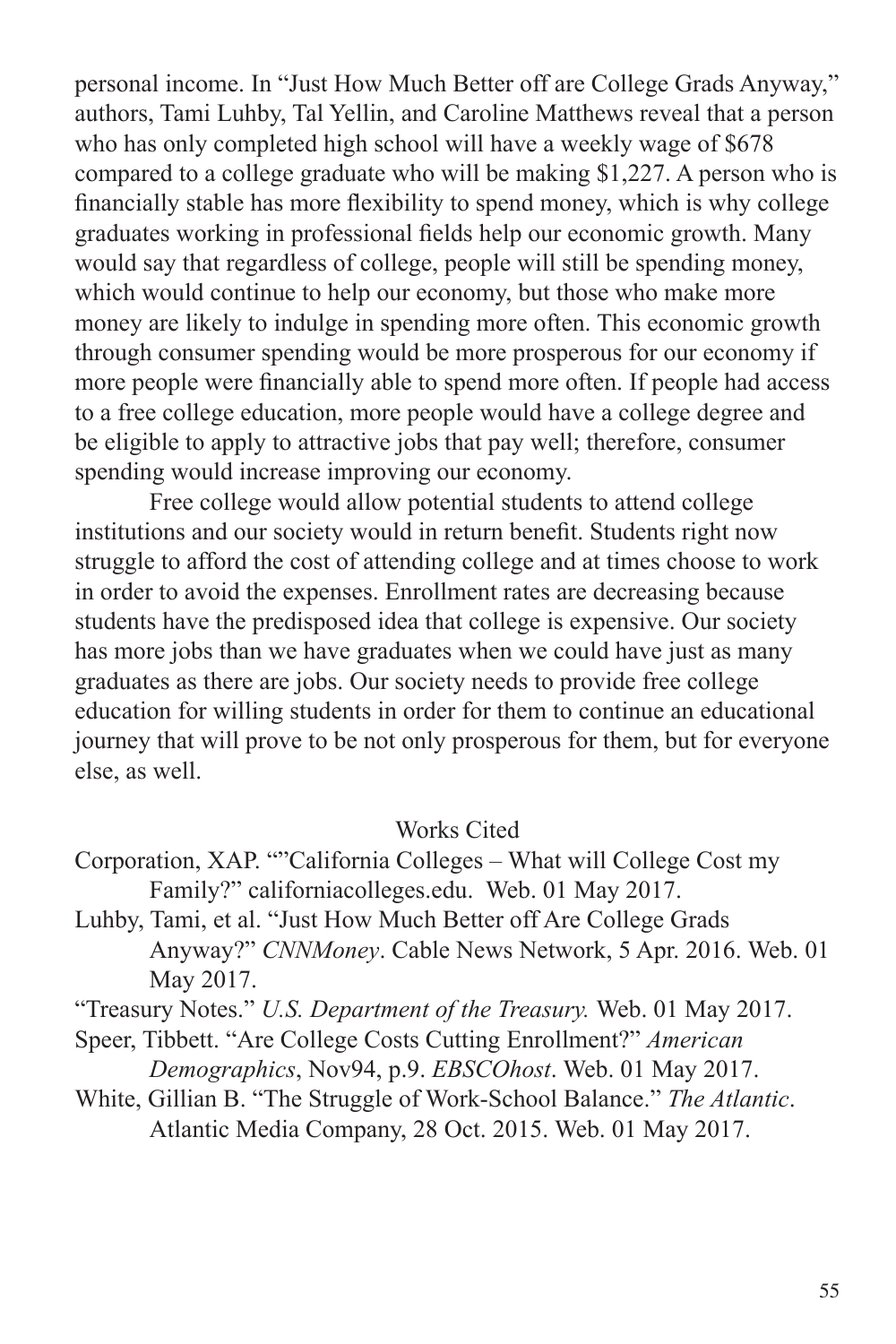## **A Seat in the Classroom by Lorissa Tercero**

In Sociology 101 class, students study human social relationships and begin to analyze and explain the important matters that occur in society, such as race relations. Race relations are the behaviors between different races living within the same community. Many artists play a key role in providing insight in today's culture, society, and/or politics, such as Solange Knowles. Solange is a well-known R&B artist who recently debuted her new album, *A Seat at the Table*, discussing several themes dealing with the black community. For instance, she begins her album with the song, "Weary," setting the tone of self-empowerment and finding her identity as a black woman. She then begins to mention the importance that everyone is human, referring to the prejudices and mistreatments that black people are faced with. As an assignment, Rio Hondo students should analyze the album, *A Seat at the Table*, especially the songs "Mad," Don't Touch My Hair," and "Where Do We Go," by Solange, to discuss and raise awareness on the issue of black lives being oppressed and discriminated in society.

In the assignment, students will dissect each song and create an analysis of what the artist is depicting and how it applies to society now. The student will choose one out of the three songs and create a presentation on it. The presentation must be 6-8 minutes long, include a thesis, and explain the point the artist was trying to depict. The presentation must discuss the theme of the chosen song and how it reveals the discrimination of black lives. Also include examples, (articles, pictures, videos, etc.), of how the message reflects on today's society. Along with the presentation, students will write a 500-word, double-spaced summary on each of the other two songs, totaling 1000 words. The summaries should be in MLA format. The summaries should have an astute analysis of the songs, discussing the overall themes Solange is portraying, and the message each song depicts.

In "Mad," Solange justifies her right to be angry with current social circumstances. Before the song begins, the interlude illustrates her father as a young boy during the beginning of integration expressing how his childhood was spent living in "the threat of death every day," which made him angry towards society because he couldn't live a happy childhood unlike those who were not of the minority. As she begins the song, Solange explains that her feelings are valid, but that it is important to "let it go," in order to move on and not dwell in anger; however, throughout the song she explains how hard it is for her to "let it go," given the issues she has faced.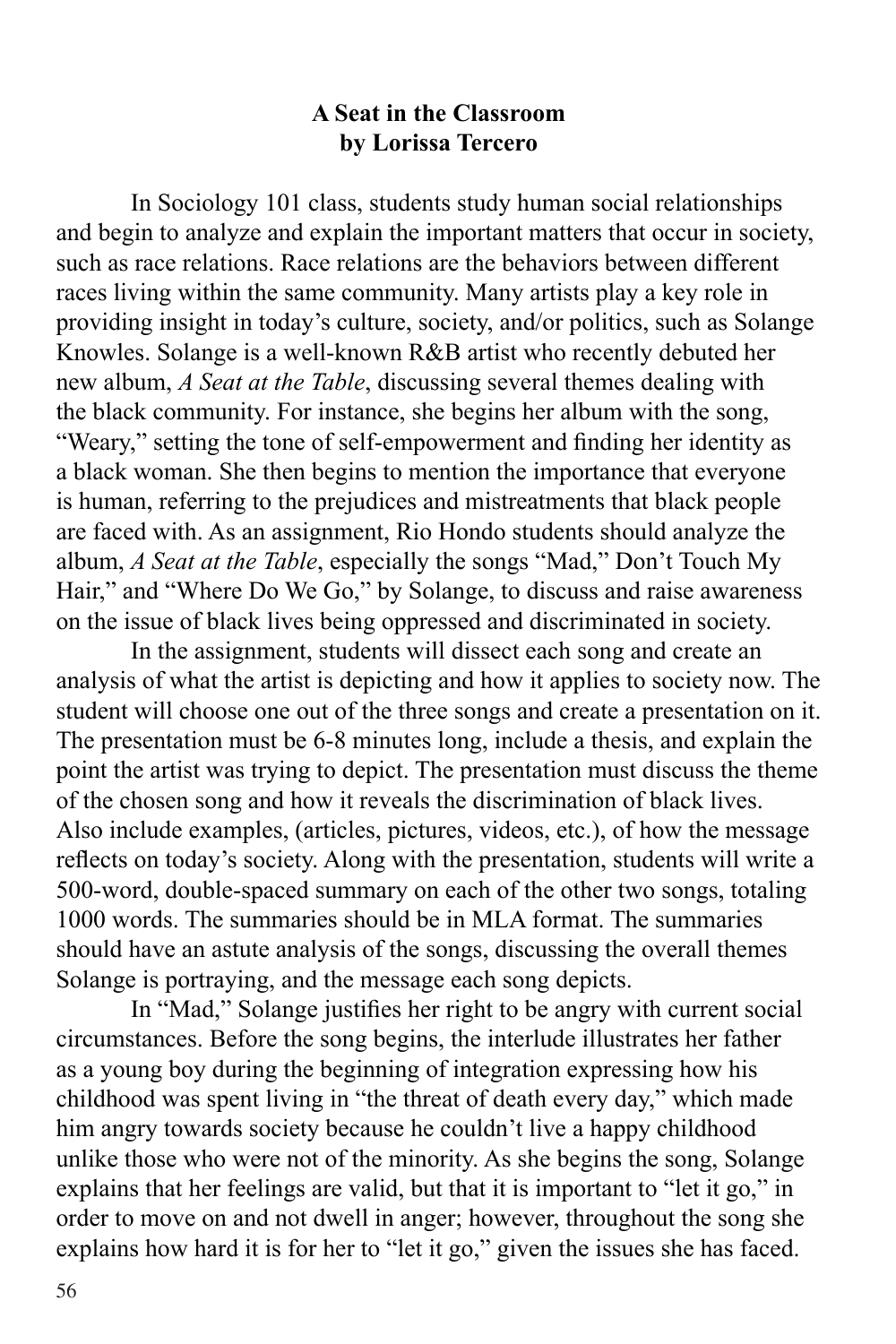For example, Lil Wayne is featured in this song and begins to mention the struggles of being a black man. In his second verse, he mentions the consumption of a Xanax, a drug used for anxiety, which can insinuate the anxiousness of being a black man with the current issue of police brutality or overall environmental issues. According to statistics, unarmed black people are "twice as likely" to be killed by a police officer compared to a Caucasian man ("42 Shocking Police Brutality Statistics"). As a black man in the United States, he knows the unfair treatment upon the black community. He expresses this as a "burden on his back" and reveals the metaphor stated in his next line of wearing a "cap and gown," confessing his inner conflict of feeling misunderstood and alone because many are unaware of the daily struggles dealing with discrimination in the black community. Lil Wayne then mentions another issue that is faced within the black community, which is prison sentencing. Once convicted, the Sentencing Project reports that "African Americans are 21 percent more likely to receive mandatoryminimum sentences than white defendants and are 20 percent more like to be sentenced to prison," in correlation to the song Lil Wayne mentions in his lyrics "Are you mad cause the judge ain't give me more time," in reference that he is black bringing insight to the alarming statistic (Kerby).

Solange purposely placed her song, "Mad," next to the interlude to describe the justification of the "angry black woman" stereotype. The frustration projected throughout the song is especially expressed during the chorus. In the lyrics, Solange is justifying the "black angry woman" stereotype, she reasons that she is angry with society for the oppression she and the black community face. Solange is also conveying this idea that society deems black women who are assertive or determined to be an "angry black woman," and Solange takes pride in that, in a sense. She opens the idea that being angry is acceptable, as is being assertive. Michelle Obama was criticized in a book for how she was characterized as some "angry black woman," because she is a powerful black woman, it is intimidating for some. She explains that "there will always be people who don't like me," justifying the idea of society's pressure on black women always looked at as angry (Associated Press). This hidden hardship of society's inner desire to want to fit in and be favored and Solange is promoting the idea in her album to take pride in one's natural self, targeting black woman especially. Solange ends her song with her resentment with her constant outcry against police brutality, angry black woman stereotypes, the imbalance of prison sentencing, and yet she indicates this new focus on how she is "not really allowed to be mad," pointing out that her expressing her anger is not socially acceptable, instead it is correlated back to the "angry black woman,"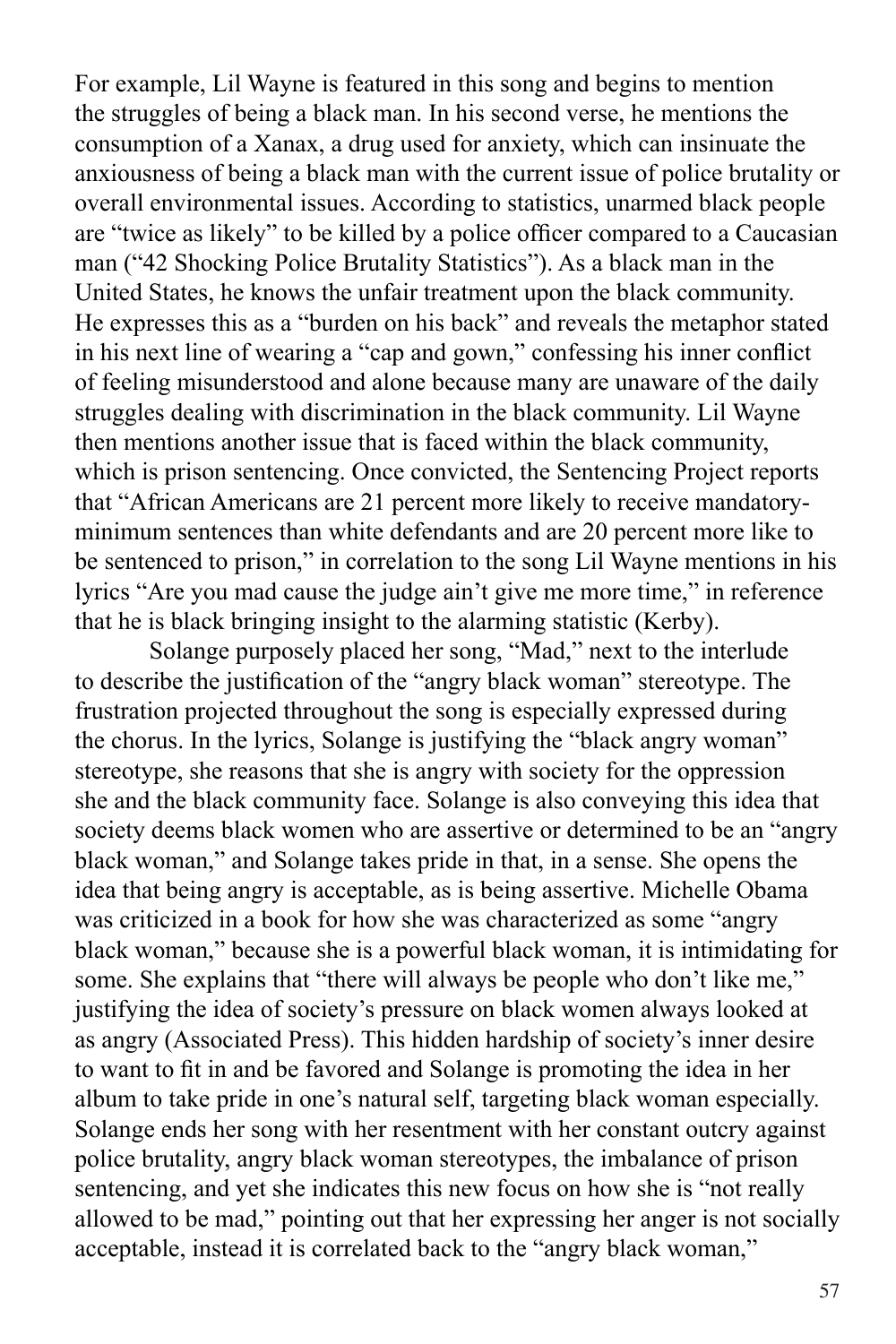stereotype.

Solange continues to promote the idea of self-love and taking pride in one's natural beauty in her next song, "Don't Touch My Hair." Before the song begins, Solange places an interlude of her mother speaking about black pride. Solange's mother voices the significance in having black pride and the suppression of black people that continues to be the message Solange reveals throughout the song. She names and begins the song with the phrase "don't touch my hair," as a metaphor for her self-pride in her natural beauty, stating "don't" in reference towards society censoring her black pride. She is also revealing the inner conflict black women are faced with from society with their natural hair. In the work place many black women have confessed the "unspoken rule" of wearing "straight hair for the interview," and "natural hair once you're in the door," which acknowledges society's "unspoken rule" that straight hair is socially more acceptable rather than natural hair (Honey). Solange targets black women specifically because even at a young age they are forced to believe natural hair is not acceptable. In Butler High School, in Louisville, Kentucky, the dress code states: "hair styles that are extreme, distracting, or attention getting will not be permitted. No dreadlocks, cornrows, twists, mohawks, and no jewelry will be worn in hair" (King). The "distracting" hair styles are a popular form of natural hair many in the black community wear today, and the policy subliminally sends the message that these natural hairstyles are not acceptable.

During her chorus, Solange is repetitively stating, "what you say, oh? What you say to me," linking her experience of micro-aggression with society's negative stereotypes and racist comments that have been made about black women. In the work place, "many of those employers also harbor racist beliefs," and believe the negative stereotypes that black women are, "lazy, insubordinate, late belligerent," and they also hold this connotation of being stereotyped as the single mother (Ortiz). Solange purposely places the phrase throughout her song of self-love and empowerment to denounce the negative comments and stereotypes made about black women. For instance, the phrase, "for a black girl," the backhanded "compliment" reveals an implication of dehumanization, because of her ethnicity, it belittles black women as less than equal. Solange is acknowledging these connotations and encourages the idea of natural Beauty (Randle). Solange bluntly states not to touch her pride and not to test her mouth, stating the notion that she is speaking out to represent herself and her community. She is proudly declaring that black lives matter, which could be about the current movements that are occurring right now such as the Black Lives Matter movement.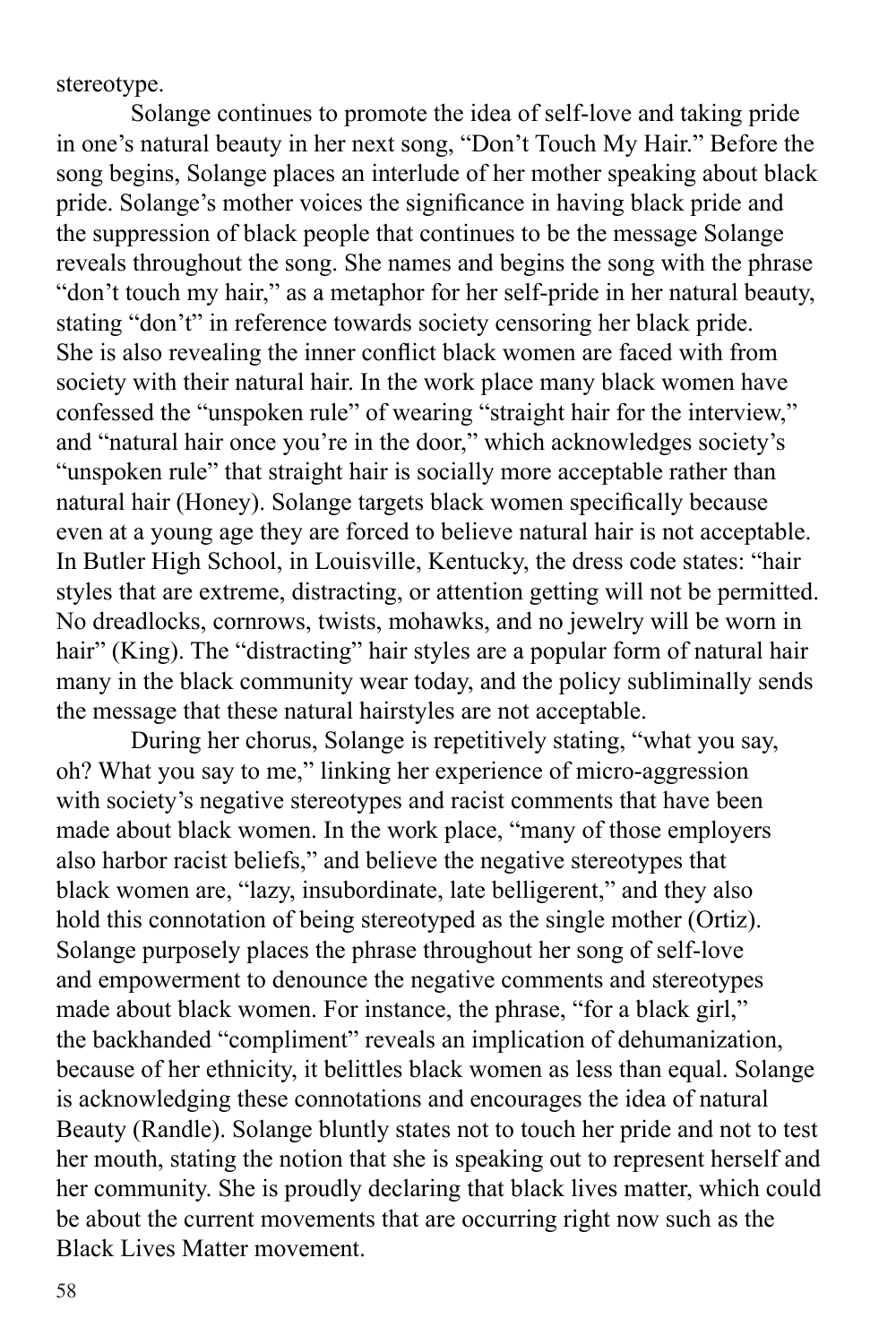Solange continues to support the Black Lives Matter movement with her next song, "Where Do We Go." Throughout the song, she articulates about fleeing her childhood home, because her father was forced to quit his job due to their race. She expresses throughout the song how she felt like an outcast not being accepted from her community because of her ethnicity. Which allows, especially the black community, to relate to her social rejection such as Rachael Malonson, winner of Miss Black University of Texas, who received a great amount of backlash because of her biracial identity(Jaramillo). During the song, Solange expresses how she and her family felt like outcasts similar to Malonson. This shifts to a new focus of colorism, a bias/ discrimination based on the shade of skin color, revealing another difficulty the black community faces amongst each other: the idea of "not being black enough." Solange encourages her listener to love one's self, and this song on a deeper lever, allows the black community to relate to her. During her chorus, she questions her place to go, "where do we go from here," indicating the social rejection, oppression, and discrimination that she and the black community faces.

*A Seat at the Table* should be taught in Sociology 101 class to allow students to become socially aware of the racial segregation that is relevant to this country. In today's culture, students would benefit from relating to an artist they are aware of and this would help them to engage and understand the ongoing conflict that the black community is facing. *A Seat at the Table* encourages black women to "take pride in being black," and their natural beauty, and embrace the "angry black woman" stereotype. Solange also discusses what many of the male black youth are faced with, such as police brutality and harsh sentencing in the justice system. Rio Hondo students should analyze in the album, *A Seat at the Table*, the songs; "Mad," Don't Touch My Hair," and "Where Do We Go," by Solange to discuss and raise awareness on the issue of black lives being oppressed and discriminated by society.

#### Works Cited

- "42 Shocking Police Brutality Statistics." *Vittana*, https://vittana.org/42 shocking-police-brutality-statistics.
- "Mrs. Obama: Tired of 'Angry Black Woman' Stereotype." *AP English Worldstream - English*, The Associated Press, 01/11/2012.
- Honey, Minda. "Black Women Speak About Natural Hair Bias in the Workplace." *Teen Vogue*, 24 Feb. 2017, http://www.teenvogue.com/ story/black-women-natural-hair-bias-discrimination.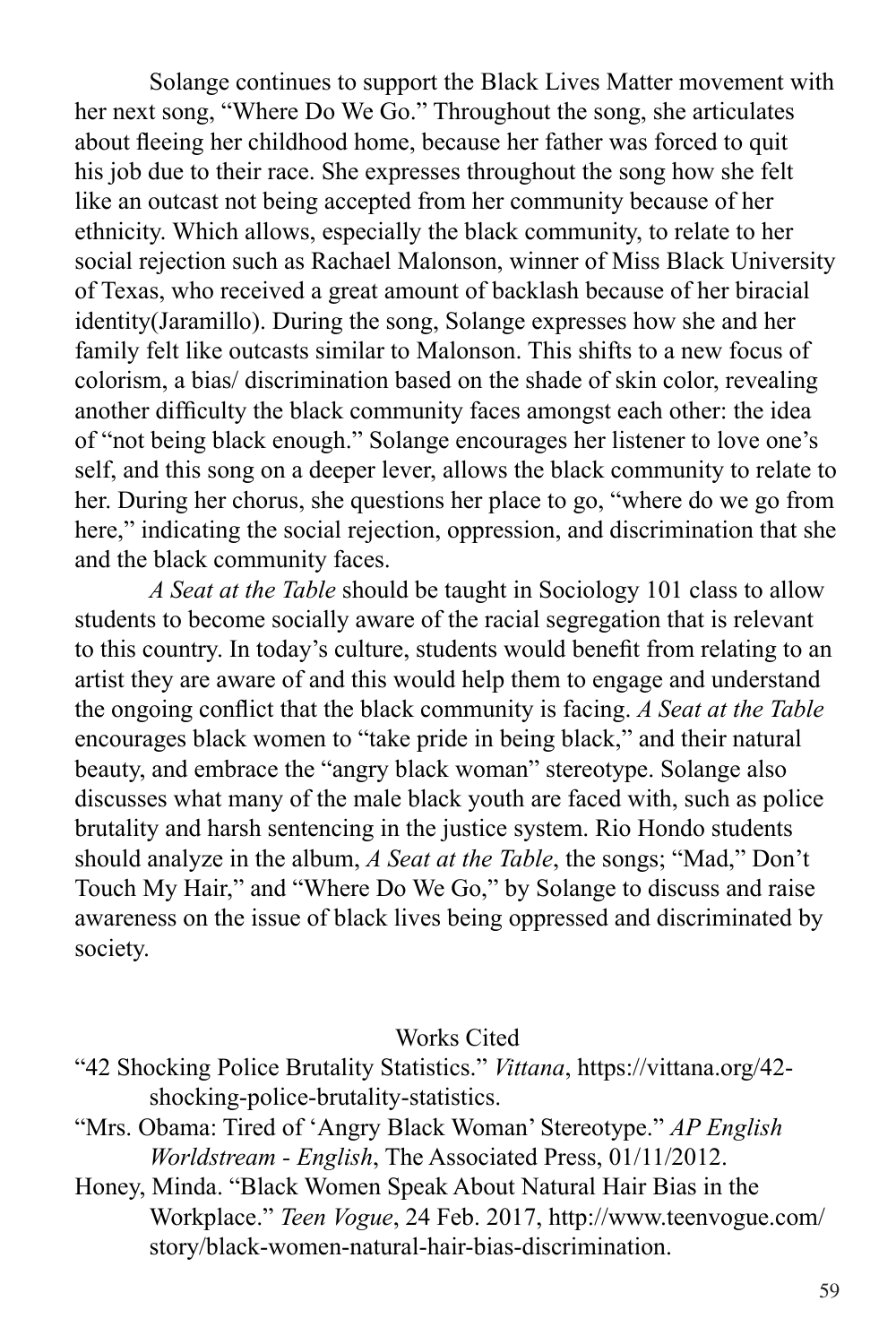- Jaramillo, Cassandra. "'Not Black Enough?' Biracial Winner of Miss Black University of Texas Draws Backlash." *Dallas Morning News*, 03 May 2017, EBSCOhost, search.ebscohost.com/login.aspx?direct=tru e&db=n5h&AN=2W62403833512&site=ehost-live.
- Kerby, Sophia. "The Top 10 Most Startling Facts About People of Color and Criminal Justice in the United States." *American Progress*, 13 March 2012, https://www.americanprogress.org /issues/race/ news/2012/03/13/11351/the-top-10-most-startling-facts-aboutpeople-of-color-and-criminal-justice-in-the-united-states/.
- King, Shaun. "KING: School's Natural Hairstyle Ban Condemns Black Culture." Daily News, *NY Daily News*, 28 July 2016, www. nydailynews.com/news/national/king-school-natural-hairstyle-bancondemns-black-culture-article-1.2730091.
- Knowles, Solange. "Don't Touch My Hair." *A Seat at the Table*. Columbia Records, 2016.
- Knowles, Solange. "Mad." *A Seat at the Table*. Columbia Records, 2016.
- Knowles, Solange. "Where Do We Go." *A Seat at the Table*. Columbia Records, 2016.
- Ortiz, Susan Y. and Vincent J. Roscigno. "Discrimination, Women, and Work: Processes and Variations by Race and Class." *Sociological Quarterly*, vol. 50, no. 2, May 2009, pp. 336-359.
- Randle, Patience E. "You're Pretty, for a Black Girl." *Those People*, 15 Apr. 2015, thsppl.com/you-re-pretty-for-a-black-girl-6d5567118905.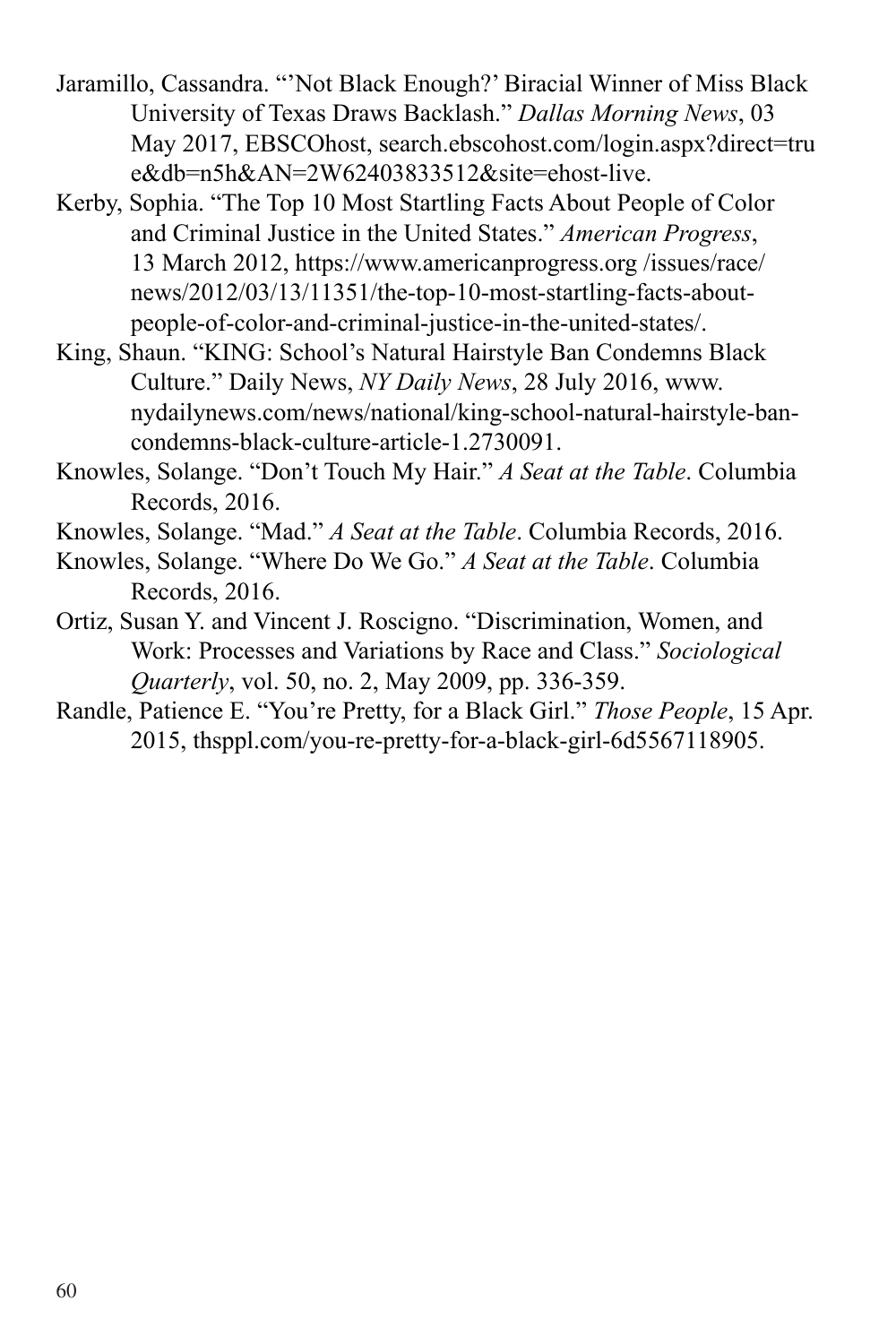## **Beauty in the Struggle by Alex Rodriguez**

In *Woman Hollering Creek* by Sandra Cisneros, she uses the term Chican $\{x\}$  to identify chicanismo and to provide a preview or a perspective regarding Hispanic households in particular. Cisneros utilizes many traits and characteristics that can be found under a Mexican's household. She also adds her own little twists that make the story cycle. Cisneros does not directly address experiences of her life, but they are definitely related to her personally. This writer uses stories that share a setting, share a common theme, and also share a narrative style.

Cisneros utilizes two particular settings that "Barbie-Q" and "My Tocaya" have in common. The setting of a story is crucial for the reader because it provides a visual of where the story is taking place. In the short story "Barbie-Q" the setting seems to be in the little girls' imagination, which can be considered close to a pool. At the beginning of the story, it is revealed that the little girls are playing with Barbies next to a pool. One of the little girls says, "Yours is the one with the mean eyes and a ponytail. Stripped swimsuit, stilettos, sunglasses and a gold hoop earrings" (14). It appears the little girls can be anywhere in the world, but at that particular moment, they are imagining their dolls. Deeper into it, it can be seen that they are dreaming about having certain Barbies. It could be inferred that poverty can be a reason for that. It would not be surprising if Cisneros paints this picture for all people to see that Hispanic communities tend to be lowincome communities. Further, into the story, the author reveals perhaps the real setting, which is in the street. The little girl states "Until next Sunday when we are walking through the flea market on Maxwell Street! Lying on the street next to some tool bits, and platform shoes with heels all squashed" (15). In this particular line, it can be seen that poverty is present, since the little girl is talking about picking up this doll she found in the street. This description also gives the impression of seeing things other people might not want any more as a treasure to those who do not have them.

The story "My Tocaya" is basically based on a girl gone missing in a low-income community, similar to the setting of "Barbie-Q". There is a line in "My Tocaya" revealing the setting of the story. The narrator states "Have you seen this girl? You must've seen her in the papers. Or then again at Father and Son's Taco Palace No.2 on Nogalitos" (36). The description of the setting gives the impression of a Hispanic community, since the taco palace is brought up. Most taco places are located in low-income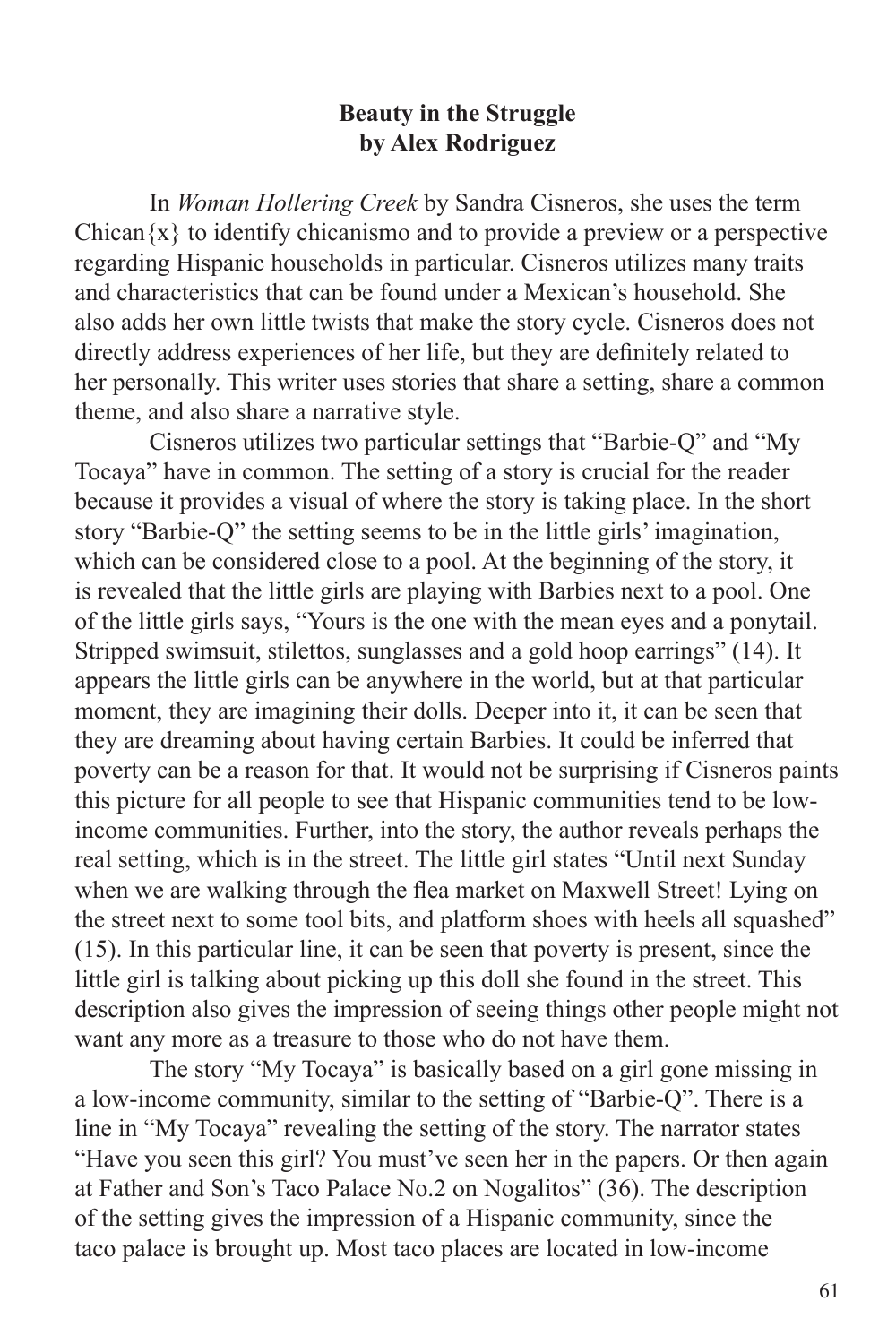communities, which gives the story location. Both of these stories are connected by similar settings.

Cisneros also incorporates a common theme between the two stories "Barbie-Q" and "My Tocaya." The theme is the lack of support within a Hispanic community. In "Barbie-Q", we can see that although they are just little girls playing around, the lack of support applies. One of the little girls says. "Kiss, kiss, kiss. Then the two barbies fight. You dumbbell!! He's mine. Oh no he's not, you stinky!" (14). This line demonstrates the lack of support between these little girls. Although, they are just children, behavior like this can develop into jealousy and envy when older. Also, these kids are modeling adult behavior. The story "My Tocaya" is about teenage girls who do not like each other. In this story it could be seen that they are older girls who envy and do not like each other. The narrator states, "Turns out Max Lucas Luna lives next to the freak/ 'Yeah, right', I says, trying to blow her off I don't want to be seen talking to the freak" (38). The words that Patricia uses to describe are very harsh and cold-blooded. Although, they are "tocayas" meaning to have the same first name, one of them feels awful about the other one. The lack of support or lack of humanity is presented when Patricia refuses to help find the other Patricia. Once again the author of this story shows exactly what it is like to grow up in this environment where no one helps each other.

Finally, Cisneros also uses stories that share a narrative style. The story "One-Holy Night" is based on a little girl who is misled by an older man. The old man lies to her to be able to have sexual relations with her. This gives the audience a stereotype. Just because an older man is sick in the mind, it does not apply for all older men. The little girl states, "I never asked about his past. He said it was all the same and didn't matter, past and future all the same to his people. But truth has a strange ways of following you" (29). This particular line provides that the little girl put her trust in this man who was despised by her grandmother because she knew his real intentions. Without a doubt all human beings should be careful of other people, but at the same time it does not mean all people are the same. The next story "Never Marry a Mexican" is about all Mexicans being the same, which can be considered as a superstition. A mistress makes a strong statement on how she does not care to be a home wrecker. The mistress states "And it's not the last time I've slept with a man the night his wife is birthing a baby" (76). It appears, she does not have any respect whatsoever for herself, and at the same time it does not mean all "Mexicans" are alike. Both of these stories are constructed by a background and a climax that give the stories a colorful explanation to the audience.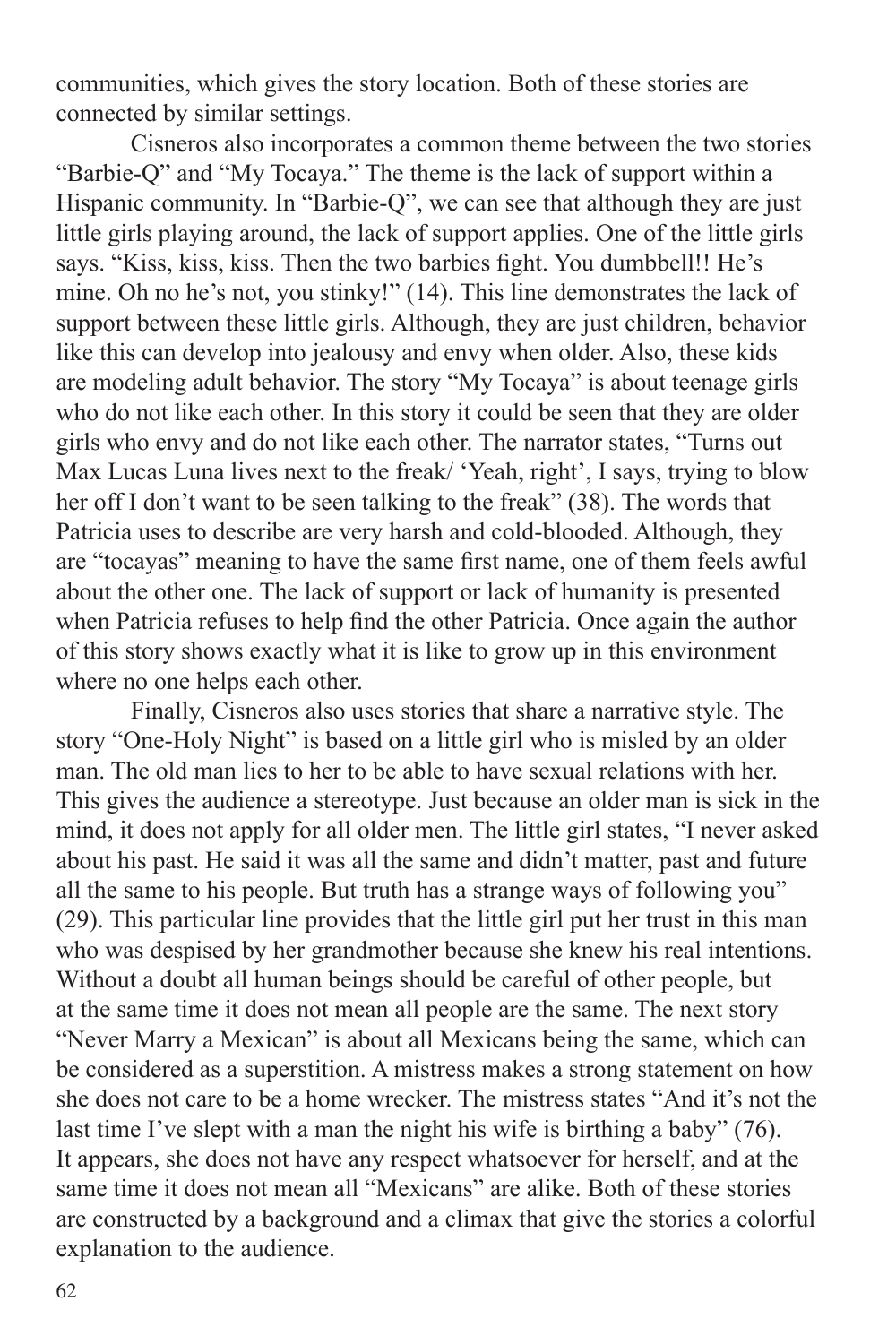Last but not least, Cisneros gives a taste of what it is like growing up in poverty in a Hispanic household and in an environment where nobody supports one another; instead, they do the opposite. Cisneros does not directly address experiences of her life, but they are definitely related to her personally. She paints vivid pictures with her pen that provides the audience with a sense of understanding of a Hispanic household. All of her stories are great stories and they are based off of real life experiences. Cisneros encourages people who do not believe in themselves to keep trying and never give up. She started in a low-income community and now she has been recognized by former U.S. President Barrack Obama. Sandra Cisneros shows that it is about where you finish, and not where you started.

Work Cited

Cisneros, Sandra. *Woman Hollering Creek*. Shapiro, 1992.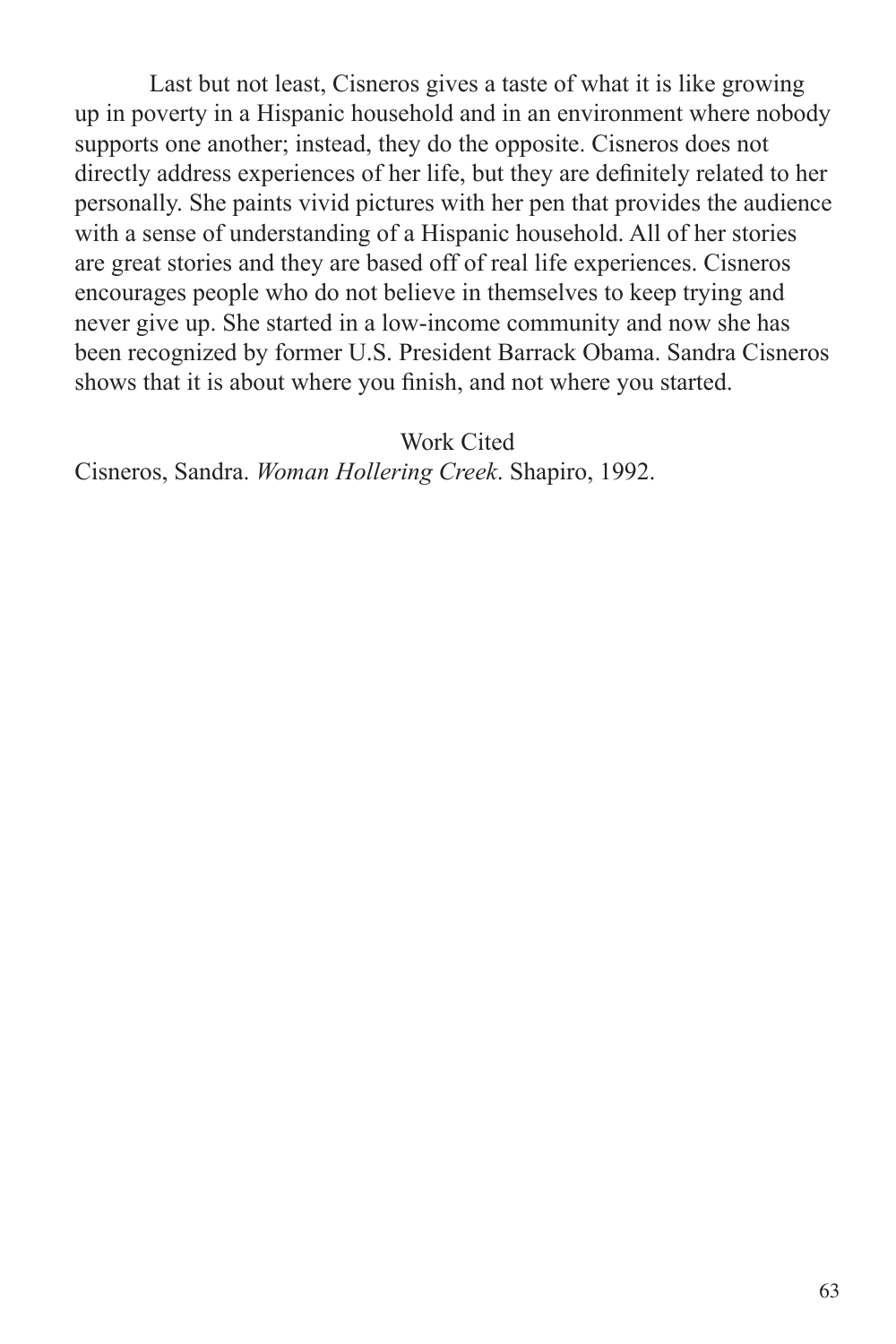# **The Edible Elephant in the Room by Cesar Arciniega**

As humans continue to grow and thrive within society, food companies always seem to stay one step ahead. Individuals tend to eat, eat, eat, and eat again, dodging the edible elephant in the room. In modern times, many people tend to turn a blind eye when purchasing and consuming foods. The origin of food and what is in the food an individual consumes definitely should be taken into consideration. Many issues have emerged within the category of food ethics and health; for example, diabetes and various other health diseases are at an all-time high. This can be the effect of many factors that go into the production of food such as GMOs and massive assembly lines that produce massive amounts of food. Sadly, the food that is being packaged and processed is from the hard-working, illegally treated and underpaid workers; an additional concern is that the animals that we consume today are being mistreated, just like the food industry's workers. Despite the abuse that the food industry's workers and its animals endure, they still help provide food to billions of people worldwide and have kept many people who live in poverty alive. Yet, the rapid technological advancements in terms of how food is produced have had many effects on the ethics of food. A solution to this may simply be to move back to a simpler time when plants and animals were grown more primitively.

Genetically modified organisms, also known as GMOs, modify the animal or plant to grow faster, bigger and better than before. This technology in food has fed billions of people in poverty and will continue to feed the world. Dr. Robert T. Fraley, in *The Huffington Post* article "Let's Use Organic and GMOs to Feed the World" states, "We've already identified the technologies and policies that can let us raise enough food for 9 billion people on the land we're using now to feed 7 billion." If GMOs were never invented, the world would never be compared to what it is today in terms of food. Countless numbers of individuals worldwide would be starving and lives would undoubtedly be lost due to starvation. Fraley mentions later in the article that different types of farming and techniques can be used, such as precision farming and breeding GMO and organic foods to form hybrids (Fraley). These techniques definitely set up a bright future for the population that is growing rapidly. As the projections show, the population is expected to be 9.7 billion people by 2050, making GMOs and other technological advances in the food industry crucial to survival.

The food an average person consumes goes many places before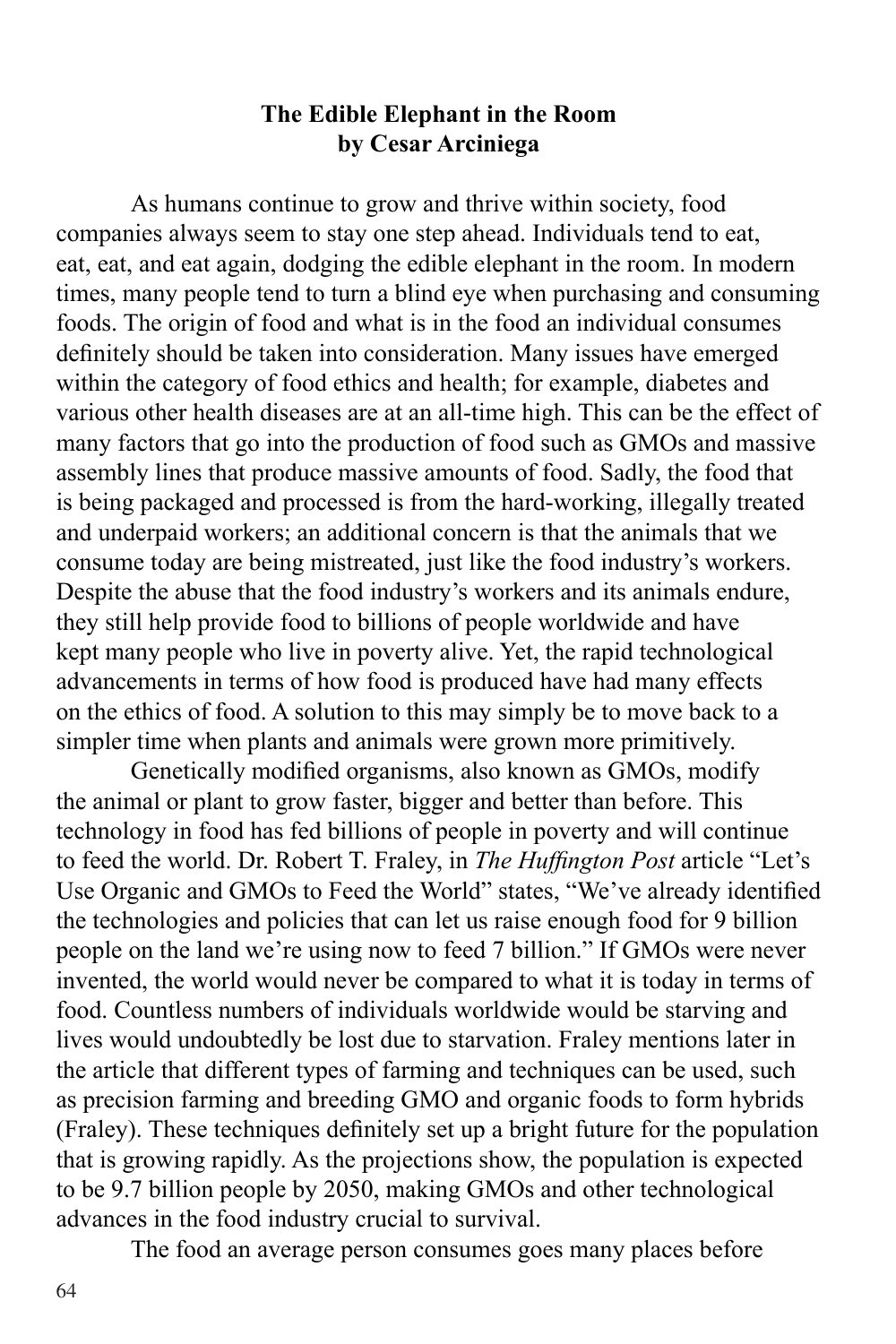it arrives at a kitchen table. Just about every individual searches for the most affordable deal; however, what is the real cost of food? This question may seem to be simple to some people as they may answer the cost is the price they paid. However, there is definitely a dark truth to the true cost of an individual's food. Industrial workers are illegally brought to the U.S. to bring food to our society to fill American dinner tables. These workers are nickeled and dimed as they pick our fruit and package the holiday turkeys to keep our bellies full. In the article "Immigrants in the U.S. Food System" from The 2014 Hunger Report, writer Andrew Wainer states, "More than 70 percent of all hired U.S. farm workers are foreign-born, mostly from Mexico, and about half are undocumented. Many arrive in the United States to escape poverty and hunger in their homelands. They can earn more money in the United States, but they still live on poverty-level wages and suffer from food insecurity." In this example, Wainer shows the true struggle of industrial workers who are illegally brought here to work in the big food corporations. These hardworking men and women come here sacrificing everything they have, leaving loved ones behind, only to be paid the very minimum and still go to sleep hungry. The majority of the food in the grocery store, in the restaurants, and on the dining table is packaged and processed by the slave-type work of those illegally paid and mistreated workers. Sadly, this is the system that Americans have created. It is definitely a produce-food-now-and-ask-questions-later process, and this definitely needs to change. In terms of producing food now and asking questions later, the animals definitely do not get a free pass either. Food industry animals are only known as a price tag.

Cheeseburgers would not sound nearly as good if an individual knew the conditions in which the animals live. Many animals that are consumed today are mistreated and held in compact rooms with unsafe living conditions. The term "animal" is almost irrelevant to the way these cattle are treated. They are seen as an economic gain rather than an animal with a heartbeat and pulse just like humans. These helpless animals feed families around the globe, keep their bellies full, and endure torture in return. "Factory Farming: Misery for Animals" by People For Ethical Treatment of Animals or PETA states:

When they've grown large enough to slaughter or their bodies have been worn out from producing milk or eggs, animals raised for food are crowded onto trucks and transported for miles through all weather extremes, typically without food or water. At the slaughterhouse, those who survived the transport will have their throats slit, often while they're still conscious. Many remain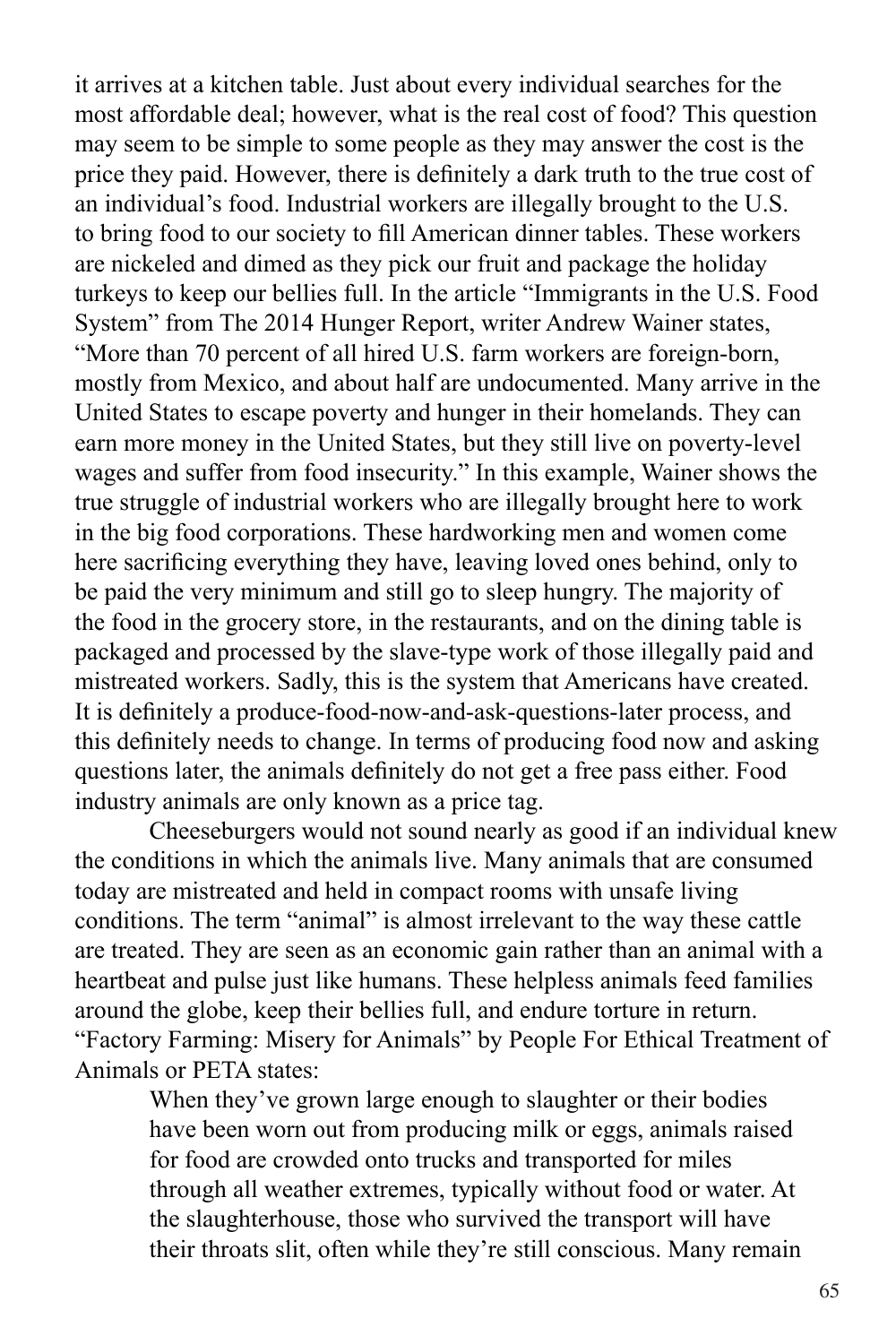conscious when they're plunged into the scalding-hot water of the defeathering or hair-removal tanks or while their bodies are being skinned or hacked apart.

It is extremely hard to fathom the type of torture that is displayed everyday toward these defenseless animals; sadly, it is a reality that is occurring every day in the majority of meals in America. If the brutal treatment of these industrial animals does not hit home, then you are a part of the problem. It is damn near the devil's work to be slaughtering these animals in such an inhumane way. Artist and animal rights activist Paul McCartney, in the video "Glass Walls," states, "If slaughterhouses had glass walls, everyone would be vegetarian" ("Glass Walls"). This is a very true statement. The media often depicts food industries as being an aid to society. Rather than exposing the dark truths behind these brutal slaughterhouses, many individuals refuse to acknowledge the "Edible Elephant in the Room," the suffering of these animals before they hit the kitchen. The questions that constantly arise while talking about this are: What is the real cost of your food? Does the line get drawn at the mistreatment of workers? Does the line get drawn at the constant suffering of animals with a pulse like humans? Or does it get drawn at the risk of our own health?

As food production has increased rapidly, the diseases such as heart disease and diabetes have increased as well. Heart disease is at an alltime high in the United States. This is without a doubt the result of GMOs and lack of sanitation in the processing of food. There have been several cases involving E. Coli, salmonella and so much more in our industrially processed foods today. People have died because of food, and this is not going to change if industries keep selling genetically modified foods, poorly processed meats and unsafe dairy products. One tragic example of this is a young boy named Kevin Kowalcyk; he was affected by the E. Coli virus that was inside a burger he ate prior to his death. In the article, "Kevin's Story" by Foodborne Illness, Kevin's mother Barbara Kowalcyk states:

Later, that afternoon, we were given the diagnosis: E.Coli O157:H7. On August 3rd, Kevin's kidneys started failing. He had developed the dreaded HUS. Late that night he was transferred to the Pediatric ICU at the University of Wisconsin's Children's Hospital. Mike and I spent the next eight days living in that hospital – watching our beautiful son slip away from us.

Foodborne illness is any illness resulting from the spoilage of contaminated food, pathogenic bacteria, viruses, or parasites that contaminate food, as well as toxins. This has become a major problem in today's society due to the fact that industrialized foods have chosen quantity over quality.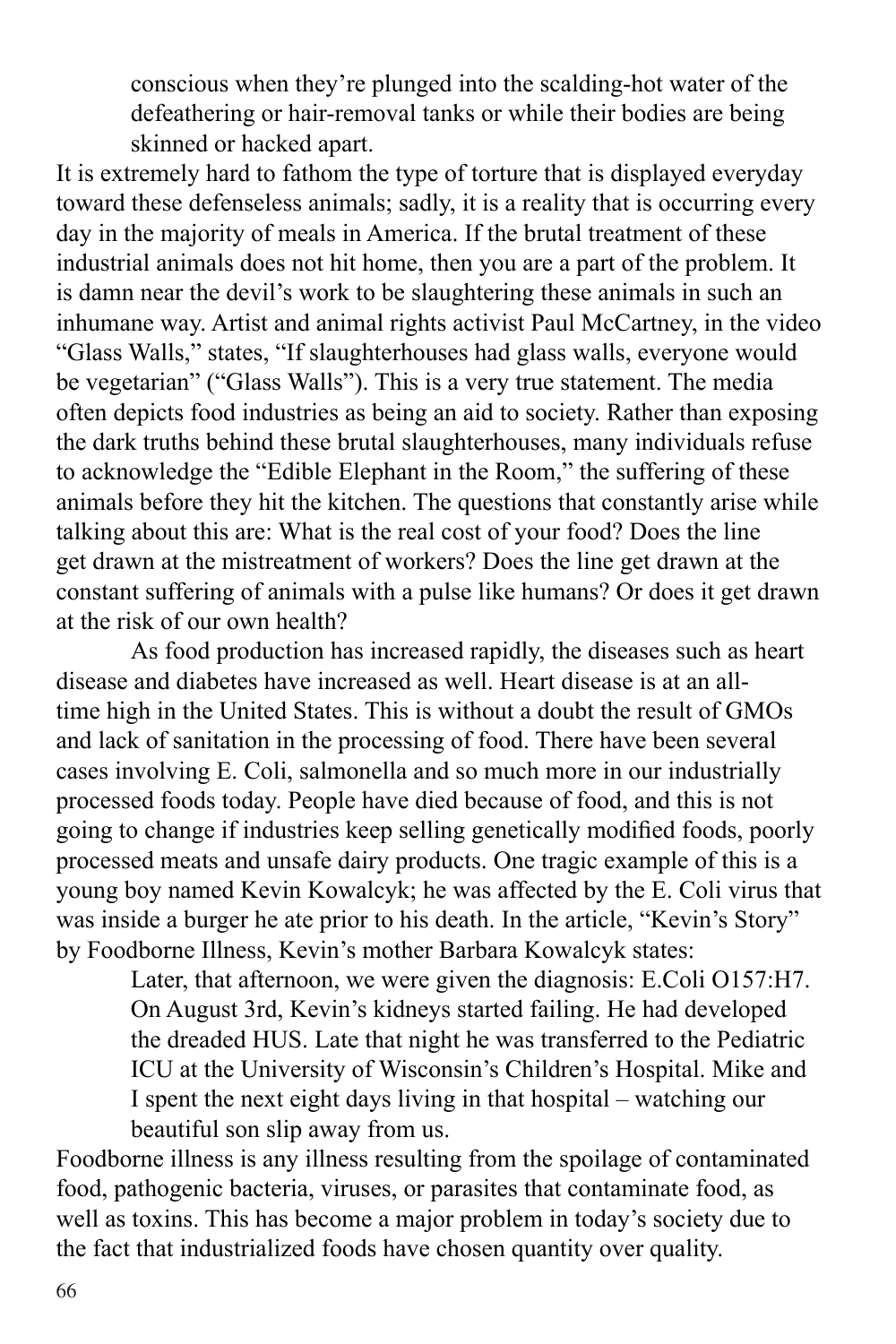Furthermore, in the past, these conditions only occurred due to food spoilage. Now these issues occur in fast food restaurants and local grocery stores. According to "Estimates of Foodborne Illness in the United States," Scallan H. Hoekstra states, "CDC estimates that each year roughly 1 in 6 Americans (or 48 million people) gets sick, 128,000 are hospitalized, and 3,000 die of foodborne diseases." This statistic seems unreal to most people. Unfortunately, this is the society we live in today. These stories of the people who die from foodborne illness are rarely shown in the media because the food and meat industries are far too powerful. With these outrageous statistics and unethical treatment of humans and animals, there must be some sort of solution to lessen the problem.

The solution to this drastic problem seems far-fetched; however, something so simplistic may be the answer. Instead of giving farmers huge factories and assembly lines, they should move towards a primitive outlook. This method will supply jobs to countless Americans and create a safer and more stable environment. The push towards a more primitive state of mind will have many people doubting the process. It will be difficult, but sadly, this may be the only option we have before the numbers of deaths and illnesses begin to double. If the genetically modified organisms and industrial food factories are replaced by organic farms, foods will always be secure. With this being said, where the food is being processed and what is in the food will never be questioned. This resolution will also provide jobs to thousands of unemployed Americans. The push towards a more primitive way of farming and raising animals will not only benefit humans but will improve society as well.

All in all, as modern food technology progresses, many people will continue to be fed. As the human population is expected to reach 9 billion, many people will need the help of this technology in order to survive. However, the question that arises is: What is the true cost of food? Factors such as GMOs, massive assembly lines, and illegally treated and underpaid workers are the true cost of food today. If this true cost of food does not affect the consumer, maybe the cost of their own health is the turning factor. These major factors have led to the many deaths and mistreatment of not only humans but animals as well. At the rate at which food is produced in this obscene way, more lives will be lost and the health of every industrial food consumer will be in jeopardy. A difference needs to be made soon; people should never avoid the edible elephant in the room.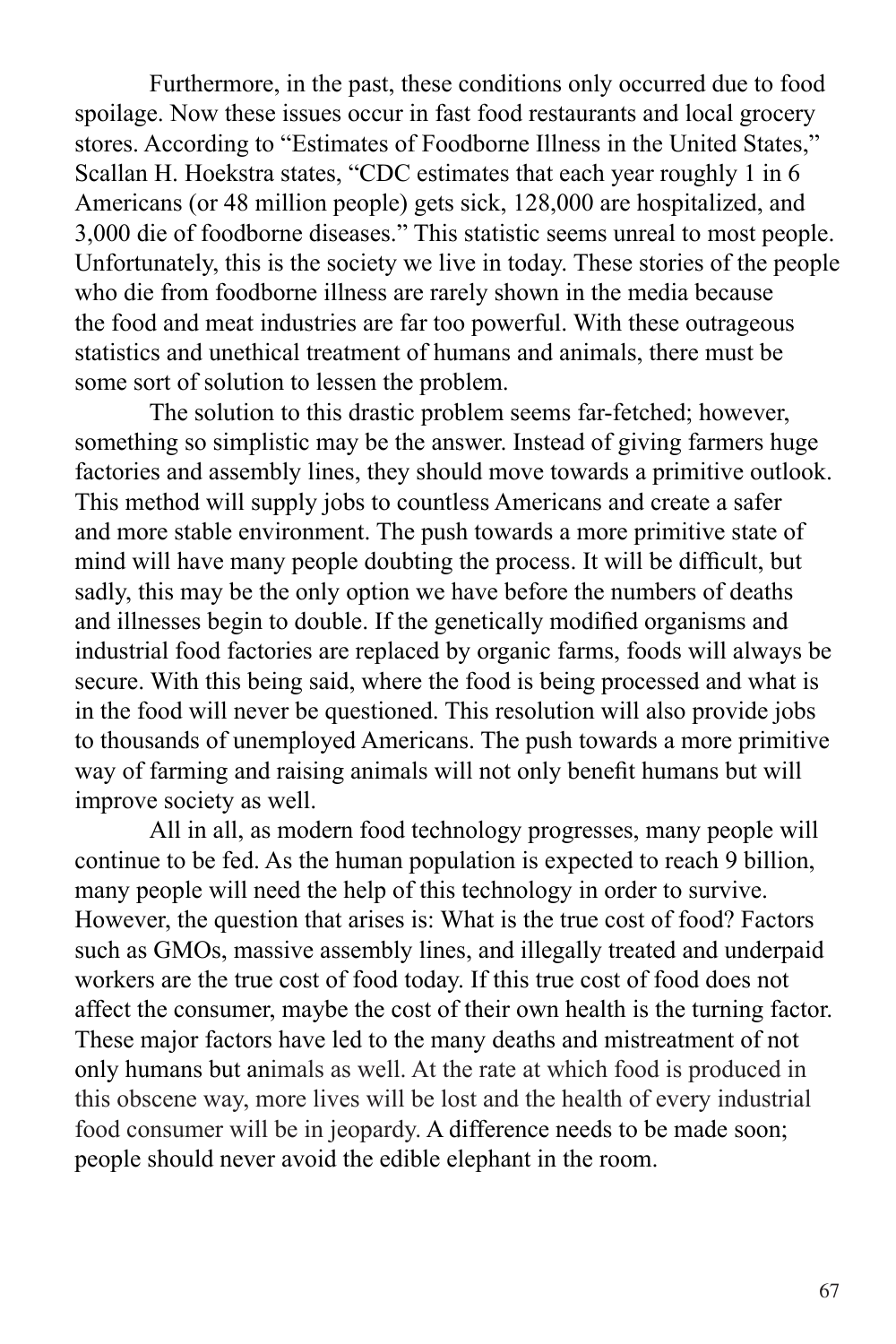# Works Cited

- Fraley, Dr. Robert T. "Let's Use Organic and GMOs to Feed the World." *The Huffington Post*, TheHuffingtonPost.com, 13 Aug. 2014, www.huffingtonpost.com/dr-robert-t-fraley/lets-use-organic-andgmos\_b\_5669928.html. Accessed October 3, 2017.
- Hoekstra, Scallan H. "Estimates of Foodborne Illness in the United States." Centers for Disease Control and Prevention, Centers for Disease Control and Prevention, 15 July 2016, www.cdc.gov/ foodborneburden/2011-foodborne-estimates.html. Accessed October 6, 2017.
- Kowalcyk, Barbara. "Kevin's Story." CFI | THE CENTER FOR FOODBORNE ILLNESS RESEARCH & PREVENTION | Kevin's Story, CFI, July 2004, www.foodborneillness.org/kevin-s-story.html. Accessed September 29, 2017.
- PETA. "Factory Farming: Misery for Animals." PETA, June 2017, www.peta.org/issues/animals-used-for-food/factory-farming/. Accessed October 1, 2017.
- Wainer, Andrew. "Immigrants in the U.S. Food System." The 2014 Hunger Report, 6 June 2014, www.hungerreport.org/featured/immigrants-usfood-system/. Accessed September 29, 2017.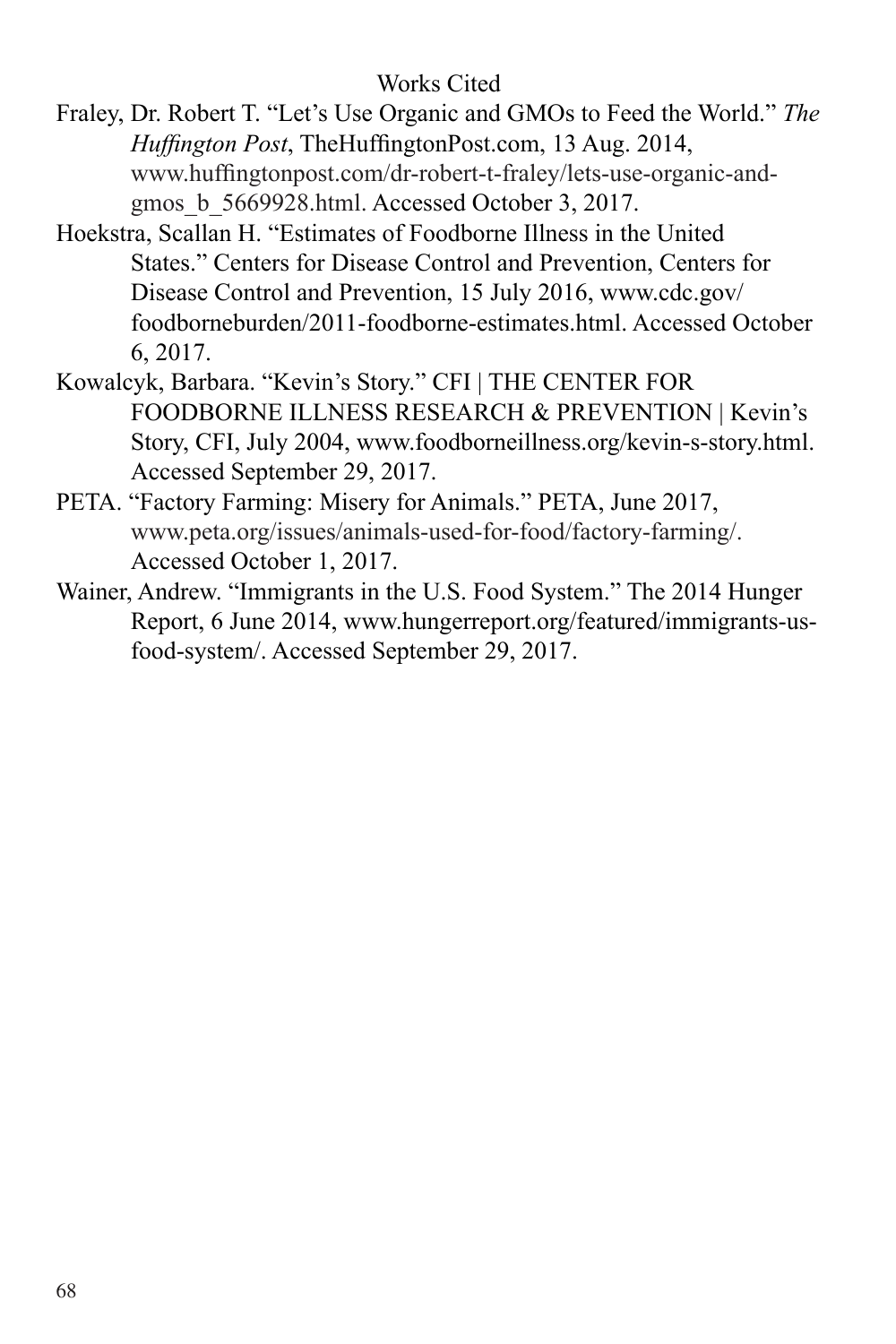## **Language of Love by Emiliano M. Miranda**

The doctors buzzed around while nurses darted to and fro. Yet there was a sense of stillness in my grandma's hospital room. As she lay motionless, strapped to her hospital bed, she was becoming more and more frail every time I saw her. It was just a few days ago, but today, she looked even more lifeless and thin. Her hair was glowing white. Her face sagged just a bit more now. When I entered the room, she was asleep, and if you did not notice her chest moving up and down ever so slightly, you may have thought that maybe she would look like this as the hand of death wrapped itself around her and whisked her soul away as she took her last breath, leaving us to mourn her loss. Death is always sad, no matter if it's your neighbor, the nice man from the market or, in this case, your grandmother. I felt so helpless as I sat by her bed. I had moments where I prayed and stared into the ceiling and walls, as if they somehow could drown out the sting of death. I just sat there helpless. I was wishing I could do something, but there was nothing I could do.

Growing up in East L.A., I did not live near my grandmother; she lived in Norwalk, adjacent to the 5 freeway. My grandmother really never babysat me or my sister and often times she was pretty crabby. Compliments were never in her vocabulary, and you would be hard pressed to find her at your school graduations or special events. She was a tough woman who was involved with her own "things." It seemed as if she did not have time for your interests. My days were filled with playing football or baseball in the middle of the street. Dreams of Steve Garvey and Magic Johnson danced like sugar plums in my head. After school it was home to do chores and watch TV. It could have been the *Cosby Show*, *Voltron*, *Different Strokes* or *The Facts of Life*. The TV was tuned to one of these shows unless my dad was watching *This Week on Wall Street* or *Firing Line* with William F. Buckley. TV was a big part of our life. At home we often joked around with my dad, recreating hypothetical scenes like the *Cosby Show* with my dad as our Bill Cosby, humorous but cool. Once when I came home with a questionable grade in English class—one that was lower than what was expected such as an A or at worse a B—my dad sat me down and let me know with firm disappointment that I only speak one language and that mastery of the English language was paramount. He would say that it wasn't good enough to know English, that we needed to make the words dance as they came out of our mouth, almost doing a cross between a tap dance and waltz. I later learned that there is rhythm in speech, and words have a cool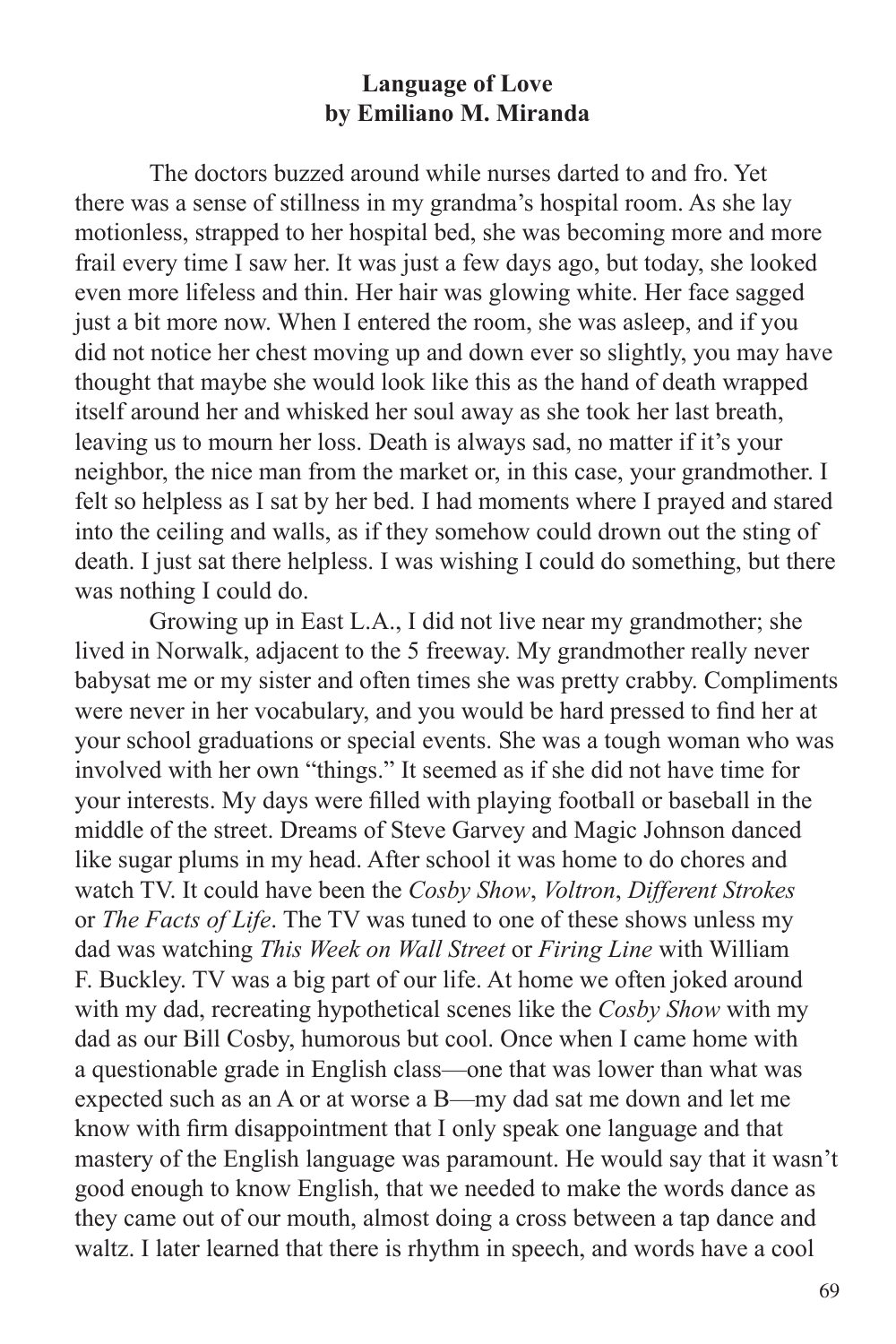beat if you do it right.

I understood what he had told me and I never came home with a bad grade in English again. But I was a little upset with that statement later on in life as I had my third job. My first job was an ice cream scooper at 31 Flavors in Whittier on Beverly and Norwalk. My second job was adjacent to 31 Flavors at the Chevron gas station. I was drafted by the owner as he had liked my work style. Everyone knew that Kermit Jones was a penny pincher, and he knew that if he offered me just a little more money, I would leave 31 Flavors for the gas station in a heartbeat to become the manager and close the place up every night. But my third job was working at the Montebello Town Center. I worked for Kay Jewelers as a junior salesman. With my outgoing personality, I was made for sales. The Montebello Town Center, located somewhere between East L.A, and the San Gabriel Valley, had more than its share of Latino customers. This was the first mall of this caliber on the east side, and customers were flocking to it like bees to honey. As for me, I enjoyed all that the work environment had to offer, but I often found myself hiding my name badge, as if that would help any when the strong Latino "*gente"* would approach me for help. With a name like Emiliano, I couldn't run away fast enough as they approached me in Spanish for help. All I could say was *"Si"* and nothing more, as if I knew the language and I was agreeing with them. I would somehow manage to say, *"Esperate un momento*" while I grabbed Brenda or Victor who were both fluent in English and Spanish. I always gravitated to the English-speaking customers and my fellow English-speaking coworkers.

Those moments always felt wrong because I knew I was running from the internal inherent truth of who I really was, a *Mexicano* born in California, a *Chicano* born in East LA. If I ever wanted to try to learn a Spanish word or two, it was off to my neighbors Carlos and Mars Arajo. Mars was short for Marcelino. We, like so many other kids, had given him a nickname that was not only cute and shorter, but somehow it was also a crossover: it was American sounding. There at the Arajos I would learn about *Churros, Bunuelos, Pan Dulce*, *Panqueques*, and the strong scent of Pine Sol on Saturday mornings. Gloria, Carlos and Mar's mom was so humble. She cleaned houses for a living, but she was so proud of being *Mexicana* that she would take the time to teach us a word or two, maybe a whole sentence if we would sit in her kitchen and keep her company while she made *capirotada*. So began my journey of at least trying to learn one word at a time or a word a day to bridge the gap between here and nowhere in *Spanish-landia*.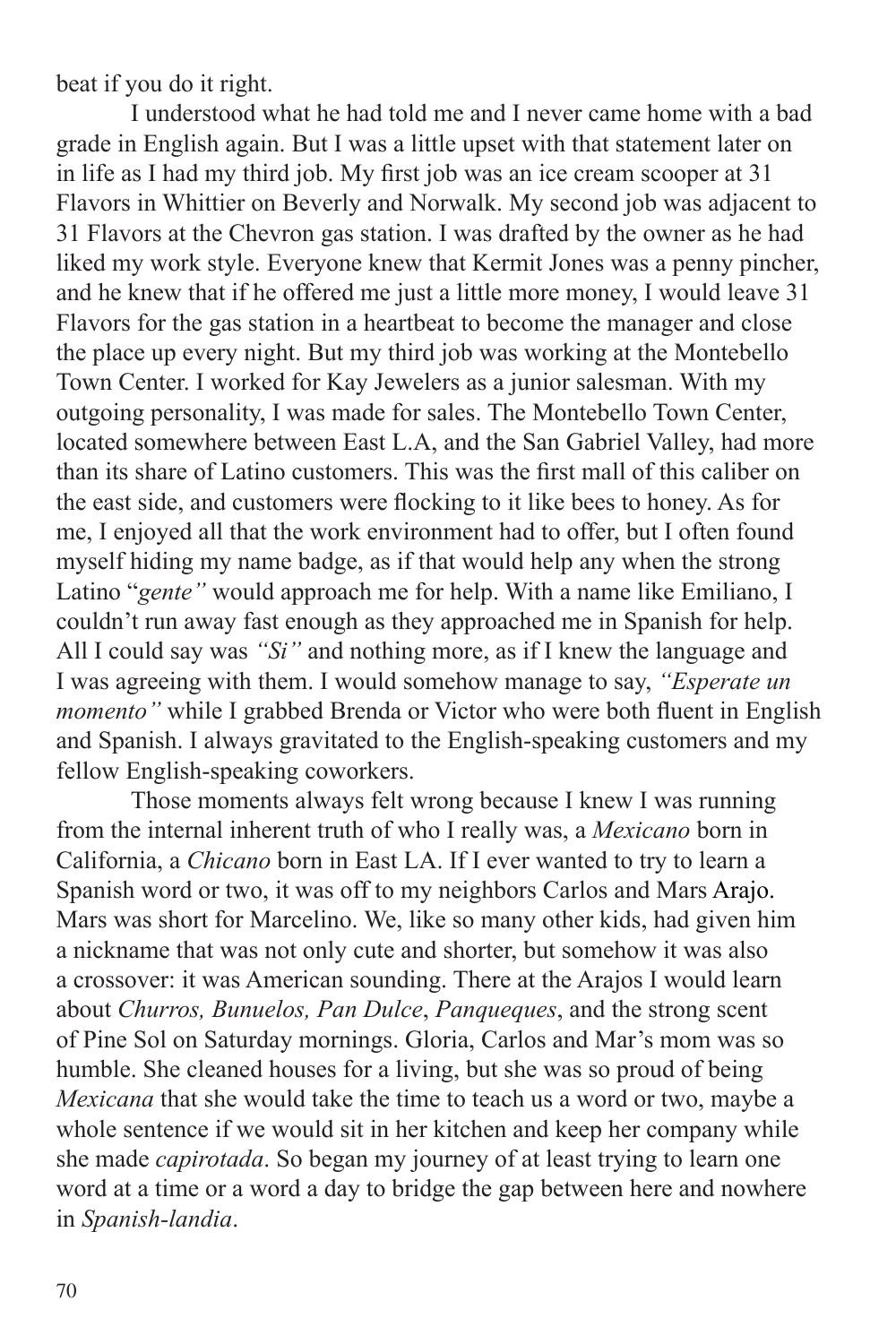My friends weren't any better really. All of us would "dis" the Spanish speaking kids at my school or those who did speak Spanish would only respond to a parent or to a grandparent, but Spanish wasn't spoken out in the open with us friends. That same attitude carried over to sports as well. It was no Spanish and no soccer. All of us cool kids spoke English and played baseball or football. When someone lost the football in the trees or we didn't have enough guys to play baseball, if someone would produce a soccer ball, it was time to go home—or at minimum time to play hide and go seek.

I don't know why it was, but there was a disconnect when it came to the Spanish language. Trust me, I was always proud to eat a burrito and have tamales. "Juanito's" on Floral were the best, and I just loved it when mom took a break from cooking and came home with Juanito's tamales, but I just couldn't fully embrace the Spanish.

As my grandmother got a little older, she started to have an affinity for all things Mexican. After my grandfather had died, she married Nacho, a man who played in a trio and sang in Spanish. She would press us kids to speak to her in Spanish. We never obliged and even thought to ourselves "What's wrong with grandma? She's tripping." It was she who had scolded my mother for allowing us to play at mid-day outside. She would tell my mom that we were going to get dark and then wouldn't be able to get a job. It was she who had told my mom not to teach us Spanish because she didn't want us to have an accent or have trouble in school like all the other kids. But now she wanted to hear it. She wanted to hear the sweet serenade of Spanish with its romance and grandeur. She wanted to hear it, but none of us took it to heart. We just laughed it off as we got straight A's in English all through junior high school and high school. It was funny then, but it wasn't funny now.

My grandmother was dying and time was running out. From time to time my mom or my Tía would come in the room and adjust her pillows and make her a little more comfortable even though she was asleep. They would do it the way only a woman can be sensitive to a mother or even a child. I would look at my Tía as she would lovingly, and without being asked, caress my grandmother and ever so gently make the sheets smooth and tidy. As my grandma woke up, she looked at me and said,

"M*ijo*, you're here?"

And I said, "Yes, Grandma, I am."

"I thought you were your Tío. I was dreaming about him."

Not only did people say I looked like my uncle who had already passed away, but they said I acted like him too. I began to cry as I knew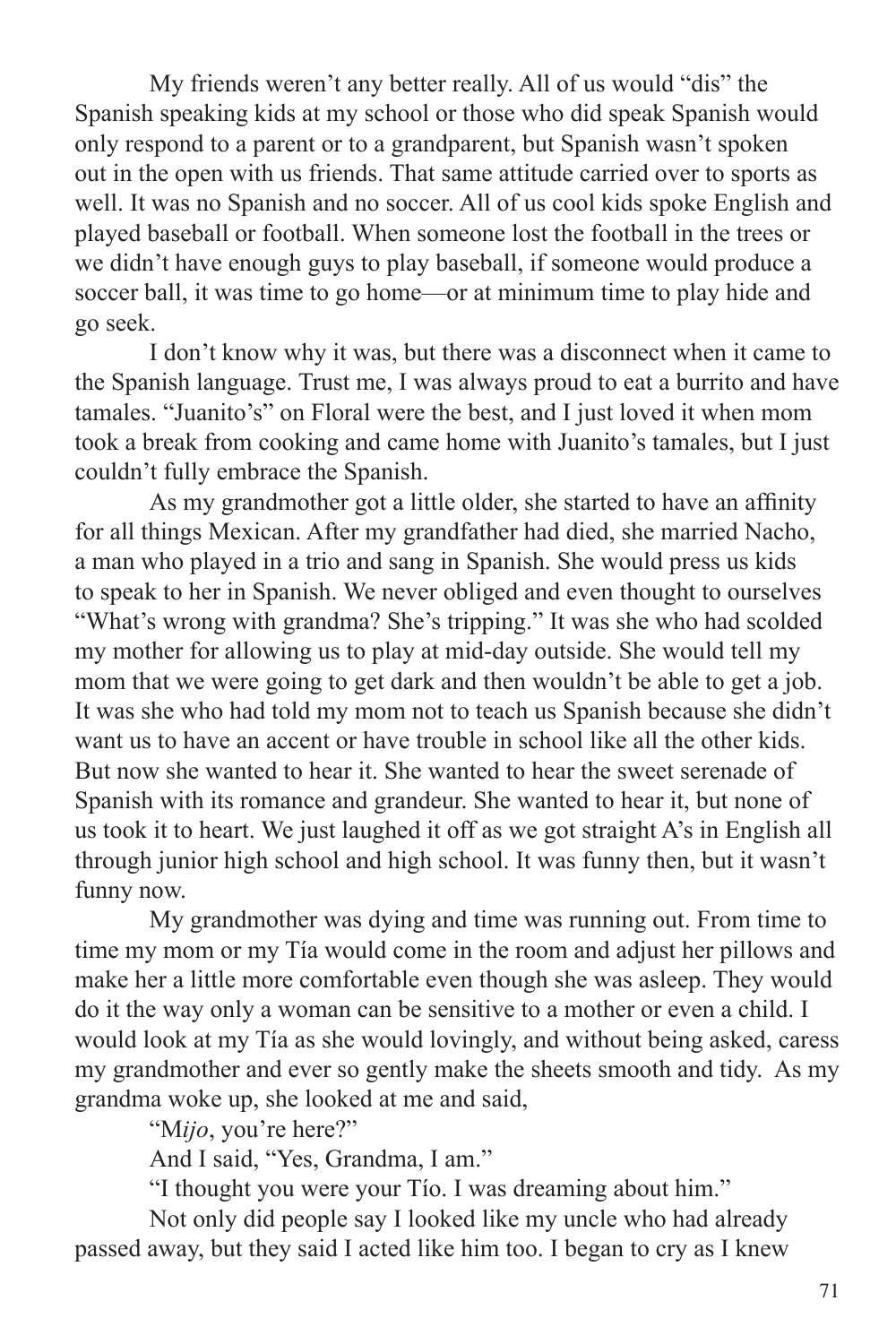my grandma was losing her grip on life, like the gentle breeze whisking away, flowing by with a gentle flutter. My mom came back in the room and reminded me that more people wanted to come in and, with only two chairs, I had been sitting in one of them for a good amount of time. As I got up to leave, I hugged my grandma a little extra tightly this time, kissed her on her cheek and said, "Te amo, Abuela. Te amo." She smiled, almost knowing that took a lot out of me. Sometime later that night she slipped away into the fog of death.

My Spanish has improved since then. I may not know how to speak Spanish perfectly, but I do know how to say "Te Amo, Grandma. Te Amo."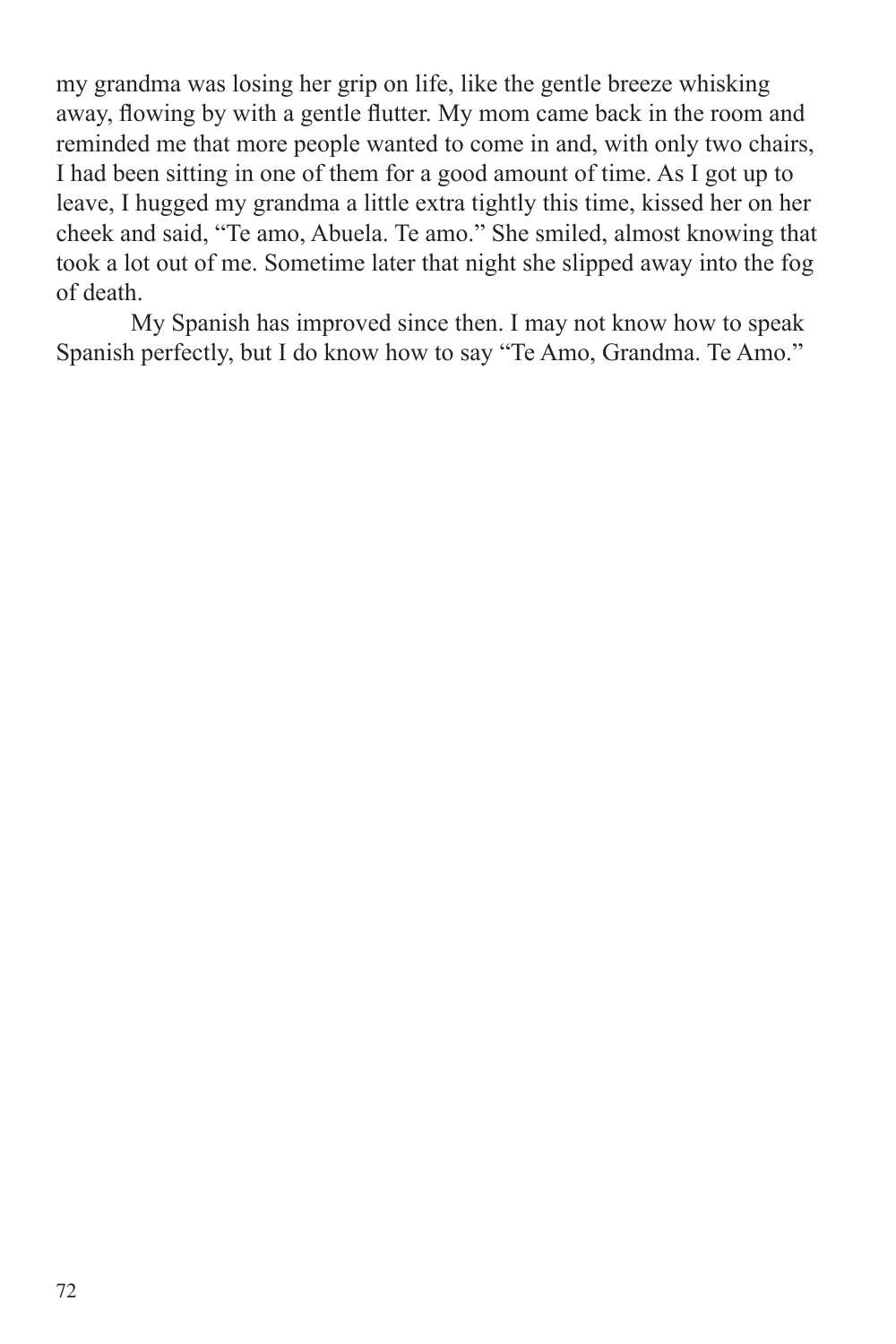#### **Memes, Rage, and Culture: An Explosive Splice by Marvin Contreras**

On August 12, 2017, neo-Nazi and alt-right groups gathered in the town of Charlottesville, Virginia to hold a "Unite the Right" rally protesting the planned removal of the statue of General Robert E. Lee. Caucasian men marched with torches and chanted racist and anti-Semitic slogans while counter-protestors gathered against them. Violence between the warring ideological factions erupted when a car driven by an alleged neo-Nazi drove into a crowd of counter-protestors—killing Heather Heyer. This tragic death traces back to fringe humor manifested in memes by members of the altright. The seeds of the violence exhibited in Charlottesville could indeed be seen online. Memes—seemingly innocuous—have the capability to dehumanize and spread disinformation in a nihilistic blend of information and entertainment.

The word *meme* was coined in 1976 by biologist Richard Dawkins in his book *The Selfish Gene,* in which he described a meme as a selfreplicating unit of culture. Like natural selection, memes form through transmission, mutation, and replication. In their article "On Memes: The Movement That Took the Internet," Ryan Beehler and Danny McAullife discuss and elaborate upon Dawkins' conception. Replicating units of culture known as memes is not limited to online humor as we have come to know them but "could also include melodies, fashions, design elements, learned skills and much more" (1). One of the ways in which this also defines facets of a culture is the way "cultural evolution propagates successful memes and eliminates memes that are unable to replicate" (1). As the modern internet became the primary mode of cultural propagation, the function of memes has narrowed to what we now recognize as a specific form of online humor.

As a medium of the internet, the term *meme* covers a wide array of different characters and conveyed emotions. Beehler and McAullife discuss how the modern conception of memes came to be: "One of the most successful meme formats appeared on message boards … in the late 2000s. The format, still used today, consists of a set-up and punchline in white block text superimposed over a background image" (2). These quick bites of humor present within the text reinforce the image or contrast it with irony to produce the intended effect. Examples of this include "The Awkward Moment Seal" as shown in Figure 1. Memes as an object of humor seek to express common human traits and emotions and derives its uniqueness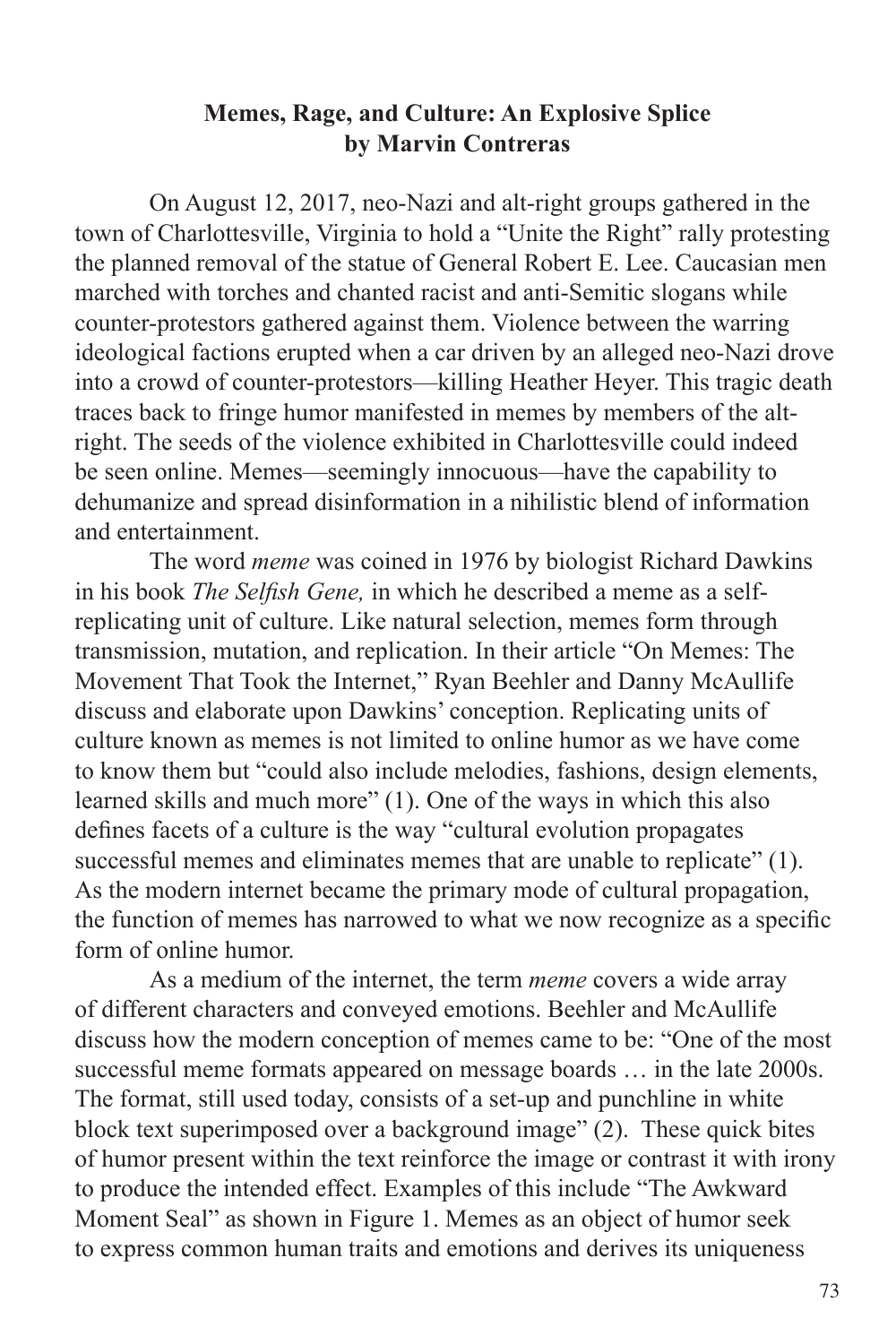from its ability to be constantly molded and formed by millions of meme creators and users around the world. Various humor sites like *9GAG*, *4chan*, and *Reddit* propagate their brand by promoting accessibility and creative freedom to the average user. This constant modification of memes in our current modern-day internet produces a fast-moving atmosphere where culture is constantly purified and condensed into the cleanest forms of human connection, humor, and emotion. This cultural potency often reflects both the proudest and most shameful dimensions of civilization.

Above all else, memes present a crucial facet of millennial expression. The types of humor and art that millennial creators produce trace thematic patterns. Traits that typify these millennial forms of art and humor are a nihilistic sense that traditional meanings have been lost and that there are now reasons to be skeptical of truths we once considered unshakable. In her article "Why Is Millennial Humor So Weird?" Elizabeth Bruenig discusses the changing landscape of humor in the flourishing era of digital communication. The author observes: "Studies show that traditional sources of meaning, such as religion and family formation, are less relevant to the lives of young people than they were to our parents. The moral structure they produced has been vastly loosened and replaced with a soft, untheorized tendency toward niceness …" (1). This loss of meaning has spread throughout a generation continually searching for something more transforming the way art and humor is created and pervading all forms of product that they generate.

 In the digital age, the ubiquity of information available to the common person comes with a price—the spread of mis- and dis-information through the internet, where rumors have a habit of becoming misunderstood as fact. The skeptical nature within millennial circles could be correlated to the search for meaning amid a world heavy with information overload. Bruenig observes:

> …Information is both more accessible (and perhaps more oppressively omnipresent) than ever and also less reliable; people select their own facts, and business-funded think tanks produce reports indistinguishable from hard data, except that they are not remotely true. Brands pose as friends on social media, especially to millennials, and if the line between real and artificial isn't obliterated, it certainly seems to matter less than it once did. (2)

The welding of national identity, rage, and online culture are changing the meme and cultural landscape. Ideological difference has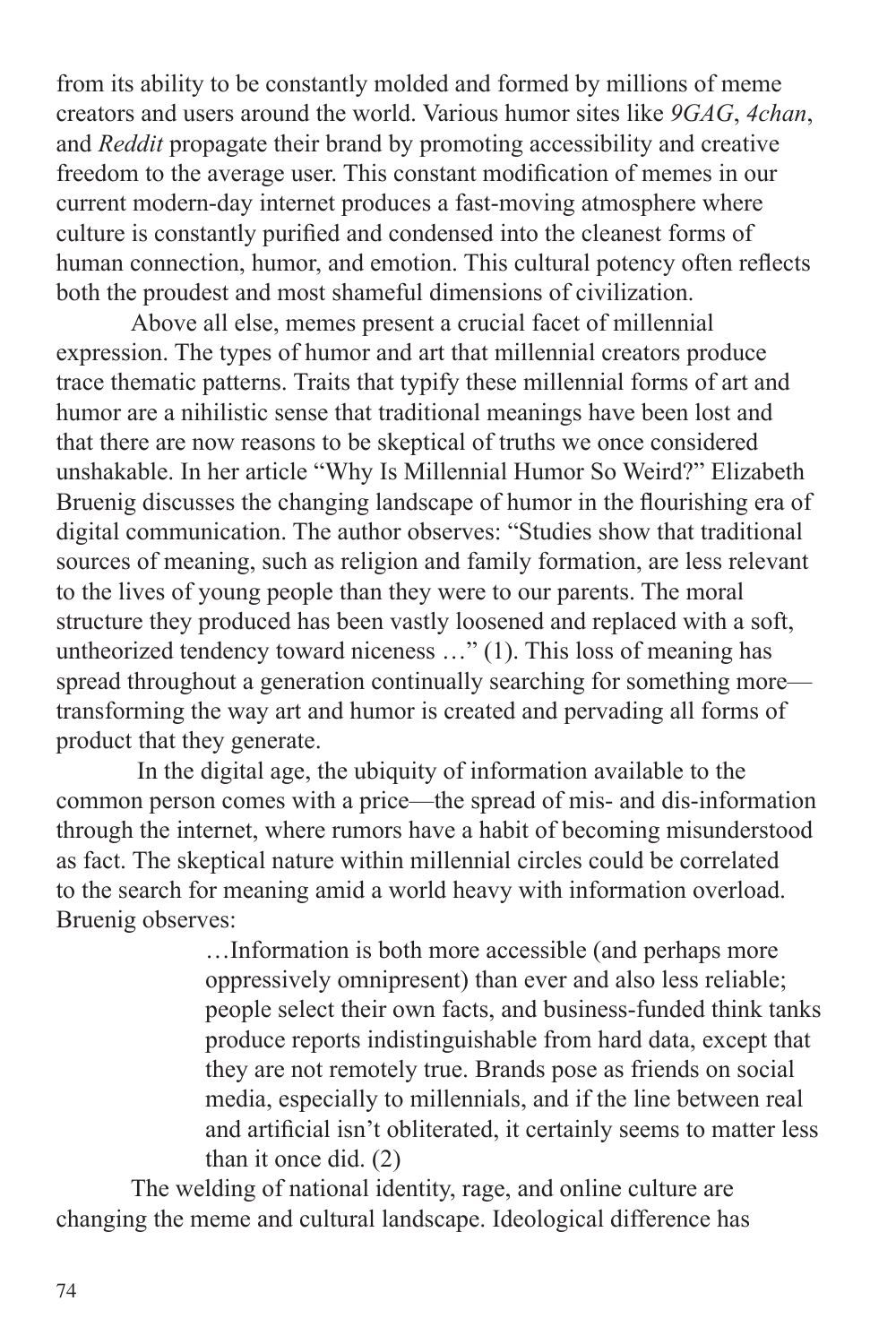brewed between regions of the country long before the recent divided atmosphere; however, culture wars have recently permeated an unlikely battleground—online humor. In her article "Now Is the Summer of Our Discontent: Memes, National Identity and the Globalization of Rage," Michelle Mielly considers the spread of information and rage in a generation where digital anonymity prevails. The author analyzes the momentum built in recent years by anti-globalist factions that would form what would become known as the alt-right. Not exclusive to the United States, these groups defend and spread their views further by utilizing the pervasion of social media and memes—thus expanding their influence across the internet.

The 2016 election cycle in the United States and meme culture mutually fed off each other. Memes circulated the internet concerning all the candidates, but it was the Republican nominee that was the focus of many online creators from the left and right. The ubiquity of the meme modification and replication became a war for cultural dominance between the candidates as their various Twitter accounts spread and curated memes themselves. Throughout the electoral process and his presentday term, the president continued to retweet to more than 30 million followers controversial memes from his core base. Weeks after the events in Charlottesville, Virginia, the president retweeted a cartoon image of a train ramming into a CNN reporter with the caption reading "Fake News Can't Stop the Trump Train" as shown in Figure 2. The meme was deleted, but critics condemned this behavior and cited it to argue that the president incites violence against journalists. His supporters counter that these are objects of humor—nothing more. The article, "RTs=Endorsements? Trump's Retweets of Outlandish Memes a Signal to His Base" by David Nakamura makes the argument that the current president's use of memes serves a larger purpose:

At a time when Trump's public approval ratings have tumbled and he is taking fire from conservatives for flirting with bipartisanship on immigration, the president's promotion of the outlandish content created and distributed by his most ardent supporters—aims to rally his far-right base. (2)

The intersection between online humor, political purpose, and information becomes clearer with every tweet the President composes and spreads. If their context and influence is ignored, memes could be passed off as insignificant. Yet memes present a reflection of culture—often illustrating qualities that are easy to ignore. They have the capability to exploit our anxieties and fears and be used by those with questionable motives.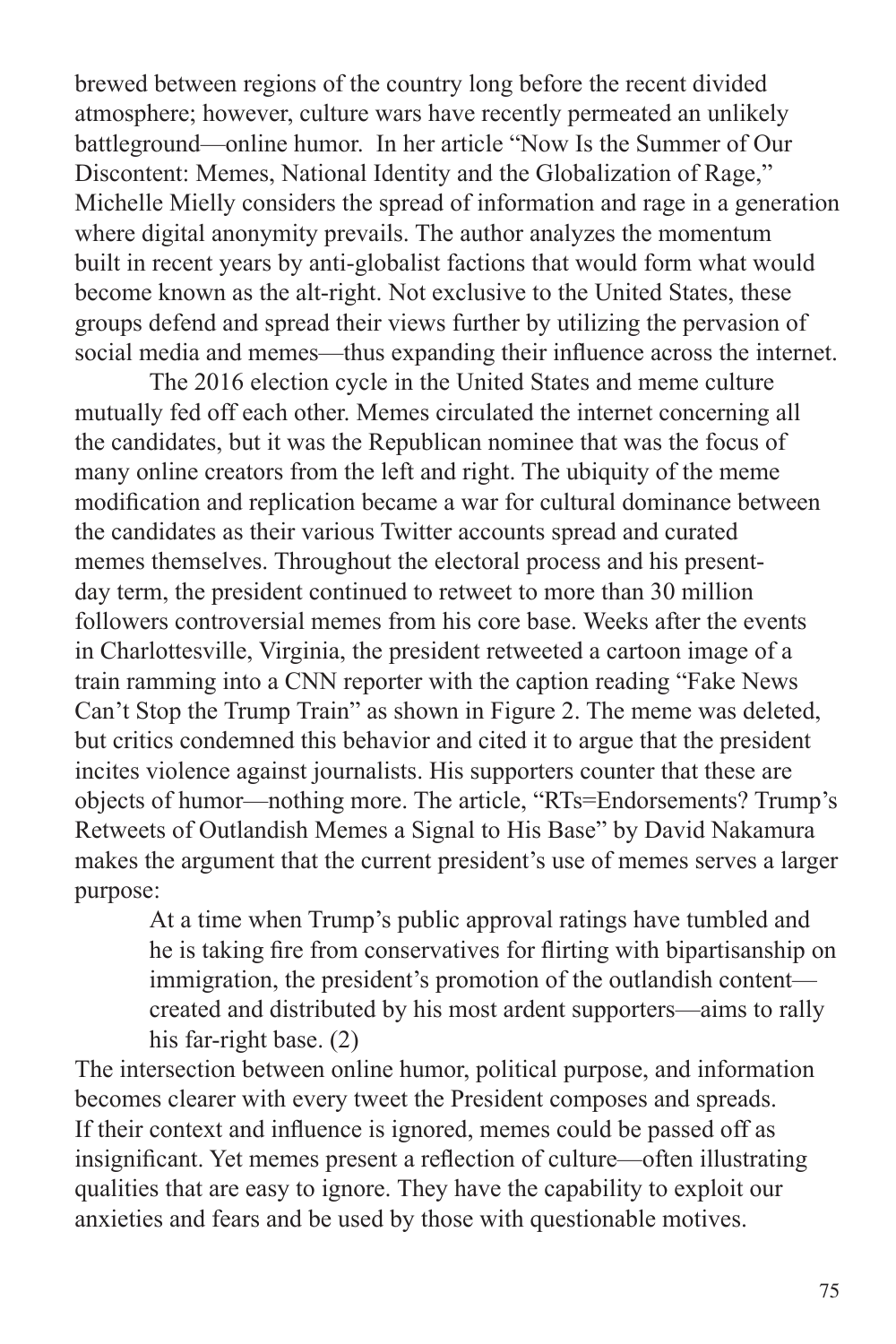Memes pose a unique ability to curate humor with both information and entertainment to consumers in a way that promotes nihilism and disinformation. In his article "White Supremacists Joked About Using Cars to Run Over Opponents before Charlottesville," George Joseph highlights pre-Charlottesville sentiment within online conversations among white supremacists. The author describes an online environment in which discussions of potential violence were frequent among white supremacists. A most astounding fact, the memes displayed in Figure 3 were shared less than a month before Heather Heyer was killed. Memes will not disappear. They have proven to be the principal digital communication tool for the millennial generation—compounding their fears, anxieties, and hopes for the future. Instead of ignoring them, we should place more significance on the type of humor circulating the web and connecting us all in the modern age.



*Figure 1:* **An example of the awkward moment seal meme**



*Figure 2: A tweet that President Trump retweeted*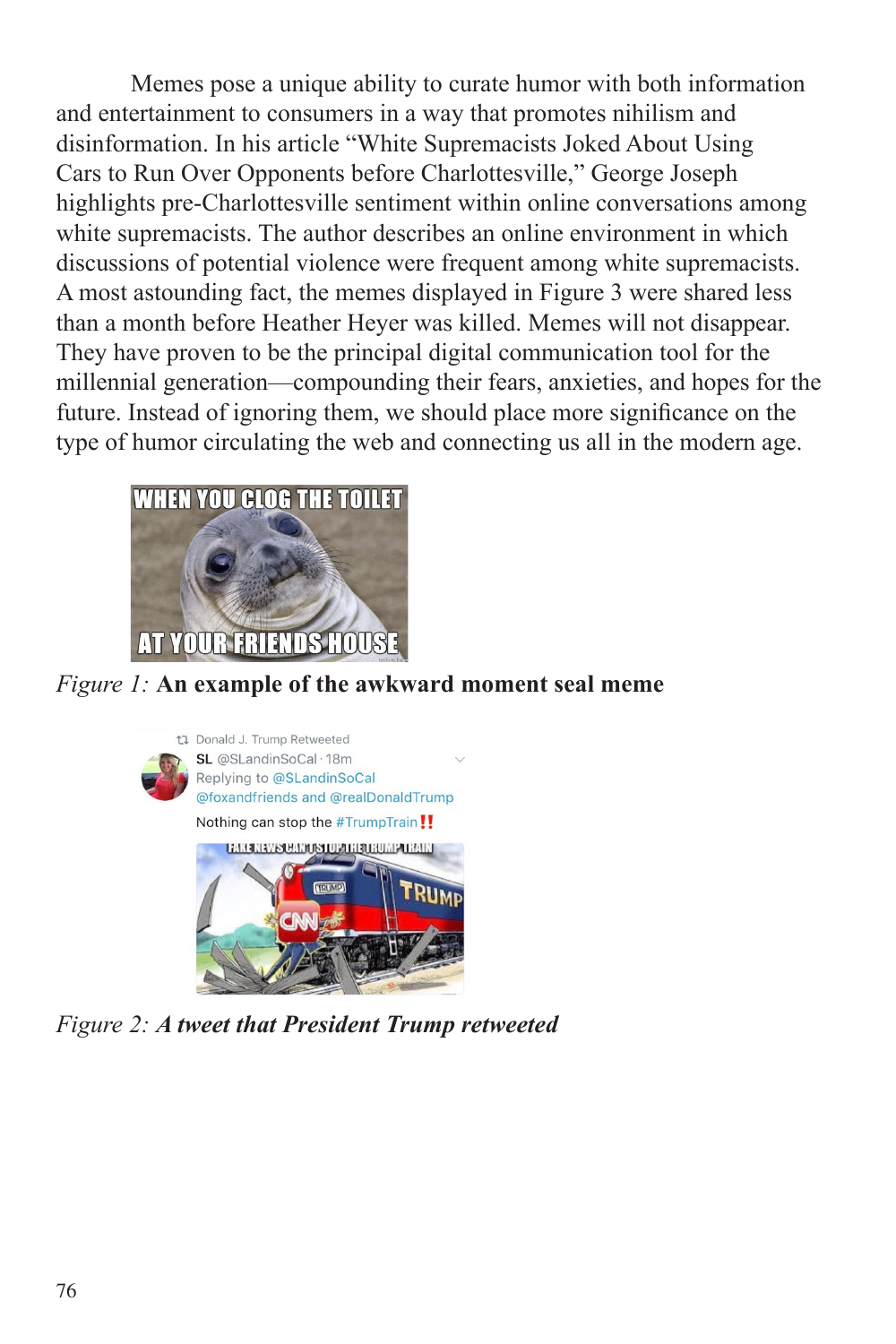

*Figure 3: Chat group detailing fantasies of violence* 

# Works Cited

- Beehler, Ryan and Danny McAullife. "On Memes: The Movement That Took the Internet." *Tallahassee Democrat*. 20 March 2017. Proquest 1-5. Web. 6 September 2017.
- Bruening, Elizabeth. "Why Is Millennial Humor So Weird?" *The Washington Post.* 11 August 2017. 1-4. Web. 6 September 2017.
- Joseph, George. "White Supremacists Joked about Using Cars to Run Over Opponents before Charlottesville." *ProPublica.* 28 August 2017. ProQuest 1-6. Web. 6 September 2017.
- Mielly, Michelle. "Now Is the Summer of Our Discontent: Memes, National Identity and the Globalization of Rage." *Huffington Post.* 14 July 2017. ProQuest 1-6. Web. 6 September 2017.
- Nakamura, David. "RTs=Endorsements? Trump's Retweets of Outlandish Memes a Signal to His Base." *The Washington Post*. 17 September 2017. Web. 19 September 2017.
- Walker, Rob. "When Funny Goes Viral." *The New York Times.* 18 July 2010. p. 38-43. Web. 11 September 2017.
- Weise, Elizabeth and Diana Kruzman. "How Meme Culture Breeds Trouble: The Viral Joke Format Can Be Fun and Light—But It Helped Get 10 Teens Barred from Harvard." *Springfield News Leader*. 11 June 2017. ProQuest 1-2. Web. 6 September 2017.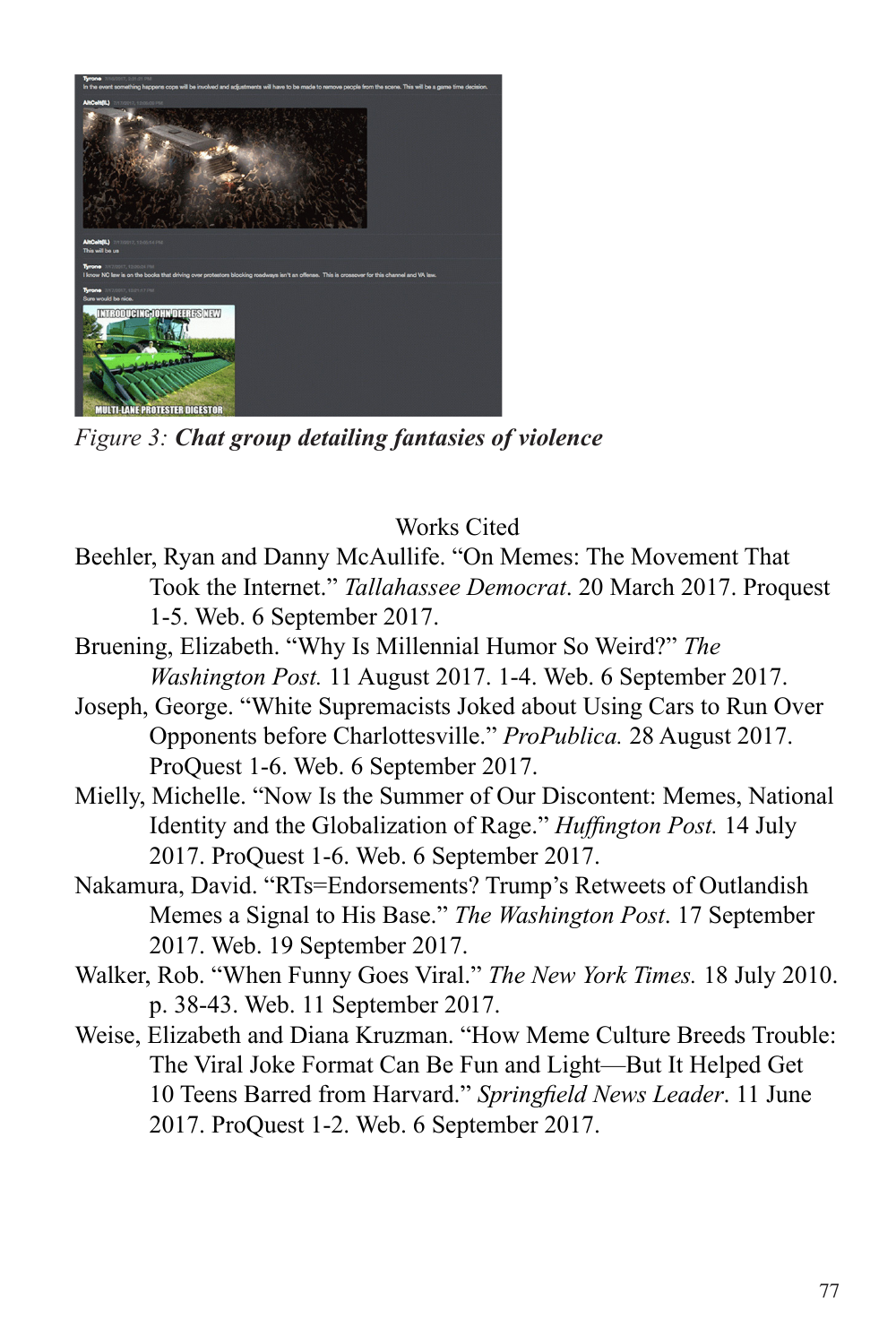## **Border and Margins, and Rising Up as an Activist, Author, and Speaker: The Life and Times of Luis Rodriguez by Megan Hernandez**

Growing up in the margins and borders of East Los Angeles, Luis Rodruguez did not let labels of being poor, gang-affiliated, or a druggie affect his emphasis on getting an education and becoming a leading *literati* in the Chicano movement. In *Always Running*, Luis Rodriguez discusses his life of being born into a working-class existence which produced a mix of mechanics, migrant workers, and many fellow Hispanics living paycheckto-paycheck. Early on in academia, from kindergarten to high school, Mexican meant being tracked as a "C," which carried the insult and added connotations of "stupid" or "retarded" students who were only good for working with their hands: inevitably, Rodriguez discusses these students working in wood, print and auto shops. As a gang member and a drug dealer who had sex with prostitutes, Rodriguez was continually tempted into a life on the borders or margins of society which would lead to prison or worse, the possibility of death. Rodriguez's academic journey reads like a case file of living on the edge: dropping out at the age of 15, returning at the age of 17 to graduate from high school, attending college and subsequently dropping out again, and returning again as a re-entry student to community college. Ultimately, he ended up taking night classes, earned his credentials, and developed his vocation to become a well-known writer, poet and activist for his community.

Rodriguez grew up in areas in which few opportunities were offered to anyone, especially Mexicans. Rodriguez declares, "They were mostly Mexican, in 'C' track (what were called the 'stupid' classes), and who made up the rosters of the wood, print, and auto shops" (36). Rodriguez was subsequently tracked into vocational educational classes because his last name was "Rodriguez." He discusses his upbringing and journey and being always perceived as being less valuable because, Rodriguez emphasizes, teachers would track Mexicans into classes that were always applied because they believed Mexicans did not have the potential to learn. On the other hand, teachers favored Caucasian students and labeled these students as "professional-class" students in honors classes because teachers cared about their academic journey and where and what they would be doing as professionals after college graduation. Rodriguez resisted the learned helplessness and hopelessness many of his neighborhood brethren experienced.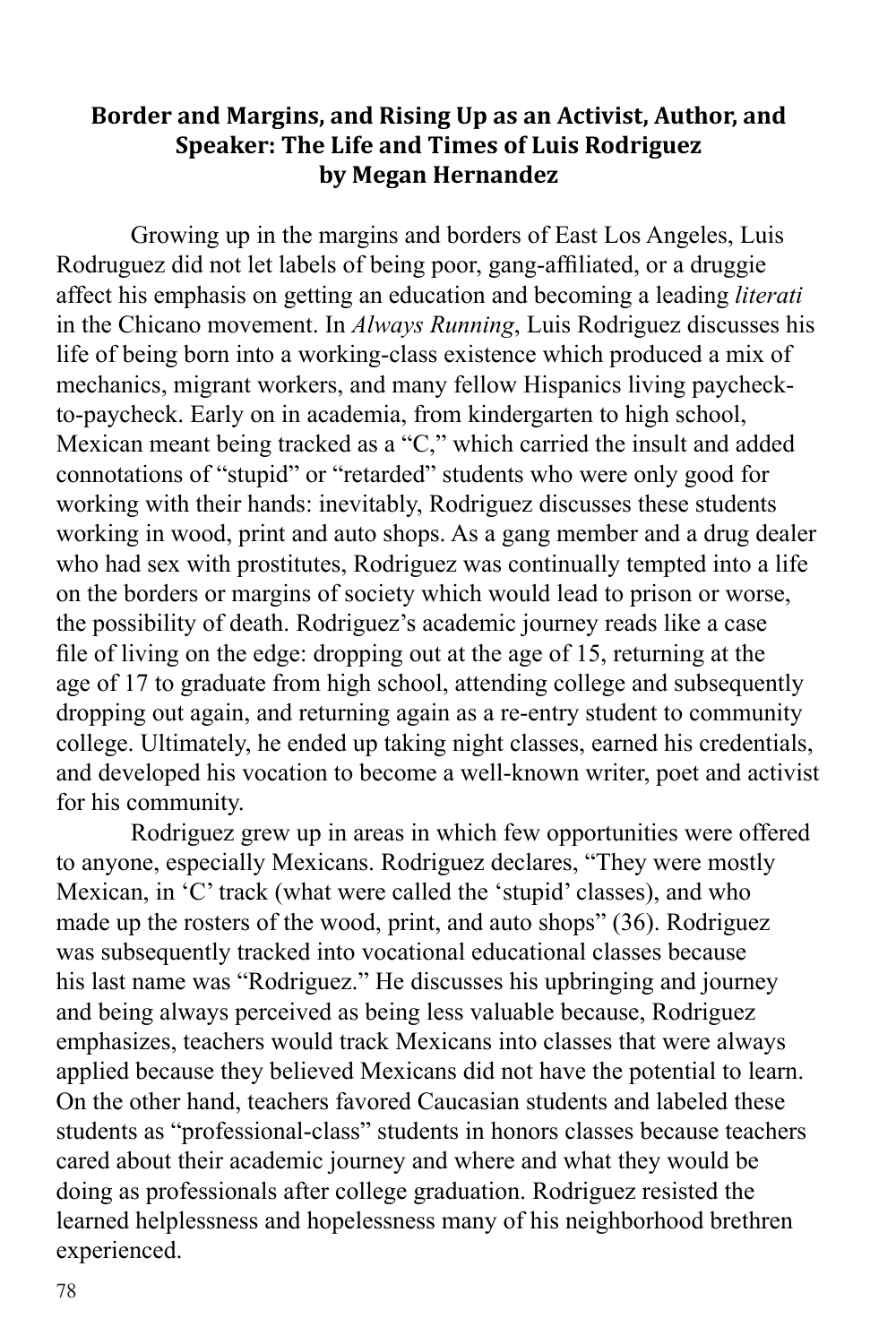The neighborhood Rodriguez grew up in did not classify him in terms of who he was subsequently to become. In his autobiography, Rodriguez recollects, "If you came from the hills you were labeled from the start" (45). For Rodriguez, the "hills" represents the borders of marginalization because the city was on the wrong side of Monterey Park, the side commonly referred to as the "poor side" or ghetto. Rodriguez was automatically labeled for just being from the "hills." Teachers automatically labeled him as a "low-life." Soon he began to think of himself as a "lowlife," self-fulfilling the prophecy that Rodriguez himself was what he was being labeled as, marginalized or from the border. Rodriguez was emotionally empty. Because the educational system and neighborhood failed him, he joined a gang and started abusing substances at the tender age of twelve. Unfortunately, as a teenager, he had no one to look up to and had nothing to look forward to. Rodriguez believed what society said about him, that there would be no way out of the borders and margins of the hood. The best he would be able to do was be a laborer and stay in the neighborhood. His neighborhood determined who he was and who he would later become, or so he believed.

In the learned hopelessness that Rodriguez experienced, he found an outlet out of the marginalization and borders of poverty, drugs, and gangs as he found his voice. He writes, "It never stopped, this running. We were constant prey, and the hunters soon became big blurs: the police, the gangs, the junkies, the dudes on Garvey Boulevard who took our money, all smudged into one" (78). Rodriguez found his authorial voice because he realized he could do more with his life if he wrote about what he experienced rather than hustling out on the streets or affiliating with the gangs that tempted him. After attending high school and college and dropping out, he came back both times and subsequently continued his education until he found the proper support and network to ballast him to become a leading proponent of the Chicano movement. He wrote about what he knew, both in novels and poetry, and found acclaim and recognition for his contributions. His community lauded him for coming up and becoming an agent of critical consciousness, as he wrote about the very upbringing that oppressed and limited him to the borders of invisibility and ignominy. As a Chicano activist, Rodriguez encouraged youth and communities to stay in school and not give into gang life, drugs, prostitution and the like which could have eventually led to death or institutionalization.

Rodriguez was classified from the start because of how marginally he grew up: the location, the color of his skin, and his socioeconomic status.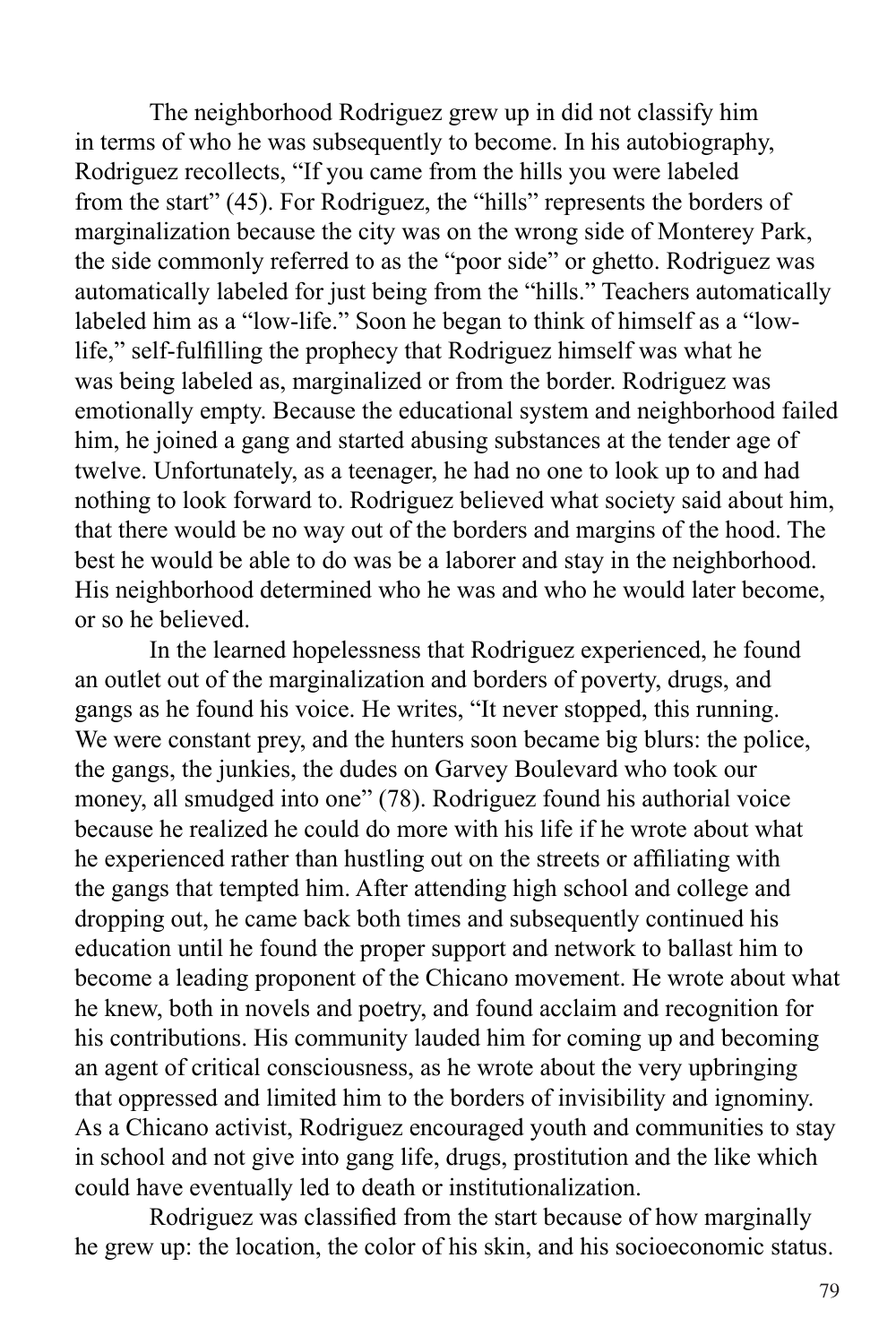All that was expected of him was to become a gang member, to end up in prison or dead, or to seek a low paying hands-on vocational job, which would cause him to stay in the ghetto for the rest of his life and propagate the same vicious cycle he was born into. Rodriguez became the label he was offered but through academia, he rose above the label, margins and border towns to become a storyteller who controlled the stereotypes and labels that others gave him. As a *literati*, activist, and speaker, Rodriguez was able to add to his accomplishments as a venerable man who became a voice for his people and a success from his neighborhood in East Los Angeles. Through his writing, Rodriguez was able to give back to his community in story, deed, and action.

#### Work Cited

Rodriguez, Luis J., 1954-. *Always Running: La Vida Loca, Gang Days in L.A.* Willimantic, CT: East Haven, CT: Curbstone Press; Distributed in the U.S. by InBook, 1993. Print.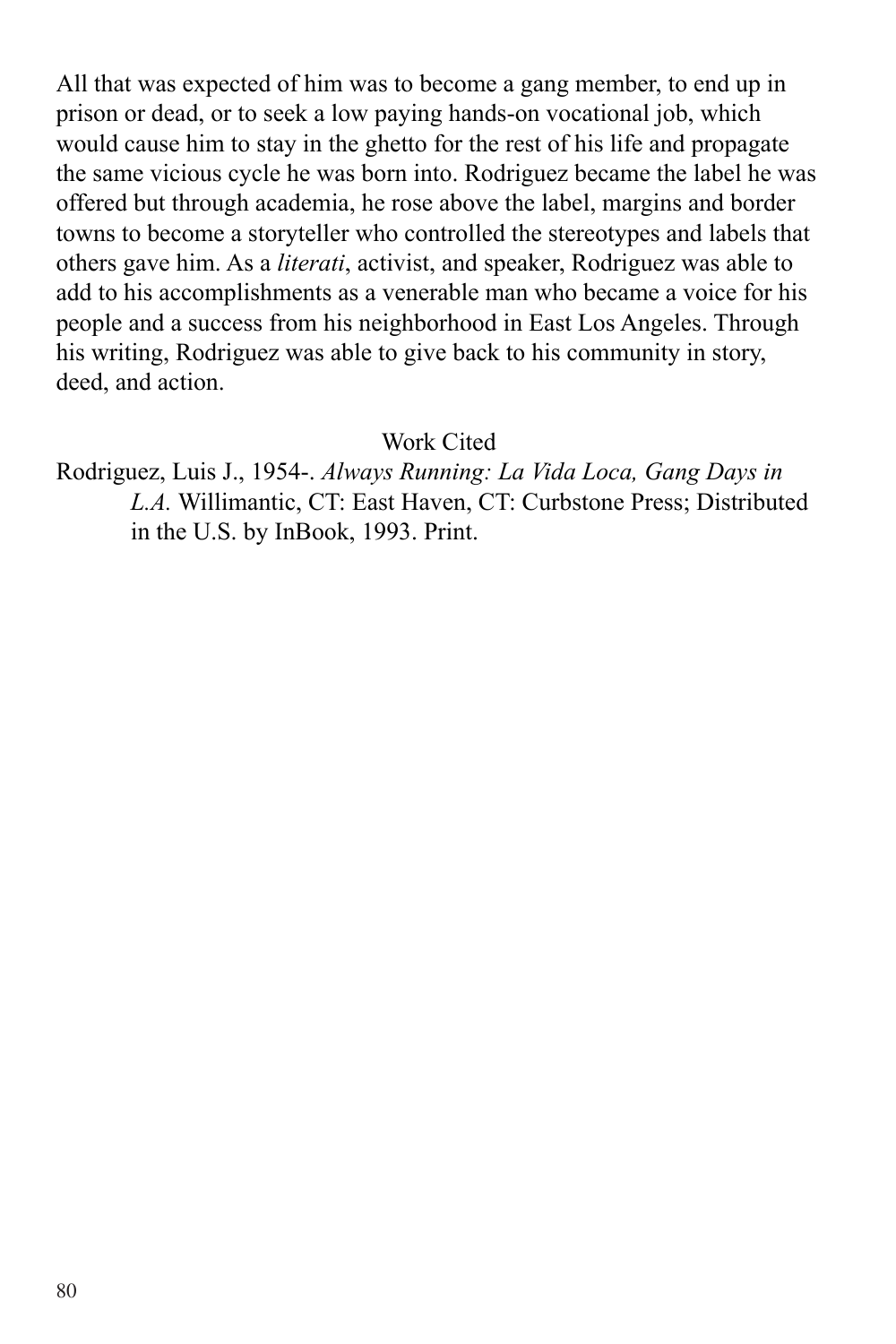## *Woman Hollering Creek* **by Briana Robles**

There has never been a writer quite like Sandra Cisneros, nor have I ever encountered stories like the ones she writes. *Woman Hollering Creek and Other Stories* is truly a compilation like no other, one which is relatable to those who come from a Mexican-American or Chicano background. Raymond Paredes defines Chicano/a/x writing as that "in which the writer's sense of ethnic identity (*chicanismo*) animates their work… Often through the presentation of Chicano/a/x characters, cultural situations, and patterns of speech." Cisneros' writing exemplifies "chicanoism" within all of these short stories. She shocks us, makes us laugh, makes us cry, but most of all she makes us remember her characters and their experiences. She uses this story cycle quite like magic, tying everything together with a few short words, all the while impacting the reader completely.

Throughout this collection, themes recur which help readers remember the characters and their stories. One theme that repeats throughout several stories is Early Maturation. In "My Lucy Friend Who Smells Like Corn," many of the narrators speak like children. Some, like Salvador and the narrator from "One Holy Night," are thrown into the "real world" far younger than they should have been. In "Salvador Late or Early," the narrator depicts a young boy with the responsibilities of a man. His father is not mentioned in the story, and his mother is described only once to explain that she tended to the baby (10). Every morning Salvador gets his younger brothers up and ready for school, combing their hair and feeding them breakfast. Every morning, the same routines repeat, and every afternoon they "scuttle off dodging the schoolyard colors" right on home (11). Normally, the parents have the responsibility of getting the children ready for school and picking them up when the bell rings, but Salvador is described as a small boy. Many would think he should be outside playing with other kids, but his life is quite the opposite. Cisneros portrays a boy taking on an adult's responsibility. Just like Salvador, the narrator from "One Holy Night" also finds herself taking on adult duties. This girl, who is only thirteen years old, has the mindset of a middle-aged woman. After she succumbs to her seducer, she states, "I know I was supposed to feel ashamed, but I wasn't ashamed. I wanted to stand on top of the highest building, the top-top floor, and yell, *I know*" (30). Her grandmother then sends her to a convent in Mexico to wait out her pregnancy and raise her child. She is thrown into adulthood too fast for her own good. These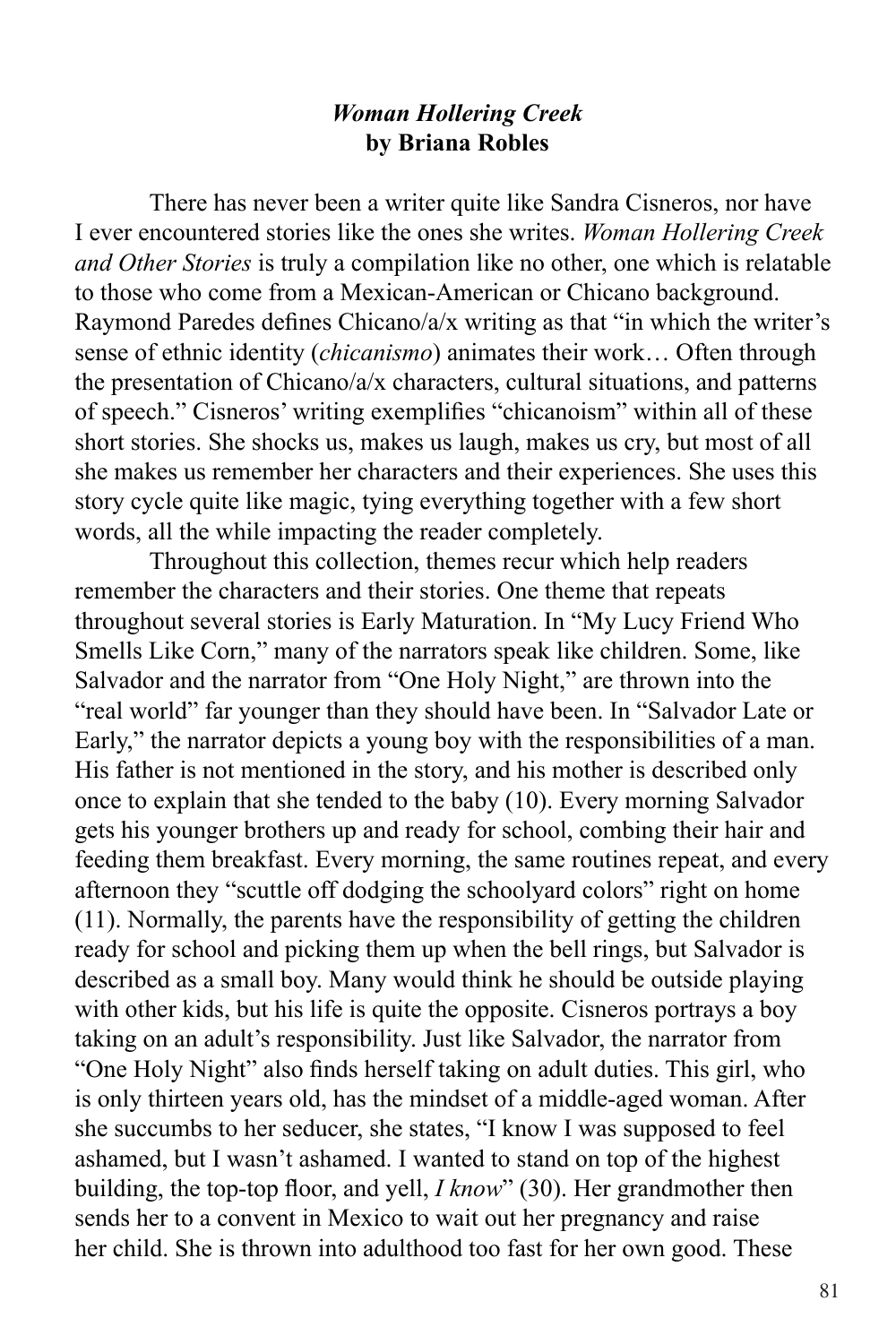characters endure and will not be brought down, just like in many Chicano families.

Another way that Cisneros makes her stories unforgettable is her narrative style. Quite a few of the stories in this "book of magic" include narrators having a conversation with readers. In the stories "My Tocaya" and "Bread," the narrators relay a message or story to the reader directly. Patricia, the narrator in "My Tocaya," describes a girl who disappears and comes back from the dead, in a way. In the last paragraph of the story this is especially apparent: "All I'm saying is she couldn't even die right. But whose famous face is on the front page of the *San Antonio Light*, the *San Antonio Express News*, and the *Southside Reporter*? Girl, let me tell you" (40). The simple phrase, "Girl, let me tell you," brings the conversation to a close but also makes the reader want to continue the conversation. This narrator-reader connection is just as apparent in "Bread" when the narrator reminisces about a memory with a lover. "That's just how it is. And that's how we drove. With all his new city memories and all my old. Him kissing me between big bites of bread" (84). It is as if the narrator is telling the reader about this memory with the same desire she experienced in the moment. This conversational style demonstrates true art; it helps visualize the moment a little more clearly with a better understanding of the emotions and passion.

Cisneros also uses shared narration and character combinations that are the same, yet appear in different stories. The stories "Tin Tan Tan" and "Bien Pretty" perfectly exemplify this. In "Tin Tan Tan," Rogelio Velasco, also known as Flavio in "Bien Pretty," writes Lupita a poem. Every letter that starts a new paragraph spells out "Lupita," and in every paragraph Flavio writes of the greatest love and heartache he has ever experienced. He says that no one will ever love her like he did, writing so passionately and fiercely about his feelings for her. In "Bien Pretty," Lupita, or Lupe, explains that she had loved Flavio, but that he also loved others. He had two wives in Mexico, as well as Lupe in the United States. Flavio reveals that he must return to Mexico to deal with family issues having to do with his sons, leaving Lupe speechless and hurt (157). The grief felt while reading this was real and true, but the optimism from Lupe was expressed even more powerfully. On the very last page of the story Lupe says, "And every bird in the universe chittering, jabbering, clucking, chirruping, squawking, gurgling, going crazy because God-bless-it another day has ended, as if it never had yesterday and never will again tomorrow. Just because it's today, today. With no thought of the future or past. Today. Hurray. Hurray!" (165). Despite the agony and confusion that she felt after Flavio left her, Lupe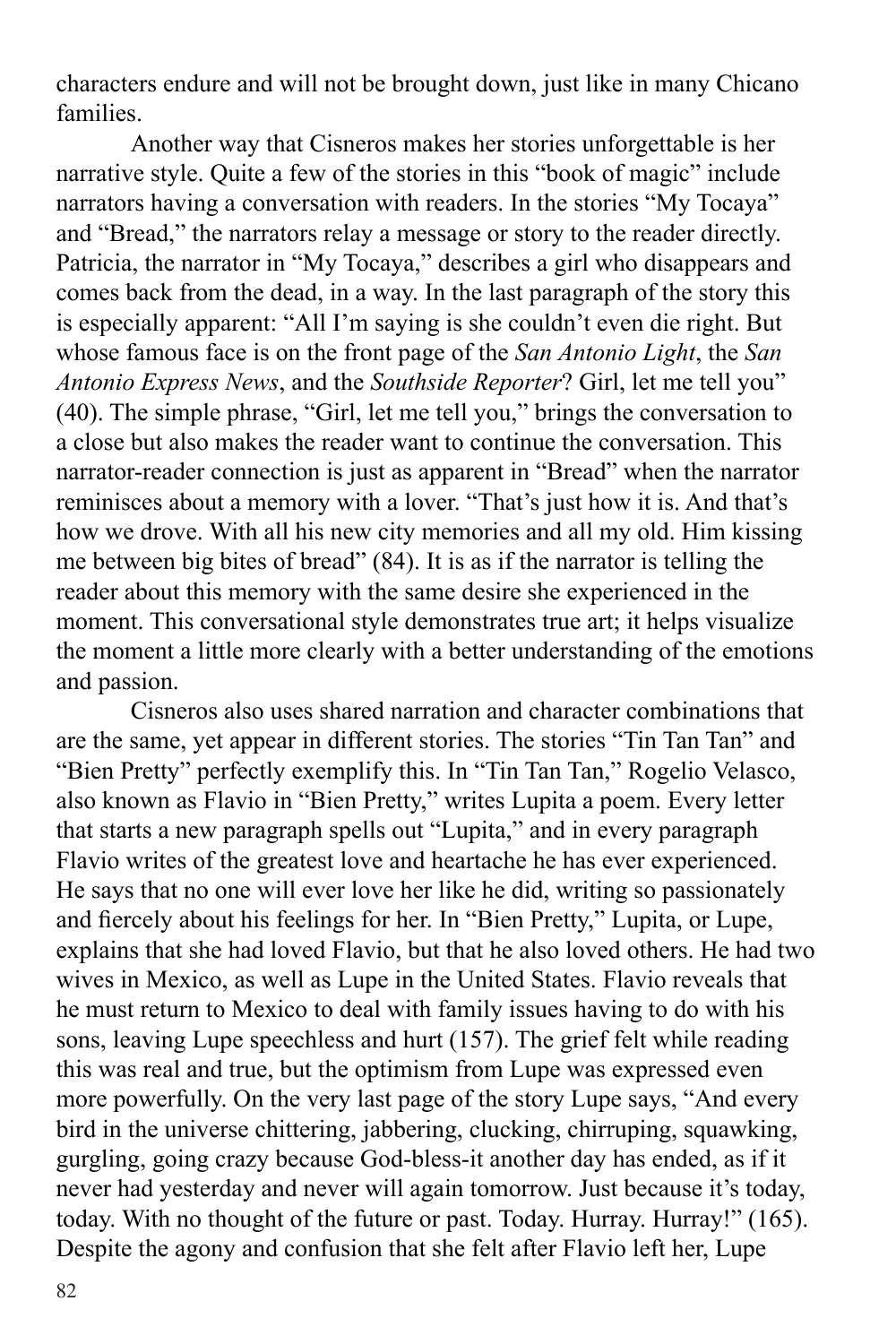thrives and looks on the brighter side of life. Flavio, on the other hand, experiences anger towards Lupe, which suggests the guilt he feels. These stories are perfectly connected, through characters and their emotion.

Sandra Cisneros is a writer like never before; there will not be anyone else like her in this lifetime. Her use of words is like watercolor paints drifting across the paper, just like the masa spread on the corn husks to make the holiday tamales. The two go so well together. These characters will make an impact on the reader always, no matter how many times you read them. The audience will remember the *nalgona* bread and the hundred balloons of happiness. It will be hard to forget the magic that is *Woman Hollering Creek*.

#### Works Cited

Cisneros, Sandra. *Woman Hollering Creek and Other Stories*. Vintage Books, 2002.

Paredes, Raymund. *Teaching Chicano Literature: An Historical Approach*. Essays on *Teaching The American Literatures* (from the Heath Anthology Newsletter). 21 August 2017.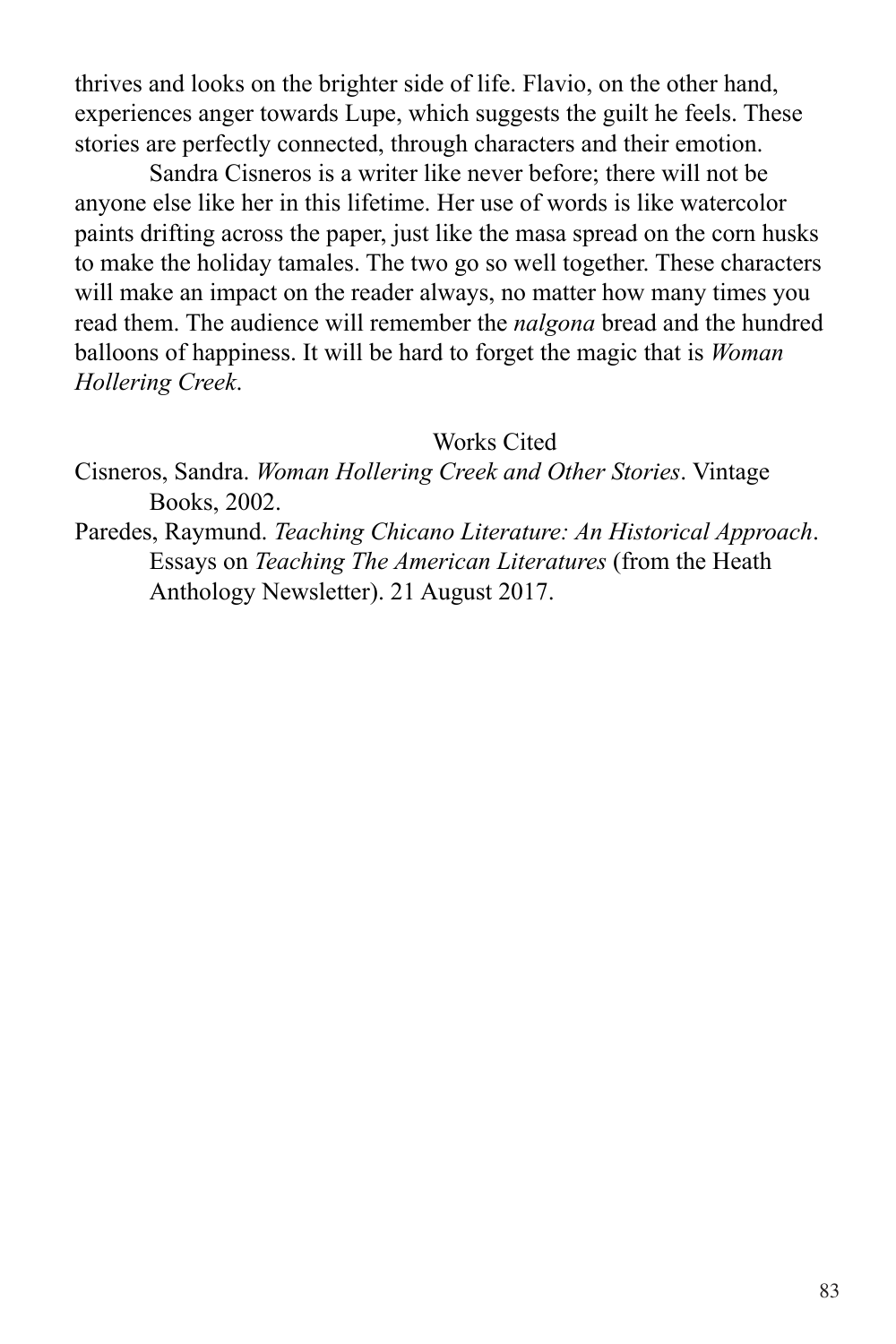## *Dawn of the Dead* **by Yanina Mendoza**

They shake as they take the air. Their feet turn inward; maybe they are walking on their ankles. They are wounded and each one of them has a different style bandage on their heads. A torn shirt reveals bloody stomachs or a chunk bitten out of their neck openings. Their clothing is destroyed and each one of them has a bloody mouth. Their fingernails are torn and bloody. Their mouths fall open. They moan or possibly it is more of a suspiration, like the long-vocalized exhale that might come from a corpse. George A. Romero's *Dawn of the Dead* (1978) is one of the best zombie movies ever known for using entertainment as a way to critique current events, as well as to send a hidden message to the audience about the "terrible truths about human nature, existence and sin" (Paffenroth 13)*.* The movie takes place in a zombie-infested mall where the four main characters, Fran, Steve, Roger, and Peter, are taking refuge. These survivors get distracted by the goodies at the mall, forgetting what really is going on outside of it and not questioning why the zombies keep on being drawn to it. Zombies have been around the media for a long time demonstrating different social conflicts. George Romero's *Dawn of the Dead* is a great example that portrays issues of excessive use of authority, sexism, and consumerism in American society.

*Dawn of The Dead* depicts police using excessive authority and power. In the movie the SWAT team, which includes the main characters Peter and Roger, clears out an infested zombie building where many of the zombies are being held hostage by the apartment dwellers who are locked in apartment rooms and the basement for supposed extermination. The commander uses excessive power to get in the building for one purpose: to kill zombies. Yet, the officers overuse their power and end up killing not just zombies but people who are alive as well. The commander insults everyone who gets in his way. His main goal is to kill zombies, yet he acts without any care for the actual people who are alive. The armed men also use not only their gun power excessively, but they are verbally and physically abusive as well. One of the officers says and keeps repeating, "Blow all their asses off... low life bastards…blow all their little low life Puerto Rican and nigger asses right off." The SWAT men push people around, shoot at them, destroy their homes, and create more chaos than what is actually happening. An example supporting the movie scene is a quote from the book *Gospel of the Living Dead* that studies the scene to a much deeper purpose. It explains that "the scene shows graphically, in the most horrible carnage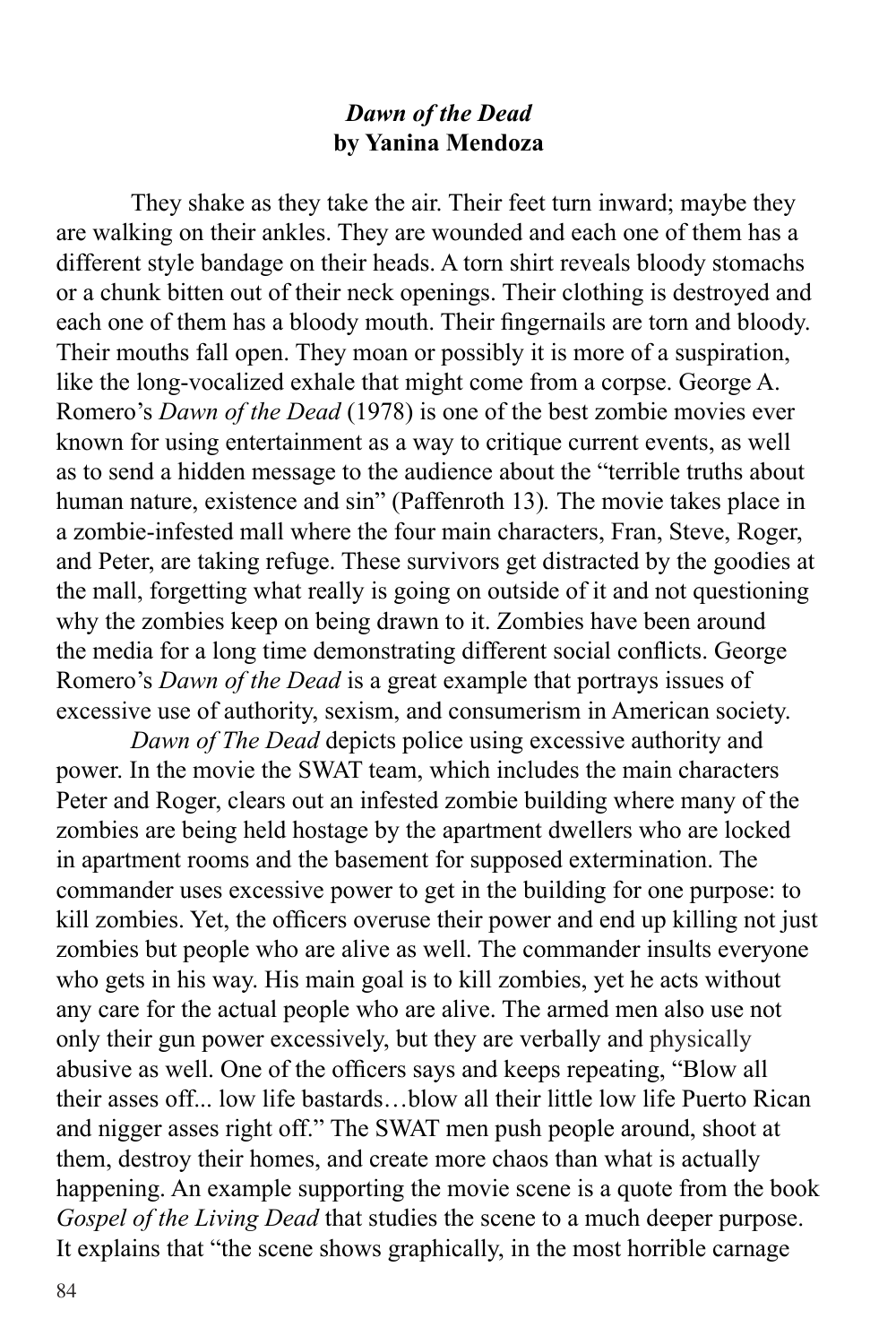of the film up until the end, how unprepared the authorities are, and how fatally futile the doctor's advice would be if heeded. The police burst into a housing project occupied by blacks and Latinos, killing several, as several officers are lost to residents who return fire" (47). In today's society many of today's recent events involving authorities overusing their power can be related to this scene. Incidents like this not only happened in 1978 with the Vietnam War but are still happening today. An example may be found in the article "Police Officer Who Fatally Shot 15-Year-Old Texas Boy Is Fired." On April 29, 2017., a police officer shot into a moving vehicle full of teenagers and one of them was killed. The victim turned out to be African-American. In the article, it says that "[the police chief] declined to describe [the officer's] disciplinary record" (Fernandez). By not talking about the officer's disciplinary record, the police chief's actions show that police officers use excessive power because their badges signify that they are the law.

Another prevalent theme in the movie is sexism. During the women's rights movement, women wanted to be considered equal to men. In the book, *Gospel of the Living Dead*, it states, "Romero and the other filmmakers use the fantastical 'disease' of zombies to criticize the very real disease of racism, sexism, materialism" (17). The quote is explaining the way men were against women having power. For example, in *Dawn of the Dead*, Steve reveals Fran's condition when he lets the men know without her knowledge that she is pregnant. Peter gives Steve advice about how he still has time to do something about it, meaning she could have an abortion. Fran finds out about the conversation they had and becomes upset because they had not included her in the decisions they had been making for her. Because of this, when they come up to Fran, she gives them a stare to show that she is angry. Then she gives them ground rules, letting them know that she wants to be part of the decision-making too. Even when the zombie infestation is going on, the characters act as if nothing has changed. The characters still treat Fran the same way men treat women in our society. This means men make women feel less confident about themselves as well as make them feel weak. So, in reality, we are what they call the disease against people.

Besides sexism, in the movie *Dawn of the Dead*, the four main characters are stuck in a world full of consumerism. Zombies represent humans obsessively shopping for irrelevant things in the same way zombies are obsessed with eating brains. In the movie, the four main characters, Fran, Steve, Roger, and Peter, fly over the city looking for shelter, when they come across a mall they decide to stay in. Roger and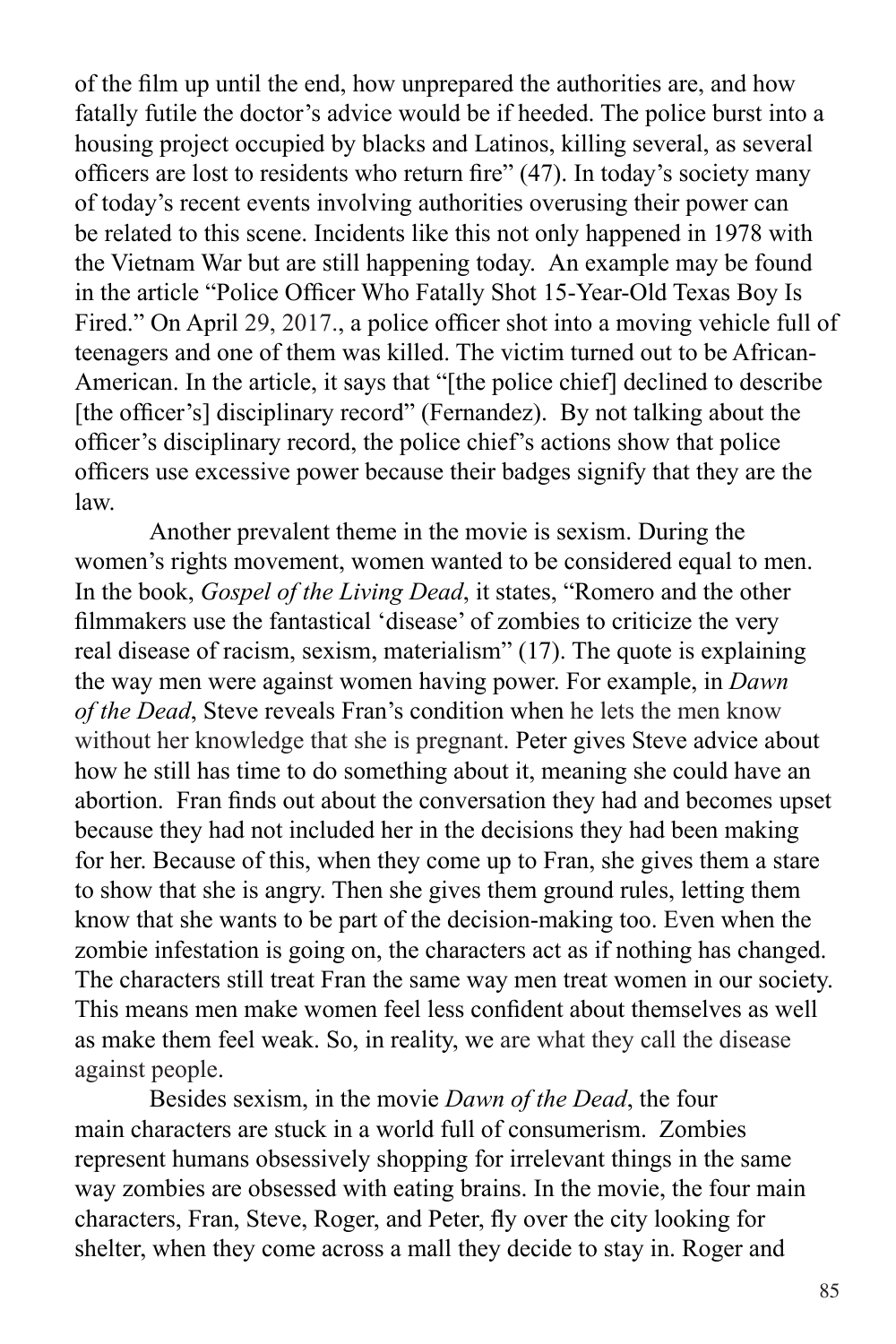Peter realize they have full access to the entire mall. They get the keys and legitimately go shopping for things they feel they need without fear as they both mock the zombies. The survivors later realize they can kill every single zombie in the mall and have everything to themselves without worrying about being bitten. During this process of removing the zombies, Roger gets bitten by a zombie. Throughout the movie, the audience sees his pain while he is transforming into a zombie, yet his pain does not stop him from going shopping. In reality, shopping is heaven itself; they made the mall theirs. After they obtain full access of the mall, which is now zombie-free, they decide to go shopping once again. They have "create[d] a shopping utopia for themselves, a place where they can temporarily ignore the threat of the zombies" (Harper). This quote explains that no matter what was going on outside of the mall, the survivors forgot about it and began to do what was normal for them, shop. It is a sense of American consumerism, where everything is at their fingertips to consume for free. To our society it is normal for people to buy because they want everything, but people do not pay attention to what is happening in the world. To the *Dawn of the Dead* survivors living in luxury in the mall, they get a dinner table, crystal plates, cups, a very expensive TV, as well as a radio, knowing that to survive they really do not need these types of luxury items.

Later on in the film, a biker gang gets inside the mall after asking the survivors for permission to go inside so they can all share the goods. Peter and Steve decide they don't want anyone else inside besides themselves, so they don't respond. The bikers get angry and break into the mall, which lets zombies in. The bikers destroy everything they touch, just for the fun of it, believing that if they can't have it, nor can anyone else. This is like our society. For example, after Thanksgiving there is a day when the price of almost all products go down and people go shopping. This is called Black Friday. People camp outside of Walmart, Target, or Best Buy to get the best deals. However, people have been trampled over and have killed workers. Also, when shopping, people have fought for products in order to have them for themselves or their families. In other words, zombies are just a demonstration of ourselves. As Paffenroth explains, "for Romero, it is not the zombie bite that turns us into monsters, but the materialism and consumerism that turn us into zombies" (12). Zombies themselves are not the scary part; we are the monsters addicted to shopping no matter the consequences.

George Romero's use of zombies to portray and to send a message to his audience about social conflicts at that time when the film was released in 1978 can still be used to relate to today's social issues. The film shows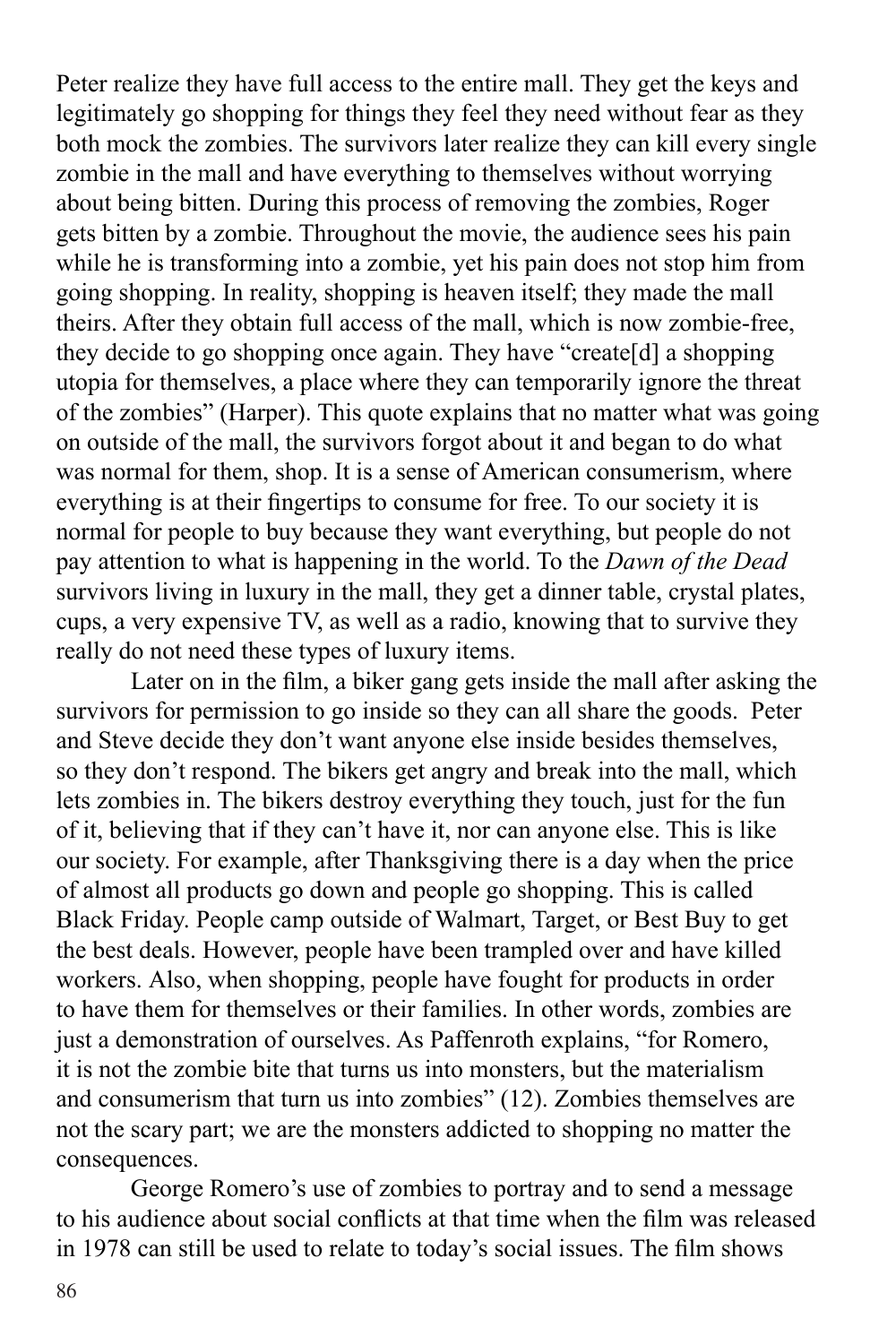how police overuse their power for their own benefit and try to control everything. The reason why they believe they have power over people is because they have a badge that shows they enforce the law among the people in the cities. Also, when the film came out years after the women's rights movement, all women were still being treated the same— as stay-athome moms. The movie shows how men treated women by excluding them from conversations. Women at that time were trying to be equal to men. Women can still relate to this issue today, because they are still fighting to be considered equal. The main concern in the movie, however, is consumerism. This connects us with zombies, because humans never feel like they have enough products in their lives. People shop for things that are not needed and kill each other to obtain products without realizing the consequences. Zombies are the same— they kill to eat. For us, in society, wanting more and more without ever feeling like it is enough because we do not look at the consequences of our actions is what turns us into monsters.

#### Works Cited

- Fernandez, Manny, et al. "Police Officer Who Fatally Shot 15-Year-Old Texas Boy Is Fired." *The New York Times*, *The New York Times*, 2 May 2017, www.nytimes.com/2017/05/02/us/dallas-police-teenshooting-jordan-edwards.html.
- Harper, Stephen. "Zombies, Malls, and the Consumerism Debate: George Romero's Dawn of the Dead." *Americana: The Journal of American Popular Culture (1900-Present)*, vol. 1, no. 2, 2002.
- Paffenroth, Kim. "Chapter 2: Dawn of the Dead (1978): Consumerism, Materialism, and the Fourth Circle of Hell." *Gospel of the Living Dead: George Romero's Visions of Hell on Earth*, Baylor University Press, 2006, pp. 45–70.
- Paffenroth, Kim. "Introduction: The Themes of the Current Zombie Movie Genre." *Gospel of the Living Dead: George Romero's Visions of Hell on Earth*, Baylor University Press, 2006, pp. 1–26.
- Romero, George A, director. *Dawn of the Dead*. Performance by Ken Foree, et al., United Film Distribution Company, 1978.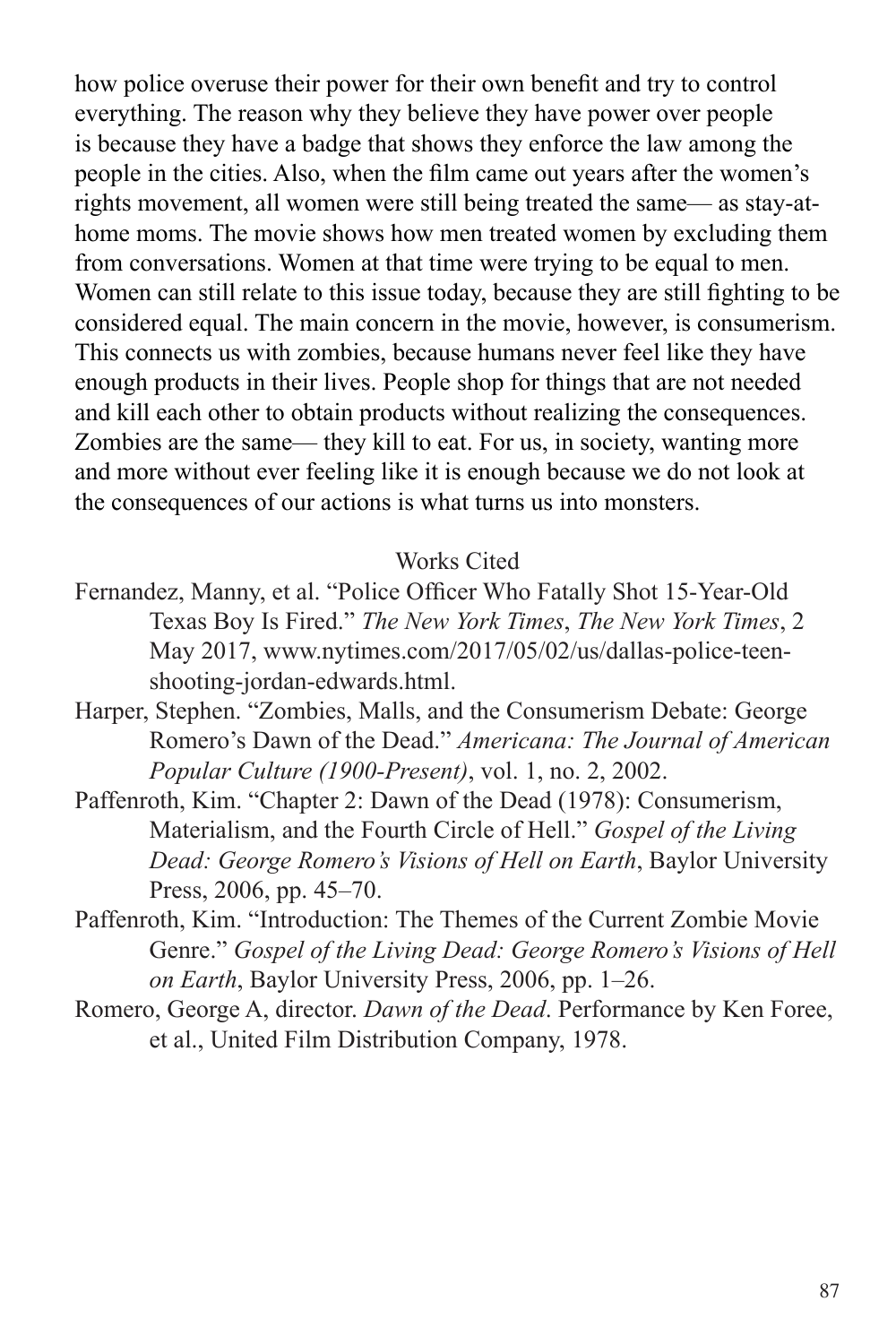## **A Wall of Solidarity by Imelda Beltran**

Immigrating from Mexico and other Latin American countries is so difficult even though they are the neighbors of the United States. It is easier and quicker to emigrate from other nations, because some of those people have suffered from persecution, are political refugees, and are victims of natural disaster events among others. History shows that Mexico has been one of the strongest allies with the United States. During the Treaty of Guadalupe Hidalgo between 75,000 to 100,000 people were offered blanket naturalization, and another 10,000 were naturalized during the Gold Rush (Gutiérrez). During the expansion of the rail system, U.S. employers began to look to Mexico to fill a demand for labor in basic industries including agriculture, mining, construction, and transportation (Gutiérrez). There was a reversal of migration flows during the Great Depression of 1930, when an estimated 350,000 to 500,000 Mexican immigrants and their children were pressured to leave in a mass repatriation campaign coordinated by local, state, and federal officials (Gutiérrez). Immigration back into the United States resumed after the United States entered the Second World War in 1941, due to the farm labor shortage as a result of war mobilization (Gutiérrez).

Mexico is next to the United States, which is considered a sufficient argument not to give Latino people legal status even though it is on the list of countries with the most migration into the United States. Individuals from other countries, such as The Democratic Republic of the Congo, Syria, Myanmar, Iraq, and Somalia, can obtain legal status through refugee immigration (Zong and Batalova). Cuba was one of these countries, but the Obama administration ended the refugee policy that favored Cubans (Gonzalez). Mexico may be next door but that should not change its refugee status. There are individuals who are persecuted by the cartels but cannot come legally to the United States as refugees. Eligibility to immigrate should not be determined by the country of origin; it should be determined by the political problem. Immigrants contribute to this country economically, culturally and demographically.

First of all, immigrants from all over Latin America are contributing to the economy of this country in many ways. From personal experience, an example of this is the vast amount of businesses that are owned by immigrants. These immigrants are consequently creating jobs and paying their taxes. Today, the immigrant population is creating a range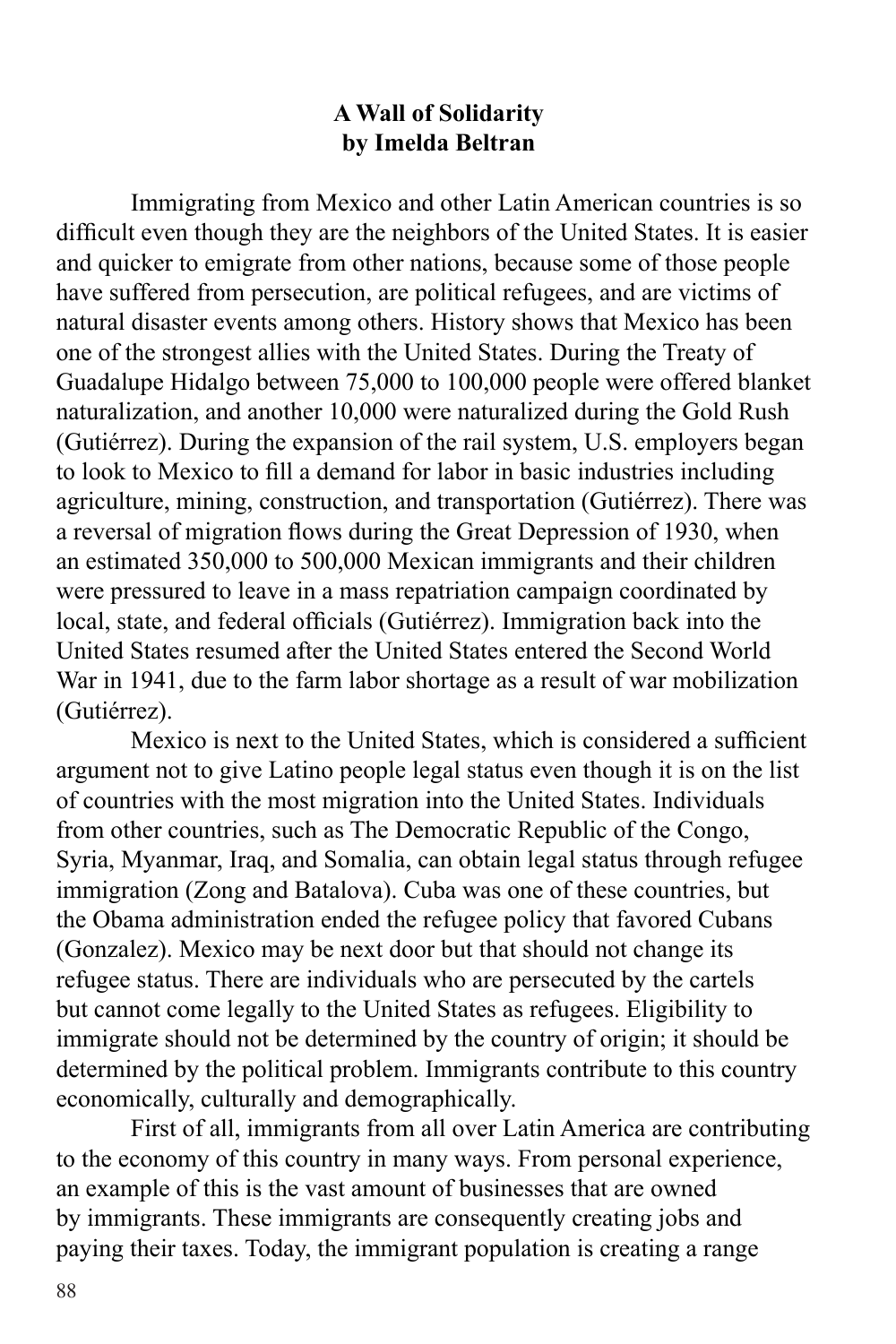of professionals such as doctors, teachers, lawyers, scientists, engineers and entrepreneurs. There is also a plethora of strong and capable humans who take the hardest jobs as housekeepers, babysitters, labor workers, dishwashers. They all contribute to the economy of the United States by having the love and discipline to pursue their dreams. President Obama stated at a naturalization ceremony held at the White House:

> The lesson of these 236 years is clear – immigration makes America stronger. Immigration makes us more prosperous, immigration positions America to lead in the 21st century and these young men and women are testaments to that. No other nation in the world welcomes so many new arrivals. No other nation constantly renews itself, refreshes itself with the hopes, and the drive, and the optimism, and the dynamism of each new generation of immigrants. You are all one of the reasons that America is exceptional. You're one of the reasons why, even after two centuries, America is always young, always looking to the future, always confident that our greatest days are still to come (Furman and Gray).

There are immigrants who change their lives with passion, discipline, responsibility and dedication. These immigrants are able to be an elemental part of the economy of this country.

Second, this is a country of cultural diversity where people from all over the world can find a space where they are looking to fulfill their dreams. Meanwhile they are also trying to engage in a new culture and preserve their own culture with traditional meals, vestments, dances, music, and family values. Immigration is not undermining the American experiment: it is an integral part of it. We are a nation of immigrants, and "Successive waves of immigrants [keep] our country demographically young, enrich our culture and add to our productive capacity as a nation, enhancing our influence in the world" (Griswold). Immigration has enhanced the culture of this country and I cannot think of a United States without immigrants, because the diversity of cultures creates this wonderful country.

Lastly, one of the myths of the United States is that this country does not need more people; however, according to Robert Reich, immigration is essentially important to the retirement systems. Right now, each person who is retired has 3 workers contributing to his social security. If the immigration population declines in 15 years, there will only be 2 workers contributing to each retired person's pension. This means that there will not be sufficient funds to keep the retirement system active. It is upsetting that the government does not see the reality. Immigration has declined from 12.5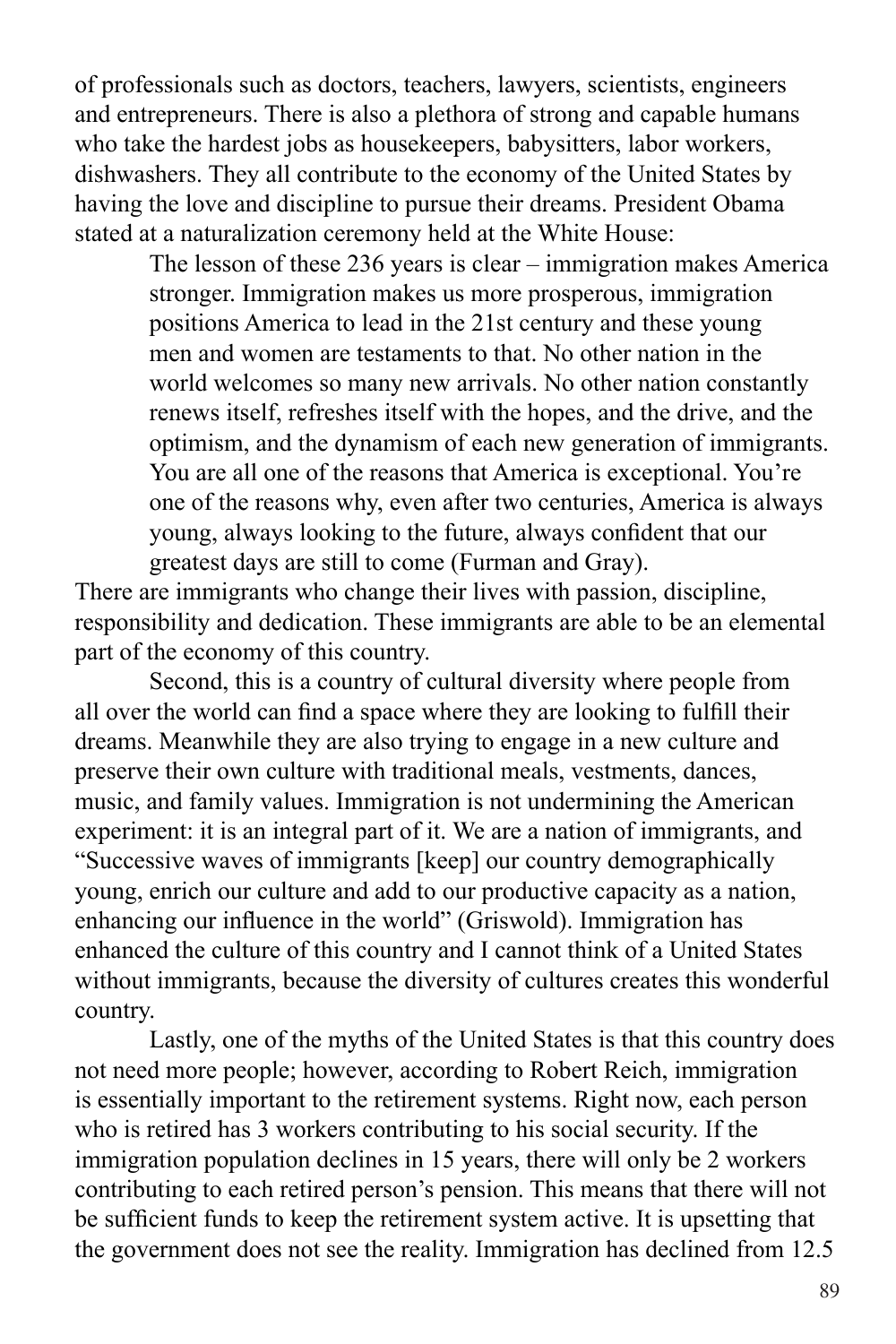million in 2007 to 11.2 million in 2015 (Reich). We have to understand how the system works. This information is important and should be available to everybody. Unfortunately, today the media just presents one side of the story.

On the other hand, opponents to immigration currently argue that illegal immigration harms the United States. Steve Malanga said, "Unskilled, uneducated illegal workers add little to the U.S. economy, drive down U.S. wages, hamper economic modernization, and create an underclass unlikely to move up the economic ladder" (Miller). This is what Mr. Steve Malanga had said without real proof; in fact, I believe it is the complete opposite of what he said. All you have to do is look at states such as Alabama. Visiting California colleges and universities, you see many Latino students who are advancing to a better education.

In conclusion, Mexico and other Latin American countries like El Salvador, Guatemala, Honduras, and Nicaragua, just to mention some, contribute economically, culturally and geographically to this country. I cannot think of the United States without immigrants. The diversity of cultures and peoples creates this wonderful country. Even though President Donald Trump has persisted in the construction of a wall, we should construct a wall of solidarity with our people and keep fighting for what is right. We the immigrants deserve better and should be getting it. We need to move forward for comprehensive reform that includes everybody who has already settled with deep roots in this country.

## Works Cited

Furman, Jason and Danielle Gray. "Ten Ways Immigrants Help Build and Strengthen Our Economy." National Archives and Records Administration. 12 July 2012.

https://obamawhitehouse.archives.gov/blog/2012/07/12/ten-waysimmigrants-help-build-and-strengthen-our-economy.

Gonzalez, Richard. "Obama Administration Ends Refugee Policy That Favored Cubans." The Two-Way: Breaking News from NPR. 12 January 2017. https://www.npr.org/sections/ thetwoway/2017/01/12/509575935/obamaadministration-ends-refugee-policy-that-favored-cubans

Griswold, Daniel. "Immigrants Have Enriched American Culture and Enhanced Our Influence in the World." Cato Institute. 18 February 2002. https://www.cato.org/publications/commentary/immigrantshave-enriched-american-culture-enhanced-our-influence-world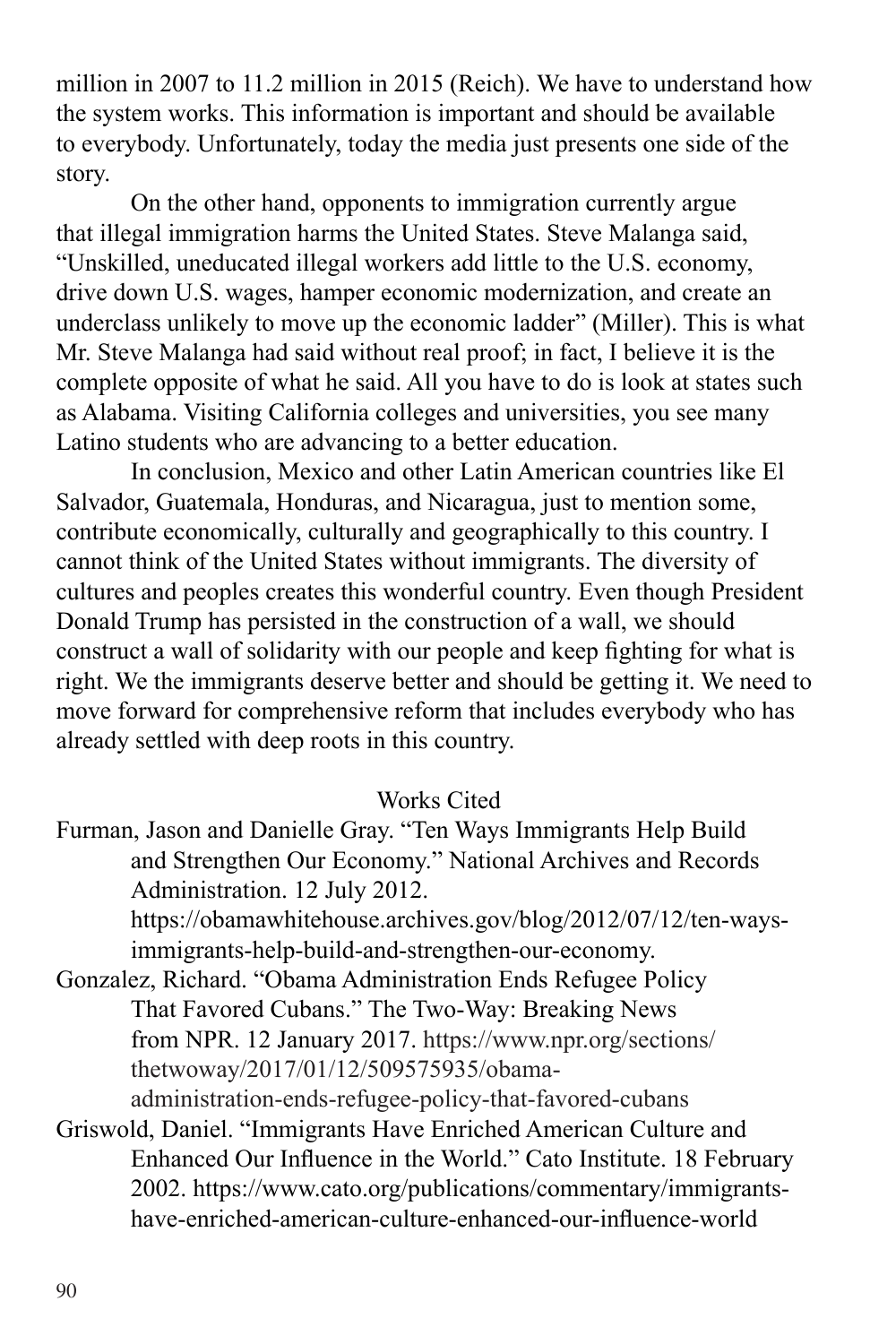- Gutiérrez, David G. "An Historic Overview of Latino Immigration and the Demographic Transformation of the United States." National Park Service. https://www.nps.gov/heritageinitiatives/latino/ latinothemestudy/immigration.htm.
- Miller, Debra. "Illegal Immigration Harms the United States." *Illegal Immigration*. Ed. Debra Miller. Greenhaven Press, 2015.
- Reich, Robert. "The Facts About Immigration." 20 October 2015. http:// robertreich.org/post/131585289045.
- Zong, Jie and Jeanne Batalova. "Frequently Requested Statistics on Immigrants and Immigration in the United States." Migration Policy Institute. 8 March 2017. https://www.migrationpolicy.org/article/ frequently-requested-statistics-immigrants-and-immigration-unitedstates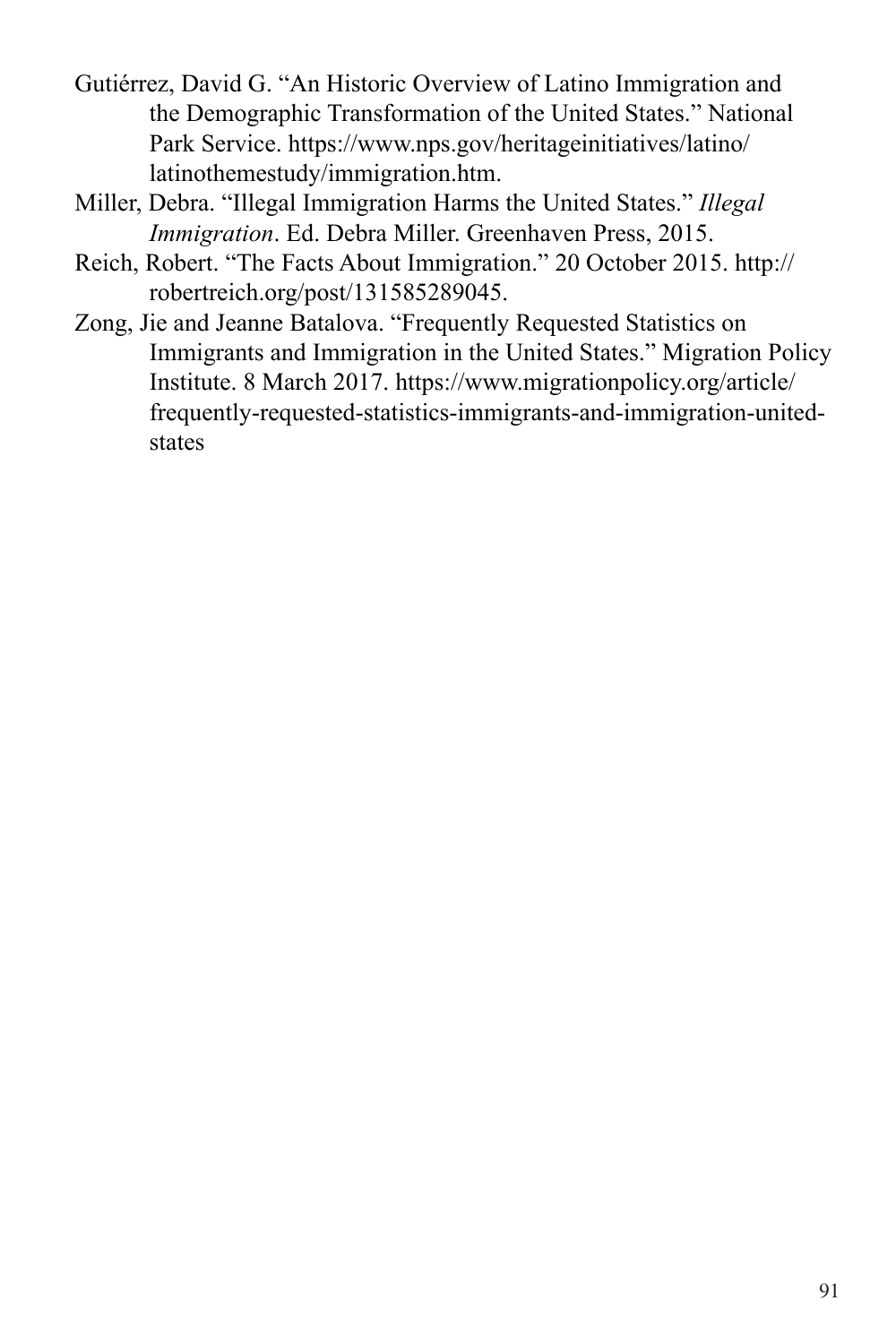## **Lights, Camera, Bullets by Charles Flores**

Individuals have grown up in their respective societies understanding the purpose of law enforcement as well as the central idea of these laws people are to abide by. On the side of the law there has been reluctance to uphold those same laws in regard to their own police officers and the crimes they may have committed which is why there are constant discussions about the enforcement for officers to wear cameras upon their uniforms. This enforcement is due to the rise in police shootings across the United States and the treatment of the officers and the victims involved in the matter. The topic of wearable cameras placed upon police officers, as well as the release of the footage of crimes they have encountered, is a subject containing a multitude of opposing beliefs. The issues that keep police footage from being released to the public has made the police shootings a prominent discussion topic in society. This topic should be discussed thoroughly because of the rise in police shootings and the protests by the public that inevitably follow. Such a discussion will present the stressed relationships between the citizens and law enforcement and give insight to the individuals who have not kept up or heard of the less public shootings that have taken place. By releasing the police footage to the public, it will enlighten the public of the prejudice that is aimed towards minorities, it will present the issue of police officers protecting their own and not holding them accountable to the law, and finally it will establish a relationship of transparency between law enforcement and the citizens.

Samuel DuBose, Freddie Gray, Walter Scott, Michael Brown, Jr., Eric Garner, Laquan McDonald, and Tamir Rice. These are a few names of the black victims who lost their lives because of excessive force that led to their shootings by police officers. These are only a few names in a handful of minority shootings by the police between 2014-15, which has only increased over the years. In a *Huffington Post* article, it states that, "Six out of ten black men say they have been treated unfairly by police because of their race, according to a 2015 study" (Craven). Another statistic from the same article states that black males from their teens to their late thirties are more likely to be killed by police than any other demographic and that this group is 15% of all 2015 deaths from law enforcement (Craven). This shows how black Americans are already facing prejudice from their early adult lives because of the color of their skin. In a case in Baton Rouge, Louisiana involving a black man named Alton Sterling who was shot by two police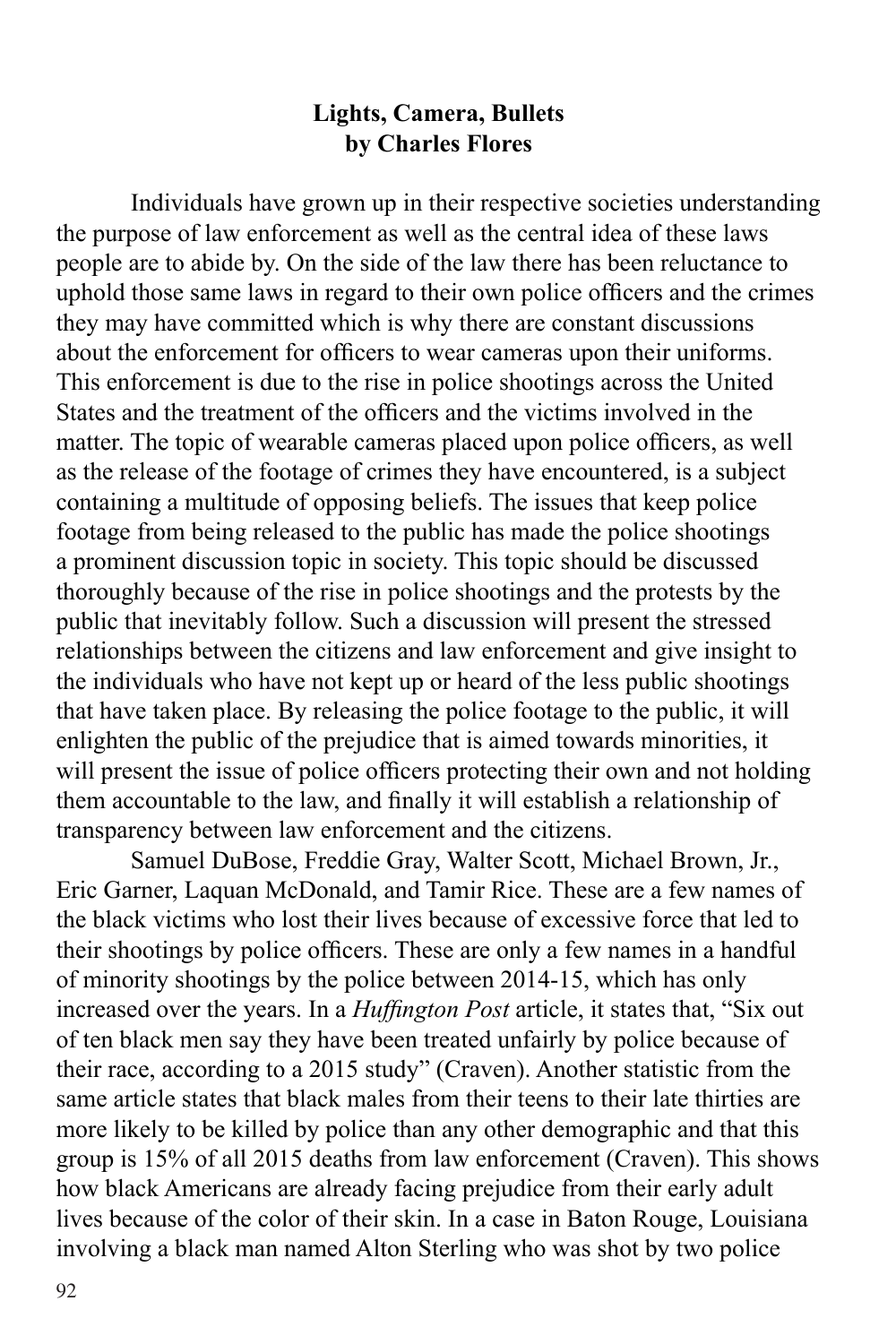officers outside a convenience store, the officers had determined that he was armed and dangerous before shooting him. In a statement released by Abdullah Mulfahi, who is the store owner, Mulfahi stated that "the officers had Sterling pinned down and that he was not reaching for a gun when the officers fired" (Aamer). At the crime scene there was an additional witness who recorded the incident that showed the officers shooting once, before the camera turned in the other direction prior to an additional sound of a shot. This shows how the officers had no substantial evidence that Sterling was dangerous or that they were in immediate danger except for the concept of racial profiling that some officers often conduct when they are on the job. This incident was only made public because of a citizen documenting the encounter. It begs the question of whether this incident should be documented and released by the department or kept quiet?

When individuals become police officers, they abide by a code that is set in place for them and their colleagues, but what is that code exactly?

On my honor, I will never betray my badge, my integrity, my character, or the public trust. I will always have the courage to hold myself and others accountable for our actions. I will always uphold the constitution,

my community, and the agency I serve. (theiacp.org) This Oath of Honor that officers take when they begin the job presents the nature of the job and the moral code that comes with it, yet there is an important part that some officials fail to abide by which is the accountability towards themselves for their actions. The officers are not the only ones solely guilty of conducting this mistrust of the oath; the department also protects the officials and does not hold them accountable as they swore they would. This is an issue because it shows a "protect-your-kind" mindset. This means that fellow officers and the department will protect their other police officers who may have committed a crime and lie to make sure they don't get arrested and do not hinder the department's reputation. An example is the case involving the police shooting of a black American teenager by the name of Laquan McDonald, who was shot by officer Jason Van Dyke in Chicago. Van Dyke shot McDonald until his gun was empty. The reports by the officer states that McDonald was swinging a knife at Van Dyke and his partner in an aggressive and exaggerated manner. The other officers at the scene also stated that McDonald was advancing and raising a knife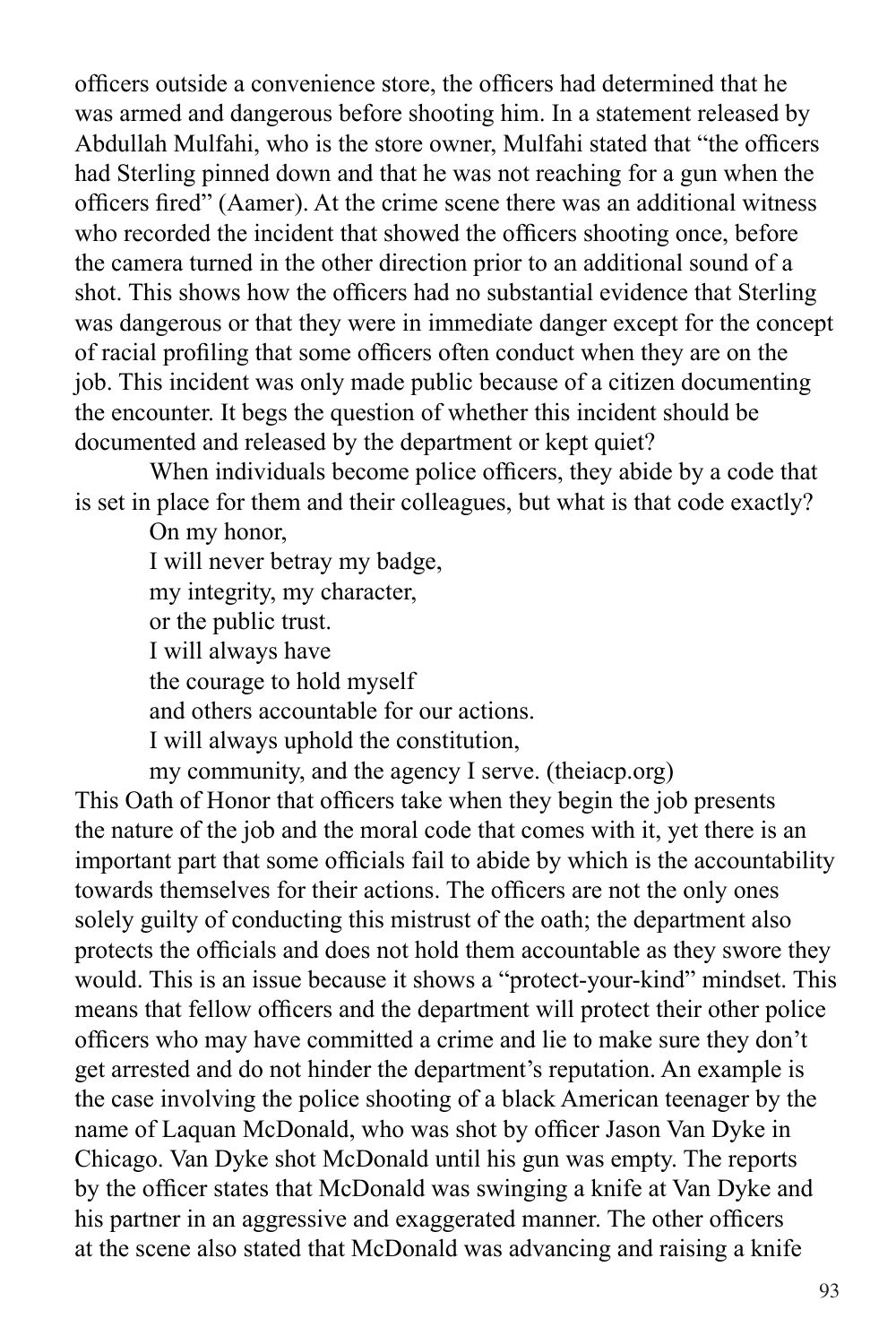towards Van Dyke even though there is no evidence of this on the footage of the incident (*Chicago Tribune*). This is only one incident that shows the protection among their own officials by law enforcement departments. There are other cases of this happening, and it shows how police officers are free to do what they want without facing repercussions, but instead continue to enforce the mentality that officers are not held accountable to the law. Since this footage was published, it has shown a corrupt department that is supposed to protect citizens and hold everyone accountable to the laws in place, yet they do not. If there wasn't a video released of this, then there wouldn't be public outrage and demand for change; this incident would have actually been disregarded and swept under the rug, which is why the footage needs to be released so the truth is placed out there and not the synthetic truth published by the department in their press conferences on the matter. The police department should punish the ones responsible and state to the public what has occurred instead of protecting the names of the department and the officials who work there. This can happen by adopting a relationship of transparency between themselves and the ones that they took an oath to serve and protect.

The order for transparency is a vital demand for both the department and the public, for without it, there is withholding of the truth. By releasing footage from police officers' cameras or any footage that has documented the event for the public, it will show that no one is exempt from the punishments of the laws that have been broken. An example of this is actually directly tied to the previous example involving McDonald and Van Dyke. A judge ordered the release of the video of the shooting. This order resulted in protests against the officer being protected and not being punished for the crime. It wasn't until it was released that he was charged with first degree murder. This was four hundred days after the shooting. It was over a year later when the officer was finally convicted, but it helped to start a relationship of transparency and will help bring justice for the public and the ones who have suffered the loss, as well as help the department regain the trust of the public because of the increase in these shootings and withholding of the truth. There are law departments across the country that have established a successful relationship of transparency between themselves and the public. A San Diego University professor conducted research on the topic and found that there are departments that have established powerful methods which support their relationship of transparency and prove they take the matter seriously. Professor Joshua Chanin found that police agencies that were monitored by citizen review boards tended to have higher transparency ratings. He found that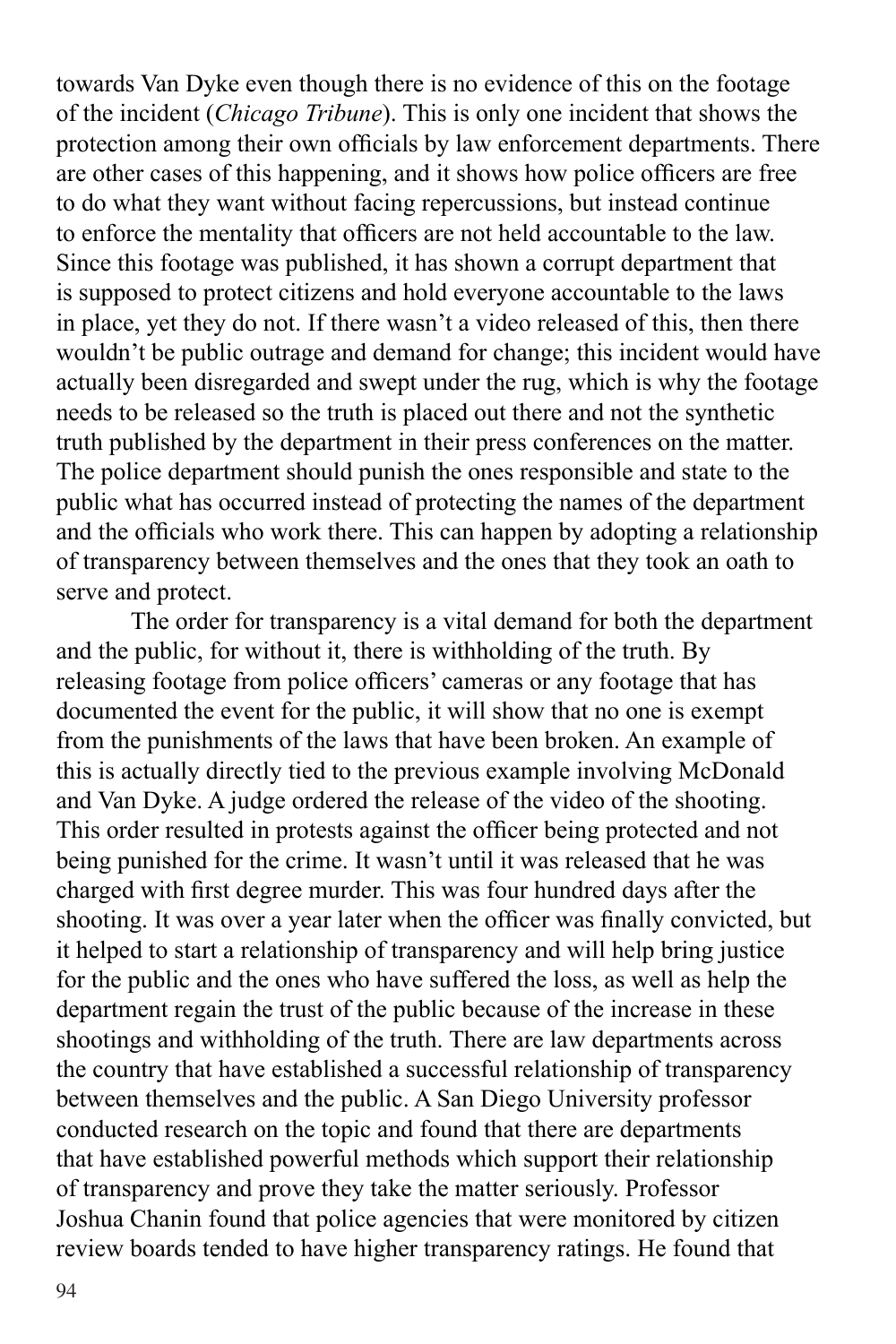departments with review boards by citizens are more likely to have a higher transparency score in comparison to other departments. He states that the board reviews different factors of the operations conducted by the police and how they handle complaints from the public (Balko). This is an intelligent concept for the issue and proves to be working since it shows involvement between the public and the department as well as it develops a relationship of trust between the parties. This is a system that other departments should adopt so that they can develop a better relationship with their own community. Even though there would be an improved relationship between the public and law enforcement, when the footage is released, there are many who fear that the release of such footage that depicted extreme violence actually could do more harm than good.

The public is always clamoring for the footage of police shootings to be released so they may know the truth, but many may not be able to handle the footage they might see. If the video were to be released, some children may access it and may be traumatized by what they see and grow up in fear of the police and the world that they are not yet accustomed to. Although this is a valid worry, there are individuals who argue that releasing the footage can actually enlighten them. The footage could be seen by everyone, and the public could witness how their fellow citizens are being treated by individuals who are there to protect them. It would produce a demand for new officers and establish a stricter hiring and training program since there has been an increase in these unfortunate killings. By releasing the footage, people are protecting their children and their futures since there would be an improved department of the law by the time they are a teenager or adult. Wouldn't it be better to protect them for the long term when they are becoming adults just like the ones who are being shot and the ones who are demanding justice? This can be achieved by showing the footage to the public and presenting the law departments in a light that many may have not seen before.

Once the footage has been released there can be an establishment of a healthy, responsible, and trustworthy relationship between the public and the police. There would be a less fearful America and stronger unity between everyone who lives under that star-spangled banner. This can happen by releasing the footage to show and stop the prejudice directed towards minorities, stopping police departments from protecting guilty officers, and establishing a relationship of transparency between the departments and the public. This would help achieve a more unified United States and help establish the idea that everyone is equal, free, and safe in the U.S.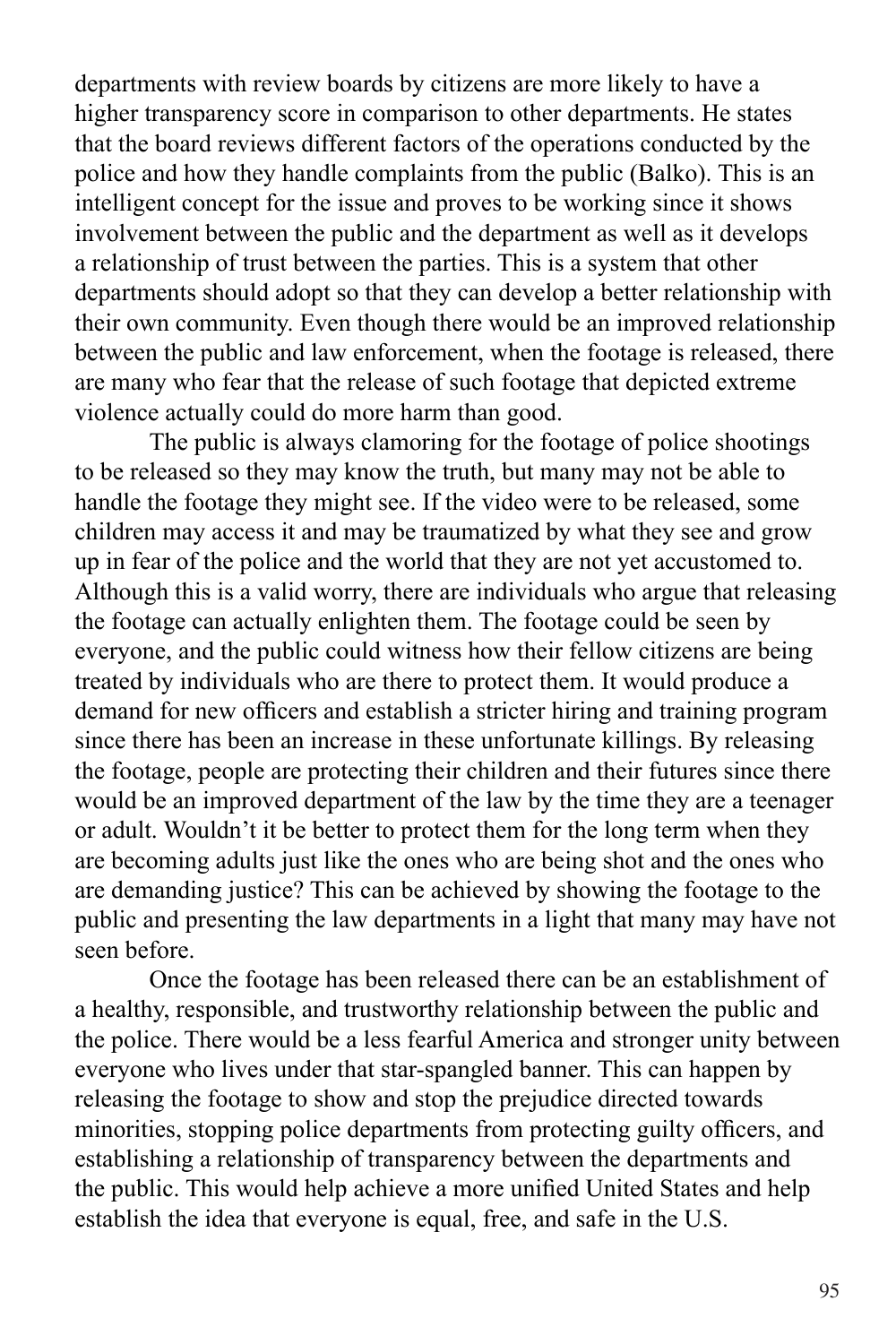### Works Cited

- Aamer, Madhani and *USA Today*. "Judge Orders Video of Shooting Released." *USA Today*, 15 Jan. 2015, http://web.a.ebscohost.com. Accessed 21 April 2017.
- Aamer, Madhani. "Activists Cry Out: 'How Many More?'" *USA Today*, 08 Jul. 2016, http://web.a.ebscohost.com. Accessed 21 April 2017.
- Balko, Radley. "New Study Looks at the Transparency of Police Departments." *The Washington Post*, 09 May. 2014, https://www. washingtonpost.com. Accessed 22 April 2017.
- *Chicago Tribune*. "Chicago Police: Protecting their Own." *Chicago Tribune*, 06 Dec. 2015, http://www.chicagotribune.com. Accessed 23 April 2017.
- Craven, Julia. "More Than 250 Black People Were Killed by Police in 2016 [Updated]." *Huffington Post*, 07 Jul. 2016, http://www. huffingtonpost.com. Accessed 22 April 2017.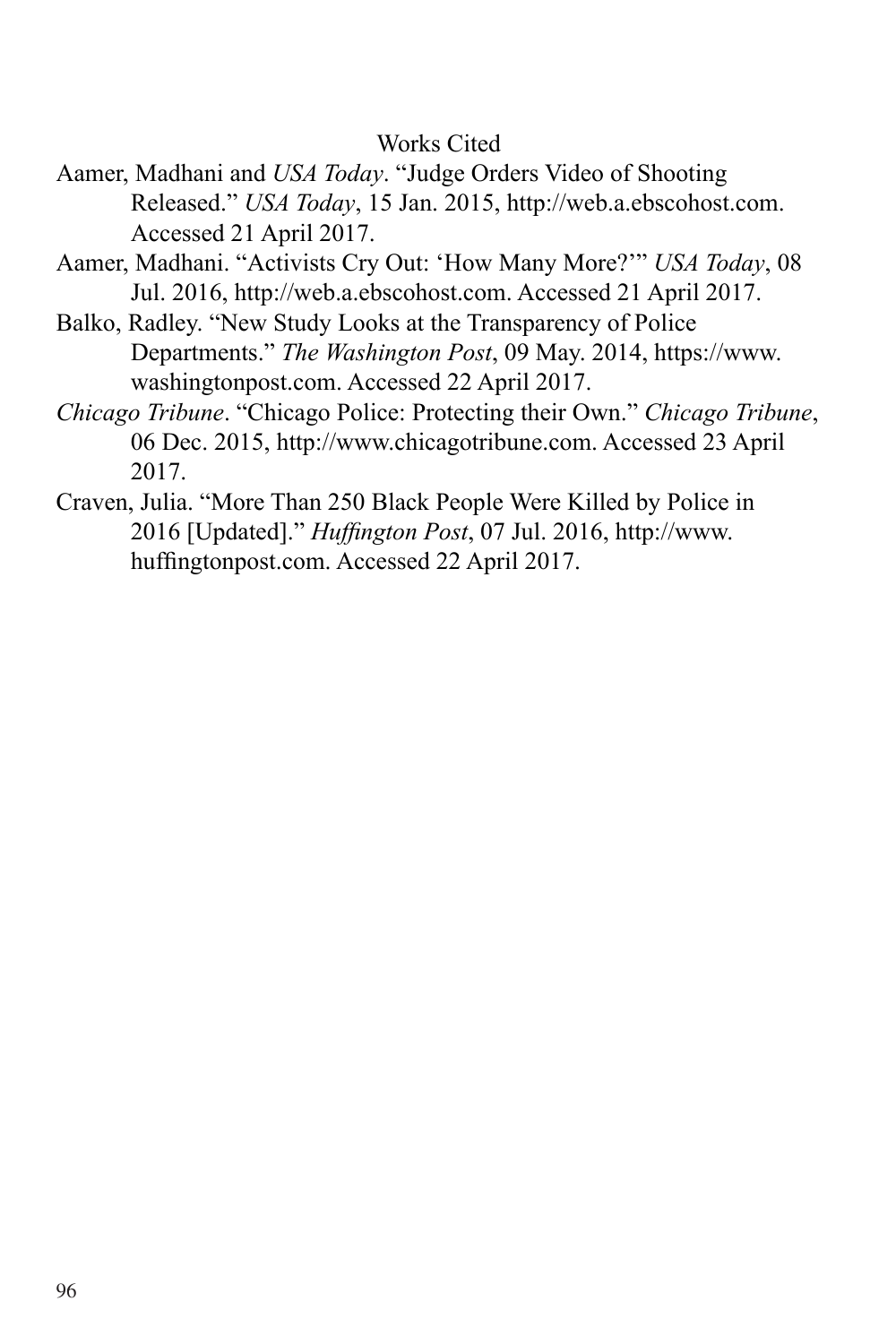## **Civic Engagement, Disobedience and Lasting Democracy: Thoreau, Gandhi and MLK by Brian Centeno**

When discussing the subject of civil disobedience and engagement and democracy, Henry David Thoreau, Mahatma Gandhi and Martin Luther King, Jr. utilized their authority as political peace leaders to fight for liberty, equality and the pursuit of inclusivity through radical passivity and nonviolence. They all were willing to sacrifice not only their reputations but also their lives against discriminative or prejudicial government policies, which they defied or protested. In his famous essay, "Civil Disobedience," Henry David Thoreau practiced what he wrote in bespeaking the reasons to protest radically against an unjust government which condoned slavery and the morals behind refusing to cooperate instead of supporting abolition. In *Essential Gandhi*, Louis Fischer details how Mahatma Gandhi protested against the rationing of food for his native Indians and against segregation of his people into "ghettos," while at the same time abstaining from honoring the British salt tax since only the upper British elite could afford it. Gandhi's teachings and beliefs influenced the great American Civil Rights leader Martin Luther King, Jr. In *Martin Luther King, Jr., On Leadership*, Donald Phillips emphasizes that King always paid tribute to Gandhi as one of the most important sources of his own radical passivity, civic engagement, and democratic values. This connection is emphasized in King's bus boycotts, speeches, book signings and imprisonment. Although living eras apart, Thoreau, Gandhi, and King were all connected by integrity, morality, and a code of ethics. They also all worked toward a world not filled with greed, racism, and hate and had a willingness to be the change they wanted to see in the world. All three peace leaders had very radically different upbringings in different eras. Their experiences molded and shaped them all to engage civically for those who were subjugated and discriminated against because they were considered different from the dominant group.

Henry David Thoreau was born on July 12, 1817 in Concord, Massachusetts into a modest New England family. Born the third of four children, Thoreau was a nature-loving individualist, poet, abolitionist and a leading proponent of the transcendental movement. Thoreau began his studies at Harvard in 1833 but refused to accept his degree since it cost five dollars, thusly rejecting ostentatiousness. Thoreau was the first of the three peace leaders to practice civil disobedience and wrote of it in his famous essay "Civil Disobedience." In this essay, Thoreau clearly speaks of the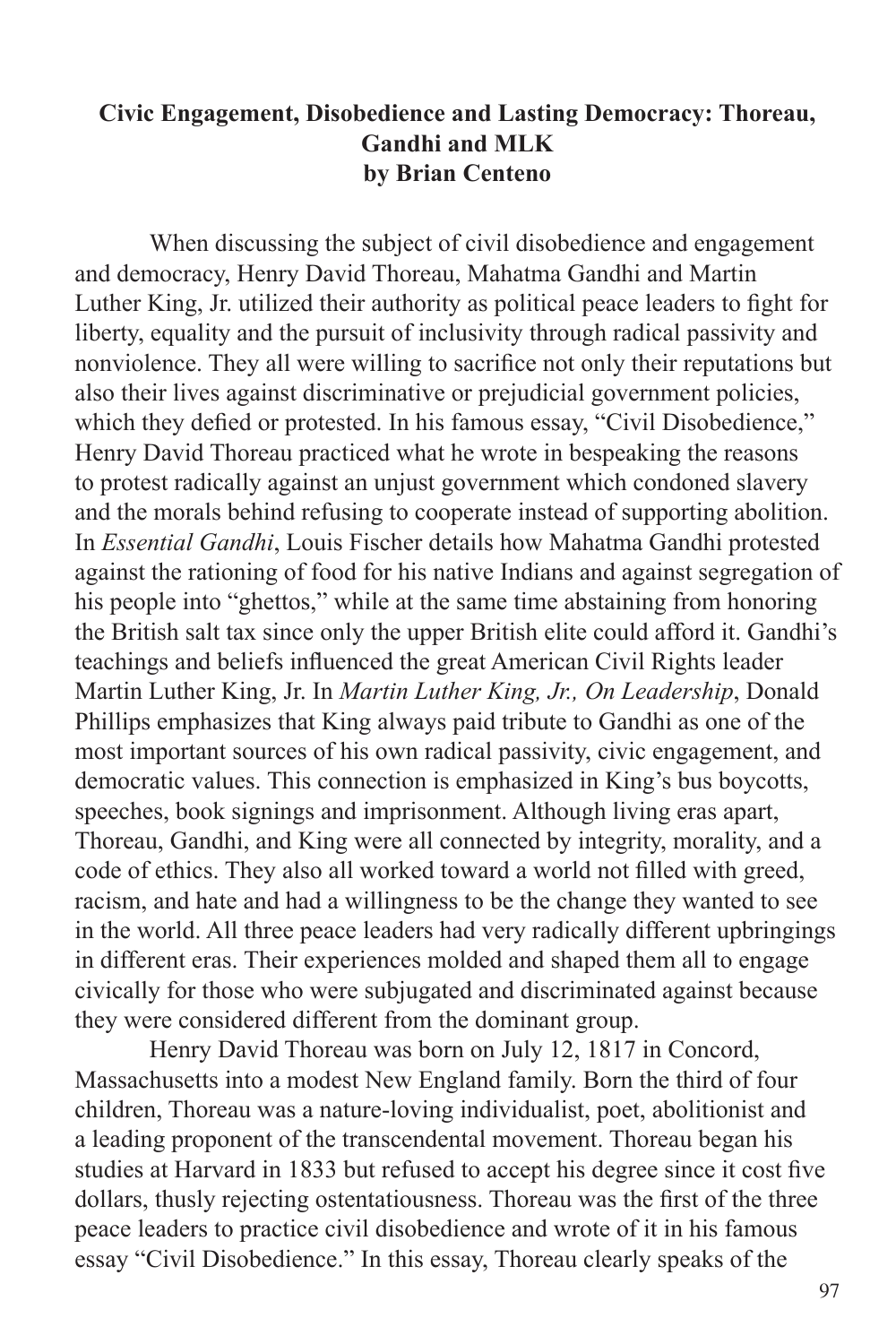reasons to protest against a government promoting slavery and considers the moral implications of refusing to cooperate in freeing slaves. Thoreau opposed slavery and the Mexican American War and led an underground railroad helping slaves escape to Canada.

Almost a half century later and with few or no rights, Mahatma Gandhi was born on October 2, 1869 in India. India had been under foreign British domain for centuries and maintained a caste-slave system in which Indians were indentured to the motherland. Initially known as Mohandas Karamchand Gandhi, Gandhi was later named Mahatma, which means "a great soul," apropos for this second peace leader. Following the Hindu customs, Gandhi married at the age of thirteen but stayed at his parents' house to continue his education. At the age of eighteen, Gandhi went to London to study law but failed. Not to fret, after leaving England, Gandhi went to South Africa where he achieved his spiritual wholeness and gave up his Western lifestyle and dependence on commodities. Gandhi was a philosopher and a peaceful man who embraced humility, truth and love.

Gandhi's teachings influenced the great American Civil Rights Leader, Martin Luther King, Jr. King always paid tribute to Gandhi as one of the most important sources of his own radical passive values. For instance, Donald Phillips states in the book *Martin Luther King, Jr., On Leadership*, "I came to see for the first time that the Christian doctrine of love, operating through the Gandhian method of nonviolence, is one of the most potent weapons available to an oppressed people in their struggle for freedom" (Phillips 59). Martin Luther King, Jr., like Gandhi, also suffered horrendous physical discrimination from the ruling majority. Martin Luther King, Jr. was an African American born in 1929 in Atlanta, Georgia. He graduated from high school at the age of fifteen, earned a bachelor's degree from Morehouse College, spent three years in the theological seminary, and eventually achieved a doctoral degree in philosophy from the Boston University School of Theology. King was also the pastor of the Dexter Avenue Baptist Church and the president of the Southern Christian Leadership Conference (SCLC). King opposed segregation, inequality between African Americans and whites, and supported inclusion and civic engagement. King led the Civil Rights Movement based on Thoreau's and Gandhi's theories of nonviolence.

All three activists, Thoreau, Gandhi and King, suffered different types of oppression by nondemocratic states and countries. All three men disagreed on how their exploitative government was being run civically. For example, Thoreau was an advocate for the slaves; he was disgusted with his fellow citizens who were concerned merely with making money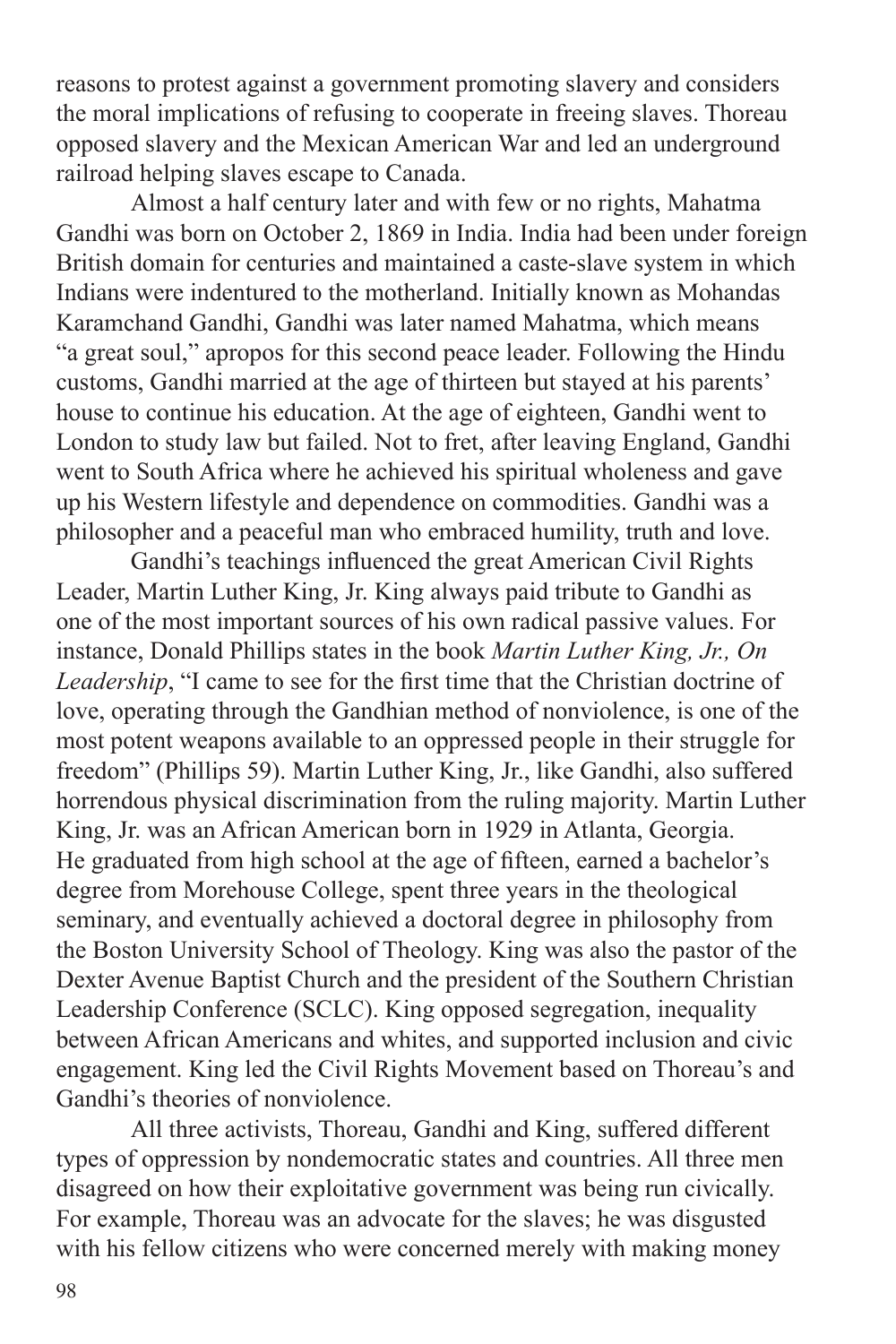for themselves. Slaves were being utilized as machines. Thoreau strongly believed that the government was corrupt and unjust, as was the Mexican-American war, which he believed the government promoted. Gandhi and King, on the other hand, experienced injustice in their own flesh. Gandhi and all other Indians were treated as slaves in their own country. The British had taken dominion and were leading a poor industrialized nation, which evidently made the Indians poorer and more miserable. Indians had no rights. Gandhi stated in Louis Fischer's *The Essential Gandhi*, "I discovered that as a man and an Indian I had no rights. More correctly, I discovered that I had no rights as a man because I was an Indian" (151). The British exploited the Indians, limiting their rations of food, placing them in "ghettos" and destroying their villages to construct high end, luxurious buildings. Indians had no opportunities to obtain a good job because they were all reserved for the British upper middle class. In addition to all this impropriety, Indians were being charged taxes, could not produce salt for themselves, and could not have any other form of income not linked to the British hierarchy. Similarly, Martin Luther King, Jr. experienced faceto-face segregation on a daily basis. King opposed inequalities between whites and African Americans which were justified under the "separate but equal" court decision after *Plessy vs. Ferguson*. Everything was segregated: schools, libraries, hospitals, parks, churches, cemeteries and all forms of transportation. Accommodations for African Americans could be clearly distinguished by signs which said, "white" or "colored." In *Martin Luther King, Jr., On Leadership*, Donald Phillips says, "There was also hard punishments for violators of the "separate but equal" doctrine. Blacks, for example, would be arrested, convicted and sentenced to serve on chain gangs where they worked from sunrise to sunset, were chained together and then put behind bars at night." (Phillips 16). One of the worst and most undemocratic facts during the greatest discriminatory times in the United States against African Americans is the fact that African Americans had no rights under the Constitution. The evident oppressions, injustices, greed, and discriminatory practices gave these three activists the passion and courage to fight for freedom, justice, equality, and dignity for their people.

Civil engagement and disobedience have diverse roots, but their main democratic advocates have been Thoreau, Gandhi, and Martin Luther King, Jr. These three peaceful advocators used civil disobedience and nonviolent methods to end oppression of their people. Gandhi's non-violent resistance doctrine was influenced by Thoreau's advice to resist things that were wrong. Thoreau suggested that individuals could resist immoral government action by refusing to cooperate. Martin Luther King, Jr. learned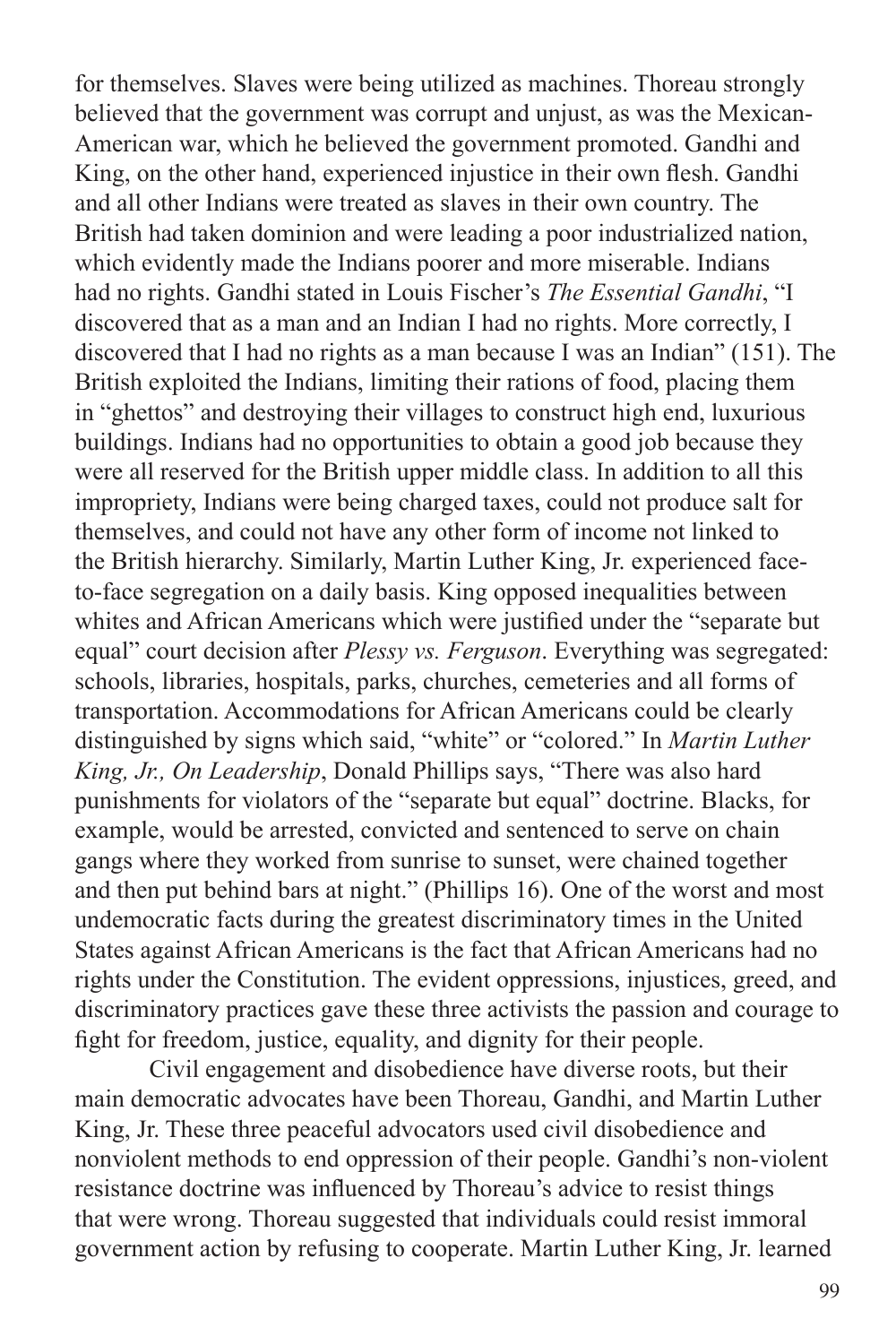as he profoundly studied Gandhi's ideologies in college that Gandhi had taken his inspiration from Thoreau's essay "Civil Disobedience." Based on those ideals, Gandhi created a new method of dealing with oppression that he named "Satygraha," which translates as "truth-force" or "love-force." The Satygraha involves the principles of strikes, boycotts, and protest marches. In the book *Martin Luther King, Jr., On Leadership,* Donald Phillips says, "Martin's ideas surrounding nonviolent resistance were based on a combination of Mohandas K. Gandhi's actions and Christians' values" (Phillips 57). Gandhi advocated truth as a weapon, which King later interpreted as the truth of love, a higher type of love, near Godly love, for the inclusion of all. Gandhi and King took the power of love and truth as instruments for social and collective transformation.

Stephen Nathanson says in his *Encyclopedia of Philosophy*, "[W]ith[in] the tradition of Thoreau, Gandhi, and King, [nonviolence demonstrates] four features  $[:] (1)$  illegal; (2) nonviolent; (3) public; and (4) done to protest a governmental law or policy" (Nathanson 259). Thoreau refused to pay taxes in his hometown of Concord, Massachusetts; that was illegal, nonviolent and public. In addition to this radical passivity, Thoreau suggested individuals withdraw support in person and in property, for to go to jail for it was the true place for a just man. Thoreau asked that those who protested slavery be "locked up in the county jail" (Thoreau 2.8). Gandhi and King incorporated Thoreau's ideas in their own nonviolent methods of protests. Gandhi urged desegregation and unification of his people just like Martin Luther King, Jr. utilized fasting and meditation, which were vital for the spiritual growth, democratic civic engagement and mindful daily strength to keep the good cause for their people. Gandhi told his people to stop supporting exploitative powers in any way they could, for example, spending money on laundry, working an unjust job or paying taxes to the crown. Martin Luther King, Jr. and Gandhi both encouraged and organized large numbers of people to disobey the law as a means of protest. The nonviolent method is defined as a method of action, which profoundly impacts both the user and the target. Its purpose is to create awareness in the community and to create a crisis or tension to promote confronting the situation. If enough people were to disobey the law, it might be impossible for a government to enforce it.

Thoreau, Mahatma Gandhi and Martin Luther King, Jr. have left an enormous legacy for humankind. Thoreau was a little different from Gandhi and King because of his lifestyle and family status. Lacking the necessary power, charisma and influence that Gandhi and King later possessed, Thoreau garnered little or no public attention. Thoreau's signature moment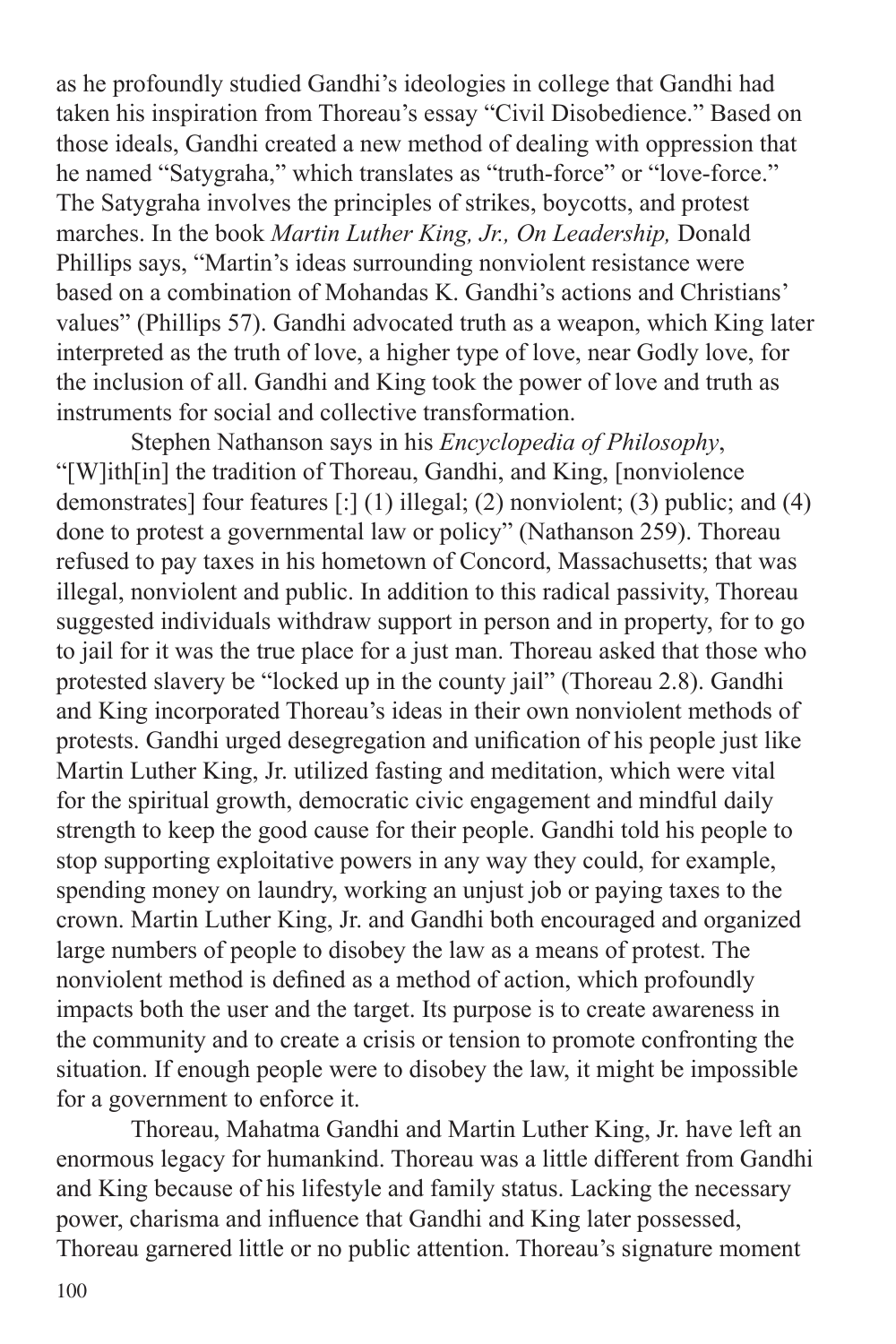is his defining the ingenious revolutionary idea of civil disobedience. His eloquent writings have influenced many, and will influence more. Gandhi influenced the upheaval of inequality in Africa, India, and, eventually, the United States—through Martin Luther King, Jr.—while Martin Luther King, Jr. accomplished his dream after his death: Within a week after King's passing, Congress passed the Civil Rights Act of 1968 and President Johnson immediately signed it into law. In the book *Martin Luther King, Jr., On Leadership*, President Johnson was quoted as saying, "Martin [Luther] King may have paid for this piece of legislation with his life" (332). In addition to this, segregation laws became unconstitutional. Many others were influenced around the world by King's legacy and doctrine. King became a recognized world icon when he won the Nobel Peace Prize in 1964. He is also well recognized as one of the greatest orators in American history. Martin Luther King, Jr.'s doctrine continues to bring hope to the poor and oppressed people of all races, all over the world. Millions of people have been granted respect and have acquired the hope and courage to speak up against injustice because of Thoreau's, Gandhi's and King's influence. All credit cannot be given to one man, for it is the legacy of a civil disobedient idealist, a great soul, and a humble-righteous man.

## Works Cited

Gandhi, Mahatma. *The Essential Gandhi: An Anthology of His Writings on His Life, Work, and Ideas*. 2nd ed. Louis Fischer. New York: Vintage, 2002. Print.

Phillips, Donald T. *Martin Luther King, Jr., On Leadership: Inspiration and Wisdom for Challenging Times*. Warner Books Inc: 1998. Print.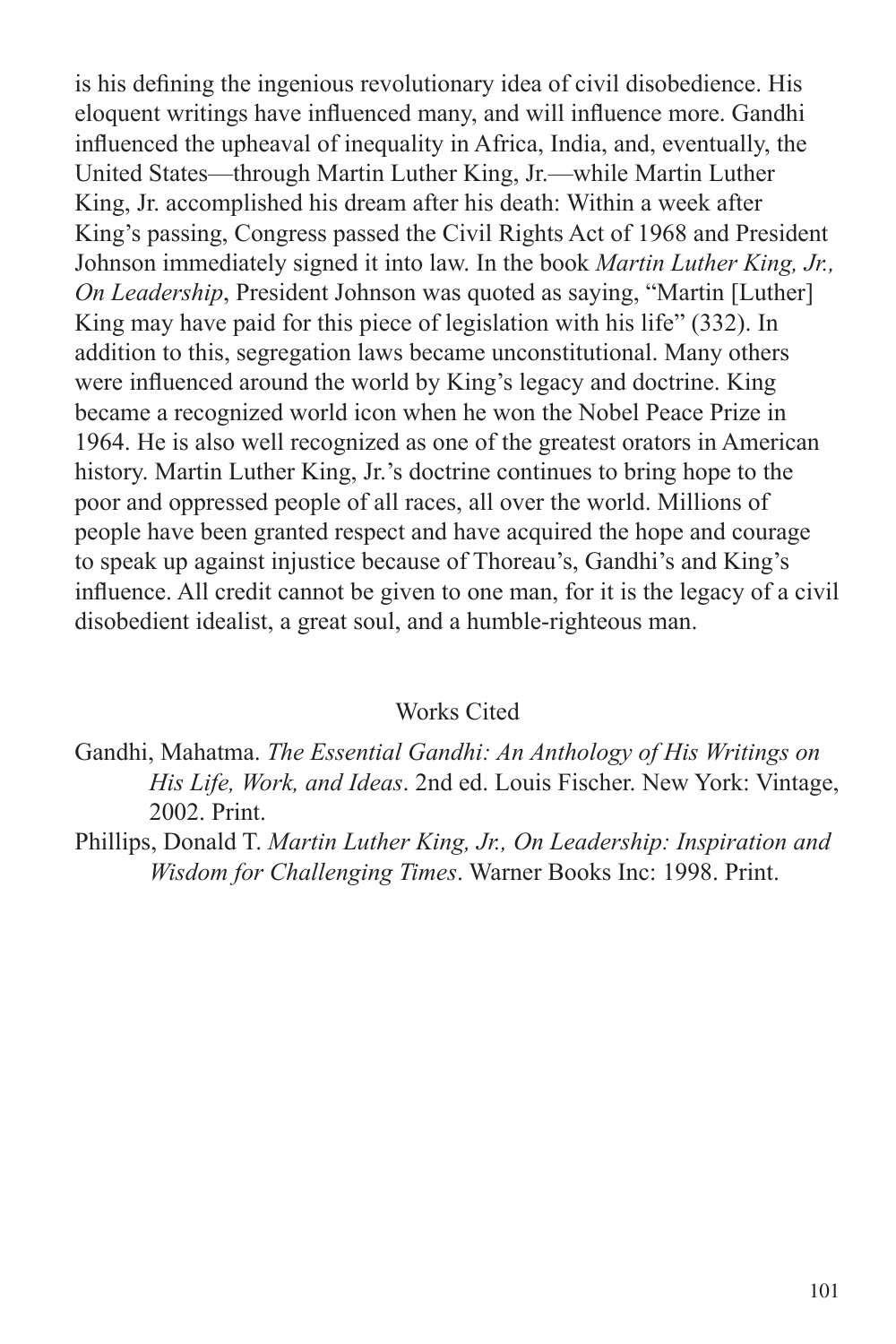## **Maurice Sendak's** *Where the Wild Things Are***: The Imaginative Journey by Briceida Reyes**

Maurice Sendak's *Where the Wild Things Are* illustrates a child's desire to be "wild" and the imaginative journey on which he embarks in order to fulfill it. Max, the child introduced in the story, is bound by the walls of his bedroom while having the desire to escape to a different world. To do so, he accesses his imagination, giving life to endless possibilities of fun. Psychologically, Max intends to not be confined, to have authority and to have fun. Perry Nodelman's analysis in *Words About Pictures* explains Max's psychological desires through the use of space, images, and colors.

Using the illustrations that depict different sizes and the use of border space that changes as the story progresses, Sendak makes it prominent throughout the book that Max does not want to be confined. Illustrations of different sizes and border space change as the story progresses. At the beginning of the book, Max is located inside his home, attempting to build a fort and that becomes the first example of his confinement. His attempt to build a fort means that he desires to be outside, but he is confined by his home. This is also where there is the most use of border space, which is a principle described by Nodelman as a means to "suggest a character's sense of being restricted" (53). This makes the reader "focus" on a part of the book that "demands [their] involvement" (Nodelman 53). This restricts the image, making it the smallest illustration within the whole book and also making the reader feel Max's confinement. The next two pages of the book illustrate Max chasing his dog down the stairs and him being sent to his room. Each page has progressively less and less border space, making more room for the illustrations to get bigger in size. Eventually, "that very night in Max's room a forest grew" taking up most of the illustration's border space, filling it up with plants (Sendak 7). This occurs until he reaches his peak of imagination, where there is little to no border space, allowing the illustration to take up most of the page. This allows the reader to come to the conclusion that Max is becoming less and less confined, given that the images are getting bigger and the border space is getting smaller.

Along with being less confined, Max also desires to have some sense of authority; this is shown in how he treats the monsters he creates, giving those images the power of being the main medium of interpretation. Sendak demonstrates Max's eagerness to be in power at the beginning of the book, where he chases his dog with a fork while jumping off the stairs, giving him elevation, thus making him bigger than the dog (4). This moment of power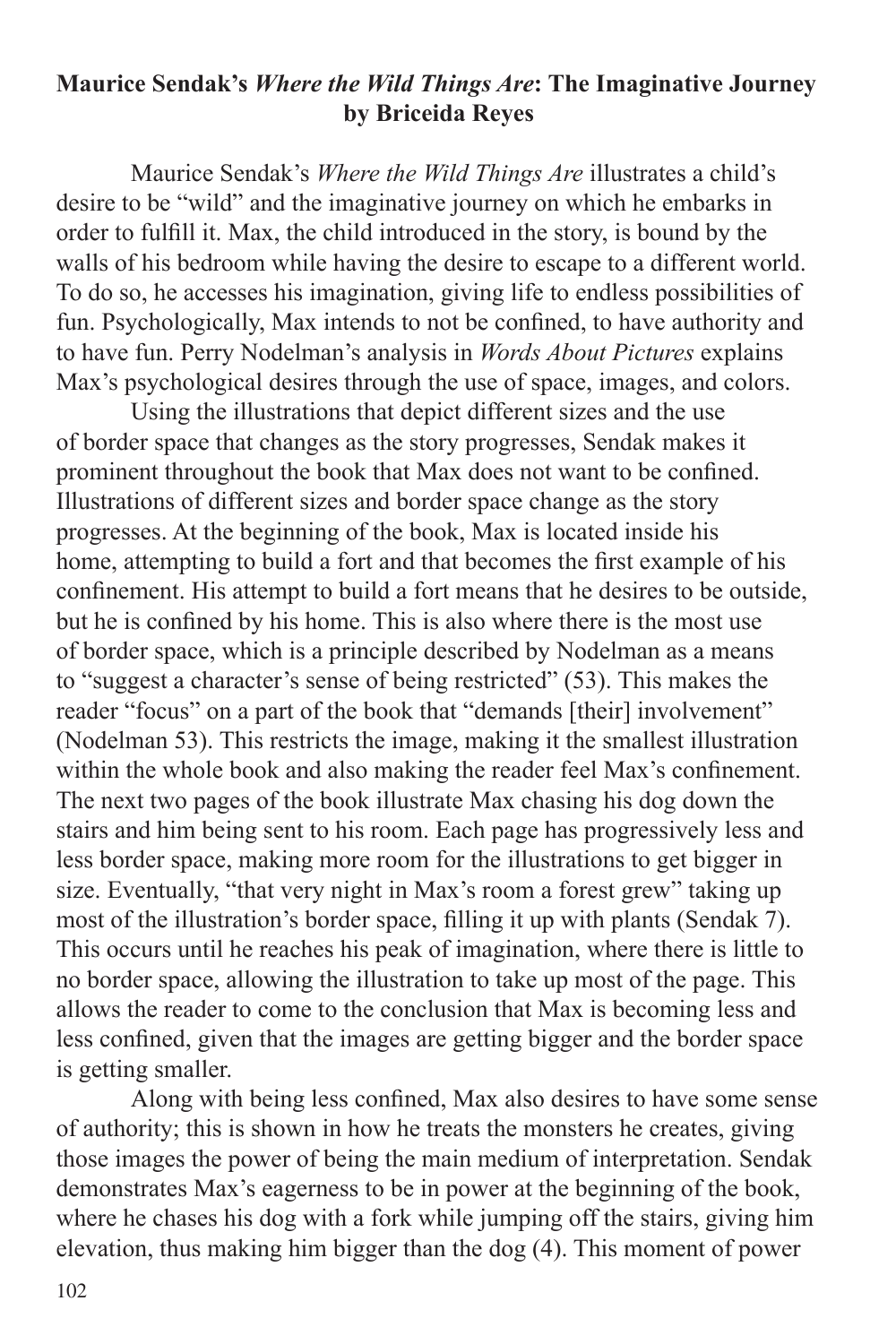is challenged when his mother sees what he's doing and sends him "to bed without eating anything" (Sendak 5). This takes Max's power away; and powerlessness is what he uses as motivation to create his land of monsters where he can rule himself. Once there, Max begins his contact with the monsters by ordering them to not move and then to have fun. "'Now stop!' Max said and sent the wild things off to bed without their supper" (Sendak 29). Max mirrors his mother's behavior with the monsters as he sends them to bed without food, just as she did with him. This is another one of Nodelman's principles; he explains, "surface appearances create feelings and attitudes [and] mirrors interior feelings and attitudes" (Nodelman 49). This means that the images that the author chooses to put in the book are there because the illustration "is significantly important" (Nodelman 49). The significance of the images plays a big role in illustrating the fact that Max's mother has the authority from the beginning of the book, which drives Max to desire it for himself. The images in the book allow the reader to be able to interpret Max as the authoritative ruler of the monsters because the monsters obey him. This shows that Max's alpha-dog behavior is derived from his mother's overbearing grasp on his mischievous behavior.

Max's mother's authority puts a clamp on his yearning to have fun, which is less and less of an issue, as shown through Sendak's use of color, as the book progresses. When Max is in his house, there is little use of color in the illustrations. His house is shown in hues of muted yellows, pinks and a touch of green. Most of the colors, though, are present in his bedroom as an insight to it being the location where his imagination is going to come to life. Max is sailing in his own boat at the beginning of his imaginative journey (Sendak 14). This is Sendak's first prominent transition of colors; it is an attempt to illustrate Max's desire to have fun by adding reds, vibrant yellows, greens and blues, which bring a livelier look to the images. Another example is the monster's "yellow eyes" which are vibrant and not the muted shade that was used at the beginning of the book (Sendak 20). Nodelman writes that "psychologists Benjamin Wright and Lee Rainwater suggest [...] 'it is saturation which manifests itself most powerfully [...]" (66). This means that sometimes the use of colors has less influence than the saturation of the colors within the images. The saturation of colors seems to increase as Max is having fun. When Max was bored, attempting to have fun while still following his mother's orders, the colors were muted, but as the story progressed and he got to have his own fun with the monsters, the colors became more vibrant. Overall, the colors used in the book were rather dark which made the saturation, when it occurred, that much more of an obvious change. Color was subtly used to demonstrate Max's psychological need to